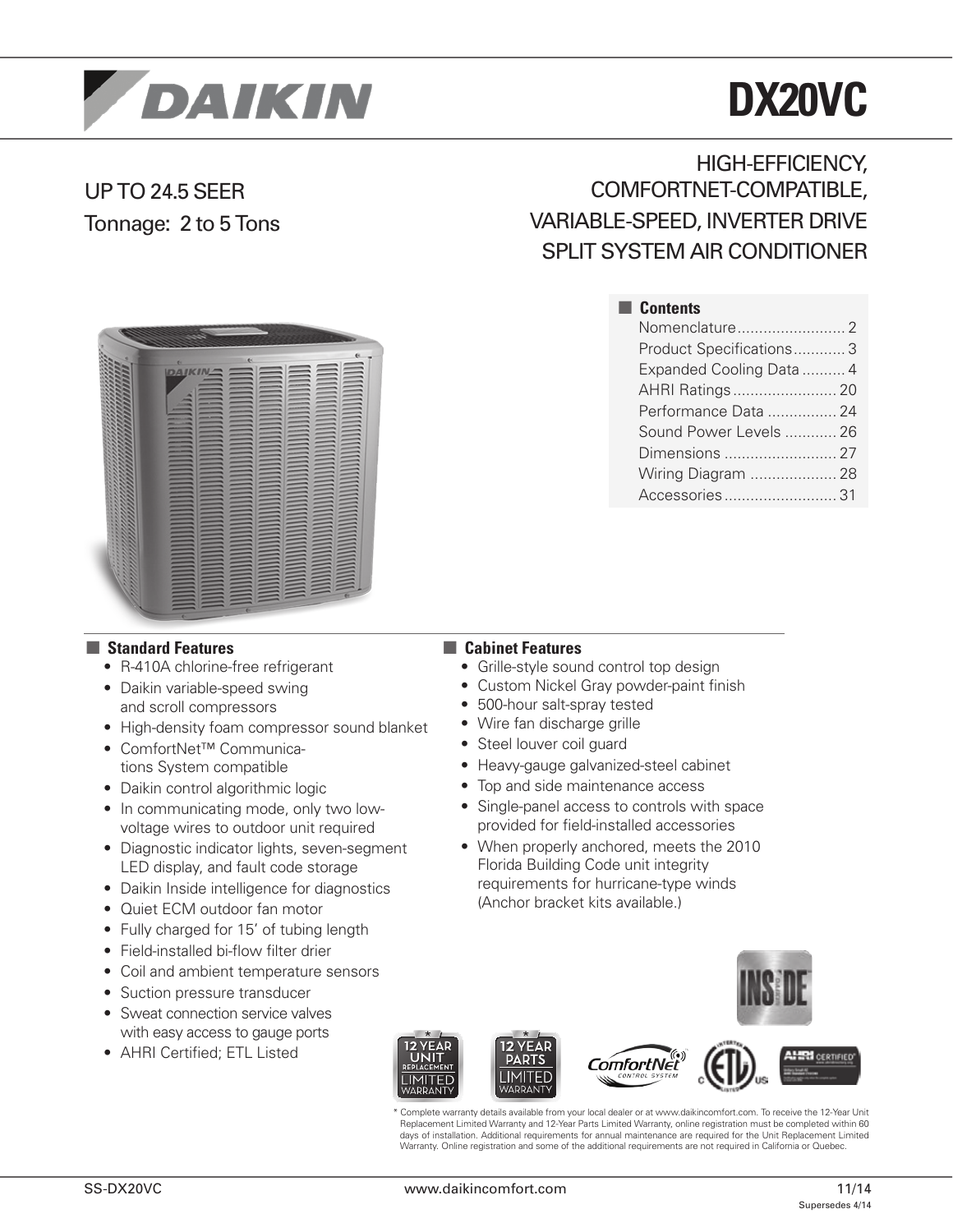#### **NOMENCLATURE**



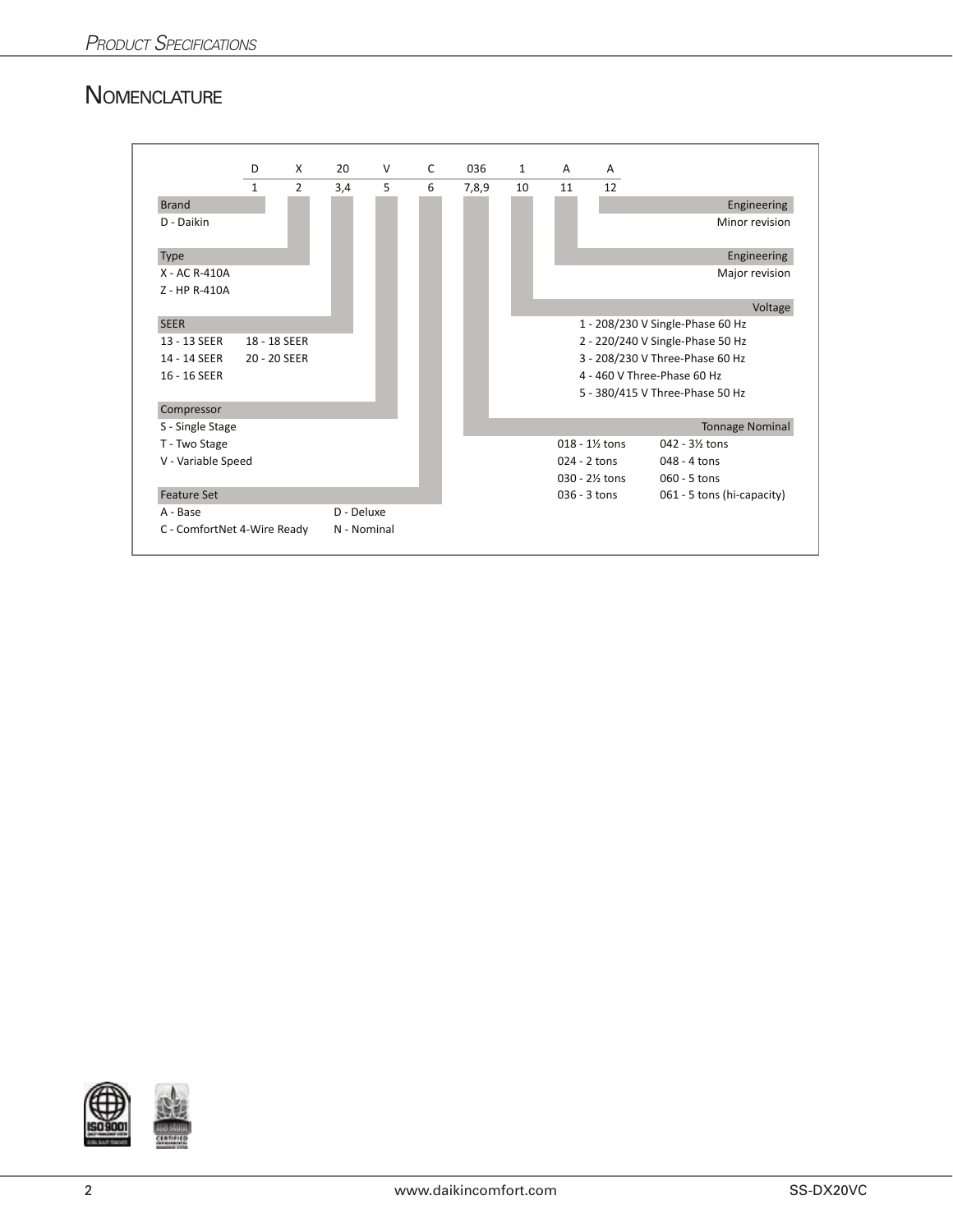#### **SPECIFICATIONS**

|                                          | DX20VC<br>0241A*                   | DX20VC<br>0361A*          | DX20VC<br>0481A*          | DX20VC<br>0601A*                   |
|------------------------------------------|------------------------------------|---------------------------|---------------------------|------------------------------------|
| <b>COMPRESSOR</b>                        |                                    |                           |                           |                                    |
| <b>Type</b>                              | Swing                              | Swing                     | Swing                     | Scroll                             |
| <b>RLA</b>                               | 12.70                              | 18.10                     | 27.60                     | 28.60                              |
| LRA                                      | $***$                              | $***$                     | $**$                      | $***$                              |
| <b>CONDENSER FAN MOTOR</b>               |                                    |                           |                           |                                    |
| Horsepower (HP)                          | $\frac{1}{2}$ HP                   | $\frac{1}{2}$ HP          | $\frac{1}{2}$ HP          | $\frac{1}{2}$ HP                   |
| <b>FLA</b>                               | 2.5                                | 2.5                       | 2.5                       | 2.5                                |
| <b>REFRIGERATION SYSTEM</b>              |                                    |                           |                           |                                    |
| Refrigerant Line Size                    |                                    |                           |                           |                                    |
| Liquid Line Size ("O.D.)                 | $\frac{3}{8}$ <sup>11</sup>        | $\frac{3}{8}$ "           | $\frac{3}{8}$ "           | $\frac{3}{8}$ "                    |
| Suction Line Size ("O.D.)                | $\frac{3}{4}$ <sup>11</sup>        | $\frac{7}{8}$ "           | $1\frac{1}{8}$ "          | $1\frac{1}{8}$                     |
| Refrigerant Connection Size              |                                    |                           |                           |                                    |
| Liquid Valve Size ("O.D.)                | $\frac{3}{8}$ "                    | $\frac{3}{8}$ "           | $\frac{3}{8}$ "           | $\frac{3}{8}$ "                    |
| Suction Valve Size ("O.D.)               | $\frac{3}{4}$ <sup>11</sup>        | $\frac{7}{8}$ "           | $\frac{7}{8}$ "           | $\frac{7}{8}$ "                    |
| Valve Connection Type                    | Front-Seated                       | Front-Seated              | <b>Ball Valve</b>         | <b>Ball Valve</b>                  |
| Refrigerant Charge                       | 152                                | 154                       | 246                       | 246                                |
| <b>Cooling Expansion Device</b>          | <b>TXV</b>                         | <b>TXV</b>                | <b>TXV</b>                | <b>TXV</b>                         |
| Superheat at Service Valve               | $7-9°F$                            | $7-9°F$                   | $7-9°F$                   | $7-9°F$                            |
| Subcooling at Service Valve              | $7-9°F$                            | $7-9°F$                   | $7-9°F$                   | $7-9°F$                            |
| <b>ELECTRICAL DATA</b>                   |                                    |                           |                           |                                    |
| Voltage-Phase (60 Hz)                    | 208/230-1                          | 208/230-1                 | 208/230-1                 | 208/230-1                          |
| Minimum Circuit Ampacity <sup>1</sup>    | 15.2                               | 20.6                      | 30.1                      | 31.1                               |
| Max. Overcurrent Protection <sup>2</sup> | 20                                 | 25                        | 35                        | 35                                 |
| Min / Max Volts                          | 197/253                            | 197/253                   | 197/253                   | 197/253                            |
| <b>Electrical Conduit Size</b>           | $\frac{1}{2}$ " or $\frac{3}{4}$ " | 1/ <sub>2</sub> " or 3/4" | 1/ <sub>2</sub> " or 3/4" | $\frac{1}{2}$ " or $\frac{3}{4}$ " |
| <b>EQUIPMENT WEIGHT (LBS)</b>            | 208                                | 216                       | 268                       | 310                                |
| <b>SHIP WEIGHT (LBS)</b>                 | 228                                | 236                       | 288                       | 330                                |

\*\* Inverter/Controller limited to less than 1 Amp

<sup>1</sup> Wire size should be determined in accordance with National Electrical Codes; extensive wire runs will require larger wire sizes

<sup>2</sup> Must use time-delay fuses or HACR-type circuit breakers of the same size as noted.

**NOTES** 

• Installer will need to supply <sup>7%</sup>" to 1%" adapters for suction line connections.

• Unit is charged with refrigerant for 15' of ⅜" liquid line. System charge must be adjusted per Installation Instructions Final Charge Procedure.

• Installation of these units that require a TXV Kit to be installed on the indoor coil.

• PLEASE NOTE: the specified TXV is determined by the outdoor unit, not the indoor coil.

<sup>•</sup> Always check the S&R plate for electrical data on the unit being installed.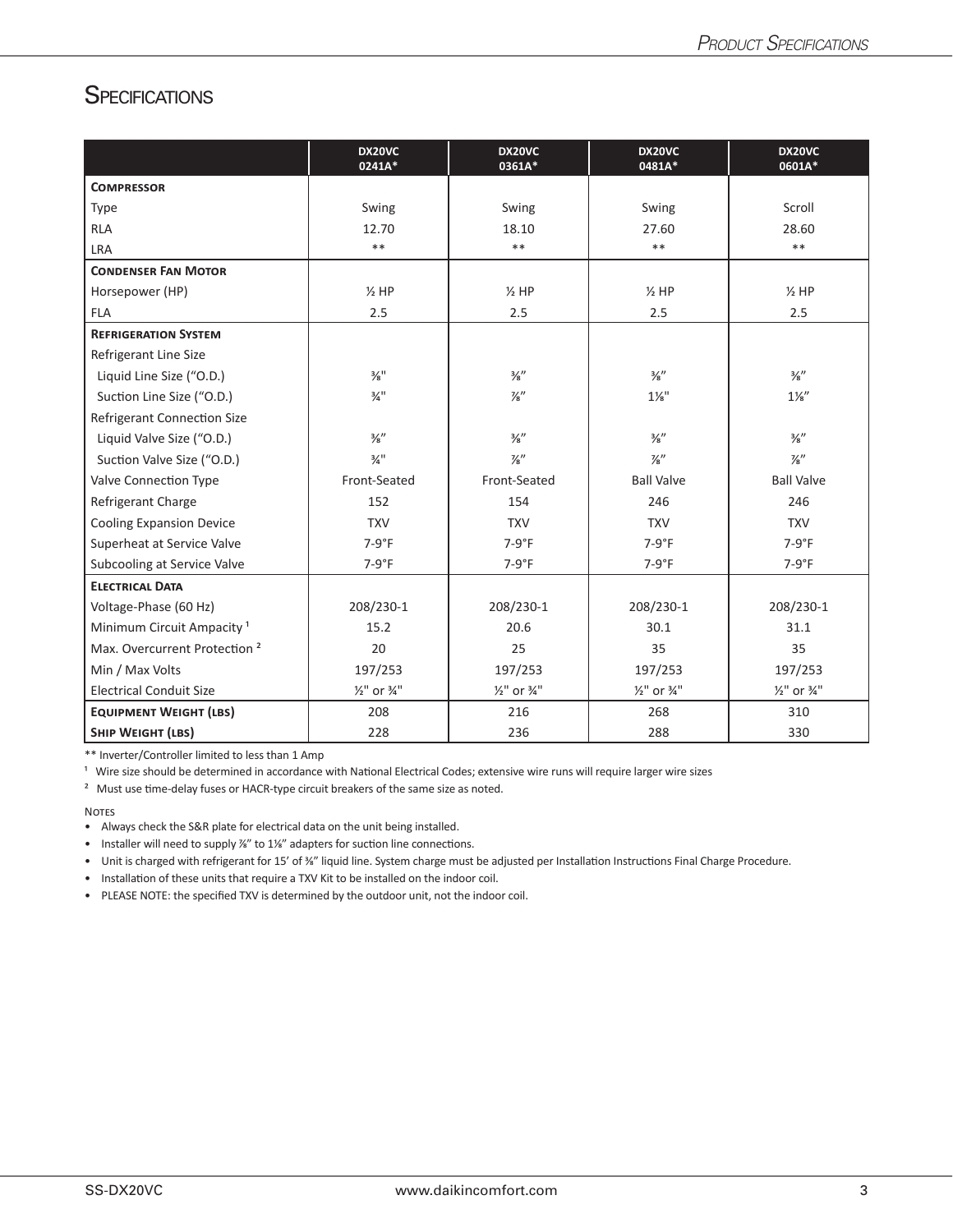|                 |     |                                                                                                         |                  |                  |                  |                |                      |                                                                                                                                                                                                                                                                                                                             |                                                                            |                                                                  |                                                                        |                                                          |                  | <b>OUTDOOR AMBIENT TEMPERATURE</b>                                                                                                                                                                                           |                                                                                                                                                                                                                                                                              |                                                                                                            |                                                                                                                                                                                                                                |                                                                                                                                                                                                                                                                              |                          |      |                                             |                          |                                             |                                                                                     |
|-----------------|-----|---------------------------------------------------------------------------------------------------------|------------------|------------------|------------------|----------------|----------------------|-----------------------------------------------------------------------------------------------------------------------------------------------------------------------------------------------------------------------------------------------------------------------------------------------------------------------------|----------------------------------------------------------------------------|------------------------------------------------------------------|------------------------------------------------------------------------|----------------------------------------------------------|------------------|------------------------------------------------------------------------------------------------------------------------------------------------------------------------------------------------------------------------------|------------------------------------------------------------------------------------------------------------------------------------------------------------------------------------------------------------------------------------------------------------------------------|------------------------------------------------------------------------------------------------------------|--------------------------------------------------------------------------------------------------------------------------------------------------------------------------------------------------------------------------------|------------------------------------------------------------------------------------------------------------------------------------------------------------------------------------------------------------------------------------------------------------------------------|--------------------------|------|---------------------------------------------|--------------------------|---------------------------------------------|-------------------------------------------------------------------------------------|
|                 |     |                                                                                                         |                  |                  | $65^{\circ}$ F   |                |                      | 75°F                                                                                                                                                                                                                                                                                                                        |                                                                            |                                                                  |                                                                        |                                                          |                  |                                                                                                                                                                                                                              |                                                                                                                                                                                                                                                                              |                                                                                                            |                                                                                                                                                                                                                                | 105°F                                                                                                                                                                                                                                                                        |                          |      |                                             | $115^{\circ}$ F          |                                             |                                                                                     |
|                 |     |                                                                                                         |                  |                  |                  |                |                      |                                                                                                                                                                                                                                                                                                                             |                                                                            |                                                                  | <b>ENTER</b>                                                           |                                                          | <b>INDOOR WE</b> | ᇒ                                                                                                                                                                                                                            | <b><i>TEMPERATUR</i></b>                                                                                                                                                                                                                                                     |                                                                                                            |                                                                                                                                                                                                                                |                                                                                                                                                                                                                                                                              |                          |      |                                             |                          |                                             |                                                                                     |
| $\overline{a}$  |     | AIRFLOW                                                                                                 | 59               | 63               | 57               |                | 59                   | $rac{67}{24.6}$                                                                                                                                                                                                                                                                                                             |                                                                            | $3^{23}_{23}$                                                    | $\frac{33}{23}$                                                        | $rac{67}{23.9}$                                          |                  |                                                                                                                                                                                                                              | $\frac{63}{2}$                                                                                                                                                                                                                                                               |                                                                                                            | $\mathbb{S}$                                                                                                                                                                                                                   | 63                                                                                                                                                                                                                                                                           | $rac{67}{215}$           |      |                                             | $\frac{36}{9}$           | $rac{67}{204}$                              |                                                                                     |
|                 |     | NBh                                                                                                     | 23.7             |                  |                  |                |                      |                                                                                                                                                                                                                                                                                                                             |                                                                            |                                                                  |                                                                        |                                                          |                  |                                                                                                                                                                                                                              | $2.1$<br>$0.53$                                                                                                                                                                                                                                                              |                                                                                                            |                                                                                                                                                                                                                                | 20.35                                                                                                                                                                                                                                                                        |                          |      |                                             |                          |                                             |                                                                                     |
|                 |     | 5/7                                                                                                     | 0.56             | 0.48             | 0.34             |                | 0.56                 | 0.35                                                                                                                                                                                                                                                                                                                        |                                                                            |                                                                  |                                                                        | 0.38                                                     |                  |                                                                                                                                                                                                                              |                                                                                                                                                                                                                                                                              | 0.40                                                                                                       |                                                                                                                                                                                                                                |                                                                                                                                                                                                                                                                              | 0.42                     |      |                                             | $-0.61$                  | 0.47                                        |                                                                                     |
|                 | 620 | $\leq$<br>$\overline{\mathcal{L}}$                                                                      | 1.08<br>20       | 1.08<br>$^{28}$  | 1.08<br>15       |                | 1.23<br>20           |                                                                                                                                                                                                                                                                                                                             |                                                                            |                                                                  |                                                                        | $1.39$ 6.7                                               |                  |                                                                                                                                                                                                                              |                                                                                                                                                                                                                                                                              | 1.57                                                                                                       |                                                                                                                                                                                                                                | 1.77                                                                                                                                                                                                                                                                         | 1.77                     |      |                                             | $\frac{9}{2}$            |                                             |                                                                                     |
|                 |     | Amps                                                                                                    | $5.\overline{3}$ | $5.\overline{3}$ | 5.3              |                | 6.0                  |                                                                                                                                                                                                                                                                                                                             |                                                                            |                                                                  |                                                                        |                                                          |                  |                                                                                                                                                                                                                              |                                                                                                                                                                                                                                                                              |                                                                                                            |                                                                                                                                                                                                                                |                                                                                                                                                                                                                                                                              | $8.\overline{3}$         |      |                                             |                          |                                             |                                                                                     |
|                 |     | Hi PR                                                                                                   | 235              | 236              | 237              |                | 272                  |                                                                                                                                                                                                                                                                                                                             |                                                                            |                                                                  |                                                                        |                                                          |                  |                                                                                                                                                                                                                              |                                                                                                                                                                                                                                                                              |                                                                                                            |                                                                                                                                                                                                                                |                                                                                                                                                                                                                                                                              |                          |      |                                             |                          |                                             |                                                                                     |
|                 |     | Lo PR                                                                                                   | 120              | 122              | 125              |                | 128                  |                                                                                                                                                                                                                                                                                                                             |                                                                            | <u>ខ្លះ ក្នុង ប្ដូរខ្លួន ក្នុង ប្ដូរ ក្នុង ប្ដូរ ក្នុង ប្ដូរ</u> | $3\frac{8}{1}$ $\frac{1}{6}$ $\frac{1}{6}$ $\frac{1}{2}$ $\frac{1}{2}$ | 314<br>139                                               |                  | $3.336$ $3.5$ $3.75$ $3.84$ $3.36$ $3.5$ $3.5$ $3.5$ $3.5$ $3.5$ $3.5$ $3.5$ $3.5$ $3.5$ $3.5$ $3.5$ $3.5$ $3.5$ $3.5$ $3.5$ $3.5$ $3.5$ $3.5$ $3.5$ $3.5$ $3.5$ $3.5$ $3.5$ $3.5$ $3.5$ $3.5$ $3.5$ $3.5$ $3.5$ $3.5$ $3.5$ | $3.577$ $\frac{1}{2}$ $\frac{1}{2}$ $\frac{1}{2}$                                                                                                                                                                                                                            | 7.4<br>356<br>144                                                                                          |                                                                                                                                                                                                                                | $\frac{3}{8}$ $\frac{3}{4}$                                                                                                                                                                                                                                                  | 401<br>150               |      |                                             |                          | $15$ 00 3<br>$3$ 3<br>$45$ 4<br>$15$        |                                                                                     |
|                 |     | MBh                                                                                                     |                  | 24.3             | 25.0             |                | 23.7                 |                                                                                                                                                                                                                                                                                                                             |                                                                            |                                                                  |                                                                        |                                                          |                  |                                                                                                                                                                                                                              |                                                                                                                                                                                                                                                                              |                                                                                                            |                                                                                                                                                                                                                                |                                                                                                                                                                                                                                                                              | 21.7                     |      |                                             |                          |                                             |                                                                                     |
|                 |     | 5/7                                                                                                     | 23.9<br>0.62     | 0.54             | 0.41             |                | <u>ດິ</u> ສ          |                                                                                                                                                                                                                                                                                                                             |                                                                            |                                                                  |                                                                        | $24.1$<br>0.44                                           |                  |                                                                                                                                                                                                                              |                                                                                                                                                                                                                                                                              |                                                                                                            |                                                                                                                                                                                                                                |                                                                                                                                                                                                                                                                              |                          |      |                                             |                          |                                             |                                                                                     |
|                 |     | $\overline{\Delta}$                                                                                     | $\overline{1}9$  | $\overline{17}$  | $\overline{1}$   |                |                      |                                                                                                                                                                                                                                                                                                                             |                                                                            |                                                                  |                                                                        |                                                          |                  |                                                                                                                                                                                                                              |                                                                                                                                                                                                                                                                              |                                                                                                            |                                                                                                                                                                                                                                |                                                                                                                                                                                                                                                                              |                          |      |                                             |                          |                                             |                                                                                     |
| $\overline{70}$ | 690 | $\overline{\mathsf{k}}$ W                                                                               | $1.09$<br>5.3    | 1.09             | 1.08             |                | 1.24                 |                                                                                                                                                                                                                                                                                                                             |                                                                            |                                                                  |                                                                        |                                                          |                  |                                                                                                                                                                                                                              |                                                                                                                                                                                                                                                                              |                                                                                                            |                                                                                                                                                                                                                                |                                                                                                                                                                                                                                                                              |                          |      |                                             |                          |                                             |                                                                                     |
|                 |     | Amps                                                                                                    |                  | 5.3              | 5.3              |                | 6.0                  |                                                                                                                                                                                                                                                                                                                             |                                                                            |                                                                  |                                                                        | $140$<br>$-140$                                          |                  |                                                                                                                                                                                                                              |                                                                                                                                                                                                                                                                              |                                                                                                            |                                                                                                                                                                                                                                |                                                                                                                                                                                                                                                                              | $0.48$<br>$1.7$<br>$3.3$ |      |                                             |                          |                                             |                                                                                     |
|                 |     | Hi PR                                                                                                   | 236              | 237              | 239              |                | 274                  | $3.3$ $3.3$ $3.5$ $8.5$ $1.3$ $1.3$ $1.3$ $1.3$ $1.3$ $1.3$ $1.3$ $1.3$ $1.3$ $1.3$ $1.3$ $1.3$ $1.3$ $1.3$ $1.3$ $1.3$ $1.3$ $1.3$ $1.3$ $1.3$ $1.3$ $1.3$ $1.3$ $1.3$ $1.3$ $1.3$ $1.3$ $1.3$ $1.3$ $1.3$ $1.3$ $1.3$ $1.3$                                                                                               |                                                                            |                                                                  |                                                                        | $\frac{14}{140}$                                         |                  |                                                                                                                                                                                                                              | $\begin{array}{ccc} 1.3 & 0.00 & 0.00 & 0.00 & 0.00 & 0.00 & 0.00 & 0.00 & 0.00 & 0.00 & 0.00 & 0.00 & 0.00 & 0.00 & 0.00 & 0.00 & 0.00 & 0.00 & 0.00 & 0.00 & 0.00 & 0.00 & 0.00 & 0.00 & 0.00 & 0.00 & 0.00 & 0.00 & 0.00 & 0.00 & 0.00 & 0.00 & 0.00 & 0.00 & 0.00 & 0.0$ | $23.1$<br>0.46<br>1.5<br>7<br>5<br>2<br>2<br>2<br>2<br>2<br>2<br>2<br>2<br>2<br>2<br>2<br>2<br>2<br>2<br>3 |                                                                                                                                                                                                                                | $\begin{array}{ccc} 1.3 & 0.61 & 0.8 & 0.61 & 0.61 & 0.61 & 0.61 & 0.61 & 0.61 & 0.61 & 0.61 & 0.61 & 0.61 & 0.62 & 0.63 & 0.64 & 0.66 & 0.67 & 0.67 & 0.67 & 0.67 & 0.67 & 0.67 & 0.67 & 0.67 & 0.67 & 0.67 & 0.67 & 0.67 & 0.67 & 0.67 & 0.67 & 0.67 & 0.67 & 0.67 & 0.67$ | $\frac{25}{25}$          |      |                                             |                          |                                             |                                                                                     |
|                 |     | Lo PR                                                                                                   | 122              | 123              | 126              |                | 129                  |                                                                                                                                                                                                                                                                                                                             |                                                                            |                                                                  |                                                                        |                                                          |                  |                                                                                                                                                                                                                              |                                                                                                                                                                                                                                                                              |                                                                                                            |                                                                                                                                                                                                                                |                                                                                                                                                                                                                                                                              |                          |      |                                             |                          |                                             |                                                                                     |
|                 |     | MBh                                                                                                     | 24.1<br>0.66     | 24.5             | 25.2             |                |                      |                                                                                                                                                                                                                                                                                                                             |                                                                            |                                                                  |                                                                        | 24.4<br>0.48                                             |                  |                                                                                                                                                                                                                              |                                                                                                                                                                                                                                                                              | $\frac{3}{3}$ .50                                                                                          |                                                                                                                                                                                                                                |                                                                                                                                                                                                                                                                              |                          |      |                                             |                          | $\frac{8}{25}$ $\frac{5}{4}$ $\frac{4}{25}$ |                                                                                     |
|                 |     | 5/7                                                                                                     |                  | 0.59             | 0.45             |                | $23.9$<br>0.67<br>18 |                                                                                                                                                                                                                                                                                                                             |                                                                            |                                                                  |                                                                        |                                                          |                  |                                                                                                                                                                                                                              |                                                                                                                                                                                                                                                                              |                                                                                                            |                                                                                                                                                                                                                                |                                                                                                                                                                                                                                                                              |                          |      |                                             |                          |                                             |                                                                                     |
|                 |     | $\overline{\Delta}$                                                                                     | $^{28}$          | $\frac{1}{2}$    | $13$             |                |                      |                                                                                                                                                                                                                                                                                                                             |                                                                            |                                                                  |                                                                        |                                                          |                  |                                                                                                                                                                                                                              |                                                                                                                                                                                                                                                                              |                                                                                                            |                                                                                                                                                                                                                                |                                                                                                                                                                                                                                                                              |                          |      |                                             | $\overline{\mathcal{L}}$ |                                             |                                                                                     |
|                 | 760 | $\leq$                                                                                                  | 1.09             | 1.09             | 1.09             |                | 1.24                 | $1.3$<br>$1.24$                                                                                                                                                                                                                                                                                                             |                                                                            |                                                                  |                                                                        | 1.40                                                     |                  |                                                                                                                                                                                                                              |                                                                                                                                                                                                                                                                              |                                                                                                            |                                                                                                                                                                                                                                |                                                                                                                                                                                                                                                                              | 1.78                     |      |                                             | 2.02                     |                                             |                                                                                     |
|                 |     | Amps                                                                                                    | 5.4              | 5.4              | 5.4              |                |                      |                                                                                                                                                                                                                                                                                                                             |                                                                            |                                                                  |                                                                        | 6.7                                                      |                  |                                                                                                                                                                                                                              | $158$<br>$757$<br>$757$<br>$14$                                                                                                                                                                                                                                              | $13.58$<br>$7.59$<br>$7.59$<br>$147$                                                                       |                                                                                                                                                                                                                                |                                                                                                                                                                                                                                                                              | 8.4                      |      |                                             |                          |                                             |                                                                                     |
|                 |     | Hi PR                                                                                                   | 238              | 239              | 240              |                | 6.0<br>275           | G. 0<br>278<br>135                                                                                                                                                                                                                                                                                                          |                                                                            |                                                                  | $6.7$ $3.13$ $8$                                                       | 317                                                      |                  |                                                                                                                                                                                                                              |                                                                                                                                                                                                                                                                              |                                                                                                            |                                                                                                                                                                                                                                | 8.4<br>402<br>149                                                                                                                                                                                                                                                            | 404                      |      |                                             | 9.4<br>451<br>156        | 9.4<br>452<br>159                           |                                                                                     |
|                 |     | LO PR                                                                                                   | 123              | 124              | 128              |                | 130                  |                                                                                                                                                                                                                                                                                                                             |                                                                            |                                                                  |                                                                        | 141                                                      |                  |                                                                                                                                                                                                                              |                                                                                                                                                                                                                                                                              |                                                                                                            |                                                                                                                                                                                                                                |                                                                                                                                                                                                                                                                              | 152                      |      |                                             |                          |                                             |                                                                                     |
|                 |     |                                                                                                         |                  |                  |                  |                |                      |                                                                                                                                                                                                                                                                                                                             |                                                                            |                                                                  |                                                                        |                                                          |                  |                                                                                                                                                                                                                              |                                                                                                                                                                                                                                                                              |                                                                                                            |                                                                                                                                                                                                                                |                                                                                                                                                                                                                                                                              |                          |      |                                             |                          |                                             |                                                                                     |
|                 |     | MBh                                                                                                     | 23.7             | 24.1             | 24.8             | 25.9           |                      |                                                                                                                                                                                                                                                                                                                             | 25.7                                                                       |                                                                  | 23.2                                                                   |                                                          |                  |                                                                                                                                                                                                                              |                                                                                                                                                                                                                                                                              |                                                                                                            |                                                                                                                                                                                                                                |                                                                                                                                                                                                                                                                              |                          |      |                                             | $-50$                    |                                             |                                                                                     |
|                 |     | $5/7$                                                                                                   | 0.69             | 0.61             | 0.47             | 0.33           | 0.69                 | 24.6<br>0.48                                                                                                                                                                                                                                                                                                                |                                                                            |                                                                  |                                                                        |                                                          |                  |                                                                                                                                                                                                                              |                                                                                                                                                                                                                                                                              |                                                                                                            |                                                                                                                                                                                                                                |                                                                                                                                                                                                                                                                              |                          |      |                                             |                          |                                             |                                                                                     |
|                 |     | $\Xi$                                                                                                   | 24               | 22               | $^{28}$          | 15             | 23                   |                                                                                                                                                                                                                                                                                                                             |                                                                            |                                                                  |                                                                        |                                                          |                  |                                                                                                                                                                                                                              |                                                                                                                                                                                                                                                                              |                                                                                                            |                                                                                                                                                                                                                                |                                                                                                                                                                                                                                                                              |                          |      |                                             |                          |                                             |                                                                                     |
|                 | 620 | $\leq$                                                                                                  | 1.08             | 1.08             | 1.08             | 1.09           | 1.23                 |                                                                                                                                                                                                                                                                                                                             |                                                                            |                                                                  |                                                                        |                                                          |                  |                                                                                                                                                                                                                              |                                                                                                                                                                                                                                                                              |                                                                                                            |                                                                                                                                                                                                                                |                                                                                                                                                                                                                                                                              |                          |      |                                             |                          |                                             |                                                                                     |
|                 |     | Amps                                                                                                    | $5.\overline{3}$ | 5.3              | $5.\overline{3}$ | 5.3            | 6.0                  |                                                                                                                                                                                                                                                                                                                             |                                                                            |                                                                  |                                                                        |                                                          |                  |                                                                                                                                                                                                                              |                                                                                                                                                                                                                                                                              |                                                                                                            |                                                                                                                                                                                                                                |                                                                                                                                                                                                                                                                              |                          |      |                                             |                          |                                             |                                                                                     |
|                 |     | Hi PR                                                                                                   | 235              | 236              | 238              | 242            | 272                  |                                                                                                                                                                                                                                                                                                                             |                                                                            |                                                                  |                                                                        |                                                          |                  |                                                                                                                                                                                                                              |                                                                                                                                                                                                                                                                              |                                                                                                            |                                                                                                                                                                                                                                |                                                                                                                                                                                                                                                                              |                          |      |                                             |                          |                                             |                                                                                     |
|                 |     | Lo PR                                                                                                   | 120              | 122              | 125              | 130            | 128                  |                                                                                                                                                                                                                                                                                                                             |                                                                            |                                                                  |                                                                        |                                                          |                  |                                                                                                                                                                                                                              |                                                                                                                                                                                                                                                                              |                                                                                                            |                                                                                                                                                                                                                                |                                                                                                                                                                                                                                                                              |                          |      |                                             |                          |                                             |                                                                                     |
|                 |     | MBh                                                                                                     | 23.9<br>0.75     | 24.3             | 25.0             | 26.1           | 23.7<br>0.75         |                                                                                                                                                                                                                                                                                                                             |                                                                            |                                                                  |                                                                        |                                                          |                  |                                                                                                                                                                                                                              |                                                                                                                                                                                                                                                                              |                                                                                                            |                                                                                                                                                                                                                                |                                                                                                                                                                                                                                                                              |                          |      |                                             |                          |                                             |                                                                                     |
|                 |     | 5/7                                                                                                     |                  | 0.67             | 0.53             | 0.39           |                      |                                                                                                                                                                                                                                                                                                                             |                                                                            |                                                                  |                                                                        |                                                          |                  |                                                                                                                                                                                                                              |                                                                                                                                                                                                                                                                              |                                                                                                            |                                                                                                                                                                                                                                |                                                                                                                                                                                                                                                                              |                          |      |                                             |                          |                                             |                                                                                     |
|                 |     | $\overline{\Delta}$                                                                                     | $23$<br>1.09     | 21               | $^{28}$          | $\overline{1}$ | 23                   |                                                                                                                                                                                                                                                                                                                             |                                                                            |                                                                  |                                                                        |                                                          |                  |                                                                                                                                                                                                                              |                                                                                                                                                                                                                                                                              |                                                                                                            |                                                                                                                                                                                                                                |                                                                                                                                                                                                                                                                              |                          |      |                                             |                          |                                             |                                                                                     |
| 75              | 690 | $\overline{\mathsf{k}}$ W                                                                               |                  | 1.09             | 1.08             | 1.09           | 1.23                 |                                                                                                                                                                                                                                                                                                                             |                                                                            |                                                                  |                                                                        |                                                          |                  |                                                                                                                                                                                                                              |                                                                                                                                                                                                                                                                              |                                                                                                            |                                                                                                                                                                                                                                |                                                                                                                                                                                                                                                                              |                          |      |                                             |                          |                                             |                                                                                     |
|                 |     | Amps                                                                                                    | 236<br>5.3       | $5.\overline{3}$ | 239<br>5.3       | $5.4$<br>243   | 6.0<br>274           |                                                                                                                                                                                                                                                                                                                             |                                                                            |                                                                  |                                                                        |                                                          |                  |                                                                                                                                                                                                                              |                                                                                                                                                                                                                                                                              |                                                                                                            |                                                                                                                                                                                                                                |                                                                                                                                                                                                                                                                              |                          |      |                                             |                          |                                             |                                                                                     |
|                 |     | Hi PR<br>Lo PR                                                                                          | 122              | 238<br>123       | 126              | 131            | 129                  |                                                                                                                                                                                                                                                                                                                             |                                                                            |                                                                  |                                                                        |                                                          |                  |                                                                                                                                                                                                                              |                                                                                                                                                                                                                                                                              |                                                                                                            |                                                                                                                                                                                                                                |                                                                                                                                                                                                                                                                              |                          |      |                                             |                          |                                             |                                                                                     |
|                 |     | MBh                                                                                                     |                  |                  |                  |                |                      | $\begin{array}{c} 235 \\ 255 \\ 265 \\ 275 \\ 285 \\ 295 \\ 205 \\ 215 \\ 225 \\ 235 \\ 245 \\ 255 \\ 265 \\ 275 \\ 285 \\ 295 \\ 215 \\ 225 \\ 235 \\ 245 \\ 255 \\ 275 \\ 295 \\ 215 \\ 225 \\ 235 \\ 245 \\ 255 \\ 255 \\ 275 \\ 285 \\ 295 \\ 295 \\ 215 \\ 225 \\ 235 \\ 245 \\ 255 \\ 255 \\ 255 \\ 255 \\ 255 \\ 25$ | n n n n e b alla d n n e b alla d n n d s a d n n e b alla d n n d s a d n |                                                                  |                                                                        | <u>ន្លំ ជិទ្ធ ដឹង ដាន់ ដឹង មិន ដឹង មិន ដឹង មិន ដឹង ម</u> |                  | 32 3 3 4 5 5 4 6 7 6 7 6 7 7 8 7 7 8 7 7 8 7 7 8 7 7 8 7 7 8 7 7 8 7 7 8 7 7 8 7 7 8 7                                                                                                                                       | $23.96$ $8.97$ $7.37$ $8.41$ $8.27$ $8.27$ $8.41$ $8.27$ $8.41$ $8.27$ $8.27$ $8.27$ $8.27$ $8.27$ $8.27$                                                                                                                                                                    | $23.53$ $25.75$ $35.41$ $35.53$ $35.53$ $35.53$ $35.53$ $35.53$                                            | $20.5$ $25.7$ $25.3$ $35.4$ $25.2$ $35.4$ $35.4$ $35.4$ $35.4$ $35.4$ $35.4$ $35.4$ $35.4$ $35.4$ $35.4$ $35.4$ $35.4$ $35.4$ $35.4$ $35.4$ $35.4$ $35.4$ $35.4$ $35.4$ $35.4$ $35.4$ $35.4$ $35.4$ $35.4$ $35.4$ $35.4$ $35.$ |                                                                                                                                                                                                                                                                              |                          |      | 5 5 4 5 3 4 5 5 5 6 7 5 6 7 6 7 6 7 6 7 7 7 |                          |                                             | $21.5$<br>$21.5$ $33.5$ $42$<br>$51.5$ $32.5$ $23.5$ $35.5$<br>$35.5$ $37.5$ $37.5$ |
|                 |     | 5/7                                                                                                     | 24.2<br>0.79     | 24.5<br>0.71     | 25.2<br>0.58     | 26.3<br>0.44   | $\frac{23.9}{0.80}$  |                                                                                                                                                                                                                                                                                                                             |                                                                            |                                                                  |                                                                        |                                                          |                  |                                                                                                                                                                                                                              |                                                                                                                                                                                                                                                                              |                                                                                                            |                                                                                                                                                                                                                                |                                                                                                                                                                                                                                                                              |                          |      |                                             |                          |                                             |                                                                                     |
|                 |     | $\overline{\Delta}$                                                                                     | 22               | $\overline{20}$  | $\overline{1}$   | $13$           | 22                   |                                                                                                                                                                                                                                                                                                                             |                                                                            |                                                                  |                                                                        |                                                          |                  |                                                                                                                                                                                                                              |                                                                                                                                                                                                                                                                              |                                                                                                            |                                                                                                                                                                                                                                |                                                                                                                                                                                                                                                                              |                          |      |                                             |                          | 30.5345                                     |                                                                                     |
|                 | 760 | $\leq$                                                                                                  | 1.09             | 1.09             | 1.09             | 1.10           | 1.24                 |                                                                                                                                                                                                                                                                                                                             |                                                                            |                                                                  |                                                                        |                                                          |                  |                                                                                                                                                                                                                              |                                                                                                                                                                                                                                                                              |                                                                                                            |                                                                                                                                                                                                                                |                                                                                                                                                                                                                                                                              |                          |      |                                             | 2.01                     |                                             |                                                                                     |
|                 |     | Amps                                                                                                    | 5.4              | 5.4              | 5.3              | 5.4            | 6.0                  |                                                                                                                                                                                                                                                                                                                             |                                                                            |                                                                  |                                                                        |                                                          |                  |                                                                                                                                                                                                                              |                                                                                                                                                                                                                                                                              |                                                                                                            |                                                                                                                                                                                                                                |                                                                                                                                                                                                                                                                              |                          |      | 9.4<br>450<br>154                           | $9.4$ 51                 |                                             | $14$<br>$2.02$<br>$457$<br>$454$                                                    |
|                 |     | Hi PR                                                                                                   | 238              | 239              | 241              | 245            | 275                  |                                                                                                                                                                                                                                                                                                                             |                                                                            |                                                                  |                                                                        |                                                          |                  |                                                                                                                                                                                                                              |                                                                                                                                                                                                                                                                              |                                                                                                            |                                                                                                                                                                                                                                |                                                                                                                                                                                                                                                                              |                          |      |                                             |                          |                                             |                                                                                     |
|                 |     | Lo PR                                                                                                   | 123              | 124              | 128              | 133            | 130                  |                                                                                                                                                                                                                                                                                                                             |                                                                            |                                                                  |                                                                        |                                                          |                  |                                                                                                                                                                                                                              | $\vec{a}$                                                                                                                                                                                                                                                                    |                                                                                                            |                                                                                                                                                                                                                                |                                                                                                                                                                                                                                                                              |                          |      |                                             |                          |                                             |                                                                                     |
| DВ              |     | High and low pressures are measured at the liquid and suction<br>= Entering Indoor Dry Bulb Temperature |                  |                  |                  |                |                      |                                                                                                                                                                                                                                                                                                                             |                                                                            |                                                                  |                                                                        |                                                          |                  | Shaded area is ACCA                                                                                                                                                                                                          |                                                                                                                                                                                                                                                                              | (TVA) condition                                                                                            |                                                                                                                                                                                                                                |                                                                                                                                                                                                                                                                              |                          | Amp: |                                             |                          | syster                                      | powe                                                                                |

EXPANDED COOLING DATA - DX20VC0241A\* / CAPF3642\*6D\*+MBVC1200\*+TXV AT 100%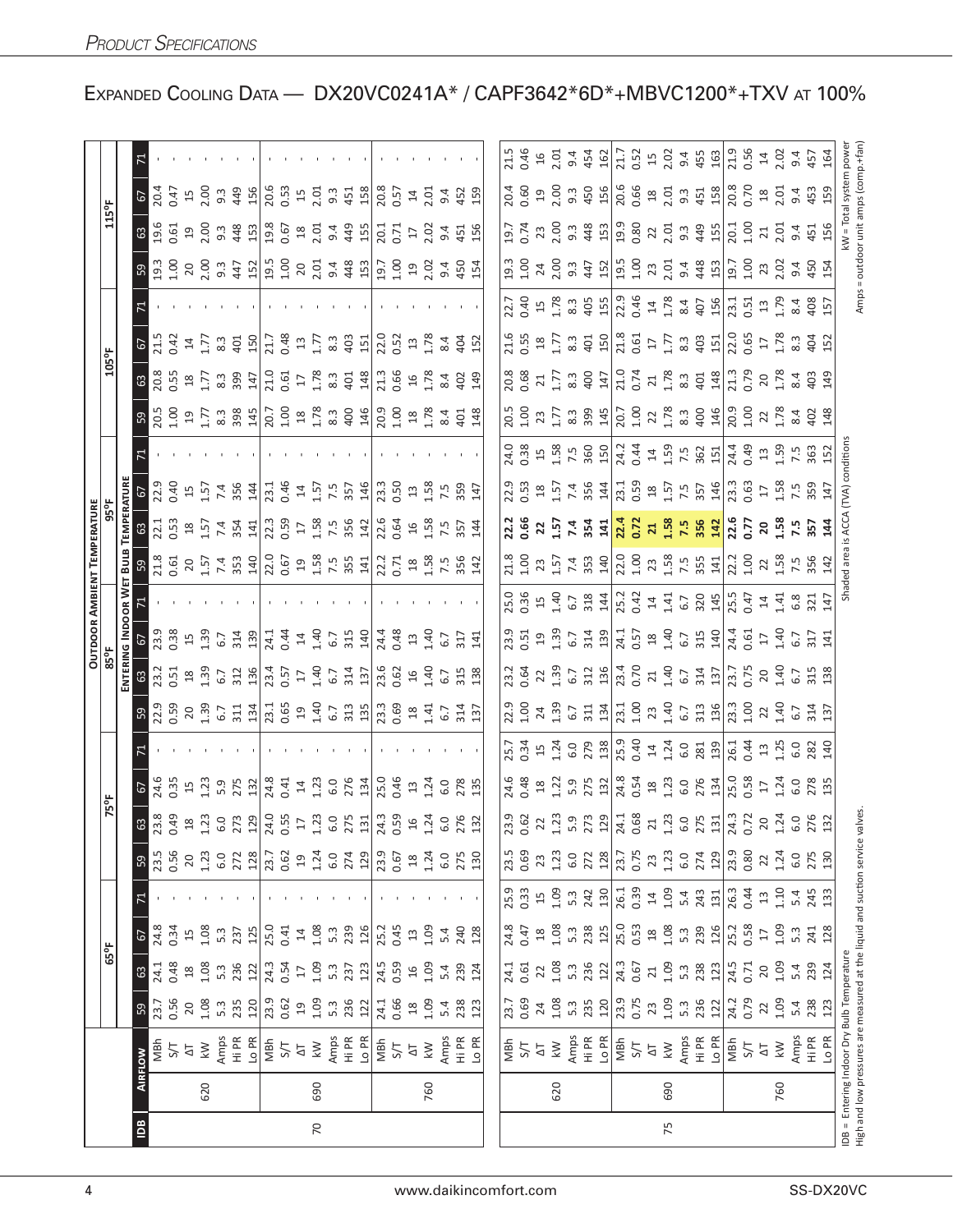|                                                                              |                         |                         |                  |                                    |                   |                                                                                                                                                                                                                                                                                                                                                                                                                                                                 |  |                                                              | OUTDOOR AMBIENT TEMPERATU                                                                                                                                                                                                                                                                                                                                |                                                                                                               |                                                                                                                                                                                                                                                                                                           |                                                                                                                                                                                                                                |                                                                                                                                                                                                                                                                                                                     |                                                                                                                                                                                                                                |                                                                                                                                                                                                                                |                                                                                                                                                                                                                                                                                                                            |                                                                                                                                                                                                |                                                                                                                                                                                                                                |                 |                                                                                                                                                                                                                                |
|------------------------------------------------------------------------------|-------------------------|-------------------------|------------------|------------------------------------|-------------------|-----------------------------------------------------------------------------------------------------------------------------------------------------------------------------------------------------------------------------------------------------------------------------------------------------------------------------------------------------------------------------------------------------------------------------------------------------------------|--|--------------------------------------------------------------|----------------------------------------------------------------------------------------------------------------------------------------------------------------------------------------------------------------------------------------------------------------------------------------------------------------------------------------------------------|---------------------------------------------------------------------------------------------------------------|-----------------------------------------------------------------------------------------------------------------------------------------------------------------------------------------------------------------------------------------------------------------------------------------------------------|--------------------------------------------------------------------------------------------------------------------------------------------------------------------------------------------------------------------------------|---------------------------------------------------------------------------------------------------------------------------------------------------------------------------------------------------------------------------------------------------------------------------------------------------------------------|--------------------------------------------------------------------------------------------------------------------------------------------------------------------------------------------------------------------------------|--------------------------------------------------------------------------------------------------------------------------------------------------------------------------------------------------------------------------------|----------------------------------------------------------------------------------------------------------------------------------------------------------------------------------------------------------------------------------------------------------------------------------------------------------------------------|------------------------------------------------------------------------------------------------------------------------------------------------------------------------------------------------|--------------------------------------------------------------------------------------------------------------------------------------------------------------------------------------------------------------------------------|-----------------|--------------------------------------------------------------------------------------------------------------------------------------------------------------------------------------------------------------------------------|
|                                                                              |                         |                         | 65°F             |                                    |                   |                                                                                                                                                                                                                                                                                                                                                                                                                                                                 |  |                                                              |                                                                                                                                                                                                                                                                                                                                                          |                                                                                                               |                                                                                                                                                                                                                                                                                                           |                                                                                                                                                                                                                                |                                                                                                                                                                                                                                                                                                                     |                                                                                                                                                                                                                                |                                                                                                                                                                                                                                |                                                                                                                                                                                                                                                                                                                            |                                                                                                                                                                                                |                                                                                                                                                                                                                                |                 |                                                                                                                                                                                                                                |
|                                                                              |                         |                         |                  |                                    |                   |                                                                                                                                                                                                                                                                                                                                                                                                                                                                 |  |                                                              |                                                                                                                                                                                                                                                                                                                                                          |                                                                                                               |                                                                                                                                                                                                                                                                                                           |                                                                                                                                                                                                                                |                                                                                                                                                                                                                                                                                                                     |                                                                                                                                                                                                                                |                                                                                                                                                                                                                                |                                                                                                                                                                                                                                                                                                                            |                                                                                                                                                                                                |                                                                                                                                                                                                                                |                 |                                                                                                                                                                                                                                |
| ြို့<br><b>AIRFLOW</b>                                                       |                         | $\mathbb{G}$            | $\mathcal{C}$    |                                    |                   |                                                                                                                                                                                                                                                                                                                                                                                                                                                                 |  |                                                              |                                                                                                                                                                                                                                                                                                                                                          |                                                                                                               |                                                                                                                                                                                                                                                                                                           |                                                                                                                                                                                                                                |                                                                                                                                                                                                                                                                                                                     |                                                                                                                                                                                                                                |                                                                                                                                                                                                                                |                                                                                                                                                                                                                                                                                                                            |                                                                                                                                                                                                |                                                                                                                                                                                                                                |                 |                                                                                                                                                                                                                                |
| 23.9<br>0.81<br>5/7                                                          |                         | 0.74<br>24.2            | 24.9<br>0.60     | 0.46<br>26.0                       | 60                |                                                                                                                                                                                                                                                                                                                                                                                                                                                                 |  | <u>ូន មិន នាង ដើម្បី មិន មិន មិន ម</u> ាយ មិន អ្នក មិន មិន ម |                                                                                                                                                                                                                                                                                                                                                          | $7.239$ $2.334$ $3.41$ $3.59$ $3.41$ $3.59$ $3.41$ $3.41$ $3.41$ $3.41$ $3.41$ $3.41$ $3.41$ $3.41$           | B di di vi u su di gi di su su di sultanti di sultanti di sultanti di sultanti di sultanti di sultanti di sult<br>B di di vi u sultanti di sultanti di sultanti di sultanti di sultanti di sultanti di sultanti di sultanti di s                                                                          | $32.3$ $35.4$ $57.5$ $32.5$ $32.5$ $33.5$ $34.5$ $35.5$ $35.5$ $35.5$ $35.5$ $35.5$ $35.5$ $35.5$ $35.5$ $35.5$ $35.5$ $35.5$ $35.5$ $35.5$ $35.5$ $35.5$ $35.5$ $35.5$ $35.5$ $35.5$ $35.5$ $35.5$ $35.5$ $35.5$ $35.5$ $35.$ | $53.58$ $257.58$ $21.75$ $27.58$ $29.8$ $21.75$ $25.8$ $29.7$ $25.7$ $25.7$ $25.7$ $25.7$ $25.7$ $25.7$ $25.7$ $25.7$ $25.7$ $25.7$ $25.7$ $25.7$ $25.7$ $25.7$ $25.7$ $25.7$ $25.7$ $25.7$ $25.7$ $25.7$ $25.7$ $25.7$ $25.7$                                                                                      | $30.6$ $30.7$ $7.7$ $3.8$ $3.4$ $8.6$ $3.6$ $3.6$ $3.6$ $3.6$ $3.6$ $3.6$ $3.6$ $3.6$ $3.6$ $3.6$ $3.6$ $3.6$ $3.6$ $3.6$ $3.6$ $3.6$ $3.6$ $3.6$ $3.6$ $3.6$ $3.6$ $3.6$ $3.6$ $3.6$ $3.6$ $3.6$ $3.6$ $3.6$ $3.6$ $3.6$ $3.$ | $3.58$ $3.53$ $3.53$ $4.53$ $5.53$ $5.53$ $5.53$ $5.53$ $5.53$ $5.53$ $5.53$ $5.53$ $5.53$ $5.53$ $5.53$ $5.53$ $5.53$ $5.53$ $5.53$ $5.53$ $5.53$ $5.53$ $5.53$ $5.53$ $5.53$ $5.53$ $5.53$ $5.53$ $5.53$ $5.53$ $5.53$ $5.5$ | $5\frac{1}{2}$ ; $5\frac{1}{2}$ $2\frac{1}{2}$ ; $3\frac{1}{2}$ $3\frac{1}{2}$ ; $3\frac{1}{2}$ ; $3\frac{1}{2}$ ; $3\frac{1}{2}$ ; $3\frac{1}{2}$ ; $3\frac{1}{2}$ ; $3\frac{1}{2}$ ; $3\frac{1}{2}$ ; $3\frac{1}{2}$ ; $3\frac{1}{2}$ ; $3\frac{1}{2}$ ; $3\frac{1}{2}$ ; $3\frac{1}{2}$ ; $3\frac{1}{2}$ ; $3\frac{1}{$ | <u>ទង្គី មន្ត្រី មន្ត្រី មន្ត្រី មន្ត្រី មន្ត្រី មន្ត្រី មន្ត្រី មន្ត្រី</u><br>ស្តី មន្ត្រី មន្ត្រី មន្ត្រី មន្ត្រី មន្ត្រី មន្ត្រី មន្ត្រី មន្ត្រី មន្ត្រី មន្ត្រី មន្ត្រី មន្ត្រី មន្ត្រី ម |                                                                                                                                                                                                                                |                 |                                                                                                                                                                                                                                |
| 27<br>$\overline{\Delta}$                                                    |                         | 26                      | 22               | 19                                 | 27                |                                                                                                                                                                                                                                                                                                                                                                                                                                                                 |  |                                                              |                                                                                                                                                                                                                                                                                                                                                          |                                                                                                               |                                                                                                                                                                                                                                                                                                           |                                                                                                                                                                                                                                |                                                                                                                                                                                                                                                                                                                     |                                                                                                                                                                                                                                |                                                                                                                                                                                                                                |                                                                                                                                                                                                                                                                                                                            |                                                                                                                                                                                                |                                                                                                                                                                                                                                |                 |                                                                                                                                                                                                                                |
| 1.08<br>$\lesssim$                                                           |                         | 1.08                    | 1.08             | 09                                 | 1.23              |                                                                                                                                                                                                                                                                                                                                                                                                                                                                 |  |                                                              |                                                                                                                                                                                                                                                                                                                                                          |                                                                                                               |                                                                                                                                                                                                                                                                                                           |                                                                                                                                                                                                                                |                                                                                                                                                                                                                                                                                                                     |                                                                                                                                                                                                                                |                                                                                                                                                                                                                                |                                                                                                                                                                                                                                                                                                                            |                                                                                                                                                                                                |                                                                                                                                                                                                                                |                 |                                                                                                                                                                                                                                |
| 5.3<br>Amps<br>Hi PR                                                         |                         | 5.3                     | 5.3              | $5.\overline{3}$<br>242            | 6.0               |                                                                                                                                                                                                                                                                                                                                                                                                                                                                 |  |                                                              |                                                                                                                                                                                                                                                                                                                                                          |                                                                                                               |                                                                                                                                                                                                                                                                                                           |                                                                                                                                                                                                                                |                                                                                                                                                                                                                                                                                                                     |                                                                                                                                                                                                                                |                                                                                                                                                                                                                                |                                                                                                                                                                                                                                                                                                                            |                                                                                                                                                                                                |                                                                                                                                                                                                                                |                 |                                                                                                                                                                                                                                |
|                                                                              | 235                     | 236                     | 238              |                                    | 273               |                                                                                                                                                                                                                                                                                                                                                                                                                                                                 |  |                                                              |                                                                                                                                                                                                                                                                                                                                                          |                                                                                                               |                                                                                                                                                                                                                                                                                                           |                                                                                                                                                                                                                                |                                                                                                                                                                                                                                                                                                                     |                                                                                                                                                                                                                                |                                                                                                                                                                                                                                |                                                                                                                                                                                                                                                                                                                            |                                                                                                                                                                                                |                                                                                                                                                                                                                                |                 |                                                                                                                                                                                                                                |
| Lo PR                                                                        | 121                     | 122                     | 126              | 131                                |                   |                                                                                                                                                                                                                                                                                                                                                                                                                                                                 |  |                                                              |                                                                                                                                                                                                                                                                                                                                                          |                                                                                                               |                                                                                                                                                                                                                                                                                                           |                                                                                                                                                                                                                                |                                                                                                                                                                                                                                                                                                                     |                                                                                                                                                                                                                                |                                                                                                                                                                                                                                |                                                                                                                                                                                                                                                                                                                            |                                                                                                                                                                                                |                                                                                                                                                                                                                                |                 |                                                                                                                                                                                                                                |
| NBh<br>S/T<br>AT                                                             | 24.1<br>0.87            | 24.4<br>0.80            | 25.1<br>0.66     | 26.2<br>0.52<br>18                 | $\frac{28}{23.8}$ |                                                                                                                                                                                                                                                                                                                                                                                                                                                                 |  |                                                              |                                                                                                                                                                                                                                                                                                                                                          |                                                                                                               |                                                                                                                                                                                                                                                                                                           |                                                                                                                                                                                                                                |                                                                                                                                                                                                                                                                                                                     |                                                                                                                                                                                                                                |                                                                                                                                                                                                                                |                                                                                                                                                                                                                                                                                                                            |                                                                                                                                                                                                |                                                                                                                                                                                                                                |                 |                                                                                                                                                                                                                                |
|                                                                              | 26                      | 25                      | 21               |                                    | 26                |                                                                                                                                                                                                                                                                                                                                                                                                                                                                 |  |                                                              |                                                                                                                                                                                                                                                                                                                                                          |                                                                                                               |                                                                                                                                                                                                                                                                                                           |                                                                                                                                                                                                                                |                                                                                                                                                                                                                                                                                                                     |                                                                                                                                                                                                                                |                                                                                                                                                                                                                                |                                                                                                                                                                                                                                                                                                                            |                                                                                                                                                                                                |                                                                                                                                                                                                                                |                 |                                                                                                                                                                                                                                |
| $\overline{\mathsf{k}}$                                                      |                         |                         |                  | 1.10                               | 1.24              |                                                                                                                                                                                                                                                                                                                                                                                                                                                                 |  |                                                              |                                                                                                                                                                                                                                                                                                                                                          |                                                                                                               |                                                                                                                                                                                                                                                                                                           |                                                                                                                                                                                                                                |                                                                                                                                                                                                                                                                                                                     |                                                                                                                                                                                                                                |                                                                                                                                                                                                                                |                                                                                                                                                                                                                                                                                                                            |                                                                                                                                                                                                |                                                                                                                                                                                                                                |                 |                                                                                                                                                                                                                                |
|                                                                              | $1.09$<br>$5.3$         | $1.09$<br>5.3           | $1.08$<br>5.3    | 5.4                                | 6.0               |                                                                                                                                                                                                                                                                                                                                                                                                                                                                 |  |                                                              |                                                                                                                                                                                                                                                                                                                                                          |                                                                                                               |                                                                                                                                                                                                                                                                                                           |                                                                                                                                                                                                                                |                                                                                                                                                                                                                                                                                                                     |                                                                                                                                                                                                                                |                                                                                                                                                                                                                                |                                                                                                                                                                                                                                                                                                                            |                                                                                                                                                                                                |                                                                                                                                                                                                                                |                 |                                                                                                                                                                                                                                |
| Amps<br>Hi PR<br>Lo PR                                                       | 237                     | 238                     | 240              | 244                                |                   |                                                                                                                                                                                                                                                                                                                                                                                                                                                                 |  |                                                              |                                                                                                                                                                                                                                                                                                                                                          |                                                                                                               |                                                                                                                                                                                                                                                                                                           |                                                                                                                                                                                                                                |                                                                                                                                                                                                                                                                                                                     |                                                                                                                                                                                                                                |                                                                                                                                                                                                                                |                                                                                                                                                                                                                                                                                                                            |                                                                                                                                                                                                |                                                                                                                                                                                                                                |                 |                                                                                                                                                                                                                                |
|                                                                              | 122                     | 124                     | 127              | 132                                | 274<br>130        |                                                                                                                                                                                                                                                                                                                                                                                                                                                                 |  |                                                              |                                                                                                                                                                                                                                                                                                                                                          |                                                                                                               |                                                                                                                                                                                                                                                                                                           |                                                                                                                                                                                                                                |                                                                                                                                                                                                                                                                                                                     |                                                                                                                                                                                                                                |                                                                                                                                                                                                                                |                                                                                                                                                                                                                                                                                                                            |                                                                                                                                                                                                |                                                                                                                                                                                                                                |                 |                                                                                                                                                                                                                                |
| 동<br>이후                                                                      | 24.3                    | 24.6                    | 25.3             | 26.4<br>0.56                       | 24.1              |                                                                                                                                                                                                                                                                                                                                                                                                                                                                 |  |                                                              |                                                                                                                                                                                                                                                                                                                                                          |                                                                                                               |                                                                                                                                                                                                                                                                                                           |                                                                                                                                                                                                                                |                                                                                                                                                                                                                                                                                                                     |                                                                                                                                                                                                                                |                                                                                                                                                                                                                                |                                                                                                                                                                                                                                                                                                                            |                                                                                                                                                                                                |                                                                                                                                                                                                                                |                 |                                                                                                                                                                                                                                |
|                                                                              | 1.00                    | 0.84                    | 0.70             |                                    | 1.00              |                                                                                                                                                                                                                                                                                                                                                                                                                                                                 |  |                                                              |                                                                                                                                                                                                                                                                                                                                                          |                                                                                                               |                                                                                                                                                                                                                                                                                                           |                                                                                                                                                                                                                                |                                                                                                                                                                                                                                                                                                                     |                                                                                                                                                                                                                                |                                                                                                                                                                                                                                |                                                                                                                                                                                                                                                                                                                            |                                                                                                                                                                                                |                                                                                                                                                                                                                                |                 |                                                                                                                                                                                                                                |
| $\overline{\Delta}$                                                          | 26                      | 24                      | 21               | $\overline{\mathbb{L}}$            | 26                |                                                                                                                                                                                                                                                                                                                                                                                                                                                                 |  |                                                              |                                                                                                                                                                                                                                                                                                                                                          |                                                                                                               |                                                                                                                                                                                                                                                                                                           |                                                                                                                                                                                                                                |                                                                                                                                                                                                                                                                                                                     |                                                                                                                                                                                                                                |                                                                                                                                                                                                                                |                                                                                                                                                                                                                                                                                                                            |                                                                                                                                                                                                |                                                                                                                                                                                                                                |                 |                                                                                                                                                                                                                                |
| $\leq$                                                                       | 1.09                    | 1.09                    | 1.09             | 1.10                               | 1.24              |                                                                                                                                                                                                                                                                                                                                                                                                                                                                 |  |                                                              |                                                                                                                                                                                                                                                                                                                                                          |                                                                                                               |                                                                                                                                                                                                                                                                                                           |                                                                                                                                                                                                                                |                                                                                                                                                                                                                                                                                                                     |                                                                                                                                                                                                                                |                                                                                                                                                                                                                                |                                                                                                                                                                                                                                                                                                                            |                                                                                                                                                                                                |                                                                                                                                                                                                                                |                 |                                                                                                                                                                                                                                |
|                                                                              |                         | 5.4                     | 5.4              | 5.4                                | 6.0               |                                                                                                                                                                                                                                                                                                                                                                                                                                                                 |  |                                                              |                                                                                                                                                                                                                                                                                                                                                          |                                                                                                               |                                                                                                                                                                                                                                                                                                           |                                                                                                                                                                                                                                |                                                                                                                                                                                                                                                                                                                     |                                                                                                                                                                                                                                |                                                                                                                                                                                                                                |                                                                                                                                                                                                                                                                                                                            |                                                                                                                                                                                                |                                                                                                                                                                                                                                |                 |                                                                                                                                                                                                                                |
| Amps<br>Hi PR                                                                | $5.\overline{4}$<br>238 | 239                     | 241              | 245                                | 276               |                                                                                                                                                                                                                                                                                                                                                                                                                                                                 |  |                                                              |                                                                                                                                                                                                                                                                                                                                                          |                                                                                                               |                                                                                                                                                                                                                                                                                                           |                                                                                                                                                                                                                                |                                                                                                                                                                                                                                                                                                                     |                                                                                                                                                                                                                                |                                                                                                                                                                                                                                |                                                                                                                                                                                                                                                                                                                            |                                                                                                                                                                                                |                                                                                                                                                                                                                                |                 |                                                                                                                                                                                                                                |
| Lo PR                                                                        | 123                     | 125                     | 128              | 133                                | 131               |                                                                                                                                                                                                                                                                                                                                                                                                                                                                 |  |                                                              |                                                                                                                                                                                                                                                                                                                                                          |                                                                                                               |                                                                                                                                                                                                                                                                                                           |                                                                                                                                                                                                                                |                                                                                                                                                                                                                                                                                                                     |                                                                                                                                                                                                                                |                                                                                                                                                                                                                                |                                                                                                                                                                                                                                                                                                                            |                                                                                                                                                                                                |                                                                                                                                                                                                                                |                 |                                                                                                                                                                                                                                |
|                                                                              |                         |                         |                  |                                    |                   |                                                                                                                                                                                                                                                                                                                                                                                                                                                                 |  |                                                              |                                                                                                                                                                                                                                                                                                                                                          |                                                                                                               |                                                                                                                                                                                                                                                                                                           |                                                                                                                                                                                                                                |                                                                                                                                                                                                                                                                                                                     |                                                                                                                                                                                                                                |                                                                                                                                                                                                                                |                                                                                                                                                                                                                                                                                                                            |                                                                                                                                                                                                |                                                                                                                                                                                                                                |                 |                                                                                                                                                                                                                                |
|                                                                              |                         |                         |                  |                                    | 24.0              |                                                                                                                                                                                                                                                                                                                                                                                                                                                                 |  |                                                              |                                                                                                                                                                                                                                                                                                                                                          |                                                                                                               |                                                                                                                                                                                                                                                                                                           |                                                                                                                                                                                                                                |                                                                                                                                                                                                                                                                                                                     |                                                                                                                                                                                                                                |                                                                                                                                                                                                                                |                                                                                                                                                                                                                                                                                                                            |                                                                                                                                                                                                |                                                                                                                                                                                                                                |                 |                                                                                                                                                                                                                                |
| 지<br>이                                                                       | 24.3<br>1.00            | 24.6<br>0.84            | 25.3<br>0.70     | 26.4<br>0.56                       | 001               |                                                                                                                                                                                                                                                                                                                                                                                                                                                                 |  |                                                              |                                                                                                                                                                                                                                                                                                                                                          |                                                                                                               |                                                                                                                                                                                                                                                                                                           |                                                                                                                                                                                                                                |                                                                                                                                                                                                                                                                                                                     |                                                                                                                                                                                                                                |                                                                                                                                                                                                                                |                                                                                                                                                                                                                                                                                                                            |                                                                                                                                                                                                |                                                                                                                                                                                                                                |                 |                                                                                                                                                                                                                                |
| $\overline{\Delta}$                                                          | 31                      | 29                      | 26               | 22                                 | $\overline{31}$   |                                                                                                                                                                                                                                                                                                                                                                                                                                                                 |  |                                                              |                                                                                                                                                                                                                                                                                                                                                          |                                                                                                               |                                                                                                                                                                                                                                                                                                           |                                                                                                                                                                                                                                |                                                                                                                                                                                                                                                                                                                     |                                                                                                                                                                                                                                |                                                                                                                                                                                                                                |                                                                                                                                                                                                                                                                                                                            |                                                                                                                                                                                                |                                                                                                                                                                                                                                |                 |                                                                                                                                                                                                                                |
| kW                                                                           | 1.08                    | 1.08                    | 1.08             | 0.1                                | 1.23              |                                                                                                                                                                                                                                                                                                                                                                                                                                                                 |  |                                                              |                                                                                                                                                                                                                                                                                                                                                          |                                                                                                               |                                                                                                                                                                                                                                                                                                           |                                                                                                                                                                                                                                |                                                                                                                                                                                                                                                                                                                     |                                                                                                                                                                                                                                |                                                                                                                                                                                                                                |                                                                                                                                                                                                                                                                                                                            |                                                                                                                                                                                                |                                                                                                                                                                                                                                |                 |                                                                                                                                                                                                                                |
|                                                                              | $5.\overline{3}$        | 5.3                     | $5.\overline{3}$ |                                    | 6.0               |                                                                                                                                                                                                                                                                                                                                                                                                                                                                 |  |                                                              |                                                                                                                                                                                                                                                                                                                                                          |                                                                                                               |                                                                                                                                                                                                                                                                                                           |                                                                                                                                                                                                                                |                                                                                                                                                                                                                                                                                                                     |                                                                                                                                                                                                                                |                                                                                                                                                                                                                                |                                                                                                                                                                                                                                                                                                                            |                                                                                                                                                                                                |                                                                                                                                                                                                                                |                 |                                                                                                                                                                                                                                |
|                                                                              | 236                     | 238                     | 239              |                                    | 274               |                                                                                                                                                                                                                                                                                                                                                                                                                                                                 |  |                                                              |                                                                                                                                                                                                                                                                                                                                                          |                                                                                                               |                                                                                                                                                                                                                                                                                                           |                                                                                                                                                                                                                                |                                                                                                                                                                                                                                                                                                                     |                                                                                                                                                                                                                                |                                                                                                                                                                                                                                |                                                                                                                                                                                                                                                                                                                            |                                                                                                                                                                                                |                                                                                                                                                                                                                                |                 |                                                                                                                                                                                                                                |
| Amps<br>Hi PR<br><u>Lo</u> PR                                                | 123                     | 124                     | 127              |                                    | 130               |                                                                                                                                                                                                                                                                                                                                                                                                                                                                 |  |                                                              |                                                                                                                                                                                                                                                                                                                                                          |                                                                                                               |                                                                                                                                                                                                                                                                                                           |                                                                                                                                                                                                                                |                                                                                                                                                                                                                                                                                                                     |                                                                                                                                                                                                                                |                                                                                                                                                                                                                                |                                                                                                                                                                                                                                                                                                                            |                                                                                                                                                                                                |                                                                                                                                                                                                                                |                 |                                                                                                                                                                                                                                |
| $MBD$<br>S/T                                                                 | 24.5<br>1.00            | 24.8<br>0.90            | 25.5             |                                    | 24.2              |                                                                                                                                                                                                                                                                                                                                                                                                                                                                 |  |                                                              |                                                                                                                                                                                                                                                                                                                                                          |                                                                                                               |                                                                                                                                                                                                                                                                                                           |                                                                                                                                                                                                                                |                                                                                                                                                                                                                                                                                                                     |                                                                                                                                                                                                                                |                                                                                                                                                                                                                                |                                                                                                                                                                                                                                                                                                                            |                                                                                                                                                                                                |                                                                                                                                                                                                                                |                 |                                                                                                                                                                                                                                |
|                                                                              |                         |                         | 0.76             |                                    | 1.00              |                                                                                                                                                                                                                                                                                                                                                                                                                                                                 |  |                                                              |                                                                                                                                                                                                                                                                                                                                                          |                                                                                                               |                                                                                                                                                                                                                                                                                                           |                                                                                                                                                                                                                                |                                                                                                                                                                                                                                                                                                                     |                                                                                                                                                                                                                                |                                                                                                                                                                                                                                |                                                                                                                                                                                                                                                                                                                            |                                                                                                                                                                                                |                                                                                                                                                                                                                                |                 |                                                                                                                                                                                                                                |
| $\Delta\mathsf{T}$                                                           | 30                      | 28                      | 25               | 22                                 | $30\,$            |                                                                                                                                                                                                                                                                                                                                                                                                                                                                 |  |                                                              |                                                                                                                                                                                                                                                                                                                                                          |                                                                                                               |                                                                                                                                                                                                                                                                                                           |                                                                                                                                                                                                                                |                                                                                                                                                                                                                                                                                                                     |                                                                                                                                                                                                                                |                                                                                                                                                                                                                                |                                                                                                                                                                                                                                                                                                                            |                                                                                                                                                                                                |                                                                                                                                                                                                                                |                 |                                                                                                                                                                                                                                |
| $\leq$                                                                       | 1.09                    | 1.09                    | 1.09             |                                    | 1.24              |                                                                                                                                                                                                                                                                                                                                                                                                                                                                 |  |                                                              |                                                                                                                                                                                                                                                                                                                                                          |                                                                                                               |                                                                                                                                                                                                                                                                                                           |                                                                                                                                                                                                                                |                                                                                                                                                                                                                                                                                                                     |                                                                                                                                                                                                                                |                                                                                                                                                                                                                                |                                                                                                                                                                                                                                                                                                                            |                                                                                                                                                                                                |                                                                                                                                                                                                                                |                 |                                                                                                                                                                                                                                |
| Amps<br>Hi PR                                                                | 5.4<br>238              | 5.3                     | $5.\overline{3}$ |                                    | 6.0               |                                                                                                                                                                                                                                                                                                                                                                                                                                                                 |  |                                                              |                                                                                                                                                                                                                                                                                                                                                          |                                                                                                               |                                                                                                                                                                                                                                                                                                           |                                                                                                                                                                                                                                |                                                                                                                                                                                                                                                                                                                     |                                                                                                                                                                                                                                |                                                                                                                                                                                                                                |                                                                                                                                                                                                                                                                                                                            |                                                                                                                                                                                                |                                                                                                                                                                                                                                |                 |                                                                                                                                                                                                                                |
|                                                                              |                         | 239                     | 241              | $1.10$<br>$5.4$<br>$2.45$<br>$134$ | 275               |                                                                                                                                                                                                                                                                                                                                                                                                                                                                 |  |                                                              |                                                                                                                                                                                                                                                                                                                                                          |                                                                                                               |                                                                                                                                                                                                                                                                                                           |                                                                                                                                                                                                                                |                                                                                                                                                                                                                                                                                                                     |                                                                                                                                                                                                                                |                                                                                                                                                                                                                                |                                                                                                                                                                                                                                                                                                                            |                                                                                                                                                                                                |                                                                                                                                                                                                                                |                 |                                                                                                                                                                                                                                |
| Lo PR                                                                        | 124                     | 126                     | 129              |                                    |                   |                                                                                                                                                                                                                                                                                                                                                                                                                                                                 |  |                                                              |                                                                                                                                                                                                                                                                                                                                                          |                                                                                                               |                                                                                                                                                                                                                                                                                                           |                                                                                                                                                                                                                                |                                                                                                                                                                                                                                                                                                                     |                                                                                                                                                                                                                                |                                                                                                                                                                                                                                |                                                                                                                                                                                                                                                                                                                            |                                                                                                                                                                                                |                                                                                                                                                                                                                                |                 |                                                                                                                                                                                                                                |
| MBh                                                                          | 24.7                    | 25.0                    | 25.7             | 26.8<br>0.66                       | 24.5              |                                                                                                                                                                                                                                                                                                                                                                                                                                                                 |  |                                                              |                                                                                                                                                                                                                                                                                                                                                          |                                                                                                               |                                                                                                                                                                                                                                                                                                           |                                                                                                                                                                                                                                |                                                                                                                                                                                                                                                                                                                     |                                                                                                                                                                                                                                |                                                                                                                                                                                                                                |                                                                                                                                                                                                                                                                                                                            |                                                                                                                                                                                                |                                                                                                                                                                                                                                |                 |                                                                                                                                                                                                                                |
| 5/7                                                                          | 1.00                    | 0.94                    | 0.81             |                                    | 1.00              |                                                                                                                                                                                                                                                                                                                                                                                                                                                                 |  |                                                              |                                                                                                                                                                                                                                                                                                                                                          |                                                                                                               |                                                                                                                                                                                                                                                                                                           |                                                                                                                                                                                                                                |                                                                                                                                                                                                                                                                                                                     |                                                                                                                                                                                                                                |                                                                                                                                                                                                                                |                                                                                                                                                                                                                                                                                                                            |                                                                                                                                                                                                |                                                                                                                                                                                                                                |                 |                                                                                                                                                                                                                                |
| $\overline{\Delta}$                                                          | 29                      | 27                      | 24               | 21                                 | 29                |                                                                                                                                                                                                                                                                                                                                                                                                                                                                 |  |                                                              |                                                                                                                                                                                                                                                                                                                                                          |                                                                                                               |                                                                                                                                                                                                                                                                                                           |                                                                                                                                                                                                                                |                                                                                                                                                                                                                                                                                                                     |                                                                                                                                                                                                                                |                                                                                                                                                                                                                                |                                                                                                                                                                                                                                                                                                                            |                                                                                                                                                                                                |                                                                                                                                                                                                                                |                 |                                                                                                                                                                                                                                |
| $\leq$                                                                       | 1.10                    | 1.09                    | 09               | 1.10                               | 1.24              |                                                                                                                                                                                                                                                                                                                                                                                                                                                                 |  |                                                              |                                                                                                                                                                                                                                                                                                                                                          |                                                                                                               |                                                                                                                                                                                                                                                                                                           |                                                                                                                                                                                                                                |                                                                                                                                                                                                                                                                                                                     |                                                                                                                                                                                                                                |                                                                                                                                                                                                                                |                                                                                                                                                                                                                                                                                                                            |                                                                                                                                                                                                |                                                                                                                                                                                                                                |                 |                                                                                                                                                                                                                                |
| Amps                                                                         | 5.4                     | 5.4                     | 5.4              | 5.4                                | 6.0               |                                                                                                                                                                                                                                                                                                                                                                                                                                                                 |  |                                                              |                                                                                                                                                                                                                                                                                                                                                          |                                                                                                               |                                                                                                                                                                                                                                                                                                           |                                                                                                                                                                                                                                |                                                                                                                                                                                                                                                                                                                     |                                                                                                                                                                                                                                |                                                                                                                                                                                                                                |                                                                                                                                                                                                                                                                                                                            |                                                                                                                                                                                                |                                                                                                                                                                                                                                |                 |                                                                                                                                                                                                                                |
| Hi PR                                                                        | 239                     | 241                     | 242<br>130       | 246<br>135                         | 277               | $\begin{array}{l} \mathcal{A} \ \mathcal{A} \ \mathcal{B} \ \mathcal{C} \ \mathcal{C} \ \mathcal{C} \ \mathcal{C} \ \mathcal{C} \ \mathcal{C} \ \mathcal{C} \ \mathcal{C} \ \mathcal{C} \ \mathcal{C} \ \mathcal{C} \ \mathcal{C} \ \mathcal{C} \ \mathcal{C} \ \mathcal{C} \ \mathcal{C} \ \mathcal{C} \ \mathcal{C} \ \mathcal{C} \ \mathcal{C} \ \mathcal{C} \ \mathcal{C} \ \mathcal{C} \ \mathcal{C} \ \mathcal{C} \ \mathcal{C} \ \mathcal{C} \ \mathcal$ |  |                                                              | $\begin{array}{cccccccccc} x_{15} & x_{16} & x_{17} & x_{18} & x_{19} & x_{10} & x_{11} & x_{10} & x_{11} & x_{10} & x_{11} & x_{12} & x_{13} & x_{14} & x_{15} & x_{16} & x_{17} & x_{18} & x_{19} & x_{11} & x_{10} & x_{11} & x_{12} & x_{13} & x_{14} & x_{15} & x_{16} & x_{17} & x_{18} & x_{19} & x_{11} & x_{10} & x_{11} & x_{12} & x_{13} & x$ | 15.93 m q c c g s q l m s c z q c c z q s m q l c s c z q c c z q s m q l c c z q c s m q l c c z q c s m q l | $\frac{23}{21}$ $\frac{25}{21}$ $\frac{15}{21}$ $\frac{17}{21}$ $\frac{23}{21}$ $\frac{23}{21}$ $\frac{23}{21}$ $\frac{23}{21}$ $\frac{23}{21}$ $\frac{23}{21}$ $\frac{23}{21}$ $\frac{23}{21}$ $\frac{23}{21}$ $\frac{23}{21}$ $\frac{23}{21}$ $\frac{23}{21}$ $\frac{23}{21}$ $\frac{23}{21}$ $\frac{2$ |                                                                                                                                                                                                                                | $\begin{array}{ccccccccc}\n3.5 & 2 & 5 & 7 & 7 & 8 & 7 & 7 & 8 & 7 & 7 & 8 & 7 & 7 & 8 & 7 & 8 & 7 & 8 & 7 & 7 & 8 & 7 & 8 & 7 & 8 & 7 & 8 & 7 & 8 & 7 & 8 & 7 & 8 & 7 & 8 & 7 & 8 & 7 & 8 & 7 & 8 & 7 & 8 & 7 & 8 & 7 & 8 & 7 & 8 & 7 & 8 & 7 & 8 & 7 & 8 & 7 & 8 & 7 & 8 & 7 & 8 & 7 & 8 & 7 & 8 & 7 & 8 & 7 & 8$ | $21.9$ $35.3$ $32.4$ $33.4$ $34.4$ $35.4$ $36.4$ $37.4$ $38.4$ $39.4$ $39.4$ $39.4$ $39.4$ $39.4$ $39.4$ $39.4$ $39.4$ $39.4$ $39.4$ $39.4$ $39.4$ $39.4$ $39.4$ $39.4$ $39.4$ $39.4$ $39.4$ $39.4$ $39.4$ $39.4$ $39.4$ $39.$ | $71.59$ and $71.53$ and $71.59$ and $71.59$ and $71.59$ and $71.59$ and $71.59$ and $71.59$ and $71.59$ and $71.59$ and $71.59$ and $71.59$ and $71.59$ and $71.59$ and $71.59$ and $71.59$ and $71.59$ and $71.59$ and $71.5$ |                                                                                                                                                                                                                                                                                                                            |                                                                                                                                                                                                | $20.5$ $3.5$ $3.4$ $3.5$ $3.5$ $3.5$ $3.5$ $3.5$ $3.5$ $3.5$ $3.5$ $3.5$ $3.5$ $3.5$ $3.5$ $3.5$ $3.5$ $3.5$ $3.5$ $3.5$ $3.5$ $3.5$ $3.5$ $3.5$ $3.5$ $3.5$ $3.5$ $3.5$ $3.5$ $3.5$ $3.5$ $3.5$ $3.5$ $3.5$ $3.5$ $3.5$ $3.5$ |                 | $23.89$ $73.3$ $3.4$ $5.4$ $7.4$ $7.4$ $7.5$ $7.4$ $7.5$ $7.4$ $7.5$ $7.5$ $7.5$ $7.5$ $7.5$ $7.5$ $7.5$ $7.5$ $7.5$ $7.5$ $7.5$ $7.5$ $7.5$ $7.5$ $7.5$ $7.5$ $7.5$ $7.5$ $7.5$ $7.5$ $7.5$ $7.5$ $7.5$ $7.5$ $7.5$ $7.5$ $7$ |
| PR <sub>O</sub>                                                              | 125                     | 127                     |                  |                                    | 133               |                                                                                                                                                                                                                                                                                                                                                                                                                                                                 |  |                                                              |                                                                                                                                                                                                                                                                                                                                                          |                                                                                                               |                                                                                                                                                                                                                                                                                                           |                                                                                                                                                                                                                                |                                                                                                                                                                                                                                                                                                                     |                                                                                                                                                                                                                                |                                                                                                                                                                                                                                |                                                                                                                                                                                                                                                                                                                            |                                                                                                                                                                                                |                                                                                                                                                                                                                                |                 |                                                                                                                                                                                                                                |
| IDB = Entering Indoor Dry                                                    |                         | <b>Bulb Temperature</b> |                  |                                    |                   |                                                                                                                                                                                                                                                                                                                                                                                                                                                                 |  |                                                              |                                                                                                                                                                                                                                                                                                                                                          |                                                                                                               |                                                                                                                                                                                                                                                                                                           |                                                                                                                                                                                                                                |                                                                                                                                                                                                                                                                                                                     |                                                                                                                                                                                                                                |                                                                                                                                                                                                                                |                                                                                                                                                                                                                                                                                                                            |                                                                                                                                                                                                |                                                                                                                                                                                                                                |                 |                                                                                                                                                                                                                                |
| High and low pressures are measured at the liquid and suction service valves |                         |                         |                  |                                    |                   |                                                                                                                                                                                                                                                                                                                                                                                                                                                                 |  |                                                              |                                                                                                                                                                                                                                                                                                                                                          |                                                                                                               |                                                                                                                                                                                                                                                                                                           |                                                                                                                                                                                                                                |                                                                                                                                                                                                                                                                                                                     |                                                                                                                                                                                                                                |                                                                                                                                                                                                                                |                                                                                                                                                                                                                                                                                                                            | outdoor unit                                                                                                                                                                                   |                                                                                                                                                                                                                                | amps (comp.+fan |                                                                                                                                                                                                                                |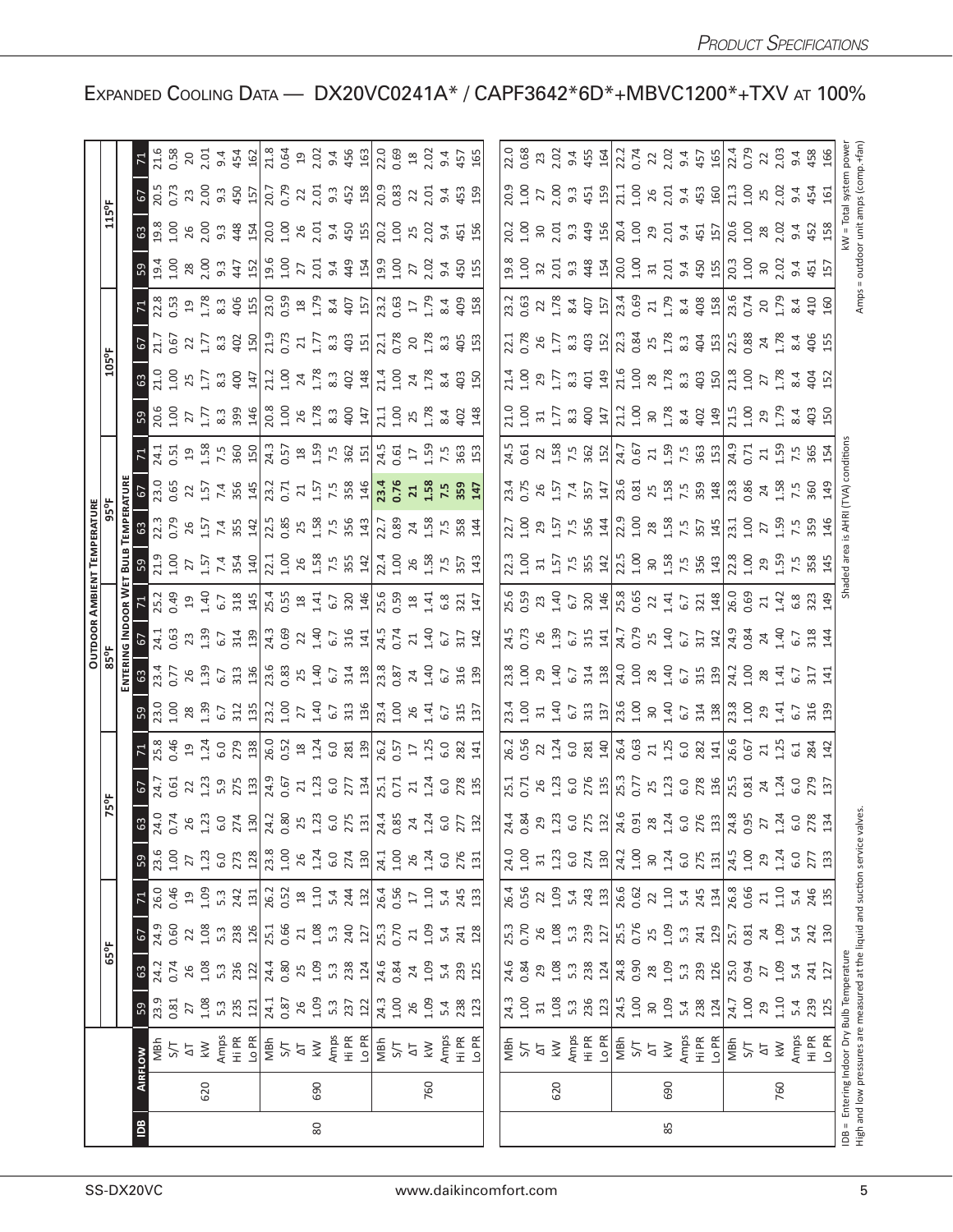|                |     |                                                                                                                           |                           |                        |                        |                                    |                  |               |                                                                                                               |     |                                                                                                                                                                                                                                                                                                               |                                                                                                                                                                                                                                |                                   |       | <b>OUTDOOR AMBIENT TEMPERATURE</b>                |                                                                                                                                                                                    |                                                                                                    |                                                       |                                                                                                                                                                                                                                |                                                |                                                                                                                                                                   |                   |                                                                                                                                                                                                                                 |                                                                                                                                                               |                                                                                                                                                                                                                                                                                                                              |       |
|----------------|-----|---------------------------------------------------------------------------------------------------------------------------|---------------------------|------------------------|------------------------|------------------------------------|------------------|---------------|---------------------------------------------------------------------------------------------------------------|-----|---------------------------------------------------------------------------------------------------------------------------------------------------------------------------------------------------------------------------------------------------------------------------------------------------------------|--------------------------------------------------------------------------------------------------------------------------------------------------------------------------------------------------------------------------------|-----------------------------------|-------|---------------------------------------------------|------------------------------------------------------------------------------------------------------------------------------------------------------------------------------------|----------------------------------------------------------------------------------------------------|-------------------------------------------------------|--------------------------------------------------------------------------------------------------------------------------------------------------------------------------------------------------------------------------------|------------------------------------------------|-------------------------------------------------------------------------------------------------------------------------------------------------------------------|-------------------|---------------------------------------------------------------------------------------------------------------------------------------------------------------------------------------------------------------------------------|---------------------------------------------------------------------------------------------------------------------------------------------------------------|------------------------------------------------------------------------------------------------------------------------------------------------------------------------------------------------------------------------------------------------------------------------------------------------------------------------------|-------|
|                |     |                                                                                                                           |                           | 65°F                   |                        |                                    |                  |               | 75°F                                                                                                          |     |                                                                                                                                                                                                                                                                                                               |                                                                                                                                                                                                                                |                                   |       |                                                   |                                                                                                                                                                                    |                                                                                                    |                                                       |                                                                                                                                                                                                                                | 105°F                                          |                                                                                                                                                                   |                   |                                                                                                                                                                                                                                 | 115°F                                                                                                                                                         |                                                                                                                                                                                                                                                                                                                              |       |
|                |     |                                                                                                                           |                           |                        |                        |                                    |                  |               |                                                                                                               |     |                                                                                                                                                                                                                                                                                                               | ENTERI                                                                                                                                                                                                                         | ani pni                           | OOR W |                                                   | <b>TEMPERATURI</b>                                                                                                                                                                 |                                                                                                    |                                                       |                                                                                                                                                                                                                                |                                                |                                                                                                                                                                   |                   |                                                                                                                                                                                                                                 |                                                                                                                                                               |                                                                                                                                                                                                                                                                                                                              |       |
| $\overline{B}$ |     | AIRFLOW                                                                                                                   | 59                        | යි                     | 57                     |                                    | 59               |               | 67<br>17.8                                                                                                    |     | S9                                                                                                                                                                                                                                                                                                            | $\frac{63}{168}$                                                                                                                                                                                                               | 67                                |       | $\frac{59}{15.8}$                                 | 63                                                                                                                                                                                 |                                                                                                    |                                                       | 59                                                                                                                                                                                                                             | 63                                             | $rac{67}{15.6}$                                                                                                                                                   |                   | ဌာ                                                                                                                                                                                                                              | $\frac{63}{4}$                                                                                                                                                | $rac{67}{14.8}$                                                                                                                                                                                                                                                                                                              |       |
|                |     | NBh                                                                                                                       | 17.2                      | 17.5                   | 18.0                   |                                    | 17.1             |               |                                                                                                               |     | 16.6                                                                                                                                                                                                                                                                                                          |                                                                                                                                                                                                                                | 17.4                              |       |                                                   | 16.1                                                                                                                                                                               | 16.6                                                                                               |                                                       |                                                                                                                                                                                                                                | 15.1                                           |                                                                                                                                                                   |                   | 14.0                                                                                                                                                                                                                            |                                                                                                                                                               |                                                                                                                                                                                                                                                                                                                              |       |
|                |     | 5/7                                                                                                                       | 0.64                      | 0.56                   | 0.42                   |                                    | <b>0.64</b>      |               | 0.43                                                                                                          |     |                                                                                                                                                                                                                                                                                                               | 0.59                                                                                                                                                                                                                           | 0.45                              |       |                                                   | 0.61                                                                                                                                                                               | 0.47                                                                                               |                                                       |                                                                                                                                                                                                                                | 0.63                                           | 0.49                                                                                                                                                              |                   |                                                                                                                                                                                                                                 | 0.69                                                                                                                                                          | <b>0.55</b>                                                                                                                                                                                                                                                                                                                  |       |
|                | 520 | $\lesssim$<br>$\overline{\mathcal{L}}$                                                                                    | 0.68<br>$\frac{8}{10}$    | 0.68<br>16             | 0.68<br>$13$           |                                    | 0.78<br>$^{18}$  |               | $13^{0.78}$                                                                                                   |     |                                                                                                                                                                                                                                                                                                               | 0.88<br>$\overline{1}$                                                                                                                                                                                                         | 0.88<br>13                        |       |                                                   | 16 <sup>15</sup>                                                                                                                                                                   | 0.99<br>$\mathfrak{U}$                                                                             |                                                       |                                                                                                                                                                                                                                | 16                                             | 1.12<br>$\Xi$                                                                                                                                                     |                   |                                                                                                                                                                                                                                 | 1.26<br>$\overline{\mathbb{L}}$                                                                                                                               | 1.26                                                                                                                                                                                                                                                                                                                         |       |
|                |     | Amps                                                                                                                      |                           | 3.7                    | 3.7                    |                                    | 4.1              | $\frac{3}{2}$ | 4.1                                                                                                           |     | $\frac{1}{6}$ $\frac{8}{3}$ $\frac{8}{4}$ $\frac{6}{3}$ $\frac{8}{3}$ $\frac{9}{12}$                                                                                                                                                                                                                          |                                                                                                                                                                                                                                |                                   |       | 5 a 9 a 3 a 4 a 5 a 5 a 5 a 4 4 a 6 a 6 a 7 a 4 a |                                                                                                                                                                                    | 5.1                                                                                                |                                                       | $23.8$ $25.8$ $35.4$ $11.5$ $25.2$ $12.6$ $8.8$ $12.1$ $13.6$ $12.5$ $12.5$ $12.5$ $12.5$ $12.5$ $12.5$ $12.5$ $12.5$ $12.5$ $12.5$ $12.5$ $12.5$ $12.5$ $12.5$ $12.5$ $12.5$ $12.5$ $12.5$ $12.5$ $12.5$ $12.5$ $12.5$ $12.5$ | $\frac{12}{15}$ $\frac{6}{38}$ $\frac{51}{21}$ | 5.6                                                                                                                                                               |                   |                                                                                                                                                                                                                                 |                                                                                                                                                               |                                                                                                                                                                                                                                                                                                                              |       |
|                |     | Hi PR                                                                                                                     | $3.7$<br>$226$            | 227                    | 229                    |                                    | 262              |               | 264                                                                                                           |     |                                                                                                                                                                                                                                                                                                               | $4.6$<br>300                                                                                                                                                                                                                   | $4.6$<br>301                      |       |                                                   | $5.\overline{3}$                                                                                                                                                                   | 342                                                                                                |                                                       |                                                                                                                                                                                                                                |                                                |                                                                                                                                                                   |                   |                                                                                                                                                                                                                                 |                                                                                                                                                               |                                                                                                                                                                                                                                                                                                                              |       |
|                |     | L <sub>O</sub> PR                                                                                                         | 125                       | 127                    | 130                    |                                    | 133              |               | 137                                                                                                           |     |                                                                                                                                                                                                                                                                                                               | 141                                                                                                                                                                                                                            | 144                               |       |                                                   | 147                                                                                                                                                                                | 150                                                                                                |                                                       |                                                                                                                                                                                                                                |                                                | $\frac{385}{155}$                                                                                                                                                 |                   |                                                                                                                                                                                                                                 | 398                                                                                                                                                           | $6.3$ 431                                                                                                                                                                                                                                                                                                                    |       |
|                |     | MBh                                                                                                                       | 17.4                      | 17.6                   | 18.2                   |                                    |                  |               |                                                                                                               |     | $\begin{array}{c} \n 8.5 & 2.5 & 2.5 & 2.5 & 2.5 & 2.5 & 2.5 & 2.5 & 2.5 & 2.5 & 2.5 & 2.5 & 2.5 & 2.5 & 2.5 & 2.5 & 2.5 & 2.5 & 2.5 & 2.5 & 2.5 & 2.5 & 2.5 & 2.5 & 2.5 & 2.5 & 2.5 & 2.5 & 2.5 & 2.5 & $                                                                                                    |                                                                                                                                                                                                                                |                                   |       |                                                   |                                                                                                                                                                                    | $\frac{8}{0.52}$                                                                                   |                                                       |                                                                                                                                                                                                                                |                                                | 15.8<br>0.54                                                                                                                                                      |                   |                                                                                                                                                                                                                                 | $\frac{15}{14}$ $\frac{5}{14}$ $\frac{5}{14}$ $\frac{25}{14}$ $\frac{35}{14}$ $\frac{35}{14}$ $\frac{35}{14}$ $\frac{35}{14}$ $\frac{35}{14}$ $\frac{35}{14}$ |                                                                                                                                                                                                                                                                                                                              |       |
|                |     |                                                                                                                           | $0.69$<br>17              | 0.61                   | 0.47                   |                                    | 17.2<br>0.69     |               |                                                                                                               |     |                                                                                                                                                                                                                                                                                                               |                                                                                                                                                                                                                                | $\frac{17.6}{0.50}$               |       |                                                   |                                                                                                                                                                                    |                                                                                                    |                                                       |                                                                                                                                                                                                                                |                                                |                                                                                                                                                                   |                   |                                                                                                                                                                                                                                 |                                                                                                                                                               |                                                                                                                                                                                                                                                                                                                              |       |
|                |     | $5/7$ $\Delta$                                                                                                            |                           | $\frac{1}{6}$          | $12$                   |                                    | $\overline{17}$  |               | 18.0<br>0.48<br>12<br>0.78                                                                                    |     |                                                                                                                                                                                                                                                                                                               |                                                                                                                                                                                                                                |                                   |       |                                                   |                                                                                                                                                                                    |                                                                                                    |                                                       |                                                                                                                                                                                                                                |                                                |                                                                                                                                                                   |                   |                                                                                                                                                                                                                                 |                                                                                                                                                               |                                                                                                                                                                                                                                                                                                                              |       |
| 20             | 580 | $\overline{\mathsf{k}}\mathsf{W}$                                                                                         | 0.69<br>3.8               | 0.69                   | 0.69                   |                                    | 0.78             |               |                                                                                                               |     |                                                                                                                                                                                                                                                                                                               |                                                                                                                                                                                                                                |                                   |       |                                                   |                                                                                                                                                                                    |                                                                                                    |                                                       |                                                                                                                                                                                                                                |                                                |                                                                                                                                                                   |                   |                                                                                                                                                                                                                                 |                                                                                                                                                               |                                                                                                                                                                                                                                                                                                                              |       |
|                |     | Amps                                                                                                                      |                           | $3.\overline{8}$       | 3.8                    |                                    | 4.2              |               |                                                                                                               |     |                                                                                                                                                                                                                                                                                                               |                                                                                                                                                                                                                                |                                   |       |                                                   |                                                                                                                                                                                    |                                                                                                    |                                                       |                                                                                                                                                                                                                                |                                                |                                                                                                                                                                   |                   |                                                                                                                                                                                                                                 |                                                                                                                                                               |                                                                                                                                                                                                                                                                                                                              |       |
|                |     | Hi PR                                                                                                                     | 228                       | 229                    | 230                    |                                    | 263              |               | 4.266                                                                                                         |     |                                                                                                                                                                                                                                                                                                               | $\begin{array}{c}\n 17.3 \\  0.64 \\  0.88 \\  4.5 \\  7.3 \\  17.3 \\  0.67\n \end{array}$                                                                                                                                    | $0.88$<br>$4.9$<br>$4.9$<br>$4.9$ |       |                                                   |                                                                                                                                                                                    | $\frac{8}{5}$ $\frac{3}{5}$ $\frac{43}{5}$ $\frac{1}{5}$ $\frac{1}{5}$ $\frac{1}{5}$ $\frac{5}{5}$ |                                                       |                                                                                                                                                                                                                                |                                                | $\frac{12}{15}$ $\frac{6}{38}$ $\frac{5}{2}$                                                                                                                      |                   |                                                                                                                                                                                                                                 |                                                                                                                                                               | $\begin{bmatrix} 1 & 1 & 1 & 1 & 1 \\ 1 & 1 & 1 & 1 & 1 \\ 1 & 1 & 1 & 1 & 1 \\ 1 & 1 & 1 & 1 & 1 \\ 1 & 1 & 1 & 1 & 1 \\ 1 & 1 & 1 & 1 & 1 \\ 1 & 1 & 1 & 1 & 1 \\ 1 & 1 & 1 & 1 & 1 \\ 1 & 1 & 1 & 1 & 1 \\ 1 & 1 & 1 & 1 & 1 \\ 1 & 1 & 1 & 1 & 1 \\ 1 & 1 & 1 & 1 & 1 \\ 1 & 1 & 1 & 1 & 1 \\ 1 & 1 & 1 & 1 & 1 \\ 1 & $ |       |
|                |     | LO PR                                                                                                                     | 127                       | 128                    | 131                    |                                    | 134              |               |                                                                                                               |     |                                                                                                                                                                                                                                                                                                               |                                                                                                                                                                                                                                |                                   |       |                                                   |                                                                                                                                                                                    |                                                                                                    |                                                       |                                                                                                                                                                                                                                |                                                |                                                                                                                                                                   |                   |                                                                                                                                                                                                                                 |                                                                                                                                                               |                                                                                                                                                                                                                                                                                                                              |       |
|                |     | MBh                                                                                                                       | 17.6<br>0.72              | 17.9                   | 18.4                   |                                    | 17.5<br>0.72     |               | $\frac{18.3}{0.51}$                                                                                           |     |                                                                                                                                                                                                                                                                                                               |                                                                                                                                                                                                                                | $17.8$<br>0.53                    |       |                                                   |                                                                                                                                                                                    |                                                                                                    |                                                       |                                                                                                                                                                                                                                |                                                | $16.1$<br>0.57                                                                                                                                                    |                   |                                                                                                                                                                                                                                 |                                                                                                                                                               |                                                                                                                                                                                                                                                                                                                              |       |
|                |     | 5/7                                                                                                                       |                           | 0.64                   | 0.50                   |                                    |                  |               |                                                                                                               |     |                                                                                                                                                                                                                                                                                                               |                                                                                                                                                                                                                                |                                   |       |                                                   |                                                                                                                                                                                    |                                                                                                    |                                                       |                                                                                                                                                                                                                                |                                                |                                                                                                                                                                   |                   |                                                                                                                                                                                                                                 |                                                                                                                                                               |                                                                                                                                                                                                                                                                                                                              |       |
|                |     | $\overline{\Delta}$                                                                                                       | $\overline{\Omega}$       | 15                     | $2 \overline{1}$       |                                    | $\frac{1}{6}$    |               |                                                                                                               |     |                                                                                                                                                                                                                                                                                                               |                                                                                                                                                                                                                                | $\overline{\mathfrak{c}}$         |       |                                                   |                                                                                                                                                                                    |                                                                                                    |                                                       |                                                                                                                                                                                                                                | 15                                             | $\Xi$                                                                                                                                                             |                   |                                                                                                                                                                                                                                 |                                                                                                                                                               | $12$                                                                                                                                                                                                                                                                                                                         |       |
|                | 640 | $\lesssim$                                                                                                                | 0.69                      | 0.69                   | 0.69                   |                                    | 0.78             |               | $12^{17}$                                                                                                     |     |                                                                                                                                                                                                                                                                                                               | $15^{0.89}$                                                                                                                                                                                                                    | 0.89                              |       |                                                   | 15 <sub>1.00</sub>                                                                                                                                                                 | 1.00                                                                                               |                                                       |                                                                                                                                                                                                                                | 1.13                                           | $\frac{12}{1}$                                                                                                                                                    |                   |                                                                                                                                                                                                                                 | 1.27                                                                                                                                                          | 1.27                                                                                                                                                                                                                                                                                                                         |       |
|                |     | Amps                                                                                                                      | 3.8                       | 3.8                    | 3.8                    |                                    | 4.2              |               | 4.2                                                                                                           |     | 4.6<br>302                                                                                                                                                                                                                                                                                                    |                                                                                                                                                                                                                                |                                   |       |                                                   |                                                                                                                                                                                    |                                                                                                    |                                                       |                                                                                                                                                                                                                                |                                                | 5.7                                                                                                                                                               |                   |                                                                                                                                                                                                                                 | 6340                                                                                                                                                          | $6.\overline{3}$                                                                                                                                                                                                                                                                                                             |       |
|                |     | Hi PR                                                                                                                     | 229                       | 230                    | 232                    |                                    | 265              |               | 267                                                                                                           |     |                                                                                                                                                                                                                                                                                                               | 4.6<br>303                                                                                                                                                                                                                     | 4.6<br>305                        |       |                                                   | $\frac{1}{3}$ $\frac{3}{4}$ $\frac{5}{10}$                                                                                                                                         | $\frac{1}{3}$ $\frac{45}{13}$                                                                      |                                                       |                                                                                                                                                                                                                                | 5.786                                          | 388<br>158                                                                                                                                                        |                   |                                                                                                                                                                                                                                 | 434<br>165                                                                                                                                                    |                                                                                                                                                                                                                                                                                                                              |       |
|                |     | Lo PR                                                                                                                     | 128                       | 130                    | 133                    |                                    | 136              |               | 141                                                                                                           |     | 143                                                                                                                                                                                                                                                                                                           | 144                                                                                                                                                                                                                            | 147                               |       |                                                   |                                                                                                                                                                                    |                                                                                                    |                                                       |                                                                                                                                                                                                                                |                                                |                                                                                                                                                                   |                   |                                                                                                                                                                                                                                 |                                                                                                                                                               |                                                                                                                                                                                                                                                                                                                              |       |
|                |     |                                                                                                                           |                           |                        |                        |                                    |                  |               |                                                                                                               |     |                                                                                                                                                                                                                                                                                                               |                                                                                                                                                                                                                                |                                   |       |                                                   |                                                                                                                                                                                    |                                                                                                    |                                                       |                                                                                                                                                                                                                                |                                                |                                                                                                                                                                   |                   |                                                                                                                                                                                                                                 |                                                                                                                                                               |                                                                                                                                                                                                                                                                                                                              |       |
|                |     | ng<br>S/T                                                                                                                 | 17.2                      | 17.5                   | 18.0                   | $18.8$<br>0.41                     | 17.1<br>0.78     |               |                                                                                                               |     |                                                                                                                                                                                                                                                                                                               |                                                                                                                                                                                                                                |                                   |       |                                                   |                                                                                                                                                                                    |                                                                                                    |                                                       |                                                                                                                                                                                                                                |                                                | 15.7                                                                                                                                                              |                   |                                                                                                                                                                                                                                 |                                                                                                                                                               |                                                                                                                                                                                                                                                                                                                              |       |
|                |     |                                                                                                                           | 0.77                      | 0.69                   | 0.55                   |                                    |                  |               |                                                                                                               |     |                                                                                                                                                                                                                                                                                                               |                                                                                                                                                                                                                                | 17.4<br>0.59<br>17                |       |                                                   |                                                                                                                                                                                    | $16.6$<br>0.61<br>17                                                                               |                                                       |                                                                                                                                                                                                                                |                                                | 0.63                                                                                                                                                              |                   |                                                                                                                                                                                                                                 |                                                                                                                                                               |                                                                                                                                                                                                                                                                                                                              |       |
|                |     | $\overline{\Delta}$                                                                                                       | 22                        | 20                     | $17$                   |                                    | 22               |               |                                                                                                               |     |                                                                                                                                                                                                                                                                                                               |                                                                                                                                                                                                                                |                                   |       |                                                   |                                                                                                                                                                                    |                                                                                                    |                                                       |                                                                                                                                                                                                                                |                                                |                                                                                                                                                                   |                   |                                                                                                                                                                                                                                 |                                                                                                                                                               |                                                                                                                                                                                                                                                                                                                              |       |
|                | 520 | $\lesssim$                                                                                                                | 0.68                      | 0.68                   | 0.68                   |                                    | 0.78             |               |                                                                                                               |     |                                                                                                                                                                                                                                                                                                               |                                                                                                                                                                                                                                |                                   |       |                                                   |                                                                                                                                                                                    |                                                                                                    |                                                       |                                                                                                                                                                                                                                |                                                |                                                                                                                                                                   |                   |                                                                                                                                                                                                                                 |                                                                                                                                                               |                                                                                                                                                                                                                                                                                                                              |       |
|                |     | Amps<br>Hi PR                                                                                                             | 3.7                       |                        | 3.7                    | $14$ 0.69 3.33<br>3.33<br>$23$ 135 | 4.1              |               |                                                                                                               |     |                                                                                                                                                                                                                                                                                                               |                                                                                                                                                                                                                                |                                   |       |                                                   |                                                                                                                                                                                    |                                                                                                    |                                                       |                                                                                                                                                                                                                                |                                                |                                                                                                                                                                   |                   |                                                                                                                                                                                                                                 |                                                                                                                                                               |                                                                                                                                                                                                                                                                                                                              |       |
|                |     |                                                                                                                           | 226                       | 227                    | 229                    |                                    | 262              |               |                                                                                                               |     |                                                                                                                                                                                                                                                                                                               |                                                                                                                                                                                                                                |                                   |       |                                                   |                                                                                                                                                                                    |                                                                                                    |                                                       |                                                                                                                                                                                                                                |                                                |                                                                                                                                                                   |                   |                                                                                                                                                                                                                                 |                                                                                                                                                               |                                                                                                                                                                                                                                                                                                                              |       |
|                |     | Lo PR                                                                                                                     | 125                       | 127                    | $\frac{50}{2}$         |                                    | 133              |               |                                                                                                               |     |                                                                                                                                                                                                                                                                                                               |                                                                                                                                                                                                                                |                                   |       |                                                   |                                                                                                                                                                                    |                                                                                                    |                                                       |                                                                                                                                                                                                                                |                                                |                                                                                                                                                                   |                   |                                                                                                                                                                                                                                 |                                                                                                                                                               |                                                                                                                                                                                                                                                                                                                              |       |
|                |     | NBh<br>S/T                                                                                                                | $\frac{17.4}{0.82}$       | 17.7<br>0.74           | 18.2                   | 18.9                               | $17.3$<br>$1.00$ |               |                                                                                                               |     |                                                                                                                                                                                                                                                                                                               |                                                                                                                                                                                                                                |                                   |       |                                                   |                                                                                                                                                                                    |                                                                                                    |                                                       |                                                                                                                                                                                                                                |                                                |                                                                                                                                                                   |                   |                                                                                                                                                                                                                                 |                                                                                                                                                               |                                                                                                                                                                                                                                                                                                                              |       |
|                |     |                                                                                                                           |                           |                        | 0.60                   | 0.45                               |                  |               |                                                                                                               |     |                                                                                                                                                                                                                                                                                                               |                                                                                                                                                                                                                                |                                   |       |                                                   |                                                                                                                                                                                    |                                                                                                    |                                                       |                                                                                                                                                                                                                                |                                                |                                                                                                                                                                   |                   |                                                                                                                                                                                                                                 |                                                                                                                                                               |                                                                                                                                                                                                                                                                                                                              |       |
| 75             | 580 | $\overline{\Delta}$<br>$\leq$                                                                                             | 0.69<br>21                | 0.69<br>$\overline{0}$ | 0.69<br>$\frac{16}{1}$ | $23$                               | 0.78<br>21       |               |                                                                                                               |     |                                                                                                                                                                                                                                                                                                               |                                                                                                                                                                                                                                |                                   |       |                                                   |                                                                                                                                                                                    |                                                                                                    |                                                       |                                                                                                                                                                                                                                |                                                |                                                                                                                                                                   |                   |                                                                                                                                                                                                                                 |                                                                                                                                                               |                                                                                                                                                                                                                                                                                                                              |       |
|                |     | Amps                                                                                                                      |                           |                        | 3.7                    | 0.69<br>3.8<br>234<br>137          | 4.2              |               | 2 3 5 5 5 4 5 5 6 7 6 7 6 7 7 8 7 7 7 7 8 7 7 7 7 8 7 7 8 7 7 8 7 7 8 7 7 8 7 7 8 7 7 7 7 7 7 7 7 7 7 7 7 7 7 |     |                                                                                                                                                                                                                                                                                                               | $16.78$ $28.48$ $37.72$ $59.88$ $48.72$ $11.88$ $12.80$ $13.80$ $15.80$ $15.80$ $15.80$ $15.80$ $15.80$ $15.80$ $15.80$ $15.80$ $15.80$ $15.80$ $15.80$ $15.80$ $15.80$ $15.80$ $15.80$ $15.80$ $15.80$ $15.80$ $15.80$ $15.8$ |                                   |       |                                                   |                                                                                                                                                                                    |                                                                                                    |                                                       |                                                                                                                                                                                                                                |                                                | $\frac{12}{15}$ $\frac{6}{5}$ $\frac{8}{5}$ $\frac{10}{15}$ $\frac{8}{5}$ $\frac{6}{5}$ $\frac{6}{5}$ $\frac{11}{15}$ $\frac{6}{5}$ $\frac{8}{5}$ $\frac{11}{15}$ |                   | $13.6$ $25.7$ $3.8$ $3.9$ $3.11$ $3.2$ $3.2$ $3.3$ $3.4$ $3.5$ $3.5$ $3.5$ $3.5$ $3.5$ $3.5$ $3.5$ $3.5$ $3.5$ $3.5$ $3.5$ $3.5$ $3.5$ $3.5$ $3.5$ $3.5$ $3.5$ $3.5$ $3.5$ $3.5$ $3.5$ $3.5$ $3.5$ $3.5$ $3.5$ $3.5$ $3.5$ $3.$ | 11.00 12.00 12.00 12.00 12.00 12.00 12.00 12.00 12.00 12.00 12.00 12.00 13.00 14.1                                                                            |                                                                                                                                                                                                                                                                                                                              |       |
|                |     | Hi PR                                                                                                                     | $3.\overline{8}$<br>$228$ | $3.8$<br>229<br>128    | 230                    |                                    |                  |               |                                                                                                               |     |                                                                                                                                                                                                                                                                                                               |                                                                                                                                                                                                                                |                                   |       |                                                   |                                                                                                                                                                                    |                                                                                                    |                                                       |                                                                                                                                                                                                                                |                                                |                                                                                                                                                                   |                   |                                                                                                                                                                                                                                 |                                                                                                                                                               |                                                                                                                                                                                                                                                                                                                              |       |
|                |     | Lo PR                                                                                                                     | 127                       |                        | 131                    |                                    | 263<br>134       |               |                                                                                                               |     |                                                                                                                                                                                                                                                                                                               |                                                                                                                                                                                                                                |                                   |       |                                                   |                                                                                                                                                                                    |                                                                                                    |                                                       |                                                                                                                                                                                                                                |                                                |                                                                                                                                                                   |                   |                                                                                                                                                                                                                                 |                                                                                                                                                               |                                                                                                                                                                                                                                                                                                                              |       |
|                |     | MBh                                                                                                                       | 17.6<br>0.85              | 17.9                   | 18.4                   | 19.2                               | $17.5$<br>$1.00$ |               |                                                                                                               |     |                                                                                                                                                                                                                                                                                                               |                                                                                                                                                                                                                                |                                   |       |                                                   |                                                                                                                                                                                    |                                                                                                    |                                                       |                                                                                                                                                                                                                                |                                                | $\frac{16.1}{0.71}$                                                                                                                                               |                   | $14.5$<br>$1.00$                                                                                                                                                                                                                | 14.7                                                                                                                                                          | 15.2<br>0.76                                                                                                                                                                                                                                                                                                                 |       |
|                |     | 5/7                                                                                                                       |                           | 0.77                   | 0.63                   | 0.49                               |                  |               |                                                                                                               |     |                                                                                                                                                                                                                                                                                                               |                                                                                                                                                                                                                                |                                   |       |                                                   |                                                                                                                                                                                    |                                                                                                    |                                                       |                                                                                                                                                                                                                                |                                                |                                                                                                                                                                   |                   |                                                                                                                                                                                                                                 | 001                                                                                                                                                           |                                                                                                                                                                                                                                                                                                                              |       |
|                |     | $\overline{\mathcal{L}}$                                                                                                  | 20                        | $\overline{c}$         | 15                     | $22$                               | 20               |               |                                                                                                               |     |                                                                                                                                                                                                                                                                                                               |                                                                                                                                                                                                                                |                                   |       | 200113                                            |                                                                                                                                                                                    |                                                                                                    |                                                       |                                                                                                                                                                                                                                |                                                |                                                                                                                                                                   |                   | $\frac{21}{1.27}$                                                                                                                                                                                                               | 1.27                                                                                                                                                          |                                                                                                                                                                                                                                                                                                                              |       |
|                | 640 | $\leq$                                                                                                                    | 0.69                      | 0.69                   | 0.69                   | 0.70                               | 0.78             |               |                                                                                                               |     |                                                                                                                                                                                                                                                                                                               |                                                                                                                                                                                                                                |                                   |       |                                                   |                                                                                                                                                                                    |                                                                                                    |                                                       |                                                                                                                                                                                                                                |                                                |                                                                                                                                                                   |                   |                                                                                                                                                                                                                                 |                                                                                                                                                               |                                                                                                                                                                                                                                                                                                                              |       |
|                |     | Amps<br>Hi PR                                                                                                             | 3.8                       | 3.8                    | 3.8                    | 3.8                                | 4.2              |               |                                                                                                               |     |                                                                                                                                                                                                                                                                                                               |                                                                                                                                                                                                                                |                                   |       |                                                   |                                                                                                                                                                                    |                                                                                                    |                                                       |                                                                                                                                                                                                                                |                                                |                                                                                                                                                                   |                   |                                                                                                                                                                                                                                 |                                                                                                                                                               |                                                                                                                                                                                                                                                                                                                              |       |
|                |     |                                                                                                                           | 229                       | 230                    | 232                    | 236                                | 265<br>136       |               | 4.2<br>267<br>141                                                                                             |     | $\begin{array}{l} 46.6 \\ 46.7 \\ 56.8 \\ 67.8 \\ 68.4 \\ 69.8 \\ 61.8 \\ 63.1 \\ 64.8 \\ 65.1 \\ 66.1 \\ 67.1 \\ 68.1 \\ 69.1 \\ 61.1 \\ 62.1 \\ 63.1 \\ 64.1 \\ 65.1 \\ 67.1 \\ 68.1 \\ 69.1 \\ 69.1 \\ 61.1 \\ 62.1 \\ 63.1 \\ 64.1 \\ 65.1 \\ 67.1 \\ 68.1 \\ 69.1 \\ 69.1 \\ 69.1 \\ 69.1 \\ 69.1 \\ 69$ | $4.6$<br>303<br>14                                                                                                                                                                                                             | 0.8643417669986489417669984877    |       |                                                   | ជ្មី ក្ដី ខ្លួ ដូ មី មី ដូ មី ដូ មី ដូ មី ដូ មី ដូ មី ដូ មី ដូ មី ដូ មី ដូ មី ដូ មី ដូ មី ដូ<br>ក្ដី ដូ មី មី ដូ មី ដូ មី ដូ មី ដូ មី ដូ មី ដូ មី ដូ មី ដូ មី ដូ មី ដូ មី ដូ មី ដូ |                                                                                                    | r 3 4 5 5 3 4 5 5 5 5 5 5 5 5 6 7 6 7 6 7 6 7 8 7 9 7 |                                                                                                                                                                                                                                |                                                | $13.388$<br>$13.688$<br>$15.88$                                                                                                                                   | 5.7<br>392<br>164 | 6345                                                                                                                                                                                                                            | G3<br>433<br>162                                                                                                                                              | ដូ <u>ន ដូ ដូ នូ ងូ គ្នាន</u> ្លី ដូ ដូ ដូ នូ ងូ គ្នាន្រី ដូ នូ ងូ ដូ ដូ<br>ដូ នូ ដូ ដូ នូ ងូ គ្នាន្រី នូ ដូ ដូ នូ ងូ គ្នាន្រី នូ ដូ នូ ងូ ដូ<br>$15340$<br>$450$<br>$45$                                                                                                                                                    |       |
|                |     | Lo PR                                                                                                                     | 128                       | 130                    | 133                    | 138                                |                  |               |                                                                                                               | 146 |                                                                                                                                                                                                                                                                                                               |                                                                                                                                                                                                                                |                                   |       | 148                                               |                                                                                                                                                                                    |                                                                                                    |                                                       |                                                                                                                                                                                                                                |                                                |                                                                                                                                                                   |                   |                                                                                                                                                                                                                                 |                                                                                                                                                               |                                                                                                                                                                                                                                                                                                                              |       |
|                |     | High and low pressures are measured at the liquid and suction service valves<br>DB = Entering Indoor Dry Bulb Temperature |                           |                        |                        |                                    |                  |               |                                                                                                               |     |                                                                                                                                                                                                                                                                                                               |                                                                                                                                                                                                                                |                                   |       | Shaded area                                       | is ACCA                                                                                                                                                                            | (TVA) condition                                                                                    |                                                       |                                                                                                                                                                                                                                |                                                |                                                                                                                                                                   | Amps              | = outdoor unit amps (comp.+fan)                                                                                                                                                                                                 | <w =="" system<="" th="" total=""><th></th><th>power</th></w>                                                                                                 |                                                                                                                                                                                                                                                                                                                              | power |

EXPANDED COOLING DATA - DX20VC0241A\* / CAPF3642\*6D\*+MBVC1200\*+TXV AT 70%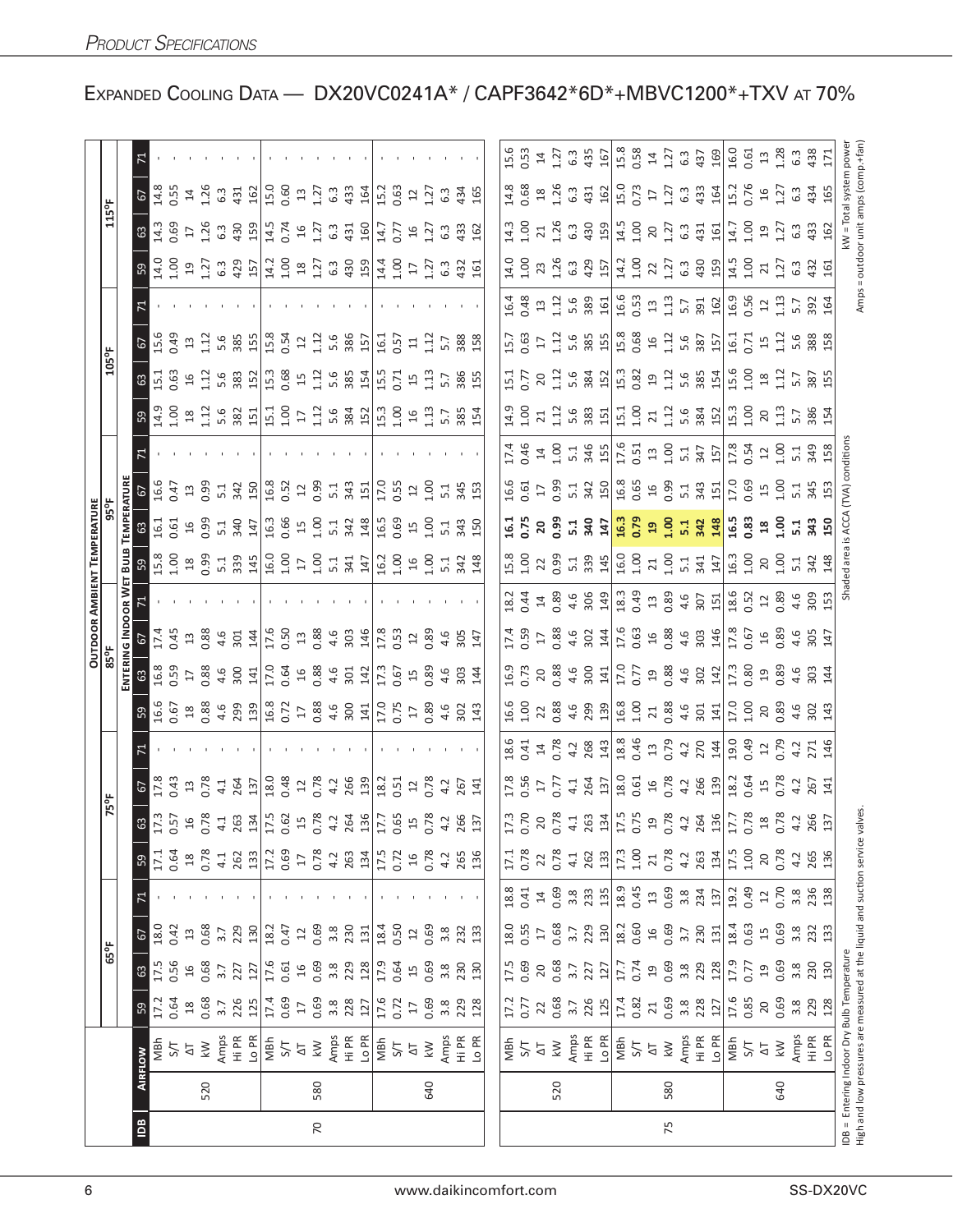|                |     |                                                                                                 |                                                                                                                                                                                                                               |                                                         | 65°F                                                        |                                             |                                                                                                                                                                                                                                                                                                                      |                                                                                                                                                                                                                                                                                                                                                                          |               |                                                                                                                                                                                                                 |                                                                                                                                                                                                                                                                                                 |                                                                                                                                                                                                                                                                                 |                                                                                                          |                                                                                                                                          |                                                                                                               |                                                                                                                                                       |                                                                                                                                                                                                                                        |                                                                                                                                                                                                                                                                                                             |                                                                                                                                                                                                                                  |  |                                                                                                                                                                                                                                                                                                                                                                                                                             |  |
|----------------|-----|-------------------------------------------------------------------------------------------------|-------------------------------------------------------------------------------------------------------------------------------------------------------------------------------------------------------------------------------|---------------------------------------------------------|-------------------------------------------------------------|---------------------------------------------|----------------------------------------------------------------------------------------------------------------------------------------------------------------------------------------------------------------------------------------------------------------------------------------------------------------------|--------------------------------------------------------------------------------------------------------------------------------------------------------------------------------------------------------------------------------------------------------------------------------------------------------------------------------------------------------------------------|---------------|-----------------------------------------------------------------------------------------------------------------------------------------------------------------------------------------------------------------|-------------------------------------------------------------------------------------------------------------------------------------------------------------------------------------------------------------------------------------------------------------------------------------------------|---------------------------------------------------------------------------------------------------------------------------------------------------------------------------------------------------------------------------------------------------------------------------------|----------------------------------------------------------------------------------------------------------|------------------------------------------------------------------------------------------------------------------------------------------|---------------------------------------------------------------------------------------------------------------|-------------------------------------------------------------------------------------------------------------------------------------------------------|----------------------------------------------------------------------------------------------------------------------------------------------------------------------------------------------------------------------------------------|-------------------------------------------------------------------------------------------------------------------------------------------------------------------------------------------------------------------------------------------------------------------------------------------------------------|----------------------------------------------------------------------------------------------------------------------------------------------------------------------------------------------------------------------------------|--|-----------------------------------------------------------------------------------------------------------------------------------------------------------------------------------------------------------------------------------------------------------------------------------------------------------------------------------------------------------------------------------------------------------------------------|--|
|                |     |                                                                                                 |                                                                                                                                                                                                                               |                                                         |                                                             |                                             |                                                                                                                                                                                                                                                                                                                      |                                                                                                                                                                                                                                                                                                                                                                          |               |                                                                                                                                                                                                                 |                                                                                                                                                                                                                                                                                                 |                                                                                                                                                                                                                                                                                 |                                                                                                          |                                                                                                                                          |                                                                                                               |                                                                                                                                                       |                                                                                                                                                                                                                                        |                                                                                                                                                                                                                                                                                                             |                                                                                                                                                                                                                                  |  |                                                                                                                                                                                                                                                                                                                                                                                                                             |  |
| $\overline{a}$ |     | <b>AIRFLOW</b>                                                                                  | 59                                                                                                                                                                                                                            | 63                                                      |                                                             |                                             |                                                                                                                                                                                                                                                                                                                      |                                                                                                                                                                                                                                                                                                                                                                          |               |                                                                                                                                                                                                                 |                                                                                                                                                                                                                                                                                                 |                                                                                                                                                                                                                                                                                 |                                                                                                          |                                                                                                                                          |                                                                                                               |                                                                                                                                                       |                                                                                                                                                                                                                                        |                                                                                                                                                                                                                                                                                                             |                                                                                                                                                                                                                                  |  |                                                                                                                                                                                                                                                                                                                                                                                                                             |  |
|                |     |                                                                                                 |                                                                                                                                                                                                                               |                                                         |                                                             |                                             |                                                                                                                                                                                                                                                                                                                      |                                                                                                                                                                                                                                                                                                                                                                          |               |                                                                                                                                                                                                                 |                                                                                                                                                                                                                                                                                                 |                                                                                                                                                                                                                                                                                 |                                                                                                          |                                                                                                                                          |                                                                                                               |                                                                                                                                                       |                                                                                                                                                                                                                                        |                                                                                                                                                                                                                                                                                                             |                                                                                                                                                                                                                                  |  |                                                                                                                                                                                                                                                                                                                                                                                                                             |  |
|                |     |                                                                                                 |                                                                                                                                                                                                                               |                                                         |                                                             |                                             |                                                                                                                                                                                                                                                                                                                      |                                                                                                                                                                                                                                                                                                                                                                          |               |                                                                                                                                                                                                                 |                                                                                                                                                                                                                                                                                                 |                                                                                                                                                                                                                                                                                 |                                                                                                          |                                                                                                                                          |                                                                                                               |                                                                                                                                                       |                                                                                                                                                                                                                                        |                                                                                                                                                                                                                                                                                                             |                                                                                                                                                                                                                                  |  |                                                                                                                                                                                                                                                                                                                                                                                                                             |  |
|                |     |                                                                                                 |                                                                                                                                                                                                                               |                                                         |                                                             |                                             |                                                                                                                                                                                                                                                                                                                      |                                                                                                                                                                                                                                                                                                                                                                          |               |                                                                                                                                                                                                                 |                                                                                                                                                                                                                                                                                                 |                                                                                                                                                                                                                                                                                 |                                                                                                          |                                                                                                                                          |                                                                                                               |                                                                                                                                                       |                                                                                                                                                                                                                                        |                                                                                                                                                                                                                                                                                                             |                                                                                                                                                                                                                                  |  |                                                                                                                                                                                                                                                                                                                                                                                                                             |  |
|                | 520 |                                                                                                 |                                                                                                                                                                                                                               |                                                         |                                                             |                                             |                                                                                                                                                                                                                                                                                                                      |                                                                                                                                                                                                                                                                                                                                                                          |               |                                                                                                                                                                                                                 |                                                                                                                                                                                                                                                                                                 |                                                                                                                                                                                                                                                                                 |                                                                                                          |                                                                                                                                          |                                                                                                               |                                                                                                                                                       |                                                                                                                                                                                                                                        |                                                                                                                                                                                                                                                                                                             |                                                                                                                                                                                                                                  |  |                                                                                                                                                                                                                                                                                                                                                                                                                             |  |
|                |     |                                                                                                 |                                                                                                                                                                                                                               |                                                         |                                                             |                                             |                                                                                                                                                                                                                                                                                                                      |                                                                                                                                                                                                                                                                                                                                                                          |               |                                                                                                                                                                                                                 |                                                                                                                                                                                                                                                                                                 |                                                                                                                                                                                                                                                                                 |                                                                                                          |                                                                                                                                          |                                                                                                               |                                                                                                                                                       |                                                                                                                                                                                                                                        |                                                                                                                                                                                                                                                                                                             |                                                                                                                                                                                                                                  |  |                                                                                                                                                                                                                                                                                                                                                                                                                             |  |
|                |     | 8<br>2 2 4 3 동문 리아스 2 3 동문 리우스<br>8 2 4 3 동문 리아스 2 3 동문 리오스 2 1                                 |                                                                                                                                                                                                                               |                                                         |                                                             |                                             | $3\frac{1}{2}$ $\frac{1}{2}$ $\frac{1}{6}$ $\frac{1}{6}$ $\frac{1}{6}$ $\frac{1}{6}$ $\frac{1}{6}$ $\frac{1}{6}$ $\frac{1}{6}$ $\frac{1}{6}$ $\frac{1}{6}$ $\frac{1}{6}$ $\frac{1}{6}$ $\frac{1}{6}$ $\frac{1}{6}$ $\frac{1}{6}$ $\frac{1}{6}$ $\frac{1}{6}$ $\frac{1}{6}$ $\frac{1}{6}$ $\frac{1}{6}$ $\frac{1}{6}$ | $\frac{3}{12} \frac{1}{32} \frac{3}{32} \frac{4}{32} \frac{8}{12} \frac{1}{32} \frac{1}{32} \frac{1}{32} \frac{1}{32} \frac{1}{32} \frac{1}{32} \frac{1}{32} \frac{1}{32} \frac{1}{32} \frac{1}{32} \frac{1}{32} \frac{1}{32} \frac{1}{32} \frac{1}{32} \frac{1}{32} \frac{1}{32} \frac{1}{32} \frac{1}{32} \frac{1}{32} \frac{1}{32} \frac{1}{32} \frac{1}{32} \frac{1$ | $\frac{1}{2}$ |                                                                                                                                                                                                                 |                                                                                                                                                                                                                                                                                                 |                                                                                                                                                                                                                                                                                 |                                                                                                          | <mark>ិ</mark> ន ដូន មិន អូ មី ដូន មី ដូន មី ដូន មី ដូន មី ដូន មី ដូន មី ដូ<br>ស្រី ដូន មី ដូន ដូច ដូន មី ដូន មី ដូន មី ដូន មី ដូន អូ ដូ | 8 G S 3 8 G S 3 F S O 8 G S 3 G S 3 G S 3 G S 3 G S 3 G S 4 G S 4 G S 4 G S 4 G S 4 G S 4 G S 4 G S 4 G S 4 G | <mark>ទ ថ្ងៃ ដូន ដូន ដូ<mark>ន និ ទ ទី ដូ ង ដូ</mark>ម្បី ខ្លី ង ដូ ង ដូ<br/>ក្នុង ដូន ដូន ដូ<mark>ន និ ទ ទី ដូ ង ដូ</mark>ម្បី ខ្លី ង ដូ ង ដូ</mark> | <u>ទ ក្នុ</u> ំ ក្នុង ក្នុង និង ក្នុង ក្នុង ក្នុង ក្នុង ក្នុង ក្នុង ក្នុង ក្នុង ក្នុង ក្នុង ក្នុង ក្នុង ក្នុង ក្នុង ក<br>ស្រុក ក្នុង ក្នុង ក្នុង ក្នុង ក្នុង ក្នុង ក្នុង ក្នុង ក្នុង ក្នុង ក្នុង ក្នុង ក្នុង ក្នុង ក្នុង ក្នុង ក្នុង ក | $3\frac{1}{2}$ $3\frac{1}{2}$ $3\frac{1}{2}$ $3\frac{1}{2}$ $3\frac{1}{2}$ $3\frac{1}{2}$ $3\frac{1}{2}$ $3\frac{1}{2}$ $3\frac{1}{2}$ $3\frac{1}{2}$ $3\frac{1}{2}$ $3\frac{1}{2}$ $3\frac{1}{2}$ $3\frac{1}{2}$ $3\frac{1}{2}$ $3\frac{1}{2}$ $3\frac{1}{2}$ $3\frac{1}{2}$ $3\frac{1}{2}$ $3\frac{1}{2}$ |                                                                                                                                                                                                                                  |  | $\frac{1}{12}$<br>$5\frac{3}{2}$ $\frac{3}{2}$ $\frac{3}{2}$ $\frac{1}{2}$ $\frac{3}{2}$ $\frac{3}{2}$ $\frac{3}{2}$ $\frac{1}{2}$ $\frac{3}{2}$ $\frac{3}{2}$ $\frac{3}{2}$ $\frac{1}{2}$ $\frac{3}{2}$ $\frac{3}{2}$ $\frac{3}{2}$ $\frac{3}{2}$ $\frac{3}{2}$ $\frac{3}{2}$ $\frac{3}{2}$ $\frac{3}{2}$ $\frac{3}{2}$ $\frac{3}{2}$                                                                                      |  |
|                |     |                                                                                                 |                                                                                                                                                                                                                               |                                                         |                                                             |                                             |                                                                                                                                                                                                                                                                                                                      |                                                                                                                                                                                                                                                                                                                                                                          |               |                                                                                                                                                                                                                 |                                                                                                                                                                                                                                                                                                 |                                                                                                                                                                                                                                                                                 |                                                                                                          |                                                                                                                                          |                                                                                                               |                                                                                                                                                       |                                                                                                                                                                                                                                        |                                                                                                                                                                                                                                                                                                             |                                                                                                                                                                                                                                  |  |                                                                                                                                                                                                                                                                                                                                                                                                                             |  |
|                |     |                                                                                                 |                                                                                                                                                                                                                               |                                                         |                                                             |                                             |                                                                                                                                                                                                                                                                                                                      |                                                                                                                                                                                                                                                                                                                                                                          |               |                                                                                                                                                                                                                 |                                                                                                                                                                                                                                                                                                 |                                                                                                                                                                                                                                                                                 |                                                                                                          |                                                                                                                                          |                                                                                                               |                                                                                                                                                       |                                                                                                                                                                                                                                        |                                                                                                                                                                                                                                                                                                             |                                                                                                                                                                                                                                  |  |                                                                                                                                                                                                                                                                                                                                                                                                                             |  |
|                |     |                                                                                                 |                                                                                                                                                                                                                               |                                                         |                                                             |                                             |                                                                                                                                                                                                                                                                                                                      |                                                                                                                                                                                                                                                                                                                                                                          |               |                                                                                                                                                                                                                 |                                                                                                                                                                                                                                                                                                 |                                                                                                                                                                                                                                                                                 |                                                                                                          |                                                                                                                                          |                                                                                                               |                                                                                                                                                       |                                                                                                                                                                                                                                        |                                                                                                                                                                                                                                                                                                             |                                                                                                                                                                                                                                  |  |                                                                                                                                                                                                                                                                                                                                                                                                                             |  |
|                |     |                                                                                                 |                                                                                                                                                                                                                               |                                                         |                                                             |                                             |                                                                                                                                                                                                                                                                                                                      |                                                                                                                                                                                                                                                                                                                                                                          |               |                                                                                                                                                                                                                 |                                                                                                                                                                                                                                                                                                 |                                                                                                                                                                                                                                                                                 |                                                                                                          |                                                                                                                                          |                                                                                                               |                                                                                                                                                       |                                                                                                                                                                                                                                        |                                                                                                                                                                                                                                                                                                             |                                                                                                                                                                                                                                  |  |                                                                                                                                                                                                                                                                                                                                                                                                                             |  |
| 80             | 580 |                                                                                                 |                                                                                                                                                                                                                               |                                                         |                                                             |                                             |                                                                                                                                                                                                                                                                                                                      |                                                                                                                                                                                                                                                                                                                                                                          |               |                                                                                                                                                                                                                 |                                                                                                                                                                                                                                                                                                 |                                                                                                                                                                                                                                                                                 |                                                                                                          |                                                                                                                                          |                                                                                                               |                                                                                                                                                       |                                                                                                                                                                                                                                        |                                                                                                                                                                                                                                                                                                             |                                                                                                                                                                                                                                  |  |                                                                                                                                                                                                                                                                                                                                                                                                                             |  |
|                |     |                                                                                                 |                                                                                                                                                                                                                               |                                                         |                                                             |                                             |                                                                                                                                                                                                                                                                                                                      |                                                                                                                                                                                                                                                                                                                                                                          |               |                                                                                                                                                                                                                 |                                                                                                                                                                                                                                                                                                 |                                                                                                                                                                                                                                                                                 |                                                                                                          |                                                                                                                                          |                                                                                                               |                                                                                                                                                       |                                                                                                                                                                                                                                        |                                                                                                                                                                                                                                                                                                             |                                                                                                                                                                                                                                  |  |                                                                                                                                                                                                                                                                                                                                                                                                                             |  |
|                |     |                                                                                                 |                                                                                                                                                                                                                               |                                                         |                                                             |                                             |                                                                                                                                                                                                                                                                                                                      |                                                                                                                                                                                                                                                                                                                                                                          |               |                                                                                                                                                                                                                 |                                                                                                                                                                                                                                                                                                 |                                                                                                                                                                                                                                                                                 |                                                                                                          |                                                                                                                                          |                                                                                                               |                                                                                                                                                       |                                                                                                                                                                                                                                        |                                                                                                                                                                                                                                                                                                             |                                                                                                                                                                                                                                  |  |                                                                                                                                                                                                                                                                                                                                                                                                                             |  |
|                |     |                                                                                                 |                                                                                                                                                                                                                               |                                                         |                                                             |                                             |                                                                                                                                                                                                                                                                                                                      |                                                                                                                                                                                                                                                                                                                                                                          |               |                                                                                                                                                                                                                 |                                                                                                                                                                                                                                                                                                 |                                                                                                                                                                                                                                                                                 |                                                                                                          |                                                                                                                                          |                                                                                                               |                                                                                                                                                       |                                                                                                                                                                                                                                        |                                                                                                                                                                                                                                                                                                             |                                                                                                                                                                                                                                  |  |                                                                                                                                                                                                                                                                                                                                                                                                                             |  |
|                |     |                                                                                                 |                                                                                                                                                                                                                               |                                                         |                                                             |                                             |                                                                                                                                                                                                                                                                                                                      |                                                                                                                                                                                                                                                                                                                                                                          |               |                                                                                                                                                                                                                 |                                                                                                                                                                                                                                                                                                 |                                                                                                                                                                                                                                                                                 |                                                                                                          |                                                                                                                                          |                                                                                                               |                                                                                                                                                       |                                                                                                                                                                                                                                        |                                                                                                                                                                                                                                                                                                             |                                                                                                                                                                                                                                  |  |                                                                                                                                                                                                                                                                                                                                                                                                                             |  |
|                |     |                                                                                                 |                                                                                                                                                                                                                               |                                                         |                                                             |                                             |                                                                                                                                                                                                                                                                                                                      |                                                                                                                                                                                                                                                                                                                                                                          |               |                                                                                                                                                                                                                 |                                                                                                                                                                                                                                                                                                 |                                                                                                                                                                                                                                                                                 |                                                                                                          |                                                                                                                                          |                                                                                                               |                                                                                                                                                       |                                                                                                                                                                                                                                        |                                                                                                                                                                                                                                                                                                             |                                                                                                                                                                                                                                  |  |                                                                                                                                                                                                                                                                                                                                                                                                                             |  |
|                |     |                                                                                                 |                                                                                                                                                                                                                               |                                                         |                                                             |                                             |                                                                                                                                                                                                                                                                                                                      |                                                                                                                                                                                                                                                                                                                                                                          |               |                                                                                                                                                                                                                 |                                                                                                                                                                                                                                                                                                 |                                                                                                                                                                                                                                                                                 |                                                                                                          |                                                                                                                                          |                                                                                                               |                                                                                                                                                       |                                                                                                                                                                                                                                        |                                                                                                                                                                                                                                                                                                             |                                                                                                                                                                                                                                  |  |                                                                                                                                                                                                                                                                                                                                                                                                                             |  |
|                | 640 | $\lesssim$                                                                                      |                                                                                                                                                                                                                               |                                                         |                                                             |                                             |                                                                                                                                                                                                                                                                                                                      |                                                                                                                                                                                                                                                                                                                                                                          |               |                                                                                                                                                                                                                 |                                                                                                                                                                                                                                                                                                 |                                                                                                                                                                                                                                                                                 |                                                                                                          |                                                                                                                                          |                                                                                                               |                                                                                                                                                       |                                                                                                                                                                                                                                        |                                                                                                                                                                                                                                                                                                             |                                                                                                                                                                                                                                  |  |                                                                                                                                                                                                                                                                                                                                                                                                                             |  |
|                |     |                                                                                                 |                                                                                                                                                                                                                               |                                                         |                                                             |                                             |                                                                                                                                                                                                                                                                                                                      |                                                                                                                                                                                                                                                                                                                                                                          |               |                                                                                                                                                                                                                 |                                                                                                                                                                                                                                                                                                 |                                                                                                                                                                                                                                                                                 |                                                                                                          |                                                                                                                                          |                                                                                                               |                                                                                                                                                       |                                                                                                                                                                                                                                        |                                                                                                                                                                                                                                                                                                             |                                                                                                                                                                                                                                  |  |                                                                                                                                                                                                                                                                                                                                                                                                                             |  |
|                |     | Amps<br>Hi PR<br>Lo PR                                                                          |                                                                                                                                                                                                                               |                                                         |                                                             |                                             |                                                                                                                                                                                                                                                                                                                      |                                                                                                                                                                                                                                                                                                                                                                          |               |                                                                                                                                                                                                                 |                                                                                                                                                                                                                                                                                                 |                                                                                                                                                                                                                                                                                 |                                                                                                          |                                                                                                                                          |                                                                                                               |                                                                                                                                                       |                                                                                                                                                                                                                                        |                                                                                                                                                                                                                                                                                                             |                                                                                                                                                                                                                                  |  |                                                                                                                                                                                                                                                                                                                                                                                                                             |  |
|                |     |                                                                                                 |                                                                                                                                                                                                                               |                                                         |                                                             |                                             |                                                                                                                                                                                                                                                                                                                      |                                                                                                                                                                                                                                                                                                                                                                          |               |                                                                                                                                                                                                                 |                                                                                                                                                                                                                                                                                                 |                                                                                                                                                                                                                                                                                 |                                                                                                          |                                                                                                                                          |                                                                                                               |                                                                                                                                                       |                                                                                                                                                                                                                                        |                                                                                                                                                                                                                                                                                                             |                                                                                                                                                                                                                                  |  |                                                                                                                                                                                                                                                                                                                                                                                                                             |  |
|                |     |                                                                                                 |                                                                                                                                                                                                                               |                                                         |                                                             |                                             |                                                                                                                                                                                                                                                                                                                      |                                                                                                                                                                                                                                                                                                                                                                          |               |                                                                                                                                                                                                                 |                                                                                                                                                                                                                                                                                                 |                                                                                                                                                                                                                                                                                 |                                                                                                          |                                                                                                                                          |                                                                                                               |                                                                                                                                                       |                                                                                                                                                                                                                                        |                                                                                                                                                                                                                                                                                                             |                                                                                                                                                                                                                                  |  |                                                                                                                                                                                                                                                                                                                                                                                                                             |  |
|                |     |                                                                                                 |                                                                                                                                                                                                                               |                                                         |                                                             |                                             |                                                                                                                                                                                                                                                                                                                      |                                                                                                                                                                                                                                                                                                                                                                          |               |                                                                                                                                                                                                                 |                                                                                                                                                                                                                                                                                                 |                                                                                                                                                                                                                                                                                 |                                                                                                          |                                                                                                                                          |                                                                                                               |                                                                                                                                                       |                                                                                                                                                                                                                                        |                                                                                                                                                                                                                                                                                                             |                                                                                                                                                                                                                                  |  |                                                                                                                                                                                                                                                                                                                                                                                                                             |  |
|                |     |                                                                                                 |                                                                                                                                                                                                                               |                                                         | $18.4$<br>0.79                                              |                                             |                                                                                                                                                                                                                                                                                                                      |                                                                                                                                                                                                                                                                                                                                                                          |               |                                                                                                                                                                                                                 |                                                                                                                                                                                                                                                                                                 |                                                                                                                                                                                                                                                                                 |                                                                                                          |                                                                                                                                          |                                                                                                               |                                                                                                                                                       |                                                                                                                                                                                                                                        |                                                                                                                                                                                                                                                                                                             |                                                                                                                                                                                                                                  |  |                                                                                                                                                                                                                                                                                                                                                                                                                             |  |
|                |     |                                                                                                 |                                                                                                                                                                                                                               |                                                         |                                                             |                                             |                                                                                                                                                                                                                                                                                                                      |                                                                                                                                                                                                                                                                                                                                                                          |               |                                                                                                                                                                                                                 |                                                                                                                                                                                                                                                                                                 |                                                                                                                                                                                                                                                                                 |                                                                                                          |                                                                                                                                          |                                                                                                               |                                                                                                                                                       |                                                                                                                                                                                                                                        |                                                                                                                                                                                                                                                                                                             |                                                                                                                                                                                                                                  |  |                                                                                                                                                                                                                                                                                                                                                                                                                             |  |
|                |     |                                                                                                 |                                                                                                                                                                                                                               |                                                         |                                                             |                                             |                                                                                                                                                                                                                                                                                                                      |                                                                                                                                                                                                                                                                                                                                                                          |               |                                                                                                                                                                                                                 |                                                                                                                                                                                                                                                                                                 |                                                                                                                                                                                                                                                                                 |                                                                                                          |                                                                                                                                          |                                                                                                               |                                                                                                                                                       |                                                                                                                                                                                                                                        |                                                                                                                                                                                                                                                                                                             |                                                                                                                                                                                                                                  |  |                                                                                                                                                                                                                                                                                                                                                                                                                             |  |
|                | 520 |                                                                                                 |                                                                                                                                                                                                                               |                                                         |                                                             |                                             |                                                                                                                                                                                                                                                                                                                      |                                                                                                                                                                                                                                                                                                                                                                          |               |                                                                                                                                                                                                                 |                                                                                                                                                                                                                                                                                                 |                                                                                                                                                                                                                                                                                 |                                                                                                          |                                                                                                                                          |                                                                                                               |                                                                                                                                                       |                                                                                                                                                                                                                                        |                                                                                                                                                                                                                                                                                                             |                                                                                                                                                                                                                                  |  |                                                                                                                                                                                                                                                                                                                                                                                                                             |  |
|                |     |                                                                                                 |                                                                                                                                                                                                                               |                                                         |                                                             |                                             |                                                                                                                                                                                                                                                                                                                      |                                                                                                                                                                                                                                                                                                                                                                          |               |                                                                                                                                                                                                                 |                                                                                                                                                                                                                                                                                                 |                                                                                                                                                                                                                                                                                 |                                                                                                          |                                                                                                                                          |                                                                                                               |                                                                                                                                                       |                                                                                                                                                                                                                                        |                                                                                                                                                                                                                                                                                                             |                                                                                                                                                                                                                                  |  |                                                                                                                                                                                                                                                                                                                                                                                                                             |  |
|                |     |                                                                                                 |                                                                                                                                                                                                                               |                                                         |                                                             |                                             |                                                                                                                                                                                                                                                                                                                      |                                                                                                                                                                                                                                                                                                                                                                          |               |                                                                                                                                                                                                                 |                                                                                                                                                                                                                                                                                                 |                                                                                                                                                                                                                                                                                 |                                                                                                          |                                                                                                                                          |                                                                                                               |                                                                                                                                                       |                                                                                                                                                                                                                                        |                                                                                                                                                                                                                                                                                                             |                                                                                                                                                                                                                                  |  |                                                                                                                                                                                                                                                                                                                                                                                                                             |  |
|                |     |                                                                                                 |                                                                                                                                                                                                                               |                                                         |                                                             |                                             |                                                                                                                                                                                                                                                                                                                      |                                                                                                                                                                                                                                                                                                                                                                          |               |                                                                                                                                                                                                                 |                                                                                                                                                                                                                                                                                                 |                                                                                                                                                                                                                                                                                 |                                                                                                          |                                                                                                                                          |                                                                                                               |                                                                                                                                                       |                                                                                                                                                                                                                                        |                                                                                                                                                                                                                                                                                                             |                                                                                                                                                                                                                                  |  |                                                                                                                                                                                                                                                                                                                                                                                                                             |  |
|                |     |                                                                                                 |                                                                                                                                                                                                                               |                                                         |                                                             |                                             |                                                                                                                                                                                                                                                                                                                      |                                                                                                                                                                                                                                                                                                                                                                          |               |                                                                                                                                                                                                                 |                                                                                                                                                                                                                                                                                                 |                                                                                                                                                                                                                                                                                 |                                                                                                          |                                                                                                                                          |                                                                                                               |                                                                                                                                                       |                                                                                                                                                                                                                                        |                                                                                                                                                                                                                                                                                                             |                                                                                                                                                                                                                                  |  |                                                                                                                                                                                                                                                                                                                                                                                                                             |  |
|                |     |                                                                                                 |                                                                                                                                                                                                                               |                                                         |                                                             |                                             |                                                                                                                                                                                                                                                                                                                      |                                                                                                                                                                                                                                                                                                                                                                          |               |                                                                                                                                                                                                                 |                                                                                                                                                                                                                                                                                                 |                                                                                                                                                                                                                                                                                 |                                                                                                          |                                                                                                                                          |                                                                                                               |                                                                                                                                                       |                                                                                                                                                                                                                                        |                                                                                                                                                                                                                                                                                                             |                                                                                                                                                                                                                                  |  |                                                                                                                                                                                                                                                                                                                                                                                                                             |  |
|                |     |                                                                                                 |                                                                                                                                                                                                                               |                                                         |                                                             |                                             |                                                                                                                                                                                                                                                                                                                      |                                                                                                                                                                                                                                                                                                                                                                          |               |                                                                                                                                                                                                                 |                                                                                                                                                                                                                                                                                                 |                                                                                                                                                                                                                                                                                 |                                                                                                          |                                                                                                                                          |                                                                                                               |                                                                                                                                                       |                                                                                                                                                                                                                                        |                                                                                                                                                                                                                                                                                                             |                                                                                                                                                                                                                                  |  |                                                                                                                                                                                                                                                                                                                                                                                                                             |  |
| 85             | 580 |                                                                                                 |                                                                                                                                                                                                                               |                                                         |                                                             |                                             |                                                                                                                                                                                                                                                                                                                      |                                                                                                                                                                                                                                                                                                                                                                          |               |                                                                                                                                                                                                                 |                                                                                                                                                                                                                                                                                                 |                                                                                                                                                                                                                                                                                 |                                                                                                          |                                                                                                                                          |                                                                                                               |                                                                                                                                                       |                                                                                                                                                                                                                                        |                                                                                                                                                                                                                                                                                                             |                                                                                                                                                                                                                                  |  |                                                                                                                                                                                                                                                                                                                                                                                                                             |  |
|                |     |                                                                                                 |                                                                                                                                                                                                                               |                                                         |                                                             |                                             |                                                                                                                                                                                                                                                                                                                      |                                                                                                                                                                                                                                                                                                                                                                          |               |                                                                                                                                                                                                                 |                                                                                                                                                                                                                                                                                                 |                                                                                                                                                                                                                                                                                 |                                                                                                          |                                                                                                                                          |                                                                                                               |                                                                                                                                                       |                                                                                                                                                                                                                                        |                                                                                                                                                                                                                                                                                                             |                                                                                                                                                                                                                                  |  |                                                                                                                                                                                                                                                                                                                                                                                                                             |  |
|                |     | MBh<br>S/T<br>S/T<br>S/T<br>S/T<br>S/T<br>S/T<br>S/R<br>S/F<br>S/R<br>S/R<br>S/R<br>D<br>D<br>R | $17.39$ and a set of the set of the set of the set of the set of the set of the set of the set of the set of the set of the set of the set of the set of the set of the set of the set of the set of the set of the set of th |                                                         |                                                             |                                             |                                                                                                                                                                                                                                                                                                                      | $\begin{array}{l} 17.8 \\ 17.9 \\ 19.8 \\ 19.3 \\ 19.4 \\ 19.6 \\ 19.6 \\ 19.6 \\ 19.6 \\ 19.6 \\ 19.6 \\ 19.6 \\ 19.6 \\ 19.6 \\ 19.6 \\ 19.6 \\ 19.6 \\ 19.6 \\ 19.6 \\ 19.6 \\ 19.6 \\ 19.6 \\ 19.6 \\ 19.6 \\ 19.6 \\ 19.6 \\ 19.6 \\ 19.6 \\ 19.6 \\ 19.6 \\ 19.6 \\ 19.6 \\ 19.6 \\ 19.6 \\ 19.6 \\ 19$                                                            |               | $\vec{C}$ 5 9 8 $\vec{a}$ 4 $\vec{c}$ 5 4 9 8 9 4 9 4 9 4 5 6 7 8 9 4 9 4 9 4 9 5 6 7 8 9 4 9 4 9 4 9 6 7 8 9 4 9 4 9 4 9 6 7 8 9 4 9 4 9 4 9 6 7 8 9 4 9 4 9 4 9 6 7 8 9 4 9 4 9 4 9 6 7 8 9 4 9 4 9 $\vec{c}$ | $\frac{17}{25}$ 5 $\frac{18}{25}$ $\frac{6}{25}$ $\frac{11}{25}$ 5 $\frac{1}{25}$ 8 $\frac{1}{25}$ 6 $\frac{1}{25}$ 6 $\frac{1}{25}$ 6 $\frac{1}{25}$ 6 $\frac{1}{25}$ 6 $\frac{1}{25}$ 6 $\frac{1}{25}$ 6 $\frac{1}{25}$ 6 $\frac{1}{25}$ 7 $\frac{1}{25}$ 6 $\frac{1}{25}$ 6 $\frac{1}{25}$ 7 | $\begin{array}{l} 12.81 & 24.86 & 25.86 \\ 25.82 & 25.86 & 25.86 \\ 25.83 & 25.86 & 25.86 \\ 25.84 & 25.86 & 25.86 \\ 25.85 & 25.86 & 25.86 \\ 25.86 & 25.86 & 25.86 \\ 25.87 & 25.86 & 25.86 \\ 25.87 & 25.86 & 25.86 \\ 25.87 & 25.86 & 25.86 \\ 25.87 & 25.86 & 25.86 \\ 25$ | $\frac{13}{12}$ 12 12 13 14 15 16 17 17 18 19 10 11 12 12 13 14 16 17 18 18 19 19 19 19 19 19 19 19 19 1 |                                                                                                                                          |                                                                                                               |                                                                                                                                                       |                                                                                                                                                                                                                                        |                                                                                                                                                                                                                                                                                                             | sension of the sense of the sense of the sense of the sense of the sense of the sense of the sense of the sense<br>Sense of the sense of the sense of the sense of the sense of the sense of the sense of the sense of the sense |  | $\frac{16}{16}$ $\frac{17}{12}$ $\frac{17}{12}$ $\frac{17}{12}$ $\frac{18}{12}$ $\frac{19}{12}$ $\frac{19}{12}$ $\frac{19}{12}$ $\frac{19}{12}$ $\frac{19}{12}$ $\frac{19}{12}$ $\frac{19}{12}$ $\frac{19}{12}$ $\frac{19}{12}$ $\frac{19}{12}$ $\frac{19}{12}$ $\frac{19}{12}$ $\frac{19}{12}$ $\frac{1$<br>ti 0 5 5 6 5 6 5 6 7 6 7 6 7 6 7 7 7 8 7 7 7 8 7 7 7 8 7 7 8 7 7 8 7 7 7 8 7 7 8 7 7 7 8 7 7 7 8 7 7 7 8 7 7 7 |  |
|                |     |                                                                                                 |                                                                                                                                                                                                                               |                                                         |                                                             |                                             |                                                                                                                                                                                                                                                                                                                      |                                                                                                                                                                                                                                                                                                                                                                          |               |                                                                                                                                                                                                                 |                                                                                                                                                                                                                                                                                                 |                                                                                                                                                                                                                                                                                 |                                                                                                          |                                                                                                                                          |                                                                                                               |                                                                                                                                                       |                                                                                                                                                                                                                                        |                                                                                                                                                                                                                                                                                                             |                                                                                                                                                                                                                                  |  |                                                                                                                                                                                                                                                                                                                                                                                                                             |  |
|                |     | MBh<br>S/T<br>AT<br>Amps<br>Hi PR                                                               |                                                                                                                                                                                                                               | $\frac{1}{2}$ $\frac{3}{2}$ $\frac{6}{6}$ $\frac{6}{6}$ |                                                             |                                             |                                                                                                                                                                                                                                                                                                                      |                                                                                                                                                                                                                                                                                                                                                                          |               |                                                                                                                                                                                                                 |                                                                                                                                                                                                                                                                                                 |                                                                                                                                                                                                                                                                                 |                                                                                                          |                                                                                                                                          |                                                                                                               |                                                                                                                                                       |                                                                                                                                                                                                                                        |                                                                                                                                                                                                                                                                                                             |                                                                                                                                                                                                                                  |  |                                                                                                                                                                                                                                                                                                                                                                                                                             |  |
|                |     |                                                                                                 |                                                                                                                                                                                                                               |                                                         |                                                             |                                             |                                                                                                                                                                                                                                                                                                                      |                                                                                                                                                                                                                                                                                                                                                                          |               |                                                                                                                                                                                                                 |                                                                                                                                                                                                                                                                                                 |                                                                                                                                                                                                                                                                                 |                                                                                                          |                                                                                                                                          |                                                                                                               |                                                                                                                                                       |                                                                                                                                                                                                                                        |                                                                                                                                                                                                                                                                                                             |                                                                                                                                                                                                                                  |  |                                                                                                                                                                                                                                                                                                                                                                                                                             |  |
|                |     |                                                                                                 |                                                                                                                                                                                                                               |                                                         |                                                             |                                             |                                                                                                                                                                                                                                                                                                                      |                                                                                                                                                                                                                                                                                                                                                                          |               |                                                                                                                                                                                                                 |                                                                                                                                                                                                                                                                                                 |                                                                                                                                                                                                                                                                                 |                                                                                                          |                                                                                                                                          |                                                                                                               |                                                                                                                                                       |                                                                                                                                                                                                                                        |                                                                                                                                                                                                                                                                                                             |                                                                                                                                                                                                                                  |  |                                                                                                                                                                                                                                                                                                                                                                                                                             |  |
|                | 640 |                                                                                                 |                                                                                                                                                                                                                               |                                                         |                                                             |                                             |                                                                                                                                                                                                                                                                                                                      |                                                                                                                                                                                                                                                                                                                                                                          |               |                                                                                                                                                                                                                 |                                                                                                                                                                                                                                                                                                 |                                                                                                                                                                                                                                                                                 |                                                                                                          |                                                                                                                                          |                                                                                                               |                                                                                                                                                       |                                                                                                                                                                                                                                        |                                                                                                                                                                                                                                                                                                             |                                                                                                                                                                                                                                  |  |                                                                                                                                                                                                                                                                                                                                                                                                                             |  |
|                |     |                                                                                                 | $3.\overline{8}$<br>231                                                                                                                                                                                                       | $3.8$<br>$232$                                          |                                                             |                                             |                                                                                                                                                                                                                                                                                                                      |                                                                                                                                                                                                                                                                                                                                                                          |               |                                                                                                                                                                                                                 |                                                                                                                                                                                                                                                                                                 |                                                                                                                                                                                                                                                                                 |                                                                                                          |                                                                                                                                          |                                                                                                               |                                                                                                                                                       |                                                                                                                                                                                                                                        |                                                                                                                                                                                                                                                                                                             |                                                                                                                                                                                                                                  |  |                                                                                                                                                                                                                                                                                                                                                                                                                             |  |
|                |     |                                                                                                 |                                                                                                                                                                                                                               |                                                         | 18.87<br>0.87<br>0.69<br>0.87<br>31<br>31<br>31<br>31<br>31 | 19.5<br>0.72<br>0.70<br>0.73<br>3,71<br>141 |                                                                                                                                                                                                                                                                                                                      |                                                                                                                                                                                                                                                                                                                                                                          |               |                                                                                                                                                                                                                 |                                                                                                                                                                                                                                                                                                 |                                                                                                                                                                                                                                                                                 |                                                                                                          |                                                                                                                                          |                                                                                                               |                                                                                                                                                       |                                                                                                                                                                                                                                        |                                                                                                                                                                                                                                                                                                             |                                                                                                                                                                                                                                  |  |                                                                                                                                                                                                                                                                                                                                                                                                                             |  |
|                |     | Lo PR                                                                                           | 131                                                                                                                                                                                                                           | 132                                                     |                                                             |                                             |                                                                                                                                                                                                                                                                                                                      |                                                                                                                                                                                                                                                                                                                                                                          |               |                                                                                                                                                                                                                 |                                                                                                                                                                                                                                                                                                 |                                                                                                                                                                                                                                                                                 |                                                                                                          |                                                                                                                                          |                                                                                                               |                                                                                                                                                       |                                                                                                                                                                                                                                        |                                                                                                                                                                                                                                                                                                             |                                                                                                                                                                                                                                  |  |                                                                                                                                                                                                                                                                                                                                                                                                                             |  |
|                |     | IDB = Entering Indoor Dry Bulb Temperature                                                      |                                                                                                                                                                                                                               |                                                         |                                                             |                                             |                                                                                                                                                                                                                                                                                                                      |                                                                                                                                                                                                                                                                                                                                                                          |               |                                                                                                                                                                                                                 |                                                                                                                                                                                                                                                                                                 |                                                                                                                                                                                                                                                                                 |                                                                                                          |                                                                                                                                          |                                                                                                               |                                                                                                                                                       |                                                                                                                                                                                                                                        |                                                                                                                                                                                                                                                                                                             |                                                                                                                                                                                                                                  |  |                                                                                                                                                                                                                                                                                                                                                                                                                             |  |
|                |     | High and low pressures are measured at the liquid and suction service                           |                                                                                                                                                                                                                               |                                                         |                                                             |                                             |                                                                                                                                                                                                                                                                                                                      | valves                                                                                                                                                                                                                                                                                                                                                                   |               |                                                                                                                                                                                                                 |                                                                                                                                                                                                                                                                                                 |                                                                                                                                                                                                                                                                                 |                                                                                                          |                                                                                                                                          |                                                                                                               |                                                                                                                                                       |                                                                                                                                                                                                                                        |                                                                                                                                                                                                                                                                                                             |                                                                                                                                                                                                                                  |  |                                                                                                                                                                                                                                                                                                                                                                                                                             |  |

EXPANDED COOLING DATA - DX20VC0241A\* / CAPF3642\*6D\*+MBVC1200\*+TXV AT 70%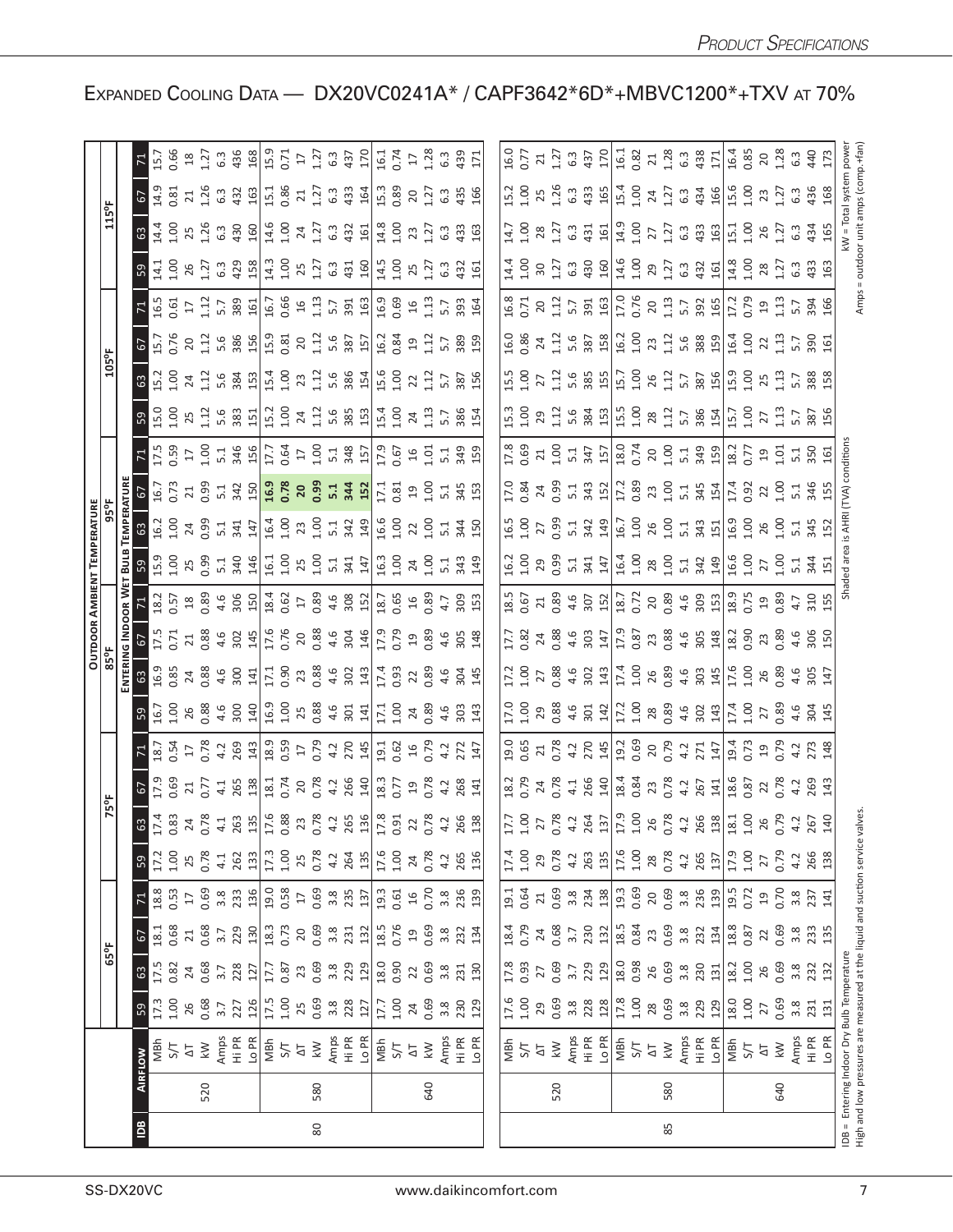| ខ្លួន ដូ ដូ ដូ ដៀន 2 ង ដូ ដូ ដូ ងៀន 2 ដូ ដូ ងូ ដូ ងូ ងូ ងូ<br><u>o 8 8 a 3 4 5 8 1 8 5 5 8 3 5 6 6 9 8 5 6 8 3 5 6 7</u><br><u>ទ ដូន ដូន ដូង ដ្ឋាយ ជិន ដូន ដូច ដូច ដូន ដូន ដូ</u><br>ខ្លួន ដូន ដូន ដូ <mark>ន</mark> ដូន ដូន ដូន ដូច ដូន ដូន ដូន ដូ<br>105°F<br><u>o g g d z g g g d g j j j g</u> e e g g g g g j j g g e g g g z g j<br>TEMPEI<br>22 22 32 32 32 32 33 34 35 36 37 38 39 30 31 32 34 35 36 37 38 39 30 31 32 33 4 34 35 36 37 37 38 39 30 31 32<br>$3.795$ $2.4841$ $3.495$ $4.495$ $3.427$ $4.495$ $3.495$ $3.495$ $3.495$ $3.495$ $3.495$ $3.495$ $3.495$ $3.495$ $3.495$ $3.495$ $3.495$ $3.495$ $3.495$ $3.495$ $3.495$ $3.495$ $3.495$ $3.495$ $3.495$ $3.495$ $3.495$ $3.4$<br>Вuц<br>35 26 36 36 36 36 36 36 36 36 37 38 37 38 37 40 36 37 40 36 37 40 37 40 38 40 30 40 40 40 40 40 40 40 40 40 40<br>$\frac{67}{25}$<br><u>e di ci di ci di ci di ci di ci di ci di ci di ci di ci di ci di ci di ci di ci di ci di ci di ci di ci di ci </u><br>$3.885$ $3.323$ $3.375$ $3.475$ $3.475$ $3.475$ $3.475$ $3.475$ $3.475$ $3.475$ $3.475$<br>2010 10:00 10:00 10:00 10:00 10:00 10:00 10:00 10:00 10:00 10:00 10:00 10:00 10:00 10:00 10:00 10:00 10:00 10:<br>2010 10:00 10:00 10:00 10:00 10:00 10:00 10:00 10:00 10:00 10:00 10:00 10:00 10:00 10:00 10:00 10:00 10:00 10:<br>$\begin{array}{l} 36.35 & \text{if} \ \text{if} \ \text{if} \ \text{if} \ \text{if} \ \text{if} \ \text{if} \ \text{if} \ \text{if} \ \text{if} \ \text{if} \ \text{if} \ \text{if} \ \text{if} \ \text{if} \ \text{if} \ \text{if} \ \text{if} \ \text{if} \ \text{if} \ \text{if} \ \text{if} \ \text{if} \ \text{if} \ \text{if} \ \text{if} \ \text{if} \ \text{if} \ \text{if} \ \text{if} \ \text{if} \ \text{if} \ \text{if} \ \text{if} \ \text$<br>$5\frac{1}{8}$ $\frac{1}{8}$ $\frac{1}{5}$ $\frac{1}{4}$ $\frac{1}{8}$ $\frac{1}{8}$ $\frac{1}{8}$ $\frac{1}{5}$ $\frac{1}{5}$ $\frac{1}{5}$ $\frac{1}{5}$ $\frac{1}{5}$ $\frac{1}{5}$ $\frac{1}{5}$ $\frac{1}{5}$ $\frac{1}{5}$ $\frac{1}{5}$ $\frac{1}{5}$ $\frac{1}{5}$ $\frac{1}{5}$ $\frac{1}{5}$ $\frac{1}{5}$ $\frac{1}{5}$ $\frac{1}{5}$ $\frac{$<br>75°F<br><mark>ទ</mark> ឃុំ ឃុំ ដូ ដូ ខ្លួ ខ្លួ ឃុំ ឃុំ ខ្លួ ម ខ្លួ ខ្លួ ឃុំ ឃុំ មិន ខ្លួ ដូ ឡូ ខ្លួ ដូ ឡូ ដូ ឡូ ដូ ឡូ ដ<br>នៅ ដូ ដូ ដូ ទី ខ្លួ ដូ ដូ ដូ ឡូ ដូ ដូ ឡូ ដូ ឡូ ដូ ឡូ ដូ ឡូ ដូ ឡូ ដូ ឡូ ដូ ឡូ ដូ ឡូ ដូ<br>$\begin{array}{l} 13.68 \\ 13.69 \\ 14.69 \\ 15.69 \\ 16.60 \\ 17.60 \\ 18.60 \\ 19.60 \\ 19.60 \\ 10.70 \\ 19.60 \\ 19.60 \\ 19.60 \\ 19.60 \\ 19.60 \\ 19.60 \\ 19.60 \\ 19.60 \\ 19.60 \\ 19.60 \\ 19.60 \\ 19.60 \\ 19.60 \\ 19.60 \\ 19.60 \\ 19.60 \\ 19.60 \\ 19.60 \\ 19.60 \\ 19.60 \\ 19$<br>$18$<br>$2.08$<br>0.76<br>2.06<br>1.00<br>1.00<br>2.08<br>$\overline{\frac{35.5}{}}$<br>0.70<br>34.7<br>2.07<br>35.5<br>34.7<br>0.63<br>289<br>35.1<br>0.67<br>134<br>2.08<br>289<br>35.1<br>134<br>293<br>2.07<br>132<br>9.0<br>291<br>9.0<br>132<br>9.0<br>291<br>135<br>9.0<br>292<br>135<br>$\overline{a}$<br>9.1<br>23<br>9.1<br>$\overline{2}$<br>21<br>59<br>$\overline{17}$<br>39.0<br>38.5<br>0.44<br>1.85<br>1.86<br>38.2<br>0.39<br>259<br>0.47<br>1.84<br>136<br>257<br>135<br>8.0<br>260<br>8.0<br>138<br>$\Xi$<br>$13$<br>8.1<br>$\overline{4}$<br>36.9<br>0.58<br>37.4<br>36.9<br>1.84<br>36.6<br>1.83<br>1.84<br>36.5<br>0.45<br>1.83<br>37.4<br>0.48<br>0.54<br>0.61<br>256<br>129<br>254<br>1.82<br>253<br>129<br>254<br>0.41<br>1.82<br>252<br>8.0<br>256<br>8.0<br>132<br>7.9<br>131<br>8.0<br>7.9<br>131<br>8.0<br>$\Xi$<br>132<br>$^{28}$<br>16<br>14<br>$22$<br>$\overline{\mathbb{L}}$<br>5<br>$65^{\circ}$ F | $\begin{array}{l} 3,67\\ 3,72,7\\ 2,8,8\\ 3,6,9\\ 6,10\\ 3,6,10\\ 3,6,10\\ 3,6,10\\ 3,6,10\\ 3,6,10\\ 3,6,10\\ 3,6,10\\ 3,6,10\\ 3,6,10\\ 3,6,10\\ 3,6,10\\ 3,6,10\\ 3,6,10\\ 3,6,10\\ 3,6,10\\ 3,6,10\\ 3,6,10\\ 3,6,10\\ 3,6,10\\ 3,6,10\\ 3,6,10\\ 3,6,10\\ 3,$<br>$\begin{array}{c} 2156 \\ 2165 \\ 2256 \\ 2366 \\ 2456 \\ 2566 \\ 2666 \\ 2766 \\ 2866 \\ 2166 \\ 22566 \\ 2366 \\ 2456 \\ 2456 \\ 2566 \\ 2666 \\ 2666 \\ 2766 \\ 2866 \\ 2966 \\ 2966 \\ 2966 \\ 2966 \\ 2966 \\ 2966 \\ 2966 \\ 2966 \\ 2966 \\ 2966 \\ 2966 \\ 2966 \\ 2966 \\ 2966 \\ 2966 \\ 2966 \\ 2$<br>(TVA)<br>$32.5$ $3.6$ $3.7$ $3.7$ $3.7$ $3.7$ $3.7$ $3.7$ $3.7$ $3.7$ $3.7$ $3.7$ $3.7$ $3.7$ $3.7$ $3.7$ $3.7$ $3.7$ $3.7$ $3.7$ $3.7$ $3.7$ $3.7$ $3.7$ $3.7$ $3.7$ $3.7$ $3.7$ $3.7$ $3.7$ $3.7$ $3.7$ $3.7$ $3.7$ $3.7$ $3.7$ $3.7$<br>IDB = Entering Indoor Dry Bulb Temperature<br>35.9<br>35.5<br>35.9<br>1.84<br>0.72<br>1.83<br>36.3<br>0.75<br>1.83<br>252<br>128<br>126<br>128<br>254<br>0.62<br>0.67<br>1.82<br>8.0<br>253<br>129<br>251<br>129<br>7.9<br>251<br>8.0<br>7.9<br>20<br>15<br>$\overline{a}$<br>$\overline{17}$<br>21<br>යි | kW = Total system power<br> - outdoor unit amps (comp.+fan<br>Amps<br>valves<br>High and low pressures are measured at the liquid and suction service |                                                        |  |  |  |  |  |  |  | <b>OUTDOOR AMBIENT TEMPERATURE</b> |  |  |  | 115°F |  |
|------------------------------------------------------------------------------------------------------------------------------------------------------------------------------------------------------------------------------------------------------------------------------------------------------------------------------------------------------------------------------------------------------------------------------------------------------------------------------------------------------------------------------------------------------------------------------------------------------------------------------------------------------------------------------------------------------------------------------------------------------------------------------------------------------------------------------------------------------------------------------------------------------------------------------------------------------------------------------------------------------------------------------------------------------------------------------------------------------------------------------------------------------------------------------------------------------------------------------------------------------------------------------------------------------------------------------------------------------------------------------------------------------------------------------------------------------------------------------------------------------------------------------------------------------------------------------------------------------------------------------------------------------------------------------------------------------------------------------------------------------------------------------------------------------------------------------------------------------------------------------------------------------------------------------------------------------------------------------------------------------------------------------------------------------------------------------------------------------------------------------------------------------------------------------------------------------------------------------------------------------------------------------------------------------------------------------------------------------------------------------------------------------------------------------------------------------------------------------------------------------------------------------------------------------------------------------------------------------------------------------------------------------------------------------------------------------------------------------------------------------------------------------------------------------------------------------------------------------------------------------------------------------------------------------------------------------------------------------------------------------------------------------------------------------------------------------------------------------------------------------------------------------------------------------------------------------------------------------------------------------------------------------------------------------------------------------------------------------------------------------------------------------------------------------------------------------------------------------------------------------------------------------------------------------------------------------------------------------|---------------------------------------------------------------------------------------------------------------------------------------------------------------------------------------------------------------------------------------------------------------------------------------------------------------------------------------------------------------------------------------------------------------------------------------------------------------------------------------------------------------------------------------------------------------------------------------------------------------------------------------------------------------------------------------------------------------------------------------------------------------------------------------------------------------------------------------------------------------------------------------------------------------------------------------------------------------------------------------------------------------------------------------------------------------------------------------------------------------------------------------------|-------------------------------------------------------------------------------------------------------------------------------------------------------|--------------------------------------------------------|--|--|--|--|--|--|--|------------------------------------|--|--|--|-------|--|
|                                                                                                                                                                                                                                                                                                                                                                                                                                                                                                                                                                                                                                                                                                                                                                                                                                                                                                                                                                                                                                                                                                                                                                                                                                                                                                                                                                                                                                                                                                                                                                                                                                                                                                                                                                                                                                                                                                                                                                                                                                                                                                                                                                                                                                                                                                                                                                                                                                                                                                                                                                                                                                                                                                                                                                                                                                                                                                                                                                                                                                                                                                                                                                                                                                                                                                                                                                                                                                                                                                                                                                                                      |                                                                                                                                                                                                                                                                                                                                                                                                                                                                                                                                                                                                                                                                                                                                                                                                                                                                                                                                                                                                                                                                                                                                             |                                                                                                                                                       |                                                        |  |  |  |  |  |  |  |                                    |  |  |  |       |  |
|                                                                                                                                                                                                                                                                                                                                                                                                                                                                                                                                                                                                                                                                                                                                                                                                                                                                                                                                                                                                                                                                                                                                                                                                                                                                                                                                                                                                                                                                                                                                                                                                                                                                                                                                                                                                                                                                                                                                                                                                                                                                                                                                                                                                                                                                                                                                                                                                                                                                                                                                                                                                                                                                                                                                                                                                                                                                                                                                                                                                                                                                                                                                                                                                                                                                                                                                                                                                                                                                                                                                                                                                      |                                                                                                                                                                                                                                                                                                                                                                                                                                                                                                                                                                                                                                                                                                                                                                                                                                                                                                                                                                                                                                                                                                                                             |                                                                                                                                                       | 59<br>AIRFLOW                                          |  |  |  |  |  |  |  |                                    |  |  |  |       |  |
|                                                                                                                                                                                                                                                                                                                                                                                                                                                                                                                                                                                                                                                                                                                                                                                                                                                                                                                                                                                                                                                                                                                                                                                                                                                                                                                                                                                                                                                                                                                                                                                                                                                                                                                                                                                                                                                                                                                                                                                                                                                                                                                                                                                                                                                                                                                                                                                                                                                                                                                                                                                                                                                                                                                                                                                                                                                                                                                                                                                                                                                                                                                                                                                                                                                                                                                                                                                                                                                                                                                                                                                                      |                                                                                                                                                                                                                                                                                                                                                                                                                                                                                                                                                                                                                                                                                                                                                                                                                                                                                                                                                                                                                                                                                                                                             |                                                                                                                                                       | 35.5<br>35.0<br>MBh                                    |  |  |  |  |  |  |  |                                    |  |  |  |       |  |
|                                                                                                                                                                                                                                                                                                                                                                                                                                                                                                                                                                                                                                                                                                                                                                                                                                                                                                                                                                                                                                                                                                                                                                                                                                                                                                                                                                                                                                                                                                                                                                                                                                                                                                                                                                                                                                                                                                                                                                                                                                                                                                                                                                                                                                                                                                                                                                                                                                                                                                                                                                                                                                                                                                                                                                                                                                                                                                                                                                                                                                                                                                                                                                                                                                                                                                                                                                                                                                                                                                                                                                                                      |                                                                                                                                                                                                                                                                                                                                                                                                                                                                                                                                                                                                                                                                                                                                                                                                                                                                                                                                                                                                                                                                                                                                             |                                                                                                                                                       | 0.54<br>0.62<br>5/7                                    |  |  |  |  |  |  |  |                                    |  |  |  |       |  |
|                                                                                                                                                                                                                                                                                                                                                                                                                                                                                                                                                                                                                                                                                                                                                                                                                                                                                                                                                                                                                                                                                                                                                                                                                                                                                                                                                                                                                                                                                                                                                                                                                                                                                                                                                                                                                                                                                                                                                                                                                                                                                                                                                                                                                                                                                                                                                                                                                                                                                                                                                                                                                                                                                                                                                                                                                                                                                                                                                                                                                                                                                                                                                                                                                                                                                                                                                                                                                                                                                                                                                                                                      |                                                                                                                                                                                                                                                                                                                                                                                                                                                                                                                                                                                                                                                                                                                                                                                                                                                                                                                                                                                                                                                                                                                                             |                                                                                                                                                       | $\overline{1}9$<br>$\overline{\Delta}$                 |  |  |  |  |  |  |  |                                    |  |  |  |       |  |
|                                                                                                                                                                                                                                                                                                                                                                                                                                                                                                                                                                                                                                                                                                                                                                                                                                                                                                                                                                                                                                                                                                                                                                                                                                                                                                                                                                                                                                                                                                                                                                                                                                                                                                                                                                                                                                                                                                                                                                                                                                                                                                                                                                                                                                                                                                                                                                                                                                                                                                                                                                                                                                                                                                                                                                                                                                                                                                                                                                                                                                                                                                                                                                                                                                                                                                                                                                                                                                                                                                                                                                                                      |                                                                                                                                                                                                                                                                                                                                                                                                                                                                                                                                                                                                                                                                                                                                                                                                                                                                                                                                                                                                                                                                                                                                             |                                                                                                                                                       | 1.83<br>kW                                             |  |  |  |  |  |  |  |                                    |  |  |  |       |  |
|                                                                                                                                                                                                                                                                                                                                                                                                                                                                                                                                                                                                                                                                                                                                                                                                                                                                                                                                                                                                                                                                                                                                                                                                                                                                                                                                                                                                                                                                                                                                                                                                                                                                                                                                                                                                                                                                                                                                                                                                                                                                                                                                                                                                                                                                                                                                                                                                                                                                                                                                                                                                                                                                                                                                                                                                                                                                                                                                                                                                                                                                                                                                                                                                                                                                                                                                                                                                                                                                                                                                                                                                      |                                                                                                                                                                                                                                                                                                                                                                                                                                                                                                                                                                                                                                                                                                                                                                                                                                                                                                                                                                                                                                                                                                                                             |                                                                                                                                                       | 250<br>8.0                                             |  |  |  |  |  |  |  |                                    |  |  |  |       |  |
|                                                                                                                                                                                                                                                                                                                                                                                                                                                                                                                                                                                                                                                                                                                                                                                                                                                                                                                                                                                                                                                                                                                                                                                                                                                                                                                                                                                                                                                                                                                                                                                                                                                                                                                                                                                                                                                                                                                                                                                                                                                                                                                                                                                                                                                                                                                                                                                                                                                                                                                                                                                                                                                                                                                                                                                                                                                                                                                                                                                                                                                                                                                                                                                                                                                                                                                                                                                                                                                                                                                                                                                                      |                                                                                                                                                                                                                                                                                                                                                                                                                                                                                                                                                                                                                                                                                                                                                                                                                                                                                                                                                                                                                                                                                                                                             |                                                                                                                                                       | 126<br>125<br>Amps<br>Hi PR<br>Lo PR                   |  |  |  |  |  |  |  |                                    |  |  |  |       |  |
|                                                                                                                                                                                                                                                                                                                                                                                                                                                                                                                                                                                                                                                                                                                                                                                                                                                                                                                                                                                                                                                                                                                                                                                                                                                                                                                                                                                                                                                                                                                                                                                                                                                                                                                                                                                                                                                                                                                                                                                                                                                                                                                                                                                                                                                                                                                                                                                                                                                                                                                                                                                                                                                                                                                                                                                                                                                                                                                                                                                                                                                                                                                                                                                                                                                                                                                                                                                                                                                                                                                                                                                                      |                                                                                                                                                                                                                                                                                                                                                                                                                                                                                                                                                                                                                                                                                                                                                                                                                                                                                                                                                                                                                                                                                                                                             |                                                                                                                                                       | 35.4<br>MBh                                            |  |  |  |  |  |  |  |                                    |  |  |  |       |  |
|                                                                                                                                                                                                                                                                                                                                                                                                                                                                                                                                                                                                                                                                                                                                                                                                                                                                                                                                                                                                                                                                                                                                                                                                                                                                                                                                                                                                                                                                                                                                                                                                                                                                                                                                                                                                                                                                                                                                                                                                                                                                                                                                                                                                                                                                                                                                                                                                                                                                                                                                                                                                                                                                                                                                                                                                                                                                                                                                                                                                                                                                                                                                                                                                                                                                                                                                                                                                                                                                                                                                                                                                      |                                                                                                                                                                                                                                                                                                                                                                                                                                                                                                                                                                                                                                                                                                                                                                                                                                                                                                                                                                                                                                                                                                                                             |                                                                                                                                                       | 0.59<br>0.67<br>5/7                                    |  |  |  |  |  |  |  |                                    |  |  |  |       |  |
|                                                                                                                                                                                                                                                                                                                                                                                                                                                                                                                                                                                                                                                                                                                                                                                                                                                                                                                                                                                                                                                                                                                                                                                                                                                                                                                                                                                                                                                                                                                                                                                                                                                                                                                                                                                                                                                                                                                                                                                                                                                                                                                                                                                                                                                                                                                                                                                                                                                                                                                                                                                                                                                                                                                                                                                                                                                                                                                                                                                                                                                                                                                                                                                                                                                                                                                                                                                                                                                                                                                                                                                                      |                                                                                                                                                                                                                                                                                                                                                                                                                                                                                                                                                                                                                                                                                                                                                                                                                                                                                                                                                                                                                                                                                                                                             |                                                                                                                                                       | $\frac{1}{2}$<br>$\frac{8}{10}$<br>$\overline{\Delta}$ |  |  |  |  |  |  |  |                                    |  |  |  |       |  |
|                                                                                                                                                                                                                                                                                                                                                                                                                                                                                                                                                                                                                                                                                                                                                                                                                                                                                                                                                                                                                                                                                                                                                                                                                                                                                                                                                                                                                                                                                                                                                                                                                                                                                                                                                                                                                                                                                                                                                                                                                                                                                                                                                                                                                                                                                                                                                                                                                                                                                                                                                                                                                                                                                                                                                                                                                                                                                                                                                                                                                                                                                                                                                                                                                                                                                                                                                                                                                                                                                                                                                                                                      |                                                                                                                                                                                                                                                                                                                                                                                                                                                                                                                                                                                                                                                                                                                                                                                                                                                                                                                                                                                                                                                                                                                                             |                                                                                                                                                       | 1.84<br>1.84<br>$\leq$                                 |  |  |  |  |  |  |  |                                    |  |  |  |       |  |
|                                                                                                                                                                                                                                                                                                                                                                                                                                                                                                                                                                                                                                                                                                                                                                                                                                                                                                                                                                                                                                                                                                                                                                                                                                                                                                                                                                                                                                                                                                                                                                                                                                                                                                                                                                                                                                                                                                                                                                                                                                                                                                                                                                                                                                                                                                                                                                                                                                                                                                                                                                                                                                                                                                                                                                                                                                                                                                                                                                                                                                                                                                                                                                                                                                                                                                                                                                                                                                                                                                                                                                                                      |                                                                                                                                                                                                                                                                                                                                                                                                                                                                                                                                                                                                                                                                                                                                                                                                                                                                                                                                                                                                                                                                                                                                             |                                                                                                                                                       | 8.0<br>8.0<br>Amps<br>Hi PR                            |  |  |  |  |  |  |  |                                    |  |  |  |       |  |
|                                                                                                                                                                                                                                                                                                                                                                                                                                                                                                                                                                                                                                                                                                                                                                                                                                                                                                                                                                                                                                                                                                                                                                                                                                                                                                                                                                                                                                                                                                                                                                                                                                                                                                                                                                                                                                                                                                                                                                                                                                                                                                                                                                                                                                                                                                                                                                                                                                                                                                                                                                                                                                                                                                                                                                                                                                                                                                                                                                                                                                                                                                                                                                                                                                                                                                                                                                                                                                                                                                                                                                                                      |                                                                                                                                                                                                                                                                                                                                                                                                                                                                                                                                                                                                                                                                                                                                                                                                                                                                                                                                                                                                                                                                                                                                             |                                                                                                                                                       | 251                                                    |  |  |  |  |  |  |  |                                    |  |  |  |       |  |
|                                                                                                                                                                                                                                                                                                                                                                                                                                                                                                                                                                                                                                                                                                                                                                                                                                                                                                                                                                                                                                                                                                                                                                                                                                                                                                                                                                                                                                                                                                                                                                                                                                                                                                                                                                                                                                                                                                                                                                                                                                                                                                                                                                                                                                                                                                                                                                                                                                                                                                                                                                                                                                                                                                                                                                                                                                                                                                                                                                                                                                                                                                                                                                                                                                                                                                                                                                                                                                                                                                                                                                                                      |                                                                                                                                                                                                                                                                                                                                                                                                                                                                                                                                                                                                                                                                                                                                                                                                                                                                                                                                                                                                                                                                                                                                             |                                                                                                                                                       | 126<br>Lo PR                                           |  |  |  |  |  |  |  |                                    |  |  |  |       |  |
|                                                                                                                                                                                                                                                                                                                                                                                                                                                                                                                                                                                                                                                                                                                                                                                                                                                                                                                                                                                                                                                                                                                                                                                                                                                                                                                                                                                                                                                                                                                                                                                                                                                                                                                                                                                                                                                                                                                                                                                                                                                                                                                                                                                                                                                                                                                                                                                                                                                                                                                                                                                                                                                                                                                                                                                                                                                                                                                                                                                                                                                                                                                                                                                                                                                                                                                                                                                                                                                                                                                                                                                                      |                                                                                                                                                                                                                                                                                                                                                                                                                                                                                                                                                                                                                                                                                                                                                                                                                                                                                                                                                                                                                                                                                                                                             |                                                                                                                                                       | 36.3<br>35.8<br>MBh                                    |  |  |  |  |  |  |  |                                    |  |  |  |       |  |
|                                                                                                                                                                                                                                                                                                                                                                                                                                                                                                                                                                                                                                                                                                                                                                                                                                                                                                                                                                                                                                                                                                                                                                                                                                                                                                                                                                                                                                                                                                                                                                                                                                                                                                                                                                                                                                                                                                                                                                                                                                                                                                                                                                                                                                                                                                                                                                                                                                                                                                                                                                                                                                                                                                                                                                                                                                                                                                                                                                                                                                                                                                                                                                                                                                                                                                                                                                                                                                                                                                                                                                                                      |                                                                                                                                                                                                                                                                                                                                                                                                                                                                                                                                                                                                                                                                                                                                                                                                                                                                                                                                                                                                                                                                                                                                             |                                                                                                                                                       | 0.70<br>5/7                                            |  |  |  |  |  |  |  |                                    |  |  |  |       |  |
|                                                                                                                                                                                                                                                                                                                                                                                                                                                                                                                                                                                                                                                                                                                                                                                                                                                                                                                                                                                                                                                                                                                                                                                                                                                                                                                                                                                                                                                                                                                                                                                                                                                                                                                                                                                                                                                                                                                                                                                                                                                                                                                                                                                                                                                                                                                                                                                                                                                                                                                                                                                                                                                                                                                                                                                                                                                                                                                                                                                                                                                                                                                                                                                                                                                                                                                                                                                                                                                                                                                                                                                                      |                                                                                                                                                                                                                                                                                                                                                                                                                                                                                                                                                                                                                                                                                                                                                                                                                                                                                                                                                                                                                                                                                                                                             |                                                                                                                                                       | $\overline{17}$<br>$\overline{\mathcal{L}}$            |  |  |  |  |  |  |  |                                    |  |  |  |       |  |
|                                                                                                                                                                                                                                                                                                                                                                                                                                                                                                                                                                                                                                                                                                                                                                                                                                                                                                                                                                                                                                                                                                                                                                                                                                                                                                                                                                                                                                                                                                                                                                                                                                                                                                                                                                                                                                                                                                                                                                                                                                                                                                                                                                                                                                                                                                                                                                                                                                                                                                                                                                                                                                                                                                                                                                                                                                                                                                                                                                                                                                                                                                                                                                                                                                                                                                                                                                                                                                                                                                                                                                                                      |                                                                                                                                                                                                                                                                                                                                                                                                                                                                                                                                                                                                                                                                                                                                                                                                                                                                                                                                                                                                                                                                                                                                             |                                                                                                                                                       | 1.84<br>1.85<br>$\leq$                                 |  |  |  |  |  |  |  |                                    |  |  |  |       |  |
|                                                                                                                                                                                                                                                                                                                                                                                                                                                                                                                                                                                                                                                                                                                                                                                                                                                                                                                                                                                                                                                                                                                                                                                                                                                                                                                                                                                                                                                                                                                                                                                                                                                                                                                                                                                                                                                                                                                                                                                                                                                                                                                                                                                                                                                                                                                                                                                                                                                                                                                                                                                                                                                                                                                                                                                                                                                                                                                                                                                                                                                                                                                                                                                                                                                                                                                                                                                                                                                                                                                                                                                                      |                                                                                                                                                                                                                                                                                                                                                                                                                                                                                                                                                                                                                                                                                                                                                                                                                                                                                                                                                                                                                                                                                                                                             |                                                                                                                                                       | 8.0<br>8.0                                             |  |  |  |  |  |  |  |                                    |  |  |  |       |  |
|                                                                                                                                                                                                                                                                                                                                                                                                                                                                                                                                                                                                                                                                                                                                                                                                                                                                                                                                                                                                                                                                                                                                                                                                                                                                                                                                                                                                                                                                                                                                                                                                                                                                                                                                                                                                                                                                                                                                                                                                                                                                                                                                                                                                                                                                                                                                                                                                                                                                                                                                                                                                                                                                                                                                                                                                                                                                                                                                                                                                                                                                                                                                                                                                                                                                                                                                                                                                                                                                                                                                                                                                      |                                                                                                                                                                                                                                                                                                                                                                                                                                                                                                                                                                                                                                                                                                                                                                                                                                                                                                                                                                                                                                                                                                                                             |                                                                                                                                                       | 254<br>253<br>Amps<br>Hi PR                            |  |  |  |  |  |  |  |                                    |  |  |  |       |  |
|                                                                                                                                                                                                                                                                                                                                                                                                                                                                                                                                                                                                                                                                                                                                                                                                                                                                                                                                                                                                                                                                                                                                                                                                                                                                                                                                                                                                                                                                                                                                                                                                                                                                                                                                                                                                                                                                                                                                                                                                                                                                                                                                                                                                                                                                                                                                                                                                                                                                                                                                                                                                                                                                                                                                                                                                                                                                                                                                                                                                                                                                                                                                                                                                                                                                                                                                                                                                                                                                                                                                                                                                      |                                                                                                                                                                                                                                                                                                                                                                                                                                                                                                                                                                                                                                                                                                                                                                                                                                                                                                                                                                                                                                                                                                                                             |                                                                                                                                                       | 128<br>Lo PR                                           |  |  |  |  |  |  |  |                                    |  |  |  |       |  |
|                                                                                                                                                                                                                                                                                                                                                                                                                                                                                                                                                                                                                                                                                                                                                                                                                                                                                                                                                                                                                                                                                                                                                                                                                                                                                                                                                                                                                                                                                                                                                                                                                                                                                                                                                                                                                                                                                                                                                                                                                                                                                                                                                                                                                                                                                                                                                                                                                                                                                                                                                                                                                                                                                                                                                                                                                                                                                                                                                                                                                                                                                                                                                                                                                                                                                                                                                                                                                                                                                                                                                                                                      |                                                                                                                                                                                                                                                                                                                                                                                                                                                                                                                                                                                                                                                                                                                                                                                                                                                                                                                                                                                                                                                                                                                                             |                                                                                                                                                       |                                                        |  |  |  |  |  |  |  |                                    |  |  |  |       |  |
|                                                                                                                                                                                                                                                                                                                                                                                                                                                                                                                                                                                                                                                                                                                                                                                                                                                                                                                                                                                                                                                                                                                                                                                                                                                                                                                                                                                                                                                                                                                                                                                                                                                                                                                                                                                                                                                                                                                                                                                                                                                                                                                                                                                                                                                                                                                                                                                                                                                                                                                                                                                                                                                                                                                                                                                                                                                                                                                                                                                                                                                                                                                                                                                                                                                                                                                                                                                                                                                                                                                                                                                                      |                                                                                                                                                                                                                                                                                                                                                                                                                                                                                                                                                                                                                                                                                                                                                                                                                                                                                                                                                                                                                                                                                                                                             |                                                                                                                                                       | 35.0<br>MBh                                            |  |  |  |  |  |  |  |                                    |  |  |  |       |  |
|                                                                                                                                                                                                                                                                                                                                                                                                                                                                                                                                                                                                                                                                                                                                                                                                                                                                                                                                                                                                                                                                                                                                                                                                                                                                                                                                                                                                                                                                                                                                                                                                                                                                                                                                                                                                                                                                                                                                                                                                                                                                                                                                                                                                                                                                                                                                                                                                                                                                                                                                                                                                                                                                                                                                                                                                                                                                                                                                                                                                                                                                                                                                                                                                                                                                                                                                                                                                                                                                                                                                                                                                      |                                                                                                                                                                                                                                                                                                                                                                                                                                                                                                                                                                                                                                                                                                                                                                                                                                                                                                                                                                                                                                                                                                                                             |                                                                                                                                                       | 0.75<br>5/7                                            |  |  |  |  |  |  |  |                                    |  |  |  |       |  |
|                                                                                                                                                                                                                                                                                                                                                                                                                                                                                                                                                                                                                                                                                                                                                                                                                                                                                                                                                                                                                                                                                                                                                                                                                                                                                                                                                                                                                                                                                                                                                                                                                                                                                                                                                                                                                                                                                                                                                                                                                                                                                                                                                                                                                                                                                                                                                                                                                                                                                                                                                                                                                                                                                                                                                                                                                                                                                                                                                                                                                                                                                                                                                                                                                                                                                                                                                                                                                                                                                                                                                                                                      |                                                                                                                                                                                                                                                                                                                                                                                                                                                                                                                                                                                                                                                                                                                                                                                                                                                                                                                                                                                                                                                                                                                                             |                                                                                                                                                       | 23<br>$\overline{\Delta}$                              |  |  |  |  |  |  |  |                                    |  |  |  |       |  |
|                                                                                                                                                                                                                                                                                                                                                                                                                                                                                                                                                                                                                                                                                                                                                                                                                                                                                                                                                                                                                                                                                                                                                                                                                                                                                                                                                                                                                                                                                                                                                                                                                                                                                                                                                                                                                                                                                                                                                                                                                                                                                                                                                                                                                                                                                                                                                                                                                                                                                                                                                                                                                                                                                                                                                                                                                                                                                                                                                                                                                                                                                                                                                                                                                                                                                                                                                                                                                                                                                                                                                                                                      |                                                                                                                                                                                                                                                                                                                                                                                                                                                                                                                                                                                                                                                                                                                                                                                                                                                                                                                                                                                                                                                                                                                                             |                                                                                                                                                       | 1.83<br>$\overline{\mathsf{k}}$                        |  |  |  |  |  |  |  |                                    |  |  |  |       |  |
|                                                                                                                                                                                                                                                                                                                                                                                                                                                                                                                                                                                                                                                                                                                                                                                                                                                                                                                                                                                                                                                                                                                                                                                                                                                                                                                                                                                                                                                                                                                                                                                                                                                                                                                                                                                                                                                                                                                                                                                                                                                                                                                                                                                                                                                                                                                                                                                                                                                                                                                                                                                                                                                                                                                                                                                                                                                                                                                                                                                                                                                                                                                                                                                                                                                                                                                                                                                                                                                                                                                                                                                                      |                                                                                                                                                                                                                                                                                                                                                                                                                                                                                                                                                                                                                                                                                                                                                                                                                                                                                                                                                                                                                                                                                                                                             |                                                                                                                                                       | 8.0                                                    |  |  |  |  |  |  |  |                                    |  |  |  |       |  |
|                                                                                                                                                                                                                                                                                                                                                                                                                                                                                                                                                                                                                                                                                                                                                                                                                                                                                                                                                                                                                                                                                                                                                                                                                                                                                                                                                                                                                                                                                                                                                                                                                                                                                                                                                                                                                                                                                                                                                                                                                                                                                                                                                                                                                                                                                                                                                                                                                                                                                                                                                                                                                                                                                                                                                                                                                                                                                                                                                                                                                                                                                                                                                                                                                                                                                                                                                                                                                                                                                                                                                                                                      |                                                                                                                                                                                                                                                                                                                                                                                                                                                                                                                                                                                                                                                                                                                                                                                                                                                                                                                                                                                                                                                                                                                                             |                                                                                                                                                       | 250<br>Amps<br>Hi PR<br>Lo PR                          |  |  |  |  |  |  |  |                                    |  |  |  |       |  |
|                                                                                                                                                                                                                                                                                                                                                                                                                                                                                                                                                                                                                                                                                                                                                                                                                                                                                                                                                                                                                                                                                                                                                                                                                                                                                                                                                                                                                                                                                                                                                                                                                                                                                                                                                                                                                                                                                                                                                                                                                                                                                                                                                                                                                                                                                                                                                                                                                                                                                                                                                                                                                                                                                                                                                                                                                                                                                                                                                                                                                                                                                                                                                                                                                                                                                                                                                                                                                                                                                                                                                                                                      |                                                                                                                                                                                                                                                                                                                                                                                                                                                                                                                                                                                                                                                                                                                                                                                                                                                                                                                                                                                                                                                                                                                                             |                                                                                                                                                       | 125                                                    |  |  |  |  |  |  |  |                                    |  |  |  |       |  |
|                                                                                                                                                                                                                                                                                                                                                                                                                                                                                                                                                                                                                                                                                                                                                                                                                                                                                                                                                                                                                                                                                                                                                                                                                                                                                                                                                                                                                                                                                                                                                                                                                                                                                                                                                                                                                                                                                                                                                                                                                                                                                                                                                                                                                                                                                                                                                                                                                                                                                                                                                                                                                                                                                                                                                                                                                                                                                                                                                                                                                                                                                                                                                                                                                                                                                                                                                                                                                                                                                                                                                                                                      |                                                                                                                                                                                                                                                                                                                                                                                                                                                                                                                                                                                                                                                                                                                                                                                                                                                                                                                                                                                                                                                                                                                                             |                                                                                                                                                       | 35.4<br>MBh                                            |  |  |  |  |  |  |  |                                    |  |  |  |       |  |
|                                                                                                                                                                                                                                                                                                                                                                                                                                                                                                                                                                                                                                                                                                                                                                                                                                                                                                                                                                                                                                                                                                                                                                                                                                                                                                                                                                                                                                                                                                                                                                                                                                                                                                                                                                                                                                                                                                                                                                                                                                                                                                                                                                                                                                                                                                                                                                                                                                                                                                                                                                                                                                                                                                                                                                                                                                                                                                                                                                                                                                                                                                                                                                                                                                                                                                                                                                                                                                                                                                                                                                                                      |                                                                                                                                                                                                                                                                                                                                                                                                                                                                                                                                                                                                                                                                                                                                                                                                                                                                                                                                                                                                                                                                                                                                             |                                                                                                                                                       | 0.80<br>5/7                                            |  |  |  |  |  |  |  |                                    |  |  |  |       |  |
|                                                                                                                                                                                                                                                                                                                                                                                                                                                                                                                                                                                                                                                                                                                                                                                                                                                                                                                                                                                                                                                                                                                                                                                                                                                                                                                                                                                                                                                                                                                                                                                                                                                                                                                                                                                                                                                                                                                                                                                                                                                                                                                                                                                                                                                                                                                                                                                                                                                                                                                                                                                                                                                                                                                                                                                                                                                                                                                                                                                                                                                                                                                                                                                                                                                                                                                                                                                                                                                                                                                                                                                                      |                                                                                                                                                                                                                                                                                                                                                                                                                                                                                                                                                                                                                                                                                                                                                                                                                                                                                                                                                                                                                                                                                                                                             |                                                                                                                                                       | 1.84<br>$\overline{2}$<br>$\overline{\Delta}$          |  |  |  |  |  |  |  |                                    |  |  |  |       |  |
|                                                                                                                                                                                                                                                                                                                                                                                                                                                                                                                                                                                                                                                                                                                                                                                                                                                                                                                                                                                                                                                                                                                                                                                                                                                                                                                                                                                                                                                                                                                                                                                                                                                                                                                                                                                                                                                                                                                                                                                                                                                                                                                                                                                                                                                                                                                                                                                                                                                                                                                                                                                                                                                                                                                                                                                                                                                                                                                                                                                                                                                                                                                                                                                                                                                                                                                                                                                                                                                                                                                                                                                                      |                                                                                                                                                                                                                                                                                                                                                                                                                                                                                                                                                                                                                                                                                                                                                                                                                                                                                                                                                                                                                                                                                                                                             |                                                                                                                                                       | 8.0<br>$\overline{\mathsf{k}}$                         |  |  |  |  |  |  |  |                                    |  |  |  |       |  |
|                                                                                                                                                                                                                                                                                                                                                                                                                                                                                                                                                                                                                                                                                                                                                                                                                                                                                                                                                                                                                                                                                                                                                                                                                                                                                                                                                                                                                                                                                                                                                                                                                                                                                                                                                                                                                                                                                                                                                                                                                                                                                                                                                                                                                                                                                                                                                                                                                                                                                                                                                                                                                                                                                                                                                                                                                                                                                                                                                                                                                                                                                                                                                                                                                                                                                                                                                                                                                                                                                                                                                                                                      |                                                                                                                                                                                                                                                                                                                                                                                                                                                                                                                                                                                                                                                                                                                                                                                                                                                                                                                                                                                                                                                                                                                                             |                                                                                                                                                       | 252<br>Amps<br>Hi PR                                   |  |  |  |  |  |  |  |                                    |  |  |  |       |  |
|                                                                                                                                                                                                                                                                                                                                                                                                                                                                                                                                                                                                                                                                                                                                                                                                                                                                                                                                                                                                                                                                                                                                                                                                                                                                                                                                                                                                                                                                                                                                                                                                                                                                                                                                                                                                                                                                                                                                                                                                                                                                                                                                                                                                                                                                                                                                                                                                                                                                                                                                                                                                                                                                                                                                                                                                                                                                                                                                                                                                                                                                                                                                                                                                                                                                                                                                                                                                                                                                                                                                                                                                      |                                                                                                                                                                                                                                                                                                                                                                                                                                                                                                                                                                                                                                                                                                                                                                                                                                                                                                                                                                                                                                                                                                                                             |                                                                                                                                                       | 126<br>Lo PR                                           |  |  |  |  |  |  |  |                                    |  |  |  |       |  |
|                                                                                                                                                                                                                                                                                                                                                                                                                                                                                                                                                                                                                                                                                                                                                                                                                                                                                                                                                                                                                                                                                                                                                                                                                                                                                                                                                                                                                                                                                                                                                                                                                                                                                                                                                                                                                                                                                                                                                                                                                                                                                                                                                                                                                                                                                                                                                                                                                                                                                                                                                                                                                                                                                                                                                                                                                                                                                                                                                                                                                                                                                                                                                                                                                                                                                                                                                                                                                                                                                                                                                                                                      |                                                                                                                                                                                                                                                                                                                                                                                                                                                                                                                                                                                                                                                                                                                                                                                                                                                                                                                                                                                                                                                                                                                                             |                                                                                                                                                       | 35.8<br>MBh                                            |  |  |  |  |  |  |  |                                    |  |  |  |       |  |
|                                                                                                                                                                                                                                                                                                                                                                                                                                                                                                                                                                                                                                                                                                                                                                                                                                                                                                                                                                                                                                                                                                                                                                                                                                                                                                                                                                                                                                                                                                                                                                                                                                                                                                                                                                                                                                                                                                                                                                                                                                                                                                                                                                                                                                                                                                                                                                                                                                                                                                                                                                                                                                                                                                                                                                                                                                                                                                                                                                                                                                                                                                                                                                                                                                                                                                                                                                                                                                                                                                                                                                                                      |                                                                                                                                                                                                                                                                                                                                                                                                                                                                                                                                                                                                                                                                                                                                                                                                                                                                                                                                                                                                                                                                                                                                             |                                                                                                                                                       | 0.83<br>5/7                                            |  |  |  |  |  |  |  |                                    |  |  |  |       |  |
|                                                                                                                                                                                                                                                                                                                                                                                                                                                                                                                                                                                                                                                                                                                                                                                                                                                                                                                                                                                                                                                                                                                                                                                                                                                                                                                                                                                                                                                                                                                                                                                                                                                                                                                                                                                                                                                                                                                                                                                                                                                                                                                                                                                                                                                                                                                                                                                                                                                                                                                                                                                                                                                                                                                                                                                                                                                                                                                                                                                                                                                                                                                                                                                                                                                                                                                                                                                                                                                                                                                                                                                                      |                                                                                                                                                                                                                                                                                                                                                                                                                                                                                                                                                                                                                                                                                                                                                                                                                                                                                                                                                                                                                                                                                                                                             |                                                                                                                                                       | 21<br>$\overline{\Delta}$                              |  |  |  |  |  |  |  |                                    |  |  |  |       |  |
|                                                                                                                                                                                                                                                                                                                                                                                                                                                                                                                                                                                                                                                                                                                                                                                                                                                                                                                                                                                                                                                                                                                                                                                                                                                                                                                                                                                                                                                                                                                                                                                                                                                                                                                                                                                                                                                                                                                                                                                                                                                                                                                                                                                                                                                                                                                                                                                                                                                                                                                                                                                                                                                                                                                                                                                                                                                                                                                                                                                                                                                                                                                                                                                                                                                                                                                                                                                                                                                                                                                                                                                                      |                                                                                                                                                                                                                                                                                                                                                                                                                                                                                                                                                                                                                                                                                                                                                                                                                                                                                                                                                                                                                                                                                                                                             |                                                                                                                                                       | 1.84<br>$\leq$                                         |  |  |  |  |  |  |  |                                    |  |  |  |       |  |
|                                                                                                                                                                                                                                                                                                                                                                                                                                                                                                                                                                                                                                                                                                                                                                                                                                                                                                                                                                                                                                                                                                                                                                                                                                                                                                                                                                                                                                                                                                                                                                                                                                                                                                                                                                                                                                                                                                                                                                                                                                                                                                                                                                                                                                                                                                                                                                                                                                                                                                                                                                                                                                                                                                                                                                                                                                                                                                                                                                                                                                                                                                                                                                                                                                                                                                                                                                                                                                                                                                                                                                                                      |                                                                                                                                                                                                                                                                                                                                                                                                                                                                                                                                                                                                                                                                                                                                                                                                                                                                                                                                                                                                                                                                                                                                             |                                                                                                                                                       | 8.0<br>Amps                                            |  |  |  |  |  |  |  |                                    |  |  |  |       |  |
|                                                                                                                                                                                                                                                                                                                                                                                                                                                                                                                                                                                                                                                                                                                                                                                                                                                                                                                                                                                                                                                                                                                                                                                                                                                                                                                                                                                                                                                                                                                                                                                                                                                                                                                                                                                                                                                                                                                                                                                                                                                                                                                                                                                                                                                                                                                                                                                                                                                                                                                                                                                                                                                                                                                                                                                                                                                                                                                                                                                                                                                                                                                                                                                                                                                                                                                                                                                                                                                                                                                                                                                                      |                                                                                                                                                                                                                                                                                                                                                                                                                                                                                                                                                                                                                                                                                                                                                                                                                                                                                                                                                                                                                                                                                                                                             |                                                                                                                                                       | 253<br>Hi PR                                           |  |  |  |  |  |  |  |                                    |  |  |  |       |  |
|                                                                                                                                                                                                                                                                                                                                                                                                                                                                                                                                                                                                                                                                                                                                                                                                                                                                                                                                                                                                                                                                                                                                                                                                                                                                                                                                                                                                                                                                                                                                                                                                                                                                                                                                                                                                                                                                                                                                                                                                                                                                                                                                                                                                                                                                                                                                                                                                                                                                                                                                                                                                                                                                                                                                                                                                                                                                                                                                                                                                                                                                                                                                                                                                                                                                                                                                                                                                                                                                                                                                                                                                      |                                                                                                                                                                                                                                                                                                                                                                                                                                                                                                                                                                                                                                                                                                                                                                                                                                                                                                                                                                                                                                                                                                                                             |                                                                                                                                                       | 128<br>Lo PR                                           |  |  |  |  |  |  |  |                                    |  |  |  |       |  |

Expanded Cooling Data — DX20VC0361A\* / CAPF3743\*6D\*+MBVC1600\*+TXV at 100%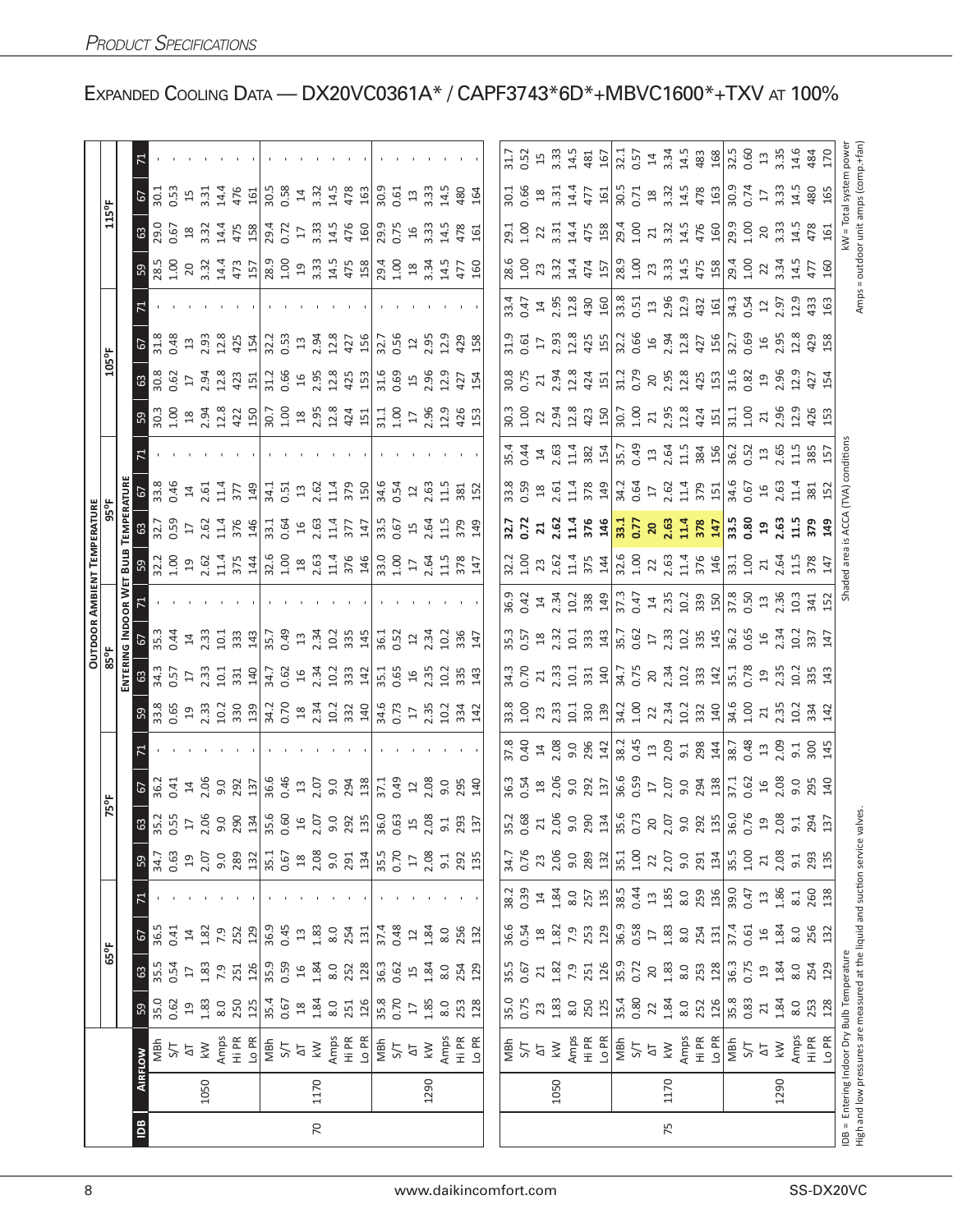|                |      |                                                                       |                                                                              |                                                          |                                                           |                                   |                                                                                                                                                                                                                                |                                                                                                                                                                                                                                                                                                                       |                                                                                                                                                                                                                                                                                                                                 |                                                                                                                                                                                                                                                                                                                              |                                                                                                                                                                                                                               |                                                                                                                                                                                                                                                                                                                      | DOOR |                                                                                                                                                                                                                                |                |                                                                                                                                                                                                                                        |                 |                                                                                                                                                                                                                                                                                               |                 |                                                                                                                                                                                                                                                                                                           |                                                                                                                                                                                                                                                                                                             |                                                                                                                                                                                                                                                                                                                                                                                                                                                                                                                                                                                                                                                                     |                                                                                                                                                                                                                                                                                                                      |  |
|----------------|------|-----------------------------------------------------------------------|------------------------------------------------------------------------------|----------------------------------------------------------|-----------------------------------------------------------|-----------------------------------|--------------------------------------------------------------------------------------------------------------------------------------------------------------------------------------------------------------------------------|-----------------------------------------------------------------------------------------------------------------------------------------------------------------------------------------------------------------------------------------------------------------------------------------------------------------------|---------------------------------------------------------------------------------------------------------------------------------------------------------------------------------------------------------------------------------------------------------------------------------------------------------------------------------|------------------------------------------------------------------------------------------------------------------------------------------------------------------------------------------------------------------------------------------------------------------------------------------------------------------------------|-------------------------------------------------------------------------------------------------------------------------------------------------------------------------------------------------------------------------------|----------------------------------------------------------------------------------------------------------------------------------------------------------------------------------------------------------------------------------------------------------------------------------------------------------------------|------|--------------------------------------------------------------------------------------------------------------------------------------------------------------------------------------------------------------------------------|----------------|----------------------------------------------------------------------------------------------------------------------------------------------------------------------------------------------------------------------------------------|-----------------|-----------------------------------------------------------------------------------------------------------------------------------------------------------------------------------------------------------------------------------------------------------------------------------------------|-----------------|-----------------------------------------------------------------------------------------------------------------------------------------------------------------------------------------------------------------------------------------------------------------------------------------------------------|-------------------------------------------------------------------------------------------------------------------------------------------------------------------------------------------------------------------------------------------------------------------------------------------------------------|---------------------------------------------------------------------------------------------------------------------------------------------------------------------------------------------------------------------------------------------------------------------------------------------------------------------------------------------------------------------------------------------------------------------------------------------------------------------------------------------------------------------------------------------------------------------------------------------------------------------------------------------------------------------|----------------------------------------------------------------------------------------------------------------------------------------------------------------------------------------------------------------------------------------------------------------------------------------------------------------------|--|
|                |      |                                                                       |                                                                              |                                                          | 65°F                                                      |                                   |                                                                                                                                                                                                                                |                                                                                                                                                                                                                                                                                                                       |                                                                                                                                                                                                                                                                                                                                 |                                                                                                                                                                                                                                                                                                                              |                                                                                                                                                                                                                               |                                                                                                                                                                                                                                                                                                                      |      |                                                                                                                                                                                                                                |                |                                                                                                                                                                                                                                        |                 |                                                                                                                                                                                                                                                                                               | $105^{\circ}$ F |                                                                                                                                                                                                                                                                                                           |                                                                                                                                                                                                                                                                                                             |                                                                                                                                                                                                                                                                                                                                                                                                                                                                                                                                                                                                                                                                     |                                                                                                                                                                                                                                                                                                                      |  |
|                |      |                                                                       |                                                                              |                                                          |                                                           |                                   |                                                                                                                                                                                                                                |                                                                                                                                                                                                                                                                                                                       |                                                                                                                                                                                                                                                                                                                                 |                                                                                                                                                                                                                                                                                                                              |                                                                                                                                                                                                                               |                                                                                                                                                                                                                                                                                                                      |      |                                                                                                                                                                                                                                |                |                                                                                                                                                                                                                                        |                 |                                                                                                                                                                                                                                                                                               |                 |                                                                                                                                                                                                                                                                                                           |                                                                                                                                                                                                                                                                                                             |                                                                                                                                                                                                                                                                                                                                                                                                                                                                                                                                                                                                                                                                     |                                                                                                                                                                                                                                                                                                                      |  |
| $\overline{a}$ |      | AIRFLOW                                                               | $59$                                                                         | $\mathbb{G}^3$                                           | 57                                                        |                                   |                                                                                                                                                                                                                                |                                                                                                                                                                                                                                                                                                                       |                                                                                                                                                                                                                                                                                                                                 |                                                                                                                                                                                                                                                                                                                              |                                                                                                                                                                                                                               |                                                                                                                                                                                                                                                                                                                      |      |                                                                                                                                                                                                                                |                |                                                                                                                                                                                                                                        |                 |                                                                                                                                                                                                                                                                                               |                 |                                                                                                                                                                                                                                                                                                           |                                                                                                                                                                                                                                                                                                             |                                                                                                                                                                                                                                                                                                                                                                                                                                                                                                                                                                                                                                                                     |                                                                                                                                                                                                                                                                                                                      |  |
|                |      |                                                                       | 35.2<br>1.00                                                                 | $\frac{1}{35.7}$                                         | 36.7<br>0.66                                              | 38.3<br>0.52                      |                                                                                                                                                                                                                                |                                                                                                                                                                                                                                                                                                                       |                                                                                                                                                                                                                                                                                                                                 |                                                                                                                                                                                                                                                                                                                              |                                                                                                                                                                                                                               |                                                                                                                                                                                                                                                                                                                      |      |                                                                                                                                                                                                                                |                |                                                                                                                                                                                                                                        |                 |                                                                                                                                                                                                                                                                                               |                 |                                                                                                                                                                                                                                                                                                           |                                                                                                                                                                                                                                                                                                             |                                                                                                                                                                                                                                                                                                                                                                                                                                                                                                                                                                                                                                                                     |                                                                                                                                                                                                                                                                                                                      |  |
|                |      | 5/7                                                                   |                                                                              |                                                          |                                                           |                                   | 00                                                                                                                                                                                                                             |                                                                                                                                                                                                                                                                                                                       |                                                                                                                                                                                                                                                                                                                                 |                                                                                                                                                                                                                                                                                                                              |                                                                                                                                                                                                                               |                                                                                                                                                                                                                                                                                                                      |      |                                                                                                                                                                                                                                |                |                                                                                                                                                                                                                                        |                 |                                                                                                                                                                                                                                                                                               |                 |                                                                                                                                                                                                                                                                                                           |                                                                                                                                                                                                                                                                                                             |                                                                                                                                                                                                                                                                                                                                                                                                                                                                                                                                                                                                                                                                     |                                                                                                                                                                                                                                                                                                                      |  |
|                |      | $\overline{\Delta}$                                                   | $26$<br>$1.83$                                                               | $25$<br>$1.83$<br>$7.9$<br>$251$                         | 21                                                        | $1.84$<br>$1.84$                  |                                                                                                                                                                                                                                |                                                                                                                                                                                                                                                                                                                       |                                                                                                                                                                                                                                                                                                                                 |                                                                                                                                                                                                                                                                                                                              |                                                                                                                                                                                                                               |                                                                                                                                                                                                                                                                                                                      |      |                                                                                                                                                                                                                                |                |                                                                                                                                                                                                                                        |                 |                                                                                                                                                                                                                                                                                               |                 |                                                                                                                                                                                                                                                                                                           |                                                                                                                                                                                                                                                                                                             |                                                                                                                                                                                                                                                                                                                                                                                                                                                                                                                                                                                                                                                                     |                                                                                                                                                                                                                                                                                                                      |  |
|                | 1050 | $\overline{\mathsf{k}}$                                               |                                                                              |                                                          |                                                           |                                   |                                                                                                                                                                                                                                |                                                                                                                                                                                                                                                                                                                       |                                                                                                                                                                                                                                                                                                                                 |                                                                                                                                                                                                                                                                                                                              |                                                                                                                                                                                                                               |                                                                                                                                                                                                                                                                                                                      |      |                                                                                                                                                                                                                                |                |                                                                                                                                                                                                                                        |                 |                                                                                                                                                                                                                                                                                               |                 |                                                                                                                                                                                                                                                                                                           |                                                                                                                                                                                                                                                                                                             |                                                                                                                                                                                                                                                                                                                                                                                                                                                                                                                                                                                                                                                                     |                                                                                                                                                                                                                                                                                                                      |  |
|                |      |                                                                       | 8.0<br>250                                                                   |                                                          | 1.82<br>7.9<br>253                                        | 8.0<br>257                        |                                                                                                                                                                                                                                |                                                                                                                                                                                                                                                                                                                       |                                                                                                                                                                                                                                                                                                                                 |                                                                                                                                                                                                                                                                                                                              |                                                                                                                                                                                                                               |                                                                                                                                                                                                                                                                                                                      |      |                                                                                                                                                                                                                                |                |                                                                                                                                                                                                                                        |                 |                                                                                                                                                                                                                                                                                               |                 |                                                                                                                                                                                                                                                                                                           |                                                                                                                                                                                                                                                                                                             |                                                                                                                                                                                                                                                                                                                                                                                                                                                                                                                                                                                                                                                                     |                                                                                                                                                                                                                                                                                                                      |  |
|                |      | Amps<br>Hi PR<br><u>Lo PI</u><br>S/T<br>S/T                           | 125                                                                          |                                                          | 130                                                       | 135                               |                                                                                                                                                                                                                                |                                                                                                                                                                                                                                                                                                                       | $\frac{1}{6}$                                                                                                                                                                                                                                                                                                                   | $7\frac{8}{33}$ $\frac{8}{35}$ $\frac{8}{35}$ $\frac{8}{35}$ $\frac{25}{35}$ $\frac{1}{35}$ $\frac{1}{35}$ $\frac{1}{35}$ $\frac{1}{35}$ $\frac{1}{35}$ $\frac{1}{35}$ $\frac{1}{35}$ $\frac{1}{35}$ $\frac{1}{35}$ $\frac{1}{35}$ $\frac{1}{35}$ $\frac{1}{35}$ $\frac{1}{35}$ $\frac{1}{35}$ $\frac{1}{35}$ $\frac{1}{35}$ |                                                                                                                                                                                                                               | $3\frac{1}{3}$ $\frac{3}{3}$ $\frac{8}{3}$ $\frac{1}{3}$ $\frac{3}{3}$ $\frac{3}{3}$ $\frac{3}{3}$ $\frac{4}{3}$ $\frac{3}{3}$ $\frac{3}{3}$ $\frac{3}{3}$ $\frac{1}{3}$ $\frac{3}{3}$ $\frac{3}{3}$ $\frac{1}{3}$ $\frac{3}{3}$ $\frac{3}{3}$ $\frac{3}{3}$ $\frac{3}{3}$ $\frac{3}{3}$ $\frac{3}{3}$ $\frac{3}{3}$ |      |                                                                                                                                                                                                                                | $\frac{3}{22}$ | <b>pandida di sebagai di sebagai di sebagai di sebagai di sebagai di sebagai di sebagai di sebagai di sebagai d<br/>Sebagai di sebagai di sebagai di sebagai di sebagai di sebagai di sebagai di sebagai di sebagai di sebagai di </b> |                 |                                                                                                                                                                                                                                                                                               |                 | $5.237$ $7.3323$ $8.413$ $7.82$ $8.332$ $8.51$ $7.3323$ $8.413$ $7.823$ $8.332$ $8.332$ $8.332$ $8.332$ $8.332$ $8.332$ $8.332$ $8.332$ $8.332$ $8.332$ $8.332$ $8.332$ $8.332$ $8.332$ $8.332$ $8.332$ $8.332$ $8.332$ $8.33$                                                                            | $\frac{1}{2}$ $\frac{16}{22}$ $\frac{5}{22}$ $\frac{3}{21}$ $\frac{3}{23}$ $\frac{3}{21}$ $\frac{3}{23}$ $\frac{3}{24}$ $\frac{3}{25}$ $\frac{3}{25}$ $\frac{3}{27}$ $\frac{3}{28}$ $\frac{3}{21}$ $\frac{3}{21}$ $\frac{3}{21}$ $\frac{3}{21}$ $\frac{3}{21}$ $\frac{3}{21}$ $\frac{3}{21}$ $\frac{3}{21}$ | $5\frac{3}{2}$ $2\frac{3}{2}$ $2\frac{3}{2}$ $3\frac{4}{2}$ $5\frac{3}{2}$ $5\frac{3}{2}$ $5\frac{3}{2}$ $5\frac{3}{2}$ $5\frac{3}{2}$ $5\frac{3}{2}$ $5\frac{3}{2}$ $5\frac{3}{2}$ $5\frac{3}{2}$ $5\frac{3}{2}$ $5\frac{3}{2}$ $5\frac{3}{2}$ $5\frac{3}{2}$ $5\frac{3}{2}$ $5\frac{3}{2}$ $5\frac{3}{2}$<br>$3\overline{)}$ 3 $\overline{)}$ 3 $\overline{)}$ 3 $\overline{)}$ 3 $\overline{)}$ 3 $\overline{)}$ 3 $\overline{)}$ 3 $\overline{)}$ 3 $\overline{)}$ 3 $\overline{)}$ 3 $\overline{)}$ 3 $\overline{)}$ 3 $\overline{)}$ 3 $\overline{)}$ 3 $\overline{)}$ 3 $\overline{)}$ 3 $\overline{)}$ 3 $\overline{)}$ 3 $\overline{)}$ 3 $\overline{)}$ 3 | $7\frac{1}{2}$ $\frac{3}{2}$ $\frac{3}{2}$ $\frac{4}{2}$ $\frac{3}{2}$ $\frac{4}{2}$ $\frac{5}{2}$ $\frac{3}{2}$ $\frac{4}{2}$ $\frac{3}{2}$ $\frac{4}{2}$ $\frac{5}{2}$ $\frac{3}{2}$ $\frac{4}{2}$ $\frac{3}{2}$ $\frac{4}{2}$ $\frac{3}{2}$ $\frac{4}{2}$ $\frac{3}{2}$ $\frac{4}{2}$ $\frac{3}{2}$ $\frac{4}{2}$ |  |
|                |      |                                                                       |                                                                              |                                                          |                                                           |                                   |                                                                                                                                                                                                                                |                                                                                                                                                                                                                                                                                                                       |                                                                                                                                                                                                                                                                                                                                 |                                                                                                                                                                                                                                                                                                                              |                                                                                                                                                                                                                               |                                                                                                                                                                                                                                                                                                                      |      |                                                                                                                                                                                                                                |                |                                                                                                                                                                                                                                        |                 |                                                                                                                                                                                                                                                                                               |                 |                                                                                                                                                                                                                                                                                                           |                                                                                                                                                                                                                                                                                                             |                                                                                                                                                                                                                                                                                                                                                                                                                                                                                                                                                                                                                                                                     |                                                                                                                                                                                                                                                                                                                      |  |
|                |      |                                                                       | 35.6<br>1.00<br>26                                                           | $\frac{27}{36.1}$ 85                                     | $\frac{1}{27.1}$                                          | $\frac{7}{38.7}$<br>0.57          | $\frac{33}{35}$<br>$\frac{3}{5}$<br>$\frac{3}{5}$<br>$\frac{8}{5}$                                                                                                                                                             |                                                                                                                                                                                                                                                                                                                       |                                                                                                                                                                                                                                                                                                                                 |                                                                                                                                                                                                                                                                                                                              |                                                                                                                                                                                                                               |                                                                                                                                                                                                                                                                                                                      |      |                                                                                                                                                                                                                                |                |                                                                                                                                                                                                                                        |                 |                                                                                                                                                                                                                                                                                               |                 |                                                                                                                                                                                                                                                                                                           |                                                                                                                                                                                                                                                                                                             |                                                                                                                                                                                                                                                                                                                                                                                                                                                                                                                                                                                                                                                                     |                                                                                                                                                                                                                                                                                                                      |  |
|                |      |                                                                       |                                                                              |                                                          | 21                                                        |                                   |                                                                                                                                                                                                                                |                                                                                                                                                                                                                                                                                                                       |                                                                                                                                                                                                                                                                                                                                 |                                                                                                                                                                                                                                                                                                                              |                                                                                                                                                                                                                               |                                                                                                                                                                                                                                                                                                                      |      |                                                                                                                                                                                                                                |                |                                                                                                                                                                                                                                        |                 |                                                                                                                                                                                                                                                                                               |                 |                                                                                                                                                                                                                                                                                                           |                                                                                                                                                                                                                                                                                                             |                                                                                                                                                                                                                                                                                                                                                                                                                                                                                                                                                                                                                                                                     |                                                                                                                                                                                                                                                                                                                      |  |
| 80             | 1170 | $\lesssim$                                                            | 1.84                                                                         |                                                          | 1.83                                                      | 1.85                              |                                                                                                                                                                                                                                |                                                                                                                                                                                                                                                                                                                       |                                                                                                                                                                                                                                                                                                                                 |                                                                                                                                                                                                                                                                                                                              |                                                                                                                                                                                                                               |                                                                                                                                                                                                                                                                                                                      |      |                                                                                                                                                                                                                                |                |                                                                                                                                                                                                                                        |                 |                                                                                                                                                                                                                                                                                               |                 |                                                                                                                                                                                                                                                                                                           |                                                                                                                                                                                                                                                                                                             |                                                                                                                                                                                                                                                                                                                                                                                                                                                                                                                                                                                                                                                                     |                                                                                                                                                                                                                                                                                                                      |  |
|                |      |                                                                       | $rac{6}{8}$ $rac{1}{2}$                                                      | $1.84$<br>8.0                                            | $8.0\,$                                                   | $\overline{8.1}$                  | 9.0                                                                                                                                                                                                                            |                                                                                                                                                                                                                                                                                                                       |                                                                                                                                                                                                                                                                                                                                 |                                                                                                                                                                                                                                                                                                                              |                                                                                                                                                                                                                               |                                                                                                                                                                                                                                                                                                                      |      |                                                                                                                                                                                                                                |                |                                                                                                                                                                                                                                        |                 |                                                                                                                                                                                                                                                                                               |                 |                                                                                                                                                                                                                                                                                                           |                                                                                                                                                                                                                                                                                                             |                                                                                                                                                                                                                                                                                                                                                                                                                                                                                                                                                                                                                                                                     |                                                                                                                                                                                                                                                                                                                      |  |
|                |      |                                                                       |                                                                              | 253                                                      | 25 <sup>5</sup>                                           | 259                               | 291                                                                                                                                                                                                                            |                                                                                                                                                                                                                                                                                                                       |                                                                                                                                                                                                                                                                                                                                 |                                                                                                                                                                                                                                                                                                                              |                                                                                                                                                                                                                               |                                                                                                                                                                                                                                                                                                                      |      |                                                                                                                                                                                                                                |                |                                                                                                                                                                                                                                        |                 |                                                                                                                                                                                                                                                                                               |                 |                                                                                                                                                                                                                                                                                                           |                                                                                                                                                                                                                                                                                                             |                                                                                                                                                                                                                                                                                                                                                                                                                                                                                                                                                                                                                                                                     |                                                                                                                                                                                                                                                                                                                      |  |
|                |      |                                                                       |                                                                              |                                                          |                                                           |                                   |                                                                                                                                                                                                                                |                                                                                                                                                                                                                                                                                                                       |                                                                                                                                                                                                                                                                                                                                 |                                                                                                                                                                                                                                                                                                                              |                                                                                                                                                                                                                               |                                                                                                                                                                                                                                                                                                                      |      |                                                                                                                                                                                                                                |                |                                                                                                                                                                                                                                        |                 |                                                                                                                                                                                                                                                                                               |                 |                                                                                                                                                                                                                                                                                                           |                                                                                                                                                                                                                                                                                                             |                                                                                                                                                                                                                                                                                                                                                                                                                                                                                                                                                                                                                                                                     |                                                                                                                                                                                                                                                                                                                      |  |
|                |      | Amps<br>Hi PR<br><u>니어</u><br>S 시<br>시                                | 36.0<br>1.00<br>25                                                           | 36.5<br>0.88<br>23                                       | 37.6<br>0.74                                              | 39.2                              | $\frac{134}{35.7}$<br>1.00<br>2.08                                                                                                                                                                                             |                                                                                                                                                                                                                                                                                                                       |                                                                                                                                                                                                                                                                                                                                 |                                                                                                                                                                                                                                                                                                                              |                                                                                                                                                                                                                               |                                                                                                                                                                                                                                                                                                                      |      |                                                                                                                                                                                                                                |                |                                                                                                                                                                                                                                        |                 |                                                                                                                                                                                                                                                                                               |                 |                                                                                                                                                                                                                                                                                                           |                                                                                                                                                                                                                                                                                                             |                                                                                                                                                                                                                                                                                                                                                                                                                                                                                                                                                                                                                                                                     |                                                                                                                                                                                                                                                                                                                      |  |
|                |      |                                                                       |                                                                              |                                                          |                                                           | 0.60                              |                                                                                                                                                                                                                                |                                                                                                                                                                                                                                                                                                                       |                                                                                                                                                                                                                                                                                                                                 |                                                                                                                                                                                                                                                                                                                              |                                                                                                                                                                                                                               |                                                                                                                                                                                                                                                                                                                      |      |                                                                                                                                                                                                                                |                |                                                                                                                                                                                                                                        |                 |                                                                                                                                                                                                                                                                                               |                 |                                                                                                                                                                                                                                                                                                           |                                                                                                                                                                                                                                                                                                             |                                                                                                                                                                                                                                                                                                                                                                                                                                                                                                                                                                                                                                                                     |                                                                                                                                                                                                                                                                                                                      |  |
|                |      |                                                                       |                                                                              |                                                          | 20                                                        |                                   |                                                                                                                                                                                                                                |                                                                                                                                                                                                                                                                                                                       |                                                                                                                                                                                                                                                                                                                                 |                                                                                                                                                                                                                                                                                                                              |                                                                                                                                                                                                                               |                                                                                                                                                                                                                                                                                                                      |      |                                                                                                                                                                                                                                |                |                                                                                                                                                                                                                                        |                 |                                                                                                                                                                                                                                                                                               |                 |                                                                                                                                                                                                                                                                                                           |                                                                                                                                                                                                                                                                                                             |                                                                                                                                                                                                                                                                                                                                                                                                                                                                                                                                                                                                                                                                     |                                                                                                                                                                                                                                                                                                                      |  |
|                | 1290 | $\lesssim$                                                            | 1.85                                                                         | 1.84                                                     | 1.84                                                      | 1.86                              |                                                                                                                                                                                                                                |                                                                                                                                                                                                                                                                                                                       |                                                                                                                                                                                                                                                                                                                                 |                                                                                                                                                                                                                                                                                                                              |                                                                                                                                                                                                                               |                                                                                                                                                                                                                                                                                                                      |      |                                                                                                                                                                                                                                |                |                                                                                                                                                                                                                                        |                 |                                                                                                                                                                                                                                                                                               |                 |                                                                                                                                                                                                                                                                                                           |                                                                                                                                                                                                                                                                                                             |                                                                                                                                                                                                                                                                                                                                                                                                                                                                                                                                                                                                                                                                     |                                                                                                                                                                                                                                                                                                                      |  |
|                |      |                                                                       | 8.0                                                                          |                                                          |                                                           | $\approx$ 1                       | 9.1                                                                                                                                                                                                                            |                                                                                                                                                                                                                                                                                                                       |                                                                                                                                                                                                                                                                                                                                 |                                                                                                                                                                                                                                                                                                                              |                                                                                                                                                                                                                               |                                                                                                                                                                                                                                                                                                                      |      |                                                                                                                                                                                                                                |                |                                                                                                                                                                                                                                        |                 |                                                                                                                                                                                                                                                                                               |                 |                                                                                                                                                                                                                                                                                                           |                                                                                                                                                                                                                                                                                                             |                                                                                                                                                                                                                                                                                                                                                                                                                                                                                                                                                                                                                                                                     |                                                                                                                                                                                                                                                                                                                      |  |
|                |      | Amps<br>Hi PR<br>Lo PR                                                | 254                                                                          | 8.0<br>255<br>2130                                       | 8.0<br>257<br>233                                         | 261                               | 293                                                                                                                                                                                                                            |                                                                                                                                                                                                                                                                                                                       |                                                                                                                                                                                                                                                                                                                                 |                                                                                                                                                                                                                                                                                                                              |                                                                                                                                                                                                                               |                                                                                                                                                                                                                                                                                                                      |      |                                                                                                                                                                                                                                |                |                                                                                                                                                                                                                                        |                 |                                                                                                                                                                                                                                                                                               |                 |                                                                                                                                                                                                                                                                                                           |                                                                                                                                                                                                                                                                                                             |                                                                                                                                                                                                                                                                                                                                                                                                                                                                                                                                                                                                                                                                     |                                                                                                                                                                                                                                                                                                                      |  |
|                |      |                                                                       | 128                                                                          |                                                          |                                                           | 138                               | 136                                                                                                                                                                                                                            |                                                                                                                                                                                                                                                                                                                       |                                                                                                                                                                                                                                                                                                                                 |                                                                                                                                                                                                                                                                                                                              |                                                                                                                                                                                                                               |                                                                                                                                                                                                                                                                                                                      |      |                                                                                                                                                                                                                                |                |                                                                                                                                                                                                                                        |                 |                                                                                                                                                                                                                                                                                               |                 |                                                                                                                                                                                                                                                                                                           |                                                                                                                                                                                                                                                                                                             |                                                                                                                                                                                                                                                                                                                                                                                                                                                                                                                                                                                                                                                                     |                                                                                                                                                                                                                                                                                                                      |  |
|                |      |                                                                       |                                                                              |                                                          |                                                           |                                   |                                                                                                                                                                                                                                |                                                                                                                                                                                                                                                                                                                       |                                                                                                                                                                                                                                                                                                                                 |                                                                                                                                                                                                                                                                                                                              |                                                                                                                                                                                                                               |                                                                                                                                                                                                                                                                                                                      |      |                                                                                                                                                                                                                                |                |                                                                                                                                                                                                                                        |                 |                                                                                                                                                                                                                                                                                               |                 |                                                                                                                                                                                                                                                                                                           |                                                                                                                                                                                                                                                                                                             |                                                                                                                                                                                                                                                                                                                                                                                                                                                                                                                                                                                                                                                                     |                                                                                                                                                                                                                                                                                                                      |  |
|                |      |                                                                       |                                                                              | 36.3<br>0.90                                             |                                                           |                                   | 35.5<br>1.00                                                                                                                                                                                                                   |                                                                                                                                                                                                                                                                                                                       |                                                                                                                                                                                                                                                                                                                                 |                                                                                                                                                                                                                                                                                                                              |                                                                                                                                                                                                                               |                                                                                                                                                                                                                                                                                                                      |      |                                                                                                                                                                                                                                |                |                                                                                                                                                                                                                                        |                 |                                                                                                                                                                                                                                                                                               |                 |                                                                                                                                                                                                                                                                                                           |                                                                                                                                                                                                                                                                                                             |                                                                                                                                                                                                                                                                                                                                                                                                                                                                                                                                                                                                                                                                     |                                                                                                                                                                                                                                                                                                                      |  |
|                |      | 지<br>아이                                                               |                                                                              |                                                          | 37.3<br>0.76                                              | $38.9$<br>$0.62$<br>$21$          |                                                                                                                                                                                                                                |                                                                                                                                                                                                                                                                                                                       |                                                                                                                                                                                                                                                                                                                                 |                                                                                                                                                                                                                                                                                                                              |                                                                                                                                                                                                                               |                                                                                                                                                                                                                                                                                                                      |      |                                                                                                                                                                                                                                |                |                                                                                                                                                                                                                                        |                 |                                                                                                                                                                                                                                                                                               |                 |                                                                                                                                                                                                                                                                                                           |                                                                                                                                                                                                                                                                                                             |                                                                                                                                                                                                                                                                                                                                                                                                                                                                                                                                                                                                                                                                     |                                                                                                                                                                                                                                                                                                                      |  |
|                |      |                                                                       |                                                                              |                                                          | $25$<br>$1.83$                                            |                                   | 30                                                                                                                                                                                                                             |                                                                                                                                                                                                                                                                                                                       |                                                                                                                                                                                                                                                                                                                                 |                                                                                                                                                                                                                                                                                                                              |                                                                                                                                                                                                                               |                                                                                                                                                                                                                                                                                                                      |      |                                                                                                                                                                                                                                |                |                                                                                                                                                                                                                                        |                 |                                                                                                                                                                                                                                                                                               |                 |                                                                                                                                                                                                                                                                                                           |                                                                                                                                                                                                                                                                                                             |                                                                                                                                                                                                                                                                                                                                                                                                                                                                                                                                                                                                                                                                     |                                                                                                                                                                                                                                                                                                                      |  |
|                | 1050 | $\lesssim$                                                            |                                                                              |                                                          |                                                           |                                   |                                                                                                                                                                                                                                |                                                                                                                                                                                                                                                                                                                       |                                                                                                                                                                                                                                                                                                                                 |                                                                                                                                                                                                                                                                                                                              |                                                                                                                                                                                                                               |                                                                                                                                                                                                                                                                                                                      |      |                                                                                                                                                                                                                                |                |                                                                                                                                                                                                                                        |                 |                                                                                                                                                                                                                                                                                               |                 |                                                                                                                                                                                                                                                                                                           |                                                                                                                                                                                                                                                                                                             |                                                                                                                                                                                                                                                                                                                                                                                                                                                                                                                                                                                                                                                                     |                                                                                                                                                                                                                                                                                                                      |  |
|                |      |                                                                       | $\begin{array}{c} 35.8 \\ 1.00 \\ 3.81 \\ 8.0 \\ 1.21 \\ \hline \end{array}$ | $8\frac{2}{3}$ $\frac{2}{3}$ $\frac{2}{3}$ $\frac{2}{3}$ |                                                           | $1.84$<br>$8.0$<br>$259$<br>$137$ |                                                                                                                                                                                                                                |                                                                                                                                                                                                                                                                                                                       |                                                                                                                                                                                                                                                                                                                                 |                                                                                                                                                                                                                                                                                                                              |                                                                                                                                                                                                                               |                                                                                                                                                                                                                                                                                                                      |      |                                                                                                                                                                                                                                |                |                                                                                                                                                                                                                                        |                 |                                                                                                                                                                                                                                                                                               |                 |                                                                                                                                                                                                                                                                                                           |                                                                                                                                                                                                                                                                                                             |                                                                                                                                                                                                                                                                                                                                                                                                                                                                                                                                                                                                                                                                     |                                                                                                                                                                                                                                                                                                                      |  |
|                |      |                                                                       |                                                                              |                                                          |                                                           |                                   |                                                                                                                                                                                                                                |                                                                                                                                                                                                                                                                                                                       |                                                                                                                                                                                                                                                                                                                                 |                                                                                                                                                                                                                                                                                                                              |                                                                                                                                                                                                                               |                                                                                                                                                                                                                                                                                                                      |      |                                                                                                                                                                                                                                |                |                                                                                                                                                                                                                                        |                 |                                                                                                                                                                                                                                                                                               |                 |                                                                                                                                                                                                                                                                                                           |                                                                                                                                                                                                                                                                                                             |                                                                                                                                                                                                                                                                                                                                                                                                                                                                                                                                                                                                                                                                     |                                                                                                                                                                                                                                                                                                                      |  |
|                |      |                                                                       |                                                                              |                                                          |                                                           |                                   |                                                                                                                                                                                                                                |                                                                                                                                                                                                                                                                                                                       |                                                                                                                                                                                                                                                                                                                                 |                                                                                                                                                                                                                                                                                                                              |                                                                                                                                                                                                                               |                                                                                                                                                                                                                                                                                                                      |      |                                                                                                                                                                                                                                |                |                                                                                                                                                                                                                                        |                 |                                                                                                                                                                                                                                                                                               |                 |                                                                                                                                                                                                                                                                                                           |                                                                                                                                                                                                                                                                                                             |                                                                                                                                                                                                                                                                                                                                                                                                                                                                                                                                                                                                                                                                     |                                                                                                                                                                                                                                                                                                                      |  |
|                |      | Amps<br>Hi PR<br><u>Lo</u> PI<br>S/T<br>S/T                           | $36.2$<br>$1.00$<br>$29$                                                     | 36.7<br>0.95                                             | $rac{8.0}{254}$ $rac{13}{25}$ $rac{17}{25}$ $rac{37}{24}$ |                                   |                                                                                                                                                                                                                                |                                                                                                                                                                                                                                                                                                                       |                                                                                                                                                                                                                                                                                                                                 |                                                                                                                                                                                                                                                                                                                              |                                                                                                                                                                                                                               |                                                                                                                                                                                                                                                                                                                      |      |                                                                                                                                                                                                                                |                |                                                                                                                                                                                                                                        |                 |                                                                                                                                                                                                                                                                                               |                 |                                                                                                                                                                                                                                                                                                           |                                                                                                                                                                                                                                                                                                             |                                                                                                                                                                                                                                                                                                                                                                                                                                                                                                                                                                                                                                                                     |                                                                                                                                                                                                                                                                                                                      |  |
|                |      |                                                                       |                                                                              |                                                          |                                                           |                                   |                                                                                                                                                                                                                                |                                                                                                                                                                                                                                                                                                                       |                                                                                                                                                                                                                                                                                                                                 |                                                                                                                                                                                                                                                                                                                              |                                                                                                                                                                                                                               |                                                                                                                                                                                                                                                                                                                      |      |                                                                                                                                                                                                                                |                |                                                                                                                                                                                                                                        |                 |                                                                                                                                                                                                                                                                                               |                 |                                                                                                                                                                                                                                                                                                           |                                                                                                                                                                                                                                                                                                             |                                                                                                                                                                                                                                                                                                                                                                                                                                                                                                                                                                                                                                                                     |                                                                                                                                                                                                                                                                                                                      |  |
|                |      |                                                                       |                                                                              | $\overline{27}$                                          |                                                           |                                   |                                                                                                                                                                                                                                |                                                                                                                                                                                                                                                                                                                       |                                                                                                                                                                                                                                                                                                                                 |                                                                                                                                                                                                                                                                                                                              |                                                                                                                                                                                                                               |                                                                                                                                                                                                                                                                                                                      |      |                                                                                                                                                                                                                                |                |                                                                                                                                                                                                                                        |                 |                                                                                                                                                                                                                                                                                               |                 |                                                                                                                                                                                                                                                                                                           |                                                                                                                                                                                                                                                                                                             |                                                                                                                                                                                                                                                                                                                                                                                                                                                                                                                                                                                                                                                                     |                                                                                                                                                                                                                                                                                                                      |  |
| 85             | 1170 | $\lesssim$                                                            |                                                                              | $1.84$<br>$8.0$<br>$254$                                 | 1.84                                                      |                                   |                                                                                                                                                                                                                                |                                                                                                                                                                                                                                                                                                                       |                                                                                                                                                                                                                                                                                                                                 |                                                                                                                                                                                                                                                                                                                              |                                                                                                                                                                                                                               |                                                                                                                                                                                                                                                                                                                      |      |                                                                                                                                                                                                                                |                |                                                                                                                                                                                                                                        |                 |                                                                                                                                                                                                                                                                                               |                 |                                                                                                                                                                                                                                                                                                           |                                                                                                                                                                                                                                                                                                             |                                                                                                                                                                                                                                                                                                                                                                                                                                                                                                                                                                                                                                                                     |                                                                                                                                                                                                                                                                                                                      |  |
|                |      |                                                                       |                                                                              |                                                          |                                                           |                                   |                                                                                                                                                                                                                                |                                                                                                                                                                                                                                                                                                                       |                                                                                                                                                                                                                                                                                                                                 |                                                                                                                                                                                                                                                                                                                              |                                                                                                                                                                                                                               |                                                                                                                                                                                                                                                                                                                      |      |                                                                                                                                                                                                                                |                |                                                                                                                                                                                                                                        |                 |                                                                                                                                                                                                                                                                                               |                 |                                                                                                                                                                                                                                                                                                           |                                                                                                                                                                                                                                                                                                             |                                                                                                                                                                                                                                                                                                                                                                                                                                                                                                                                                                                                                                                                     |                                                                                                                                                                                                                                                                                                                      |  |
|                |      | Amps<br>Hi PR<br>Lo PR                                                | $1.84$<br>$8.0$<br>$253$<br>$128$                                            |                                                          | $\frac{8.0}{256}$                                         |                                   |                                                                                                                                                                                                                                |                                                                                                                                                                                                                                                                                                                       |                                                                                                                                                                                                                                                                                                                                 |                                                                                                                                                                                                                                                                                                                              |                                                                                                                                                                                                                               |                                                                                                                                                                                                                                                                                                                      |      |                                                                                                                                                                                                                                |                |                                                                                                                                                                                                                                        |                 |                                                                                                                                                                                                                                                                                               |                 |                                                                                                                                                                                                                                                                                                           |                                                                                                                                                                                                                                                                                                             |                                                                                                                                                                                                                                                                                                                                                                                                                                                                                                                                                                                                                                                                     |                                                                                                                                                                                                                                                                                                                      |  |
|                |      |                                                                       |                                                                              | 130                                                      |                                                           |                                   | $2.95$ $3.51$ $3.52$ $3.53$ $3.53$ $3.53$ $3.53$ $3.53$ $3.53$ $3.53$ $3.53$ $3.53$ $3.53$ $3.53$ $3.53$ $3.53$ $3.53$ $3.53$ $3.53$ $3.53$ $3.53$ $3.53$ $3.53$ $3.53$ $3.53$ $3.53$ $3.53$ $3.53$ $3.53$ $3.53$ $3.53$ $3.5$ | $\frac{1}{36}$ $\frac{2}{3}$ $\frac{8}{3}$ $\frac{5}{3}$ $\frac{1}{3}$ $\frac{8}{3}$ $\frac{10}{3}$ $\frac{1}{3}$ $\frac{2}{3}$ $\frac{8}{3}$ $\frac{8}{3}$ $\frac{10}{3}$ $\frac{8}{3}$ $\frac{10}{3}$ $\frac{8}{3}$ $\frac{10}{3}$ $\frac{8}{3}$ $\frac{10}{3}$ $\frac{8}{3}$ $\frac{10}{3}$ $\frac{10}{3}$ $\frac$ | $\frac{1}{2}$ , $\frac{1}{2}$ , $\frac{1}{2}$ , $\frac{1}{2}$ , $\frac{1}{2}$ , $\frac{1}{2}$ , $\frac{1}{2}$ , $\frac{1}{2}$ , $\frac{1}{2}$ , $\frac{1}{2}$ , $\frac{1}{2}$ , $\frac{1}{2}$ , $\frac{1}{2}$ , $\frac{1}{2}$ , $\frac{1}{2}$ , $\frac{1}{2}$ , $\frac{1}{2}$ , $\frac{1}{2}$ , $\frac{1}{2}$ , $\frac{1}{2}$ , |                                                                                                                                                                                                                                                                                                                              | $3.5$ $3.3$ $3.3$ $3.4$ $1.5$ $3.5$ $3.5$ $3.5$ $3.5$ $3.5$ $3.5$ $3.5$ $3.5$ $3.5$ $3.5$ $3.5$ $3.5$ $3.5$ $3.5$ $3.5$ $3.5$ $3.5$ $3.5$ $3.5$ $3.5$ $3.5$ $3.5$ $3.5$ $3.5$ $3.5$ $3.5$ $3.5$ $3.5$ $3.5$ $3.5$ $3.5$ $3.5$ |                                                                                                                                                                                                                                                                                                                      |      | $3.083$ $3.084$ $3.084$ $3.084$ $3.084$ $3.084$ $3.084$ $3.084$ $3.084$ $3.084$ $3.084$ $3.084$ $3.084$ $3.084$ $3.084$ $3.084$ $3.084$ $3.084$ $3.084$ $3.084$ $3.084$ $3.084$ $3.084$ $3.084$ $3.084$ $3.084$ $3.084$ $3.08$ |                |                                                                                                                                                                                                                                        | $\frac{16}{25}$ | $\frac{11}{21}$ 5 $\frac{10}{21}$ 8 $\frac{10}{21}$ 5 $\frac{11}{21}$ 5 $\frac{10}{21}$ 8 $\frac{10}{21}$ 5 $\frac{10}{21}$ 5 $\frac{10}{21}$ 5 $\frac{10}{21}$ 5 $\frac{10}{21}$ 5 $\frac{10}{21}$ 5 $\frac{10}{21}$ 5 $\frac{10}{21}$ 5 $\frac{10}{21}$ 5 $\frac{10}{21}$ 5 $\frac{10}{21}$ |                 | $\frac{16}{22}$ $\frac{16}{22}$ $\frac{16}{22}$ $\frac{16}{22}$ $\frac{16}{22}$ $\frac{16}{22}$ $\frac{16}{22}$ $\frac{16}{22}$ $\frac{16}{22}$ $\frac{16}{22}$ $\frac{16}{22}$ $\frac{16}{22}$ $\frac{16}{22}$ $\frac{16}{22}$ $\frac{16}{22}$ $\frac{16}{22}$ $\frac{16}{22}$ $\frac{16}{22}$ $\frac{1$ |                                                                                                                                                                                                                                                                                                             |                                                                                                                                                                                                                                                                                                                                                                                                                                                                                                                                                                                                                                                                     | $\begin{array}{c} 23.55 & 23.37 & 24.38 & 25.37 \\ 25.21 & 23.37 & 24.37 & 25.37 \\ 25.22 & 25.37 & 25.37 & 25.37 \\ 25.23 & 25.37 & 25.37 & 25.37 \\ 25.24 & 25.37 & 25.37 & 25.37 \\ 25.25 & 25.37 & 25.37 & 25.37 \\ 25.25 & 25.37 & 25.37 & 25.37 \\ 25.25 & 25.37 & 25$                                         |  |
|                |      | MBh<br>S/T                                                            | 36.6<br>1.00                                                                 | 37.1<br>0.98                                             | 38.2<br>0.84                                              |                                   |                                                                                                                                                                                                                                |                                                                                                                                                                                                                                                                                                                       |                                                                                                                                                                                                                                                                                                                                 |                                                                                                                                                                                                                                                                                                                              |                                                                                                                                                                                                                               |                                                                                                                                                                                                                                                                                                                      |      |                                                                                                                                                                                                                                |                |                                                                                                                                                                                                                                        |                 |                                                                                                                                                                                                                                                                                               |                 |                                                                                                                                                                                                                                                                                                           |                                                                                                                                                                                                                                                                                                             |                                                                                                                                                                                                                                                                                                                                                                                                                                                                                                                                                                                                                                                                     |                                                                                                                                                                                                                                                                                                                      |  |
|                |      | $\Xi$                                                                 | $28$                                                                         | 27                                                       |                                                           |                                   |                                                                                                                                                                                                                                |                                                                                                                                                                                                                                                                                                                       |                                                                                                                                                                                                                                                                                                                                 |                                                                                                                                                                                                                                                                                                                              |                                                                                                                                                                                                                               |                                                                                                                                                                                                                                                                                                                      |      |                                                                                                                                                                                                                                |                |                                                                                                                                                                                                                                        |                 |                                                                                                                                                                                                                                                                                               |                 |                                                                                                                                                                                                                                                                                                           |                                                                                                                                                                                                                                                                                                             |                                                                                                                                                                                                                                                                                                                                                                                                                                                                                                                                                                                                                                                                     |                                                                                                                                                                                                                                                                                                                      |  |
|                | 1290 | $\overline{\mathsf{k}}$                                               | 1.85                                                                         | 1.85                                                     | $23^{1.84}$                                               | $20^{1.86}$                       | 28<br>2.09                                                                                                                                                                                                                     |                                                                                                                                                                                                                                                                                                                       |                                                                                                                                                                                                                                                                                                                                 |                                                                                                                                                                                                                                                                                                                              |                                                                                                                                                                                                                               |                                                                                                                                                                                                                                                                                                                      |      |                                                                                                                                                                                                                                |                |                                                                                                                                                                                                                                        |                 |                                                                                                                                                                                                                                                                                               |                 |                                                                                                                                                                                                                                                                                                           |                                                                                                                                                                                                                                                                                                             |                                                                                                                                                                                                                                                                                                                                                                                                                                                                                                                                                                                                                                                                     |                                                                                                                                                                                                                                                                                                                      |  |
|                |      |                                                                       | 8.1                                                                          | 8.0                                                      | 8.0                                                       | $\approx$ <sup>1</sup>            | 9.1                                                                                                                                                                                                                            |                                                                                                                                                                                                                                                                                                                       |                                                                                                                                                                                                                                                                                                                                 |                                                                                                                                                                                                                                                                                                                              |                                                                                                                                                                                                                               |                                                                                                                                                                                                                                                                                                                      |      |                                                                                                                                                                                                                                |                |                                                                                                                                                                                                                                        |                 |                                                                                                                                                                                                                                                                                               |                 |                                                                                                                                                                                                                                                                                                           |                                                                                                                                                                                                                                                                                                             |                                                                                                                                                                                                                                                                                                                                                                                                                                                                                                                                                                                                                                                                     |                                                                                                                                                                                                                                                                                                                      |  |
|                |      | Amps<br>Hi PR                                                         | 255                                                                          | 256                                                      |                                                           |                                   | 294                                                                                                                                                                                                                            |                                                                                                                                                                                                                                                                                                                       |                                                                                                                                                                                                                                                                                                                                 |                                                                                                                                                                                                                                                                                                                              |                                                                                                                                                                                                                               |                                                                                                                                                                                                                                                                                                                      |      |                                                                                                                                                                                                                                |                |                                                                                                                                                                                                                                        |                 |                                                                                                                                                                                                                                                                                               |                 |                                                                                                                                                                                                                                                                                                           |                                                                                                                                                                                                                                                                                                             |                                                                                                                                                                                                                                                                                                                                                                                                                                                                                                                                                                                                                                                                     |                                                                                                                                                                                                                                                                                                                      |  |
|                |      | L <sub>O</sub> PR                                                     | 130                                                                          | 132                                                      | 258<br>135                                                | 262<br>140                        | 138                                                                                                                                                                                                                            |                                                                                                                                                                                                                                                                                                                       |                                                                                                                                                                                                                                                                                                                                 |                                                                                                                                                                                                                                                                                                                              |                                                                                                                                                                                                                               |                                                                                                                                                                                                                                                                                                                      |      |                                                                                                                                                                                                                                |                |                                                                                                                                                                                                                                        |                 |                                                                                                                                                                                                                                                                                               |                 |                                                                                                                                                                                                                                                                                                           |                                                                                                                                                                                                                                                                                                             |                                                                                                                                                                                                                                                                                                                                                                                                                                                                                                                                                                                                                                                                     |                                                                                                                                                                                                                                                                                                                      |  |
|                |      | IDB = Entering Indoor Dry Bulb Temperature                            |                                                                              |                                                          |                                                           |                                   |                                                                                                                                                                                                                                |                                                                                                                                                                                                                                                                                                                       |                                                                                                                                                                                                                                                                                                                                 |                                                                                                                                                                                                                                                                                                                              |                                                                                                                                                                                                                               |                                                                                                                                                                                                                                                                                                                      |      |                                                                                                                                                                                                                                |                |                                                                                                                                                                                                                                        |                 |                                                                                                                                                                                                                                                                                               |                 |                                                                                                                                                                                                                                                                                                           |                                                                                                                                                                                                                                                                                                             |                                                                                                                                                                                                                                                                                                                                                                                                                                                                                                                                                                                                                                                                     |                                                                                                                                                                                                                                                                                                                      |  |
|                |      | High and low pressures are measured at the liquid and suction service |                                                                              |                                                          |                                                           |                                   |                                                                                                                                                                                                                                | valves                                                                                                                                                                                                                                                                                                                |                                                                                                                                                                                                                                                                                                                                 |                                                                                                                                                                                                                                                                                                                              |                                                                                                                                                                                                                               |                                                                                                                                                                                                                                                                                                                      |      |                                                                                                                                                                                                                                |                |                                                                                                                                                                                                                                        |                 |                                                                                                                                                                                                                                                                                               |                 |                                                                                                                                                                                                                                                                                                           |                                                                                                                                                                                                                                                                                                             |                                                                                                                                                                                                                                                                                                                                                                                                                                                                                                                                                                                                                                                                     |                                                                                                                                                                                                                                                                                                                      |  |

Expanded Cooling Data — DX20VC0361A\* / CAPF3743\*6D\*+MBVC1600\*+TXV at 100%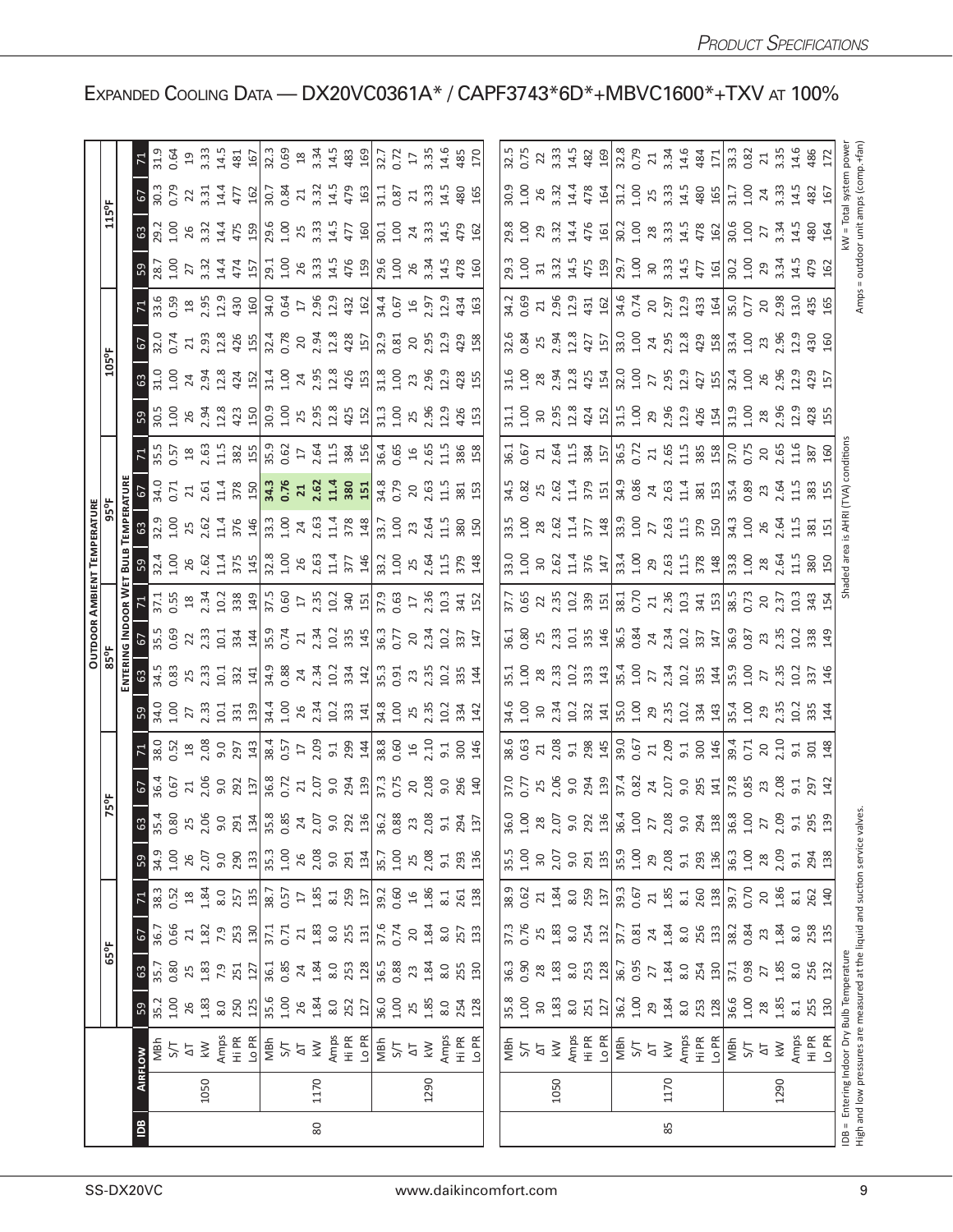|                 |      |                                                                                                                           |                                           |                                   |                         |                                                                           |                                                                  |            |                                             |                                                         |                                                                                      |                              |                          |                                                                                                                                                                                                                                                                                                                        | <b>OUTDOOR AMBIENT TEMPERATURE</b>                                                       |                                  |                                                           |                                                                                     |                                                                                      |                              |                                                                                                                                                                                                                                                                                                                         |                                           |                          |                                                              |                  |  |
|-----------------|------|---------------------------------------------------------------------------------------------------------------------------|-------------------------------------------|-----------------------------------|-------------------------|---------------------------------------------------------------------------|------------------------------------------------------------------|------------|---------------------------------------------|---------------------------------------------------------|--------------------------------------------------------------------------------------|------------------------------|--------------------------|------------------------------------------------------------------------------------------------------------------------------------------------------------------------------------------------------------------------------------------------------------------------------------------------------------------------|------------------------------------------------------------------------------------------|----------------------------------|-----------------------------------------------------------|-------------------------------------------------------------------------------------|--------------------------------------------------------------------------------------|------------------------------|-------------------------------------------------------------------------------------------------------------------------------------------------------------------------------------------------------------------------------------------------------------------------------------------------------------------------|-------------------------------------------|--------------------------|--------------------------------------------------------------|------------------|--|
|                 |      |                                                                                                                           |                                           |                                   | 65°F                    |                                                                           |                                                                  |            | 75°F                                        |                                                         |                                                                                      |                              | 85°F                     |                                                                                                                                                                                                                                                                                                                        |                                                                                          | $95^{\circ}$ F                   |                                                           |                                                                                     |                                                                                      | 105°F                        |                                                                                                                                                                                                                                                                                                                         |                                           |                          | 115°F                                                        |                  |  |
|                 |      |                                                                                                                           |                                           |                                   |                         |                                                                           |                                                                  |            |                                             |                                                         |                                                                                      | ENTERI                       | <b>NG INDOOR WET</b>     |                                                                                                                                                                                                                                                                                                                        | BULB                                                                                     | <b>TEMPERATUR</b>                |                                                           |                                                                                     |                                                                                      |                              |                                                                                                                                                                                                                                                                                                                         |                                           |                          |                                                              |                  |  |
| $\overline{5}$  |      | <b>AIRFLOW</b>                                                                                                            | 59                                        | $63\,$                            | 67                      | $\mathsf{z}$                                                              | 35.65                                                            | යි         | 57                                          |                                                         | 59                                                                                   | 63                           | 67                       |                                                                                                                                                                                                                                                                                                                        | 59                                                                                       | 63                               | 6                                                         |                                                                                     | ဌာ                                                                                   | 63                           | 57                                                                                                                                                                                                                                                                                                                      |                                           | 59                       | 67<br>63                                                     |                  |  |
|                 |      | MBh                                                                                                                       | 25.2<br>0.64                              | 25.6                              | 26.3                    |                                                                           |                                                                  |            | 26.1<br>0.43                                |                                                         | 24.3<br>0.67                                                                         | 24.7                         | 25.4                     |                                                                                                                                                                                                                                                                                                                        | 23.2<br>1.00                                                                             | 23.5                             | 24.3                                                      |                                                                                     | 21.8<br>1.00                                                                         | 22.2                         | $\frac{1}{22.9}$                                                                                                                                                                                                                                                                                                        |                                           | $\frac{6}{20.6}$         | 71.7<br>$\frac{9}{0.69}$                                     |                  |  |
|                 |      | 5/7                                                                                                                       |                                           | 0.56                              | 0.42                    |                                                                           |                                                                  |            |                                             |                                                         |                                                                                      | 0.60                         | 0.46                     |                                                                                                                                                                                                                                                                                                                        |                                                                                          | 0.62                             | 0.48                                                      |                                                                                     |                                                                                      | <b>0.64</b>                  | 0.50                                                                                                                                                                                                                                                                                                                    |                                           |                          | 0.55                                                         |                  |  |
|                 |      | $\frac{\Delta T}{k}$                                                                                                      | $\begin{array}{c} 18 \\ 1.15 \end{array}$ | $\frac{16}{1}$                    | $\frac{1}{2}$           |                                                                           | $^{28}$                                                          |            | 13                                          |                                                         | 1.47                                                                                 | 16                           | $\overline{13}$          |                                                                                                                                                                                                                                                                                                                        | $\begin{array}{c}\n 1.65 \\  -1.65\n \end{array}$                                        | 1.65                             | $13$                                                      |                                                                                     | 18.5                                                                                 | 16                           | $13$                                                                                                                                                                                                                                                                                                                    |                                           | 2.09                     | $\Xi$<br>$\Gamma$                                            |                  |  |
|                 | 850  |                                                                                                                           |                                           | 1.15                              | 1.15                    |                                                                           |                                                                  |            | 1.30                                        |                                                         |                                                                                      | 1.47                         | 1.46                     |                                                                                                                                                                                                                                                                                                                        |                                                                                          |                                  | 1.64                                                      |                                                                                     |                                                                                      | 1.85                         | 1.85                                                                                                                                                                                                                                                                                                                    |                                           |                          | 2.08<br>2.09                                                 |                  |  |
|                 |      | Amps<br>Hi PR                                                                                                             | 5.4<br>239                                | 5.4                               | 5.4                     |                                                                           |                                                                  |            | 6.0                                         |                                                         | 6.8<br>316                                                                           | 6.8                          | 6.8                      |                                                                                                                                                                                                                                                                                                                        | 7.6<br>358                                                                               | 7.6                              | 7.5                                                       |                                                                                     | 8.4                                                                                  | 8.4                          | 8.4                                                                                                                                                                                                                                                                                                                     |                                           | $9.5$<br>453             | 9.5<br>9.5                                                   |                  |  |
|                 |      |                                                                                                                           | 128                                       | 240<br>130                        | 133<br>242              |                                                                           | $1.30$<br>$6.0$<br>$276$<br>$130$<br>$7.3$<br>$0.69$             |            | 279<br>141                                  |                                                         |                                                                                      | 317<br>144                   | 319<br>148               |                                                                                                                                                                                                                                                                                                                        | $\frac{48}{3}$                                                                           | 359<br>150                       | 153<br>361                                                |                                                                                     | $404$<br>$154$                                                                       | 405<br>156                   | 159<br>407                                                                                                                                                                                                                                                                                                              |                                           | 161                      | 456<br>166<br>454<br>163                                     |                  |  |
|                 |      |                                                                                                                           |                                           |                                   |                         |                                                                           |                                                                  |            |                                             |                                                         |                                                                                      | 24.9                         | 25.7                     |                                                                                                                                                                                                                                                                                                                        |                                                                                          |                                  |                                                           |                                                                                     |                                                                                      |                              | 23.2                                                                                                                                                                                                                                                                                                                    |                                           |                          | 21.9<br>21.2                                                 |                  |  |
|                 |      |                                                                                                                           | 25.5<br>0.69                              | 25.8<br>0.61                      | 26.6<br>0.47            |                                                                           |                                                                  |            | 26.3<br>0.48                                |                                                         |                                                                                      | 0.64                         | 0.50                     |                                                                                                                                                                                                                                                                                                                        |                                                                                          | 23.8<br>0.66                     | 24.6<br>0.52                                              |                                                                                     |                                                                                      | 22.4                         | 0.54                                                                                                                                                                                                                                                                                                                    |                                           |                          | 0.60<br>1.00                                                 |                  |  |
|                 |      |                                                                                                                           | $\overline{\mathbb{L}}$                   |                                   | $22$                    |                                                                           | $\overline{\mathbb{1}}$                                          |            |                                             |                                                         |                                                                                      | $\frac{1}{6}$                | $13$                     |                                                                                                                                                                                                                                                                                                                        |                                                                                          |                                  |                                                           |                                                                                     |                                                                                      | 15                           | $22$                                                                                                                                                                                                                                                                                                                    |                                           |                          | $13$<br>16                                                   |                  |  |
| $\overline{70}$ | 940  | $\frac{10}{100}$<br>$\frac{10}{100}$<br>$\frac{10}{100}$                                                                  |                                           | $1.15$<br>$5.4$<br>$5.41$         | 1.15                    |                                                                           |                                                                  |            | $\begin{array}{c} 1.30 \\ 1.30 \end{array}$ |                                                         | $\frac{143}{24.6}$<br>$\frac{143}{24.7}$<br>$\frac{143}{24.8}$<br>$\frac{143}{24.8}$ | 1.47                         | 1.47                     |                                                                                                                                                                                                                                                                                                                        |                                                                                          | $1.65$                           | $\begin{array}{c}\n 1.65 \\  \hline\n 1.65\n \end{array}$ |                                                                                     |                                                                                      | 1.86                         | 1.85                                                                                                                                                                                                                                                                                                                    |                                           |                          | 2.09<br>2.09                                                 |                  |  |
|                 |      | Amps                                                                                                                      |                                           |                                   | 5.4                     |                                                                           |                                                                  |            | 6.1                                         |                                                         |                                                                                      | 6.8                          | 6.8                      |                                                                                                                                                                                                                                                                                                                        |                                                                                          |                                  | 7.6                                                       |                                                                                     |                                                                                      | 8.5                          | 8.4                                                                                                                                                                                                                                                                                                                     |                                           |                          | 9.5<br>9.5                                                   |                  |  |
|                 |      | Hi PR                                                                                                                     | $1.16$<br>$5.4$<br>$240$<br>$130$         |                                   | 243                     |                                                                           | $1.31$<br>$6.1$<br>$278$<br>$137$                                |            | 281                                         |                                                         |                                                                                      | 318                          | 320                      |                                                                                                                                                                                                                                                                                                                        | $\frac{13.4}{21.00}$ 27 56 56 56                                                         | 7.6<br>361                       | 363                                                       |                                                                                     | $21.30$<br>$1.36$<br>$1.86$<br>$4.56$<br>$4.56$                                      | 407                          | 408                                                                                                                                                                                                                                                                                                                     |                                           | 2020 303 452             | 457<br>455                                                   |                  |  |
|                 |      | LO <sub>PR</sub>                                                                                                          |                                           | 131                               | 134                     |                                                                           |                                                                  |            | 142                                         |                                                         | 144                                                                                  | 146                          | 149                      |                                                                                                                                                                                                                                                                                                                        |                                                                                          | 152                              | 155                                                       |                                                                                     |                                                                                      | 157                          | 160                                                                                                                                                                                                                                                                                                                     |                                           |                          | 168<br>164                                                   |                  |  |
|                 |      | NBh<br>S/T<br>AT                                                                                                          | 25.8                                      | 26.1                              | 26.9                    |                                                                           | $\frac{25.5}{0.72}$                                              |            | 26.6<br>0.50                                |                                                         | 24.9<br>1.00<br>17                                                                   | 25.2                         | 26.0                     |                                                                                                                                                                                                                                                                                                                        | 23.7                                                                                     | 24.1                             | 24.9                                                      |                                                                                     | $\frac{22.4}{1.00}$                                                                  | 22.7                         | 23.5                                                                                                                                                                                                                                                                                                                    |                                           | 21.1                     | 22.2<br>$\frac{1}{21.5}$                                     |                  |  |
|                 |      |                                                                                                                           |                                           | 0.64                              | 0.50                    |                                                                           |                                                                  |            |                                             |                                                         |                                                                                      | 0.67                         | 0.53                     |                                                                                                                                                                                                                                                                                                                        |                                                                                          | 0.69                             | 0.55                                                      |                                                                                     |                                                                                      | 0.71                         | 0.57                                                                                                                                                                                                                                                                                                                    |                                           | 1.00                     | 0.63<br>1.00                                                 |                  |  |
|                 |      |                                                                                                                           | $\overline{17}$                           | 15                                | $22$                    |                                                                           | $\overline{17}$                                                  |            | 12                                          |                                                         |                                                                                      | 15                           | 12                       |                                                                                                                                                                                                                                                                                                                        | 1.00                                                                                     | 15                               | 12                                                        |                                                                                     | 1.86                                                                                 | 15                           | $\Xi$                                                                                                                                                                                                                                                                                                                   |                                           |                          | $\overline{12}$<br>16                                        |                  |  |
|                 | 1030 | $\overline{\mathsf{k}}$ W                                                                                                 | 1.16                                      | 1.16                              | 1.16                    |                                                                           |                                                                  |            | $\overline{131}$                            |                                                         | $1.48$<br>$6.8$                                                                      | 1.48                         | 1.47                     |                                                                                                                                                                                                                                                                                                                        | 1.66                                                                                     | 1.66                             | 1.66                                                      |                                                                                     |                                                                                      | 1.86                         | 1.86                                                                                                                                                                                                                                                                                                                    |                                           | 2.10                     | 2.09<br>2.10                                                 |                  |  |
|                 |      |                                                                                                                           | 5.4<br>242<br>131                         | 5.4<br>243<br>133                 | 5.4                     |                                                                           | $1.31$<br>$6.1$<br>$279$<br>$139$                                |            | 6.1                                         |                                                         |                                                                                      | 6.8                          | 6.8                      |                                                                                                                                                                                                                                                                                                                        | 7.6                                                                                      | 7.6                              | 7.6                                                       |                                                                                     | 8.5                                                                                  | 8.5                          | 8.5                                                                                                                                                                                                                                                                                                                     |                                           | 9.5                      | 9.5<br>9.5                                                   |                  |  |
|                 |      | Amps<br>Hi PR<br>Lo PR                                                                                                    |                                           |                                   | 245<br>136              |                                                                           |                                                                  | 281<br>141 | 282                                         |                                                         | 319                                                                                  | 320                          | 322                      |                                                                                                                                                                                                                                                                                                                        | 361<br>152                                                                               | 362<br>153                       | 364                                                       |                                                                                     | 407                                                                                  | 408                          | 410                                                                                                                                                                                                                                                                                                                     |                                           | 456<br>164               | 459<br>457                                                   |                  |  |
|                 |      |                                                                                                                           |                                           |                                   |                         |                                                                           |                                                                  |            | $\overline{4}$                              |                                                         | 146                                                                                  | 147                          | 151                      |                                                                                                                                                                                                                                                                                                                        |                                                                                          |                                  | 156                                                       |                                                                                     | 157                                                                                  | 159                          | 162                                                                                                                                                                                                                                                                                                                     |                                           |                          | 169<br>166                                                   |                  |  |
|                 |      |                                                                                                                           |                                           |                                   |                         |                                                                           |                                                                  |            |                                             |                                                         |                                                                                      |                              |                          |                                                                                                                                                                                                                                                                                                                        |                                                                                          |                                  |                                                           |                                                                                     |                                                                                      |                              |                                                                                                                                                                                                                                                                                                                         |                                           |                          |                                                              |                  |  |
|                 |      |                                                                                                                           |                                           | 25.6<br>0.70                      |                         |                                                                           | 25.0<br>1.00                                                     |            |                                             | 27.2<br>0.42                                            | 24.3<br>1.00                                                                         | 24.7<br>0.73                 | 25.4<br>0.59             | 26.6<br>0.44                                                                                                                                                                                                                                                                                                           | 23.2<br>1.00                                                                             | 23.6<br>0.75                     | 24.3                                                      |                                                                                     | 21.8<br>1.00                                                                         | 22.2<br>1.00                 | 22.9<br>0.63                                                                                                                                                                                                                                                                                                            |                                           | 20.6                     | 21.7<br>20.9                                                 | 22.8<br>0.54     |  |
|                 |      | Wa<br>27<br>27<br>27                                                                                                      | 25.2<br>0.78<br>22 5.4<br>5.23<br>22      |                                   | 26.3<br>0.56            | 27.5<br>0.41 1.16<br>1.16 2.46<br>2.83                                    |                                                                  |            | 26.1<br>0.56<br>17                          |                                                         |                                                                                      |                              |                          |                                                                                                                                                                                                                                                                                                                        |                                                                                          |                                  | 0.61                                                      | 25.5<br>0.46                                                                        |                                                                                      |                              |                                                                                                                                                                                                                                                                                                                         | 24.3<br>0.48<br>1.86<br>2.5<br>2.4<br>2.4 | 001                      | 0.69<br>001                                                  |                  |  |
|                 |      |                                                                                                                           |                                           | $20\,$                            | $\overline{\mathbb{L}}$ |                                                                           | 22                                                               |            |                                             | 1.31                                                    | 22                                                                                   | 20                           | $\overline{\mathbb{L}}$  |                                                                                                                                                                                                                                                                                                                        | 22                                                                                       |                                  | $\overline{\mathbb{L}}$                                   |                                                                                     | $\frac{21}{1.85}$                                                                    | 20                           | $17^{1.85}$                                                                                                                                                                                                                                                                                                             |                                           | 22                       | $\frac{18}{2.08}$<br>21                                      | $14$             |  |
|                 | 850  |                                                                                                                           |                                           |                                   | 1.15                    |                                                                           |                                                                  |            |                                             |                                                         |                                                                                      |                              | 1.46<br>6.7              |                                                                                                                                                                                                                                                                                                                        |                                                                                          |                                  |                                                           |                                                                                     |                                                                                      |                              |                                                                                                                                                                                                                                                                                                                         |                                           | 2.09                     | 2.09                                                         | 2.09             |  |
|                 |      | Amps<br>Hi PR                                                                                                             |                                           | $1.15$<br>$5.4$<br>$240$<br>$130$ | 5.4<br>242<br>133       |                                                                           | $1.30$<br>$6.0$<br>$277$<br>$136$                                |            | $1.30$<br>$6.0$<br>$279$                    | $\frac{1}{6}$ $\frac{1}{2}$ $\frac{1}{2}$ $\frac{1}{2}$ | 1.47<br>6.8<br>3143                                                                  | 1.47<br>6.8<br>317           |                          |                                                                                                                                                                                                                                                                                                                        |                                                                                          | 20<br>1.65<br>7.5<br>30<br>150   | $1.54$ 7.55 $25$                                          | $1466$<br>$766$<br>$765$<br>$559$                                                   | s <sub>4</sub> 4<br>4<br>4<br>4<br>4                                                 | 1.85<br>8.4<br>405<br>156    | $\begin{array}{c} 8.4 \\ 4.07 \\ 159 \end{array}$                                                                                                                                                                                                                                                                       |                                           | 9.5<br>453<br>161        | 9.4<br>456<br>166<br>9.5                                     | 9.5              |  |
|                 |      |                                                                                                                           |                                           |                                   |                         |                                                                           |                                                                  |            |                                             |                                                         |                                                                                      |                              | 319<br>148               |                                                                                                                                                                                                                                                                                                                        |                                                                                          |                                  |                                                           |                                                                                     |                                                                                      |                              |                                                                                                                                                                                                                                                                                                                         |                                           |                          | 454<br>163                                                   | 460              |  |
|                 |      | Lo PR                                                                                                                     |                                           |                                   |                         |                                                                           |                                                                  |            | 141                                         |                                                         |                                                                                      | 144                          |                          |                                                                                                                                                                                                                                                                                                                        | $\begin{array}{c} 1.65 \\ 7.6 \\ 3.58 \\ 1.9 \\ 2.51 \\ 1.00 \\ 1.01 \\ 2.1 \end{array}$ |                                  |                                                           |                                                                                     |                                                                                      |                              |                                                                                                                                                                                                                                                                                                                         |                                           |                          |                                                              | 172              |  |
|                 |      |                                                                                                                           | $\frac{25.5}{0.82}$                       | 25.8<br>0.74                      | 26.6<br>0.60            |                                                                           |                                                                  |            |                                             | 27.5                                                    | $\frac{24.6}{1.00}$                                                                  | $\frac{1}{24.9}$             | $\frac{1}{25.7}$         |                                                                                                                                                                                                                                                                                                                        |                                                                                          | $\frac{8}{13.8}$                 | $\frac{4.6}{0.65}$                                        |                                                                                     | 22.1                                                                                 | 22.4                         | 23.2                                                                                                                                                                                                                                                                                                                    |                                           | $20.8$<br>$1.00$         | 21.9<br>21.2                                                 | 23.1             |  |
|                 |      | 호수<br>지                                                                                                                   |                                           |                                   |                         | $7.7$<br>0.45<br>13                                                       | $\frac{25.2}{1.00}$                                              |            |                                             | 0.46                                                    |                                                                                      | 0.77                         | 0.63                     |                                                                                                                                                                                                                                                                                                                        |                                                                                          |                                  |                                                           |                                                                                     |                                                                                      | 1.00                         | 0.68                                                                                                                                                                                                                                                                                                                    |                                           |                          | 0.73<br>1.00                                                 | 0.58             |  |
|                 |      |                                                                                                                           | $21$                                      | $\Xi$                             | $\frac{91}{2}$          |                                                                           |                                                                  |            |                                             | $\Xi$                                                   | 21                                                                                   | $\overline{c}$               | $\frac{16}{2}$           |                                                                                                                                                                                                                                                                                                                        |                                                                                          |                                  |                                                           |                                                                                     |                                                                                      |                              |                                                                                                                                                                                                                                                                                                                         |                                           |                          | $\overline{\mathbb{L}}$                                      | $\overline{4}$   |  |
| 75              | 940  | $k$ W                                                                                                                     | $1.16$<br>$5.4$<br>$241$<br>$130$         | $1.15$                            | $1.15$                  |                                                                           | 1.30                                                             |            | $26.4$<br>0.61<br>1.30<br>6.0               | $1.31$<br>$6.1$                                         | $1.47$<br>6.8<br>313<br>144                                                          | $1.47$<br>6.8<br>31.9<br>146 | $1.47$<br>$6.8$<br>$320$ | $\begin{array}{c}\n 47.788 \\  47.488 \\  47.583 \\  47.683 \\  47.683 \\  47.683 \\  47.683 \\  47.683 \\  47.683 \\  47.683 \\  47.683 \\  47.683 \\  47.683 \\  47.683 \\  47.683 \\  47.683 \\  47.683 \\  47.683 \\  47.683 \\  47.683 \\  47.683 \\  47.683 \\  47.683 \\  47.683 \\  47.683 \\  47.683 \\  47.$ | $1.65$<br>7.6<br>360                                                                     | $1.65$<br>$7.6$<br>$7.6$<br>$15$ | $1.65$<br>$7.6$<br>$7.63$<br>$1.5$                        | $\frac{15.7}{0.51}$ $\frac{15}{1.6}$ $\frac{6}{1.6}$ $\frac{6}{8}$ $\frac{10}{1.6}$ | $\frac{1}{2}$ $\frac{3}{4}$ $\frac{3}{8}$ $\frac{3}{4}$ $\frac{6}{4}$ $\frac{5}{12}$ | $19.85$<br>$407$<br>$457$    | $\begin{bmatrix} 6 & 2 & 3 & 4 & 6 \\ 1 & 2 & 3 & 4 & 6 \\ 1 & 2 & 4 & 5 & 6 \\ 1 & 2 & 5 & 6 & 6 \\ 1 & 2 & 5 & 6 & 6 \\ 1 & 2 & 5 & 6 & 6 \\ 1 & 2 & 5 & 6 & 6 \\ 2 & 3 & 6 & 6 & 6 \\ 2 & 4 & 6 & 6 & 6 \\ 3 & 5 & 6 & 6 & 6 \\ 4 & 6 & 6 & 6 & 6 \\ 10 & 10 & 10 & 10 & 10 \\ 21 & 10 & 10 & 10 & 10 \\ 22 & 10 & $ | 24.3<br>0.53<br>12 8 5 4 15<br>16<br>16   |                          | 2.09<br>20<br>2.09<br>9.5                                    | 2.10             |  |
|                 |      |                                                                                                                           |                                           |                                   | 5.4<br>243              |                                                                           |                                                                  |            |                                             |                                                         |                                                                                      |                              |                          |                                                                                                                                                                                                                                                                                                                        |                                                                                          |                                  |                                                           |                                                                                     |                                                                                      |                              |                                                                                                                                                                                                                                                                                                                         |                                           |                          |                                                              | 9.5              |  |
|                 |      | Amps<br>Hi PR<br>Lo PR                                                                                                    |                                           | 5.4<br>242<br>131                 |                         |                                                                           |                                                                  |            | 281                                         | 285                                                     |                                                                                      |                              |                          |                                                                                                                                                                                                                                                                                                                        |                                                                                          |                                  |                                                           |                                                                                     |                                                                                      |                              |                                                                                                                                                                                                                                                                                                                         |                                           |                          | $9.57$<br>457<br>456                                         | 461              |  |
|                 |      |                                                                                                                           |                                           |                                   | 134                     | $\begin{array}{c} 1.16 \\ 5.4 \\ 2.47 \\ 140 \\ 28.0 \\ 0.48 \end{array}$ | $\begin{array}{c} 6.1 \\ 278 \\ 137 \\ 15.5 \\ 1.00 \end{array}$ |            | 142                                         |                                                         |                                                                                      |                              | 149                      |                                                                                                                                                                                                                                                                                                                        |                                                                                          |                                  |                                                           |                                                                                     |                                                                                      |                              |                                                                                                                                                                                                                                                                                                                         |                                           |                          | 164                                                          | 173              |  |
|                 |      | MBh                                                                                                                       |                                           | 26.1<br>0.77                      | 26.9<br>0.63            |                                                                           |                                                                  |            |                                             | 27.8<br>0.49                                            | 24.9<br>1.00                                                                         | 25.2<br>0.80                 | 26.0<br>0.66             | 27.1<br>0.52                                                                                                                                                                                                                                                                                                           | 23.8<br>1.00                                                                             | 24.1<br>0.82                     | 24.9                                                      |                                                                                     | $22.4$<br>$1.00$                                                                     | 22.7                         | 23.5<br>0.71                                                                                                                                                                                                                                                                                                            | 24.6<br>0.56                              | 21.1                     | 22.2<br>0.76<br>21.5                                         | $\frac{1}{23.4}$ |  |
|                 |      | $\frac{1}{\sqrt{2}}$                                                                                                      | 25.8<br>0.85<br>20                        |                                   |                         |                                                                           |                                                                  |            | 26.7<br>0.64<br>15                          |                                                         |                                                                                      |                              |                          |                                                                                                                                                                                                                                                                                                                        |                                                                                          |                                  | 0.68                                                      | $26.0$<br>0.54<br>1.67<br>1.67                                                      |                                                                                      | 1.00                         |                                                                                                                                                                                                                                                                                                                         |                                           | $\frac{5}{100}$          | 1.00                                                         | $0.61$<br>$13$   |  |
|                 |      |                                                                                                                           |                                           | $^{29}$                           | 1.16                    | $\ensuremath{\mathop{\mathsf{2}}}\xspace$                                 | $20$                                                             |            |                                             | $\overline{\mathfrak{c}}$                               | 20                                                                                   |                              | $16$                     | $\overline{1}$                                                                                                                                                                                                                                                                                                         | 20                                                                                       | <b>29</b><br>1.66                | $\begin{array}{c}\n1.65 \\ 1.65\n\end{array}$             |                                                                                     | 20                                                                                   |                              | 1.86                                                                                                                                                                                                                                                                                                                    | $22$                                      | 21                       | $16^{2}$<br>$\overline{c}$                                   |                  |  |
|                 | 1030 | $\overline{k}$                                                                                                            | 1.16                                      | 1.16                              |                         | 1.17                                                                      | 1.31                                                             |            | 1.31                                        | 1.32                                                    |                                                                                      |                              |                          | 1.48                                                                                                                                                                                                                                                                                                                   | 1.66                                                                                     |                                  |                                                           |                                                                                     | 1.86                                                                                 |                              |                                                                                                                                                                                                                                                                                                                         | 1.87                                      | 2.10                     | 2.10                                                         | 2.11             |  |
|                 |      | Amps                                                                                                                      | $5.4$<br>242                              |                                   |                         |                                                                           | 6.1                                                              |            | 61                                          | 6.1                                                     |                                                                                      |                              |                          | 6.8                                                                                                                                                                                                                                                                                                                    | 7.6                                                                                      | 7.6                              | 7.6                                                       |                                                                                     |                                                                                      |                              | 8.5                                                                                                                                                                                                                                                                                                                     | 8.5                                       | 9.5<br>456               | 9.59<br>9.5                                                  | 9.5              |  |
|                 |      | Hi PR                                                                                                                     |                                           | 5.4<br>243<br>133                 | 5.4<br>245<br>136       | 5.5<br>249<br>141                                                         | 280<br>139                                                       |            | 282<br>144                                  | 287<br>149                                              | $1.48$<br>$6.8$<br>$3.46$                                                            | $948$<br>$0.38$<br>$0.47$    | $1.47$<br>$6.8$ $3.21$   | 326<br>156                                                                                                                                                                                                                                                                                                             | 362                                                                                      | 363                              | 364                                                       | 7.68                                                                                | 8.5<br>407<br>157                                                                    | $285.89$<br>$28.58$<br>$429$ | 410<br>162                                                                                                                                                                                                                                                                                                              | 414<br>167                                |                          | 457                                                          | 463              |  |
|                 |      | Lo PR                                                                                                                     | 131                                       |                                   |                         |                                                                           |                                                                  |            |                                             |                                                         |                                                                                      |                              |                          |                                                                                                                                                                                                                                                                                                                        | 152                                                                                      | 153                              | 156                                                       |                                                                                     |                                                                                      |                              |                                                                                                                                                                                                                                                                                                                         |                                           | 164                      | 169<br>166                                                   | 175              |  |
|                 |      | High and low pressures are measured at the liquid and suction service valves<br>DB = Entering Indoor Dry Bulb Temperature |                                           |                                   |                         |                                                                           |                                                                  |            |                                             |                                                         |                                                                                      |                              |                          |                                                                                                                                                                                                                                                                                                                        | Shaded area                                                                              | <b>is ACCA</b>                   | (TVA) condition                                           |                                                                                     |                                                                                      |                              |                                                                                                                                                                                                                                                                                                                         | Amps                                      | = outdoor unit amps (con | <w =="" system<="" td="" total=""><td>powe</td><td></td></w> | powe             |  |

EXPANDED COOLING DATA — DX20VC0361A\* / CAPF3743\*6D\*+MBVC1600\*+TXV AT 70%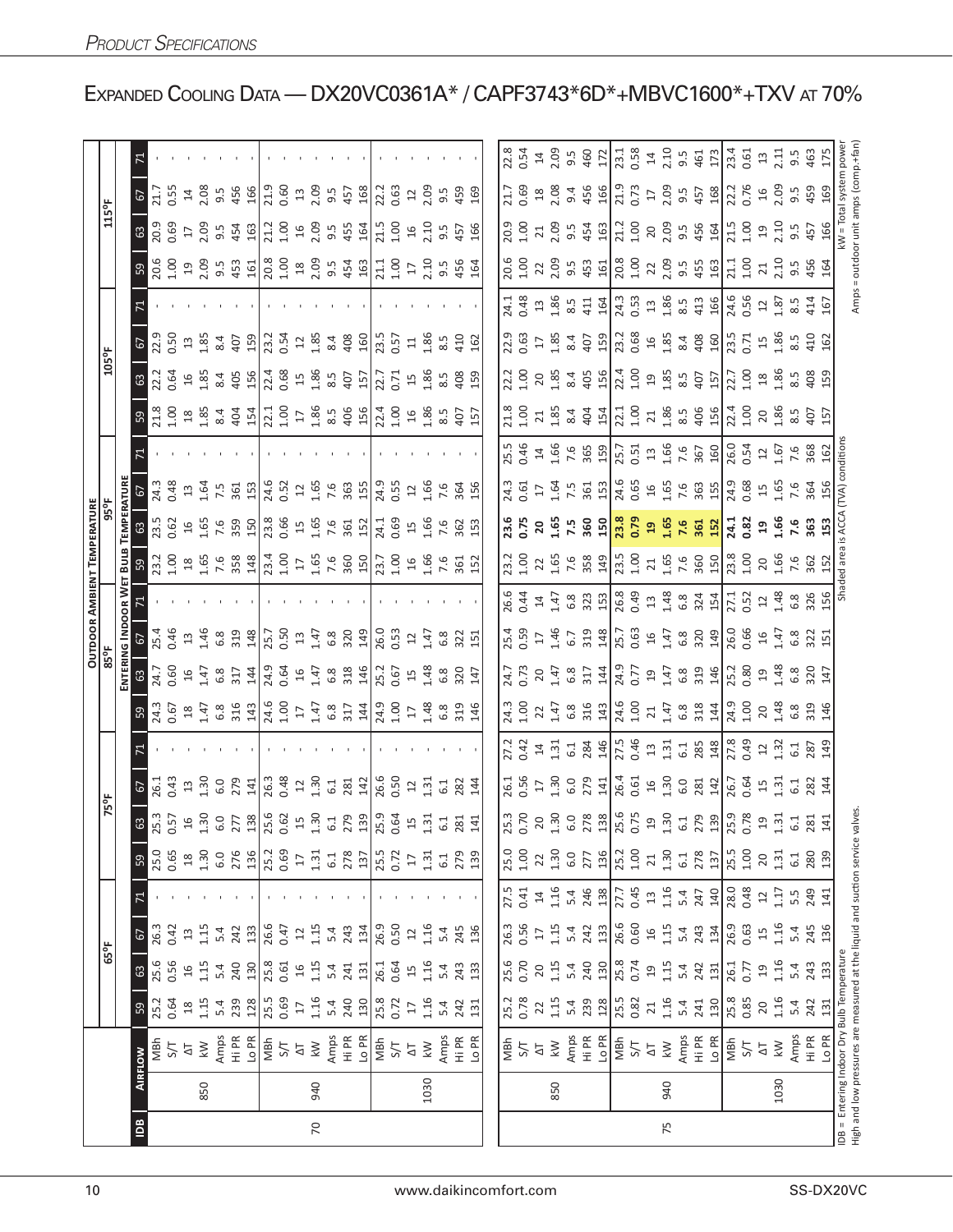|                |      |                                                                              |              |              |                |                           |            |                                                                                                               |                                                                                                                                                                                                                                                                                                                                               |                                                                                   | Outdoor Ambient Temperatur |                                                                                                                               |                                                                                                                                                                                                                                                                                               |                                                                                                                                                                                                                                |                                                                                                                                                                                                                                |                                                                                                                                                                                                                                                                                                           |                                                                                                                                                                                                                                                                                                                      |                                                                                                                                                                                                                                |                                                                                                                                                                                                                                |                                                                                                                                                                                                                                                                                                           |                                                                                                                                                                                                                                                                                                                                                            |                                                                                                                                                                                                                                                                                                                                 |
|----------------|------|------------------------------------------------------------------------------|--------------|--------------|----------------|---------------------------|------------|---------------------------------------------------------------------------------------------------------------|-----------------------------------------------------------------------------------------------------------------------------------------------------------------------------------------------------------------------------------------------------------------------------------------------------------------------------------------------|-----------------------------------------------------------------------------------|----------------------------|-------------------------------------------------------------------------------------------------------------------------------|-----------------------------------------------------------------------------------------------------------------------------------------------------------------------------------------------------------------------------------------------------------------------------------------------|--------------------------------------------------------------------------------------------------------------------------------------------------------------------------------------------------------------------------------|--------------------------------------------------------------------------------------------------------------------------------------------------------------------------------------------------------------------------------|-----------------------------------------------------------------------------------------------------------------------------------------------------------------------------------------------------------------------------------------------------------------------------------------------------------|----------------------------------------------------------------------------------------------------------------------------------------------------------------------------------------------------------------------------------------------------------------------------------------------------------------------|--------------------------------------------------------------------------------------------------------------------------------------------------------------------------------------------------------------------------------|--------------------------------------------------------------------------------------------------------------------------------------------------------------------------------------------------------------------------------|-----------------------------------------------------------------------------------------------------------------------------------------------------------------------------------------------------------------------------------------------------------------------------------------------------------|------------------------------------------------------------------------------------------------------------------------------------------------------------------------------------------------------------------------------------------------------------------------------------------------------------------------------------------------------------|---------------------------------------------------------------------------------------------------------------------------------------------------------------------------------------------------------------------------------------------------------------------------------------------------------------------------------|
|                |      |                                                                              |              | 65°F         |                |                           |            |                                                                                                               |                                                                                                                                                                                                                                                                                                                                               |                                                                                   |                            |                                                                                                                               |                                                                                                                                                                                                                                                                                               |                                                                                                                                                                                                                                |                                                                                                                                                                                                                                |                                                                                                                                                                                                                                                                                                           |                                                                                                                                                                                                                                                                                                                      |                                                                                                                                                                                                                                |                                                                                                                                                                                                                                |                                                                                                                                                                                                                                                                                                           |                                                                                                                                                                                                                                                                                                                                                            |                                                                                                                                                                                                                                                                                                                                 |
|                |      |                                                                              |              |              |                |                           |            |                                                                                                               |                                                                                                                                                                                                                                                                                                                                               |                                                                                   |                            |                                                                                                                               |                                                                                                                                                                                                                                                                                               |                                                                                                                                                                                                                                |                                                                                                                                                                                                                                |                                                                                                                                                                                                                                                                                                           |                                                                                                                                                                                                                                                                                                                      |                                                                                                                                                                                                                                |                                                                                                                                                                                                                                |                                                                                                                                                                                                                                                                                                           |                                                                                                                                                                                                                                                                                                                                                            |                                                                                                                                                                                                                                                                                                                                 |
| $\overline{B}$ |      | Airflow                                                                      | 59           | $63\,$       | 67             |                           | 59         |                                                                                                               |                                                                                                                                                                                                                                                                                                                                               |                                                                                   |                            |                                                                                                                               |                                                                                                                                                                                                                                                                                               |                                                                                                                                                                                                                                |                                                                                                                                                                                                                                |                                                                                                                                                                                                                                                                                                           |                                                                                                                                                                                                                                                                                                                      |                                                                                                                                                                                                                                |                                                                                                                                                                                                                                |                                                                                                                                                                                                                                                                                                           |                                                                                                                                                                                                                                                                                                                                                            |                                                                                                                                                                                                                                                                                                                                 |
|                |      | MBh                                                                          | 25.3         | 25.7         | 26.5           | 27.6                      | 25.1       |                                                                                                               |                                                                                                                                                                                                                                                                                                                                               |                                                                                   |                            |                                                                                                                               |                                                                                                                                                                                                                                                                                               |                                                                                                                                                                                                                                |                                                                                                                                                                                                                                |                                                                                                                                                                                                                                                                                                           |                                                                                                                                                                                                                                                                                                                      |                                                                                                                                                                                                                                |                                                                                                                                                                                                                                |                                                                                                                                                                                                                                                                                                           |                                                                                                                                                                                                                                                                                                                                                            |                                                                                                                                                                                                                                                                                                                                 |
|                |      | 5/7                                                                          | 00           | 0.83         | 0.69           | 0.54                      | 001.00     |                                                                                                               |                                                                                                                                                                                                                                                                                                                                               |                                                                                   |                            |                                                                                                                               |                                                                                                                                                                                                                                                                                               |                                                                                                                                                                                                                                |                                                                                                                                                                                                                                |                                                                                                                                                                                                                                                                                                           |                                                                                                                                                                                                                                                                                                                      |                                                                                                                                                                                                                                |                                                                                                                                                                                                                                |                                                                                                                                                                                                                                                                                                           |                                                                                                                                                                                                                                                                                                                                                            |                                                                                                                                                                                                                                                                                                                                 |
|                |      | $\leq$<br>$\overline{\Delta}$                                                | 1.15<br>25   | 1.15<br>24   | 1.15<br>21     | 1.16<br>$\overline{17}$   | 1.30<br>25 |                                                                                                               |                                                                                                                                                                                                                                                                                                                                               |                                                                                   |                            |                                                                                                                               |                                                                                                                                                                                                                                                                                               |                                                                                                                                                                                                                                |                                                                                                                                                                                                                                |                                                                                                                                                                                                                                                                                                           |                                                                                                                                                                                                                                                                                                                      |                                                                                                                                                                                                                                |                                                                                                                                                                                                                                |                                                                                                                                                                                                                                                                                                           |                                                                                                                                                                                                                                                                                                                                                            |                                                                                                                                                                                                                                                                                                                                 |
|                | 850  |                                                                              | 5.4          | 5.4          | 5.4            | 5.4                       | 6.0        |                                                                                                               |                                                                                                                                                                                                                                                                                                                                               |                                                                                   |                            |                                                                                                                               |                                                                                                                                                                                                                                                                                               |                                                                                                                                                                                                                                |                                                                                                                                                                                                                                |                                                                                                                                                                                                                                                                                                           |                                                                                                                                                                                                                                                                                                                      |                                                                                                                                                                                                                                |                                                                                                                                                                                                                                |                                                                                                                                                                                                                                                                                                           |                                                                                                                                                                                                                                                                                                                                                            |                                                                                                                                                                                                                                                                                                                                 |
|                |      | Amps<br>Hi PR                                                                | 239          | 241          | 242            | 246                       | 277        |                                                                                                               |                                                                                                                                                                                                                                                                                                                                               |                                                                                   |                            |                                                                                                                               |                                                                                                                                                                                                                                                                                               |                                                                                                                                                                                                                                |                                                                                                                                                                                                                                |                                                                                                                                                                                                                                                                                                           |                                                                                                                                                                                                                                                                                                                      |                                                                                                                                                                                                                                |                                                                                                                                                                                                                                |                                                                                                                                                                                                                                                                                                           |                                                                                                                                                                                                                                                                                                                                                            |                                                                                                                                                                                                                                                                                                                                 |
|                |      | L <sub>O</sub> PR                                                            | 129          | 130          | 134            | 139                       | 137        | 0 3 3 3 4 5 6 8 6 7 6 7 6 7 6 7 7 8 7 7 8 7 7 7 8 7 7 8 7 7 8 7 7 8 7 7 8 7 7 7 7 7 7 7 7 7 7 7 7 7 7 7 7 7 7 | $3\frac{1}{2}$<br>$3\frac{1}{2}$<br>$3\frac{1}{2}$<br>$3\frac{1}{2}$<br>$3\frac{1}{2}$<br>$3\frac{1}{2}$<br>$3\frac{1}{2}$<br>$3\frac{1}{2}$<br>$3\frac{1}{2}$<br>$3\frac{1}{2}$<br>$3\frac{1}{2}$<br>$3\frac{1}{2}$<br>$3\frac{1}{2}$<br>$3\frac{1}{2}$<br>$3\frac{1}{2}$<br>$3\frac{1}{2}$<br>$3\frac{1}{2}$<br>$3\frac{1}{2}$<br>$3\frac{$ | <u>្ឋ</u><br>ចូន និង ដូន និង ដីន្ទ្រី ដី ទី ង ដូន មី ដី ទី ង ដី និង ដី និង ដី និង |                            | <u>ទាំង ទី ង កូ ទី ង ង ដ្ឋាន ទី ង កូ ទី ង ដ្ឋាន ន</u><br>ស្ព័ ដូ ង កូ ដូ ង ង ដ្ឋាន នី ង កូ ដូ មី ង ដូ មី ង កូ នី ង កូ នី ង ដូ | <u>ទ ដី ទី វី ដី ទី ទី ដី ដី ទី វី ដី ទី ដី ដី ដី ទី វី ដី ទី វី ដី ដី ដី ដី</u>                                                                                                                                                                                                              | <b><u>្រង់ ដូច និងប្រឹង ខ្លួន ដូច និង ដូច និង ម</u>ួយ និង អ្នក</b><br>ក្នុង ដូច និង ដូ <mark>ម និង ដូច និង ដូ</mark> ម និង ដូច និង ដូច និង ដូ                                                                                  |                                                                                                                                                                                                                                | $32.3$ $23.4$ $34.4$ $35.4$ $36.4$ $37.4$ $38.4$ $39.4$ $39.4$ $39.4$ $39.4$ $39.4$ $39.4$ $39.4$ $39.4$ $39.4$ $39.4$ $39.4$ $39.4$ $39.4$ $39.4$ $39.4$ $39.4$ $39.4$ $39.4$ $39.4$ $39.4$ $39.4$ $39.4$ $39.4$ $39.4$ $39.$                                                                            | $5\frac{1}{2}$ $\frac{1}{2}$ $\frac{1}{6}$ $\frac{1}{6}$ $\frac{1}{6}$ $\frac{1}{6}$ $\frac{1}{6}$ $\frac{1}{6}$ $\frac{1}{6}$ $\frac{1}{6}$ $\frac{1}{6}$ $\frac{1}{6}$ $\frac{1}{6}$ $\frac{1}{6}$ $\frac{1}{6}$ $\frac{1}{6}$ $\frac{1}{6}$ $\frac{1}{6}$ $\frac{1}{6}$ $\frac{1}{6}$ $\frac{1}{6}$ $\frac{1}{6}$ | r 3 d = 8 g 3 d = 9 d = 9 d = 9 d = 9 d = 9 d = 9 d = 9 d = 9 d = 9 d = 9 d = 9 d = 9 d = 9 d = 9 d = 9 d = 9<br>L 3 d = 5 d = 9 d = 9 d = 9 d = 9 d = 9 d = 9 d = 9 d = 9 d = 9 d = 9 d = 9 d = 9 d = 9 d = 9 d = 9 d = 9 d = |                                                                                                                                                                                                                                | $3\frac{1}{21}$ $3\frac{1}{21}$ $3\frac{1}{21}$ $3\frac{1}{21}$ $3\frac{1}{21}$ $3\frac{1}{21}$ $3\frac{1}{21}$ $3\frac{1}{21}$ $3\frac{1}{21}$ $3\frac{1}{21}$ $3\frac{1}{21}$ $3\frac{1}{21}$ $3\frac{1}{21}$ $3\frac{1}{21}$ $3\frac{1}{21}$ $3\frac{1}{21}$ $3\frac{1}{21}$ $3\frac{1}{21}$ $3\frac{$ | $\frac{1}{6} \sum_{11}^{8} \frac{1}{12} \sum_{11}^{8} \frac{1}{12} \sum_{11}^{8} \frac{1}{12} \sum_{11}^{11} \frac{1}{12} \sum_{11}^{11} \frac{1}{12} \sum_{11}^{11} \frac{1}{12} \sum_{11}^{11} \frac{1}{12} \sum_{11}^{11} \frac{1}{12} \sum_{11}^{11} \frac{1}{12} \sum_{11}^{11} \frac{1}{12} \sum_{11}^{11} \frac{1}{12} \sum_{11}^{11} \frac{1}{12}$ | $\frac{1}{2}$ $\frac{3}{22}$ $\frac{5}{22}$ $\frac{8}{22}$ $\frac{1}{22}$ $\frac{1}{22}$ $\frac{1}{22}$ $\frac{1}{22}$ $\frac{1}{22}$ $\frac{1}{22}$ $\frac{1}{22}$ $\frac{1}{22}$ $\frac{1}{22}$ $\frac{1}{22}$ $\frac{1}{22}$ $\frac{1}{22}$ $\frac{1}{22}$ $\frac{1}{22}$ $\frac{1}{22}$ $\frac{1}{22}$ $\$                  |
|                |      |                                                                              |              | 26.0         | 26.7           |                           | 25.4       |                                                                                                               |                                                                                                                                                                                                                                                                                                                                               |                                                                                   |                            |                                                                                                                               |                                                                                                                                                                                                                                                                                               |                                                                                                                                                                                                                                |                                                                                                                                                                                                                                |                                                                                                                                                                                                                                                                                                           |                                                                                                                                                                                                                                                                                                                      |                                                                                                                                                                                                                                |                                                                                                                                                                                                                                |                                                                                                                                                                                                                                                                                                           |                                                                                                                                                                                                                                                                                                                                                            |                                                                                                                                                                                                                                                                                                                                 |
|                |      | 다 기<br>55                                                                    | 25.6<br>1.00 | 0.87         | 0.73           | $\frac{27.9}{0.58}$       | 1.00       |                                                                                                               |                                                                                                                                                                                                                                                                                                                                               |                                                                                   |                            |                                                                                                                               |                                                                                                                                                                                                                                                                                               |                                                                                                                                                                                                                                |                                                                                                                                                                                                                                |                                                                                                                                                                                                                                                                                                           |                                                                                                                                                                                                                                                                                                                      |                                                                                                                                                                                                                                |                                                                                                                                                                                                                                |                                                                                                                                                                                                                                                                                                           |                                                                                                                                                                                                                                                                                                                                                            |                                                                                                                                                                                                                                                                                                                                 |
|                |      |                                                                              | 25           | 23           | $20\,$         | $\overline{\mathfrak{U}}$ | 25         |                                                                                                               |                                                                                                                                                                                                                                                                                                                                               |                                                                                   |                            |                                                                                                                               |                                                                                                                                                                                                                                                                                               |                                                                                                                                                                                                                                |                                                                                                                                                                                                                                |                                                                                                                                                                                                                                                                                                           |                                                                                                                                                                                                                                                                                                                      |                                                                                                                                                                                                                                |                                                                                                                                                                                                                                |                                                                                                                                                                                                                                                                                                           |                                                                                                                                                                                                                                                                                                                                                            |                                                                                                                                                                                                                                                                                                                                 |
| 80             | 940  | $\leq$                                                                       | 1.16         | 1.15         | 1.15           | 1.16                      | 1.31       |                                                                                                               |                                                                                                                                                                                                                                                                                                                                               |                                                                                   |                            |                                                                                                                               |                                                                                                                                                                                                                                                                                               |                                                                                                                                                                                                                                |                                                                                                                                                                                                                                |                                                                                                                                                                                                                                                                                                           |                                                                                                                                                                                                                                                                                                                      |                                                                                                                                                                                                                                |                                                                                                                                                                                                                                |                                                                                                                                                                                                                                                                                                           |                                                                                                                                                                                                                                                                                                                                                            |                                                                                                                                                                                                                                                                                                                                 |
|                |      |                                                                              | 5.4          | 5.4          | 5.4            | 5.4                       | 6.1        |                                                                                                               |                                                                                                                                                                                                                                                                                                                                               |                                                                                   |                            |                                                                                                                               |                                                                                                                                                                                                                                                                                               |                                                                                                                                                                                                                                |                                                                                                                                                                                                                                |                                                                                                                                                                                                                                                                                                           |                                                                                                                                                                                                                                                                                                                      |                                                                                                                                                                                                                                |                                                                                                                                                                                                                                |                                                                                                                                                                                                                                                                                                           |                                                                                                                                                                                                                                                                                                                                                            |                                                                                                                                                                                                                                                                                                                                 |
|                |      | Amps<br>Hi PR                                                                | 241          | 242          | 244            | 248                       | 279        |                                                                                                               |                                                                                                                                                                                                                                                                                                                                               |                                                                                   |                            |                                                                                                                               |                                                                                                                                                                                                                                                                                               |                                                                                                                                                                                                                                |                                                                                                                                                                                                                                |                                                                                                                                                                                                                                                                                                           |                                                                                                                                                                                                                                                                                                                      |                                                                                                                                                                                                                                |                                                                                                                                                                                                                                |                                                                                                                                                                                                                                                                                                           |                                                                                                                                                                                                                                                                                                                                                            |                                                                                                                                                                                                                                                                                                                                 |
|                |      | Lo PR                                                                        | 130          | 132          | 135            | 140                       | 138        |                                                                                                               |                                                                                                                                                                                                                                                                                                                                               |                                                                                   |                            |                                                                                                                               |                                                                                                                                                                                                                                                                                               |                                                                                                                                                                                                                                |                                                                                                                                                                                                                                |                                                                                                                                                                                                                                                                                                           |                                                                                                                                                                                                                                                                                                                      |                                                                                                                                                                                                                                |                                                                                                                                                                                                                                |                                                                                                                                                                                                                                                                                                           |                                                                                                                                                                                                                                                                                                                                                            |                                                                                                                                                                                                                                                                                                                                 |
|                |      | MBh                                                                          | 25.9         | 26.3         | 27.0           | 28.2                      | 25.7       |                                                                                                               |                                                                                                                                                                                                                                                                                                                                               |                                                                                   |                            |                                                                                                                               |                                                                                                                                                                                                                                                                                               |                                                                                                                                                                                                                                |                                                                                                                                                                                                                                |                                                                                                                                                                                                                                                                                                           |                                                                                                                                                                                                                                                                                                                      |                                                                                                                                                                                                                                |                                                                                                                                                                                                                                |                                                                                                                                                                                                                                                                                                           |                                                                                                                                                                                                                                                                                                                                                            |                                                                                                                                                                                                                                                                                                                                 |
|                |      | 5/7                                                                          | 1.00         | 0.90         | 0.76           | 0.61                      | 1.00       |                                                                                                               |                                                                                                                                                                                                                                                                                                                                               |                                                                                   |                            |                                                                                                                               |                                                                                                                                                                                                                                                                                               |                                                                                                                                                                                                                                |                                                                                                                                                                                                                                |                                                                                                                                                                                                                                                                                                           |                                                                                                                                                                                                                                                                                                                      |                                                                                                                                                                                                                                |                                                                                                                                                                                                                                |                                                                                                                                                                                                                                                                                                           |                                                                                                                                                                                                                                                                                                                                                            |                                                                                                                                                                                                                                                                                                                                 |
|                |      | $\overline{\mathbb{Q}}$                                                      | 24           | 22           | $\overline{a}$ | $16$                      | 24         |                                                                                                               |                                                                                                                                                                                                                                                                                                                                               |                                                                                   |                            |                                                                                                                               |                                                                                                                                                                                                                                                                                               |                                                                                                                                                                                                                                |                                                                                                                                                                                                                                |                                                                                                                                                                                                                                                                                                           |                                                                                                                                                                                                                                                                                                                      |                                                                                                                                                                                                                                |                                                                                                                                                                                                                                |                                                                                                                                                                                                                                                                                                           |                                                                                                                                                                                                                                                                                                                                                            |                                                                                                                                                                                                                                                                                                                                 |
|                | 1030 | $\leq$                                                                       | 1.16         | 1.16         | 1.16           | 1.17                      | 1.31       |                                                                                                               |                                                                                                                                                                                                                                                                                                                                               |                                                                                   |                            |                                                                                                                               |                                                                                                                                                                                                                                                                                               |                                                                                                                                                                                                                                |                                                                                                                                                                                                                                |                                                                                                                                                                                                                                                                                                           |                                                                                                                                                                                                                                                                                                                      |                                                                                                                                                                                                                                |                                                                                                                                                                                                                                |                                                                                                                                                                                                                                                                                                           |                                                                                                                                                                                                                                                                                                                                                            |                                                                                                                                                                                                                                                                                                                                 |
|                |      | Amps                                                                         | 5.4          | 5.4          | 5.4            | 5.5                       | 61         |                                                                                                               |                                                                                                                                                                                                                                                                                                                                               |                                                                                   |                            |                                                                                                                               |                                                                                                                                                                                                                                                                                               |                                                                                                                                                                                                                                |                                                                                                                                                                                                                                |                                                                                                                                                                                                                                                                                                           |                                                                                                                                                                                                                                                                                                                      |                                                                                                                                                                                                                                |                                                                                                                                                                                                                                |                                                                                                                                                                                                                                                                                                           |                                                                                                                                                                                                                                                                                                                                                            |                                                                                                                                                                                                                                                                                                                                 |
|                |      | Hi PR                                                                        | 243          | 244          | 245            | 249                       | 280        |                                                                                                               |                                                                                                                                                                                                                                                                                                                                               |                                                                                   |                            |                                                                                                                               |                                                                                                                                                                                                                                                                                               |                                                                                                                                                                                                                                |                                                                                                                                                                                                                                |                                                                                                                                                                                                                                                                                                           |                                                                                                                                                                                                                                                                                                                      |                                                                                                                                                                                                                                |                                                                                                                                                                                                                                |                                                                                                                                                                                                                                                                                                           |                                                                                                                                                                                                                                                                                                                                                            |                                                                                                                                                                                                                                                                                                                                 |
|                |      | Lo PR                                                                        | 132          | 133          | 137            | 142                       | 140        |                                                                                                               |                                                                                                                                                                                                                                                                                                                                               |                                                                                   |                            |                                                                                                                               |                                                                                                                                                                                                                                                                                               |                                                                                                                                                                                                                                |                                                                                                                                                                                                                                |                                                                                                                                                                                                                                                                                                           |                                                                                                                                                                                                                                                                                                                      |                                                                                                                                                                                                                                |                                                                                                                                                                                                                                |                                                                                                                                                                                                                                                                                                           |                                                                                                                                                                                                                                                                                                                                                            |                                                                                                                                                                                                                                                                                                                                 |
|                |      |                                                                              |              |              |                |                           |            |                                                                                                               |                                                                                                                                                                                                                                                                                                                                               |                                                                                   |                            |                                                                                                                               |                                                                                                                                                                                                                                                                                               |                                                                                                                                                                                                                                |                                                                                                                                                                                                                                |                                                                                                                                                                                                                                                                                                           |                                                                                                                                                                                                                                                                                                                      |                                                                                                                                                                                                                                |                                                                                                                                                                                                                                |                                                                                                                                                                                                                                                                                                           |                                                                                                                                                                                                                                                                                                                                                            |                                                                                                                                                                                                                                                                                                                                 |
|                |      | MBh                                                                          | 25.8<br>1.00 | 26.1         | 26.9           |                           | 25.5       |                                                                                                               |                                                                                                                                                                                                                                                                                                                                               |                                                                                   |                            |                                                                                                                               |                                                                                                                                                                                                                                                                                               |                                                                                                                                                                                                                                |                                                                                                                                                                                                                                |                                                                                                                                                                                                                                                                                                           |                                                                                                                                                                                                                                                                                                                      |                                                                                                                                                                                                                                |                                                                                                                                                                                                                                |                                                                                                                                                                                                                                                                                                           |                                                                                                                                                                                                                                                                                                                                                            |                                                                                                                                                                                                                                                                                                                                 |
|                |      | 5/7                                                                          |              | 0.93         | 0.79           | 28.0<br>0.64              | 1.00       |                                                                                                               |                                                                                                                                                                                                                                                                                                                                               |                                                                                   |                            |                                                                                                                               |                                                                                                                                                                                                                                                                                               |                                                                                                                                                                                                                                |                                                                                                                                                                                                                                |                                                                                                                                                                                                                                                                                                           |                                                                                                                                                                                                                                                                                                                      |                                                                                                                                                                                                                                |                                                                                                                                                                                                                                |                                                                                                                                                                                                                                                                                                           |                                                                                                                                                                                                                                                                                                                                                            |                                                                                                                                                                                                                                                                                                                                 |
|                |      | $\overline{\Delta}$                                                          | 29           | 27           | 24             | 21                        | 29         |                                                                                                               |                                                                                                                                                                                                                                                                                                                                               |                                                                                   |                            |                                                                                                                               |                                                                                                                                                                                                                                                                                               |                                                                                                                                                                                                                                |                                                                                                                                                                                                                                |                                                                                                                                                                                                                                                                                                           |                                                                                                                                                                                                                                                                                                                      |                                                                                                                                                                                                                                |                                                                                                                                                                                                                                |                                                                                                                                                                                                                                                                                                           |                                                                                                                                                                                                                                                                                                                                                            |                                                                                                                                                                                                                                                                                                                                 |
|                | 850  | $\lesssim$                                                                   | 1.15         | 1.15         | 1.15           | 1.16                      | 1.30       |                                                                                                               |                                                                                                                                                                                                                                                                                                                                               |                                                                                   |                            |                                                                                                                               |                                                                                                                                                                                                                                                                                               |                                                                                                                                                                                                                                |                                                                                                                                                                                                                                |                                                                                                                                                                                                                                                                                                           |                                                                                                                                                                                                                                                                                                                      |                                                                                                                                                                                                                                |                                                                                                                                                                                                                                |                                                                                                                                                                                                                                                                                                           |                                                                                                                                                                                                                                                                                                                                                            |                                                                                                                                                                                                                                                                                                                                 |
|                |      |                                                                              | 5.4          | 5.4          | 5.4            | 5.4                       | 6.1        |                                                                                                               |                                                                                                                                                                                                                                                                                                                                               |                                                                                   |                            |                                                                                                                               |                                                                                                                                                                                                                                                                                               |                                                                                                                                                                                                                                |                                                                                                                                                                                                                                |                                                                                                                                                                                                                                                                                                           |                                                                                                                                                                                                                                                                                                                      |                                                                                                                                                                                                                                |                                                                                                                                                                                                                                |                                                                                                                                                                                                                                                                                                           |                                                                                                                                                                                                                                                                                                                                                            |                                                                                                                                                                                                                                                                                                                                 |
|                |      | Amps<br>Hi PR                                                                | 241          | 242          | 243            | 247                       | 278        |                                                                                                               |                                                                                                                                                                                                                                                                                                                                               |                                                                                   |                            |                                                                                                                               |                                                                                                                                                                                                                                                                                               |                                                                                                                                                                                                                                |                                                                                                                                                                                                                                |                                                                                                                                                                                                                                                                                                           |                                                                                                                                                                                                                                                                                                                      |                                                                                                                                                                                                                                |                                                                                                                                                                                                                                |                                                                                                                                                                                                                                                                                                           |                                                                                                                                                                                                                                                                                                                                                            |                                                                                                                                                                                                                                                                                                                                 |
|                |      | LO PR                                                                        | 131          | 132          | 136            | 141                       | 138        |                                                                                                               |                                                                                                                                                                                                                                                                                                                                               |                                                                                   |                            |                                                                                                                               |                                                                                                                                                                                                                                                                                               |                                                                                                                                                                                                                                |                                                                                                                                                                                                                                |                                                                                                                                                                                                                                                                                                           |                                                                                                                                                                                                                                                                                                                      |                                                                                                                                                                                                                                |                                                                                                                                                                                                                                |                                                                                                                                                                                                                                                                                                           |                                                                                                                                                                                                                                                                                                                                                            |                                                                                                                                                                                                                                                                                                                                 |
|                |      | $\frac{27}{148}$                                                             | 26.0<br>1.00 | 26.4<br>0.98 | 27.1           | 28.3                      | 25.8       |                                                                                                               |                                                                                                                                                                                                                                                                                                                                               |                                                                                   |                            |                                                                                                                               |                                                                                                                                                                                                                                                                                               |                                                                                                                                                                                                                                |                                                                                                                                                                                                                                |                                                                                                                                                                                                                                                                                                           |                                                                                                                                                                                                                                                                                                                      |                                                                                                                                                                                                                                |                                                                                                                                                                                                                                |                                                                                                                                                                                                                                                                                                           |                                                                                                                                                                                                                                                                                                                                                            |                                                                                                                                                                                                                                                                                                                                 |
|                |      |                                                                              |              |              | 0.84           | 0.69                      | 1.00       |                                                                                                               |                                                                                                                                                                                                                                                                                                                                               |                                                                                   |                            |                                                                                                                               |                                                                                                                                                                                                                                                                                               |                                                                                                                                                                                                                                |                                                                                                                                                                                                                                |                                                                                                                                                                                                                                                                                                           |                                                                                                                                                                                                                                                                                                                      |                                                                                                                                                                                                                                |                                                                                                                                                                                                                                |                                                                                                                                                                                                                                                                                                           |                                                                                                                                                                                                                                                                                                                                                            |                                                                                                                                                                                                                                                                                                                                 |
|                |      | $\overline{\Delta}$                                                          | $28$         | 26           | 23             | 20                        | 28         |                                                                                                               |                                                                                                                                                                                                                                                                                                                                               |                                                                                   |                            |                                                                                                                               |                                                                                                                                                                                                                                                                                               |                                                                                                                                                                                                                                |                                                                                                                                                                                                                                |                                                                                                                                                                                                                                                                                                           |                                                                                                                                                                                                                                                                                                                      |                                                                                                                                                                                                                                |                                                                                                                                                                                                                                |                                                                                                                                                                                                                                                                                                           |                                                                                                                                                                                                                                                                                                                                                            |                                                                                                                                                                                                                                                                                                                                 |
| 85             | 940  | $\leq$                                                                       | 1.16         | 1.16         | 1.15           | 1.17                      | 1.31       |                                                                                                               |                                                                                                                                                                                                                                                                                                                                               |                                                                                   |                            |                                                                                                                               |                                                                                                                                                                                                                                                                                               |                                                                                                                                                                                                                                |                                                                                                                                                                                                                                |                                                                                                                                                                                                                                                                                                           |                                                                                                                                                                                                                                                                                                                      |                                                                                                                                                                                                                                |                                                                                                                                                                                                                                |                                                                                                                                                                                                                                                                                                           |                                                                                                                                                                                                                                                                                                                                                            |                                                                                                                                                                                                                                                                                                                                 |
|                |      | Amps<br>Hi PR                                                                | 5.4          | 5.4          | 5.4            | 5.5                       | 6.1        |                                                                                                               |                                                                                                                                                                                                                                                                                                                                               |                                                                                   |                            |                                                                                                                               |                                                                                                                                                                                                                                                                                               |                                                                                                                                                                                                                                |                                                                                                                                                                                                                                |                                                                                                                                                                                                                                                                                                           |                                                                                                                                                                                                                                                                                                                      |                                                                                                                                                                                                                                |                                                                                                                                                                                                                                |                                                                                                                                                                                                                                                                                                           |                                                                                                                                                                                                                                                                                                                                                            |                                                                                                                                                                                                                                                                                                                                 |
|                |      |                                                                              | 242          | 243          | 245            | 249                       | 280        |                                                                                                               |                                                                                                                                                                                                                                                                                                                                               |                                                                                   |                            |                                                                                                                               |                                                                                                                                                                                                                                                                                               |                                                                                                                                                                                                                                |                                                                                                                                                                                                                                |                                                                                                                                                                                                                                                                                                           |                                                                                                                                                                                                                                                                                                                      |                                                                                                                                                                                                                                |                                                                                                                                                                                                                                |                                                                                                                                                                                                                                                                                                           |                                                                                                                                                                                                                                                                                                                                                            |                                                                                                                                                                                                                                                                                                                                 |
|                |      | Lo PR                                                                        | 132          | 134          | 137            | 142                       | 140        |                                                                                                               |                                                                                                                                                                                                                                                                                                                                               |                                                                                   |                            |                                                                                                                               |                                                                                                                                                                                                                                                                                               |                                                                                                                                                                                                                                |                                                                                                                                                                                                                                |                                                                                                                                                                                                                                                                                                           |                                                                                                                                                                                                                                                                                                                      |                                                                                                                                                                                                                                |                                                                                                                                                                                                                                |                                                                                                                                                                                                                                                                                                           |                                                                                                                                                                                                                                                                                                                                                            |                                                                                                                                                                                                                                                                                                                                 |
|                |      | MBh                                                                          | 26.3         | 26.7         | 27.4           | 28.6                      | 26.1       |                                                                                                               |                                                                                                                                                                                                                                                                                                                                               |                                                                                   |                            |                                                                                                                               |                                                                                                                                                                                                                                                                                               |                                                                                                                                                                                                                                |                                                                                                                                                                                                                                |                                                                                                                                                                                                                                                                                                           |                                                                                                                                                                                                                                                                                                                      |                                                                                                                                                                                                                                |                                                                                                                                                                                                                                |                                                                                                                                                                                                                                                                                                           |                                                                                                                                                                                                                                                                                                                                                            |                                                                                                                                                                                                                                                                                                                                 |
|                |      | 5/7                                                                          | 1.00         | 1.00         | 0.87           | 0.72                      | 1.00       |                                                                                                               |                                                                                                                                                                                                                                                                                                                                               |                                                                                   |                            |                                                                                                                               |                                                                                                                                                                                                                                                                                               |                                                                                                                                                                                                                                |                                                                                                                                                                                                                                |                                                                                                                                                                                                                                                                                                           |                                                                                                                                                                                                                                                                                                                      |                                                                                                                                                                                                                                |                                                                                                                                                                                                                                |                                                                                                                                                                                                                                                                                                           |                                                                                                                                                                                                                                                                                                                                                            |                                                                                                                                                                                                                                                                                                                                 |
|                |      | $\overline{\Delta}$                                                          | 27           | 26           | 22             | $\overline{a}$            | 27         |                                                                                                               |                                                                                                                                                                                                                                                                                                                                               |                                                                                   |                            |                                                                                                                               |                                                                                                                                                                                                                                                                                               |                                                                                                                                                                                                                                |                                                                                                                                                                                                                                |                                                                                                                                                                                                                                                                                                           |                                                                                                                                                                                                                                                                                                                      |                                                                                                                                                                                                                                |                                                                                                                                                                                                                                |                                                                                                                                                                                                                                                                                                           |                                                                                                                                                                                                                                                                                                                                                            |                                                                                                                                                                                                                                                                                                                                 |
|                | 1030 | $\leq$                                                                       | 1.16         | 1.16         | 1.16           | 1.17                      | 1.31       |                                                                                                               |                                                                                                                                                                                                                                                                                                                                               |                                                                                   |                            |                                                                                                                               |                                                                                                                                                                                                                                                                                               |                                                                                                                                                                                                                                |                                                                                                                                                                                                                                |                                                                                                                                                                                                                                                                                                           |                                                                                                                                                                                                                                                                                                                      |                                                                                                                                                                                                                                |                                                                                                                                                                                                                                |                                                                                                                                                                                                                                                                                                           |                                                                                                                                                                                                                                                                                                                                                            |                                                                                                                                                                                                                                                                                                                                 |
|                |      | Amps                                                                         | 5.5          | 5.4          | 5.4            | 5.5                       | 6.1        |                                                                                                               |                                                                                                                                                                                                                                                                                                                                               |                                                                                   |                            |                                                                                                                               |                                                                                                                                                                                                                                                                                               |                                                                                                                                                                                                                                |                                                                                                                                                                                                                                |                                                                                                                                                                                                                                                                                                           |                                                                                                                                                                                                                                                                                                                      |                                                                                                                                                                                                                                |                                                                                                                                                                                                                                |                                                                                                                                                                                                                                                                                                           |                                                                                                                                                                                                                                                                                                                                                            |                                                                                                                                                                                                                                                                                                                                 |
|                |      | Hi PR                                                                        | 244          | 245          | 246            | 250                       | 281        |                                                                                                               | $23.59$ $25.8$ $25.8$ $35.4$ $10.5$ $25.8$ $35.4$ $11.5$ $25.8$ $35.4$ $35.4$ $35.4$ $35.4$ $35.4$ $35.4$ $35.4$ $35.4$ $35.4$ $35.4$ $35.4$ $35.4$ $35.4$ $35.4$ $35.4$ $35.4$ $35.4$ $35.4$ $35.4$ $35.4$ $35.4$ $35.4$ $35$                                                                                                                |                                                                                   |                            |                                                                                                                               | $\frac{1}{24}$ 19 $\frac{1}{2}$ 19 $\frac{1}{2}$ 19 $\frac{1}{24}$ 19 $\frac{1}{24}$ 19 $\frac{1}{24}$ 19 $\frac{1}{24}$ 19 $\frac{1}{24}$ 19 $\frac{1}{24}$ 19 $\frac{1}{24}$ 10 $\frac{1}{24}$ 10 $\frac{1}{24}$ 10 $\frac{1}{24}$ 10 $\frac{1}{24}$ 10 $\frac{1}{24}$ 10 $\frac{1}{24}$ 10 | $23.8$ $3.4$ $5.6$ $5.8$ $5.6$ $5.8$ $5.8$ $5.8$ $5.8$ $5.8$ $5.8$ $5.8$ $5.8$ $5.8$ $5.8$ $5.8$ $5.8$ $5.8$ $5.8$ $5.8$ $5.8$ $5.8$ $5.8$ $5.8$ $5.8$ $5.8$ $5.8$ $5.8$ $5.8$ $5.8$ $5.8$ $5.8$ $5.8$ $5.8$ $5.8$ $5.8$ $5.8$ | $26.7$ $7.8$ $-6.6$ $-6.6$ $-6.6$ $-6.6$ $-6.6$ $-6.6$ $-6.6$ $-6.6$ $-6.6$ $-6.6$ $-6.6$ $-6.6$ $-6.6$ $-6.6$ $-6.6$ $-6.6$ $-6.6$ $-6.6$ $-6.6$ $-6.6$ $-6.6$ $-6.6$ $-6.6$ $-6.6$ $-6.6$ $-6.6$ $-6.6$ $-6.6$ $-6.6$ $-6.6$ | $\frac{25}{21}$ $\frac{25}{27}$ $\frac{25}{27}$ $\frac{25}{27}$ $\frac{25}{27}$ $\frac{25}{27}$ $\frac{25}{27}$ $\frac{25}{27}$ $\frac{25}{27}$ $\frac{25}{27}$ $\frac{25}{27}$ $\frac{25}{27}$ $\frac{25}{27}$ $\frac{25}{27}$ $\frac{25}{27}$ $\frac{25}{27}$ $\frac{25}{27}$ $\frac{25}{27}$ $\frac{2$ |                                                                                                                                                                                                                                                                                                                      |                                                                                                                                                                                                                                | $71.9$ $8.9$ $8.9$ $8.9$ $8.9$ $8.9$ $8.9$ $8.9$ $8.9$ $8.9$ $8.9$ $8.9$ $8.9$ $8.9$ $8.9$ $8.9$ $8.9$ $8.9$ $8.9$ $8.9$ $8.9$ $8.9$ $8.9$ $8.9$ $8.9$ $8.9$ $8.9$ $8.9$ $8.9$ $8.9$ $8.9$ $8.9$ $8.9$ $8.9$ $8.9$ $8.9$ $8.9$ | $\begin{array}{l} 1.136 \\ 1.168 \\ 1.179 \\ 1.180 \\ 1.190 \\ 1.190 \\ 1.190 \\ 1.190 \\ 1.190 \\ 1.190 \\ 1.190 \\ 1.190 \\ 1.190 \\ 1.190 \\ 1.190 \\ 1.190 \\ 1.190 \\ 1.190 \\ 1.190 \\ 1.190 \\ 1.190 \\ 1.190 \\ 1.190 \\ 1.190 \\ 1.190 \\ 1.190 \\ 1.190 \\ 1.190 \\ 1.190 \\ 1.190 \\ 1.$       | $23.58$ $25.8$ $3.58$ $3.58$ $4.58$ $1/2.5$ $3.58$ $3.58$ $2/2.5$ $3.58$ $2/2.5$ $3.58$ $3.58$ $3.58$ $3.58$ $3.58$ $3.58$ $3.58$ $3.58$ $3.58$ $3.58$ $3.58$ $3.58$ $3.58$ $3.58$ $3.58$ $3.58$ $3.58$ $3.58$ $3.58$ $3.58$                                                                                                                               | $\frac{3}{2}$ , $\frac{1}{2}$ , $\frac{1}{2}$ , $\frac{1}{2}$ , $\frac{1}{2}$ , $\frac{1}{2}$ , $\frac{1}{2}$ , $\frac{1}{2}$ , $\frac{1}{2}$ , $\frac{1}{2}$ , $\frac{1}{2}$ , $\frac{1}{2}$ , $\frac{1}{2}$ , $\frac{1}{2}$ , $\frac{1}{2}$ , $\frac{1}{2}$ , $\frac{1}{2}$ , $\frac{1}{2}$ , $\frac{1}{2}$ , $\frac{1}{2}$ , |
|                |      | Lo PR                                                                        | 134          | 135          | 139            | 144                       | 141        |                                                                                                               |                                                                                                                                                                                                                                                                                                                                               |                                                                                   |                            |                                                                                                                               |                                                                                                                                                                                                                                                                                               |                                                                                                                                                                                                                                |                                                                                                                                                                                                                                |                                                                                                                                                                                                                                                                                                           |                                                                                                                                                                                                                                                                                                                      |                                                                                                                                                                                                                                |                                                                                                                                                                                                                                |                                                                                                                                                                                                                                                                                                           |                                                                                                                                                                                                                                                                                                                                                            |                                                                                                                                                                                                                                                                                                                                 |
|                |      | IDB = Entering Indoor Dry Bulb Temperature                                   |              |              |                |                           |            |                                                                                                               |                                                                                                                                                                                                                                                                                                                                               |                                                                                   |                            |                                                                                                                               |                                                                                                                                                                                                                                                                                               |                                                                                                                                                                                                                                |                                                                                                                                                                                                                                |                                                                                                                                                                                                                                                                                                           |                                                                                                                                                                                                                                                                                                                      |                                                                                                                                                                                                                                |                                                                                                                                                                                                                                | kW = Total system power<br>outdoor unit amps (comp.+fan                                                                                                                                                                                                                                                   |                                                                                                                                                                                                                                                                                                                                                            |                                                                                                                                                                                                                                                                                                                                 |
|                |      | High and low pressures are measured at the liquid and suction service valves |              |              |                |                           |            |                                                                                                               |                                                                                                                                                                                                                                                                                                                                               |                                                                                   |                            |                                                                                                                               |                                                                                                                                                                                                                                                                                               |                                                                                                                                                                                                                                |                                                                                                                                                                                                                                |                                                                                                                                                                                                                                                                                                           |                                                                                                                                                                                                                                                                                                                      |                                                                                                                                                                                                                                |                                                                                                                                                                                                                                |                                                                                                                                                                                                                                                                                                           |                                                                                                                                                                                                                                                                                                                                                            |                                                                                                                                                                                                                                                                                                                                 |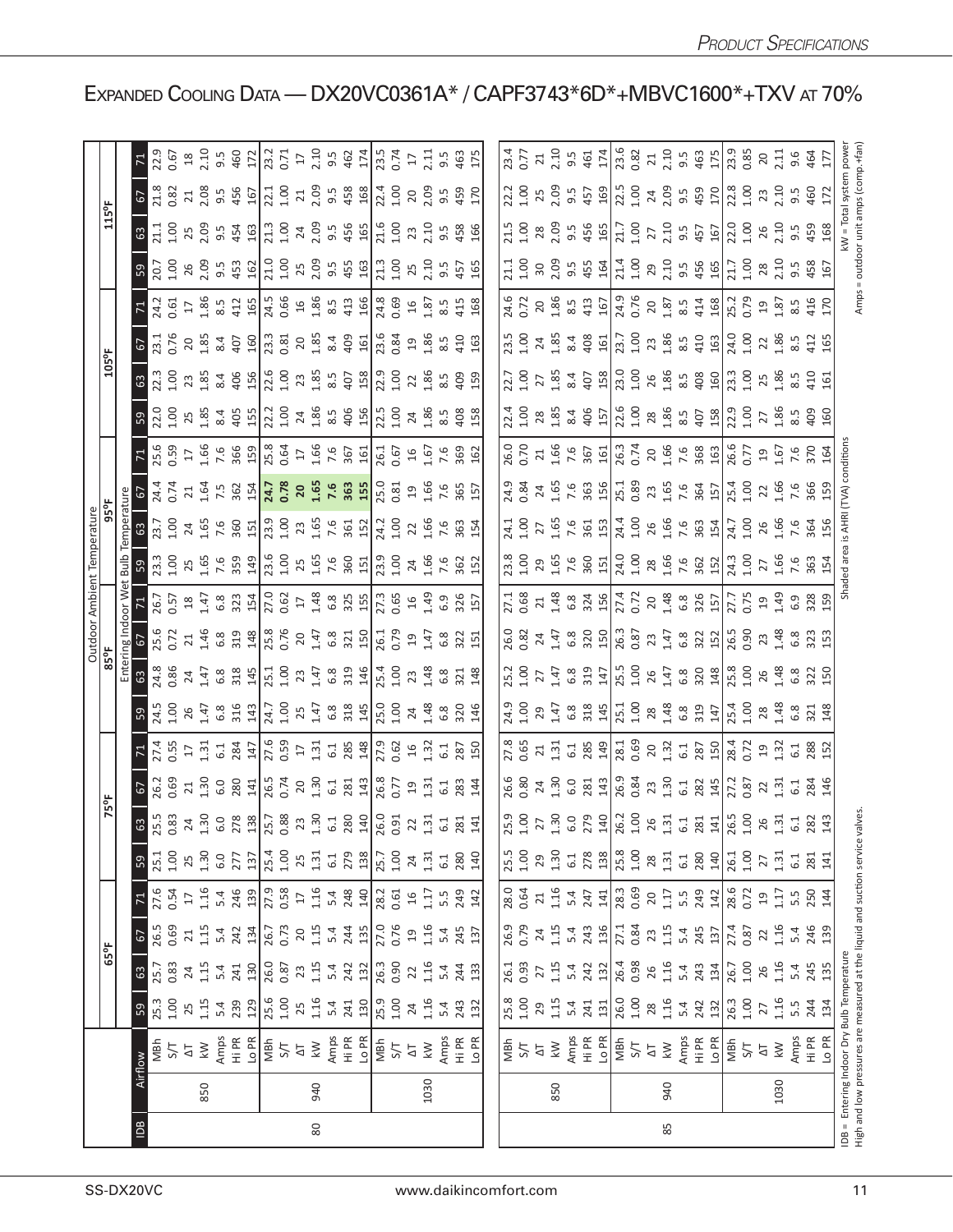|                |      |                                                                         |                    |                  |                 |              |                  |                                                                                                                                                                                                                                                                                                               |                         |                |                     |                 |                                        |                          | <b>OUTDOOR AMBIENT TEMPERATURE</b>                                  |                         |                                                   |                                     |                           |                 |                   |              |                                    |                   |                      |  |
|----------------|------|-------------------------------------------------------------------------|--------------------|------------------|-----------------|--------------|------------------|---------------------------------------------------------------------------------------------------------------------------------------------------------------------------------------------------------------------------------------------------------------------------------------------------------------|-------------------------|----------------|---------------------|-----------------|----------------------------------------|--------------------------|---------------------------------------------------------------------|-------------------------|---------------------------------------------------|-------------------------------------|---------------------------|-----------------|-------------------|--------------|------------------------------------|-------------------|----------------------|--|
|                |      |                                                                         |                    |                  | $65^{\circ}$ F  |              |                  |                                                                                                                                                                                                                                                                                                               | 75°F                    |                |                     | 85°F            |                                        |                          |                                                                     | 95°F                    |                                                   |                                     |                           | $105^{\circ}$ F |                   |              |                                    | 115°F             |                      |  |
|                |      |                                                                         |                    |                  |                 |              |                  |                                                                                                                                                                                                                                                                                                               |                         |                |                     |                 | ENTERING INDOOR WET BULB               |                          |                                                                     | <b>TEMPERATUR</b>       |                                                   |                                     |                           |                 |                   |              |                                    |                   |                      |  |
| $\overline{5}$ |      | AIRFLOW                                                                 | 59                 | 63               | 67              |              | 59               | 63                                                                                                                                                                                                                                                                                                            | $\sqrt{9}$              |                | 59                  | යි              | 5                                      |                          | 59                                                                  | යි                      | 5                                                 |                                     | 59                        | 63              | 67                |              | $\frac{63}{2}$<br>59               | 57                |                      |  |
|                |      | MBh                                                                     | 46.5               | 47.2             | 48.6            |              | 46.1             | 46.8                                                                                                                                                                                                                                                                                                          | 48.1                    |                | 44.9                | 45.5<br>0.59    | 46.9                                   |                          | 42.8<br>1.00                                                        | 43.5<br>0.60            | 44.8                                              |                                     | 40.3                      | 40.9            | 42.3              |              | 37.9                               | 40.0<br>38.6      |                      |  |
|                |      | 5/7                                                                     | 0.63               | 0.55             | 0.42            |              | 0.64             |                                                                                                                                                                                                                                                                                                               | 0.42                    |                | 0.66                |                 | 0.45                                   |                          |                                                                     |                         | 0.47                                              |                                     | 00                        | 0.63            | 0.49              |              | 1.00                               | 0.54<br>0.68      |                      |  |
|                |      | $\overline{\Delta}$                                                     | $\overline{51}$    | $\frac{8}{10}$   | $\overline{1}$  |              | $\overline{a}$   |                                                                                                                                                                                                                                                                                                               | $\overline{1}$          |                | $\overline{c}$      | $\frac{8}{16}$  | $\overline{1}$                         |                          | $\overline{a}$                                                      | $^{28}$                 | $\overline{4}$                                    |                                     | $\Xi$                     | $17$            | $\overline{1}$    |              | 20                                 | 15<br>$^{28}$     |                      |  |
|                | 1300 | $\lesssim$                                                              | 2.42               | 2.42             | 2.42            |              | 2.74             |                                                                                                                                                                                                                                                                                                               | 2.74                    |                | 3.10                | 3.10            | 3.09                                   |                          | 3.49<br>14.1<br>376                                                 | 3.49                    | 3.48                                              |                                     | $3.92$<br>$16.0$<br>$424$ | 3.92            | 3.91              |              | 4.43                               | 4.42<br>4.43      |                      |  |
|                |      | Amps                                                                    | 9.4                | 9.4              | 9.4             |              | 10.8             |                                                                                                                                                                                                                                                                                                               | 10.8                    |                | 12.4                | 12.4            | 12.4                                   |                          |                                                                     | 14.1                    | 14.0                                              |                                     |                           | 15.9            | 15.9              |              | 18.2                               | 18.1<br>18.1      |                      |  |
|                |      | Hi PR                                                                   | 124<br>251         | 126<br>252       | 129<br>254      |              | 290<br>132       | $\begin{array}{l} 0.56 \\ 0.87 \\ 0.71 \\ 0.87 \\ 0.98 \\ 0.01 \\ 0.01 \\ 0.01 \\ 0.01 \\ 0.01 \\ 0.01 \\ 0.01 \\ 0.01 \\ 0.01 \\ 0.01 \\ 0.01 \\ 0.01 \\ 0.01 \\ 0.01 \\ 0.01 \\ 0.01 \\ 0.01 \\ 0.01 \\ 0.01 \\ 0.01 \\ 0.01 \\ 0.01 \\ 0.01 \\ 0.01 \\ 0.01 \\ 0.01 \\ 0.01 \\ 0.01 \\ 0.01 \\ 0.01 \\ 0.$ | 293<br>136              |                | 332<br>138          | 333<br>140      | 335<br>143                             |                          | 144                                                                 | 145<br>377              | 379<br>148                                        |                                     | 149                       | 426<br>151      | 427<br>154        |              | 477<br>157<br>476<br>156           | 479<br>161        |                      |  |
|                |      | Lo PR                                                                   |                    |                  |                 |              |                  |                                                                                                                                                                                                                                                                                                               |                         |                |                     |                 |                                        |                          |                                                                     |                         |                                                   |                                     |                           |                 |                   |              |                                    |                   |                      |  |
|                |      | MBh                                                                     | 47.0<br>0.68       | 47.7             | 49.0            |              | 46.6             |                                                                                                                                                                                                                                                                                                               | 48.6                    |                | 45.4<br>0.71        | 46.0            | 47.4                                   |                          | 43.3<br>1.00                                                        | 43.9<br>0.65            | 45.3                                              |                                     | 40.7<br>1.00              | 41.4<br>0.67    | 42.8<br>0.53      |              | 39.1<br>38.4<br>1.00               | 40.59<br>0.59     |                      |  |
|                |      | 5/7                                                                     |                    | 0.60             | 0.46            |              | 0.68             |                                                                                                                                                                                                                                                                                                               | 0.47                    |                |                     | 0.63            | 0.49                                   |                          |                                                                     |                         | 0.51                                              |                                     |                           |                 |                   |              | 0.72                               |                   |                      |  |
|                |      | $\overline{\Delta}$                                                     | $\overline{a}$     | $\overline{17}$  | $\Xi$           |              | $\overline{c}$   |                                                                                                                                                                                                                                                                                                               | $13$<br>$2.75$          |                | $19$<br>3.12        | $17$            | $\overline{1}$                         |                          |                                                                     | $\overline{\mathbb{L}}$ | $13$                                              |                                     |                           | $17$            | $13$              |              | $_{29}$                            | $14$<br>$^{28}$   |                      |  |
| 20             | 1440 | $\overline{\mathsf{k}}$ W                                               | 2.44               | 2.43             | 2.43            |              | 2.76             |                                                                                                                                                                                                                                                                                                               |                         |                |                     | 3.11            | 3.11                                   |                          |                                                                     | 3.50<br>14.1            | 3.49                                              |                                     | $18$<br>3.94<br>16.0      | 3.93            | 3.93              |              | 4.44                               | 4.43<br>4.44      |                      |  |
|                |      | Amps                                                                    | 9.5                | 9.5              | 9.5             |              | 10.9             |                                                                                                                                                                                                                                                                                                               | 10.8                    |                | 12.4                | 12.4            | 12.4                                   |                          |                                                                     |                         | 14.1                                              |                                     |                           | 16.0            | 16.0              |              | 18.2                               | 18.2<br>18.2      |                      |  |
|                |      | Hi PR                                                                   | 253                | 254              | 255             |              | 292              |                                                                                                                                                                                                                                                                                                               | 295                     |                | 33<br>140           | 335             | 336                                    |                          | $\begin{array}{c} 19 \\ 3.50 \\ 14.3 \\ 3.78 \\ \hline \end{array}$ | 379                     | 381                                               |                                     | 426                       | 427             | 429               |              | 477                                | 480<br>478        |                      |  |
|                |      | Lo PR                                                                   | 125                | 127              | 130             |              | 133              |                                                                                                                                                                                                                                                                                                               | 138                     |                |                     | $\frac{1}{4}$   | 144                                    |                          |                                                                     | 147                     | 150                                               |                                     | 151                       | 152             | 155               |              | 157                                | 162<br>159        |                      |  |
|                |      | MBh                                                                     | 47.6<br>0.70       | 48.2             | 49.6            |              | 47.1             |                                                                                                                                                                                                                                                                                                               | 49.2                    |                | 45.9                | 46.6            | 48.0                                   |                          | $\frac{3}{43.8}$                                                    | 44.5                    | 45.9                                              |                                     | 41.3                      | 42.0            | 43.3              |              | 39.0                               | 41.0<br>39.6      |                      |  |
|                |      | 5/7                                                                     |                    | 0.63             | 0.49            |              | 0.71             |                                                                                                                                                                                                                                                                                                               | 0.50                    |                | 0.74                | 0.66            | 0.52                                   |                          |                                                                     | 0.68                    | 0.54                                              |                                     | 1.00                      | 0.70            | 0.56              |              | 1.00                               | 0.62<br>0.75      |                      |  |
|                |      | $\overline{\Delta}$                                                     | $^{28}$            | $\overline{16}$  | $\mathfrak{Q}$  |              | $^{28}$          |                                                                                                                                                                                                                                                                                                               | $\frac{3}{2}$           |                | $\frac{8}{16}$      | $\frac{1}{6}$   | $\frac{1}{3}$                          |                          | $^{28}$                                                             | $\frac{1}{6}$           | $\overline{13}$                                   |                                     | $18$                      | $\frac{1}{6}$   | 12                |              | $\overline{17}$<br>$\overline{1}9$ | 14                |                      |  |
|                | 1580 | $\leq$                                                                  | 2.45               | 2.44             | 2.44            |              | 2.77             |                                                                                                                                                                                                                                                                                                               | 2.76                    |                | 3.13                | 3.12            | 3.12                                   |                          |                                                                     | 3.51                    | 3.51                                              |                                     | 3.95                      | 3.94            | 3.94              |              | 4.45                               | 4.45<br>4.45      |                      |  |
|                |      | Amps                                                                    | 9.5                | 9.5              | 9.5             |              | 10.9             | 0.9                                                                                                                                                                                                                                                                                                           | 10.9                    |                | 12.5                | 12.5            | 12.5                                   |                          | $3.51$<br>$14.2$                                                    | 14.2                    | 14.1                                              |                                     | 16.1                      | <b>16.0</b>     | 16.0              |              | 18.3                               | 18.2<br>18.2      |                      |  |
|                |      | Hi PR                                                                   | 254                | 255              | 257             |              | 294              | 295                                                                                                                                                                                                                                                                                                           | 297                     |                | 335                 | 336             | 338                                    |                          | 380                                                                 | 381                     | 383                                               |                                     |                           | 429             | 431               |              | 479                                | 482<br>480        |                      |  |
|                |      | LO <sub>PR</sub>                                                        | 127                | 128              | 132             |              | 134              | 136                                                                                                                                                                                                                                                                                                           | 139                     |                | 141                 | 143             | 146                                    |                          | 147                                                                 | 148                     | 151                                               |                                     | 428<br>152                | 154             | 157               |              | 159                                | 164<br>160        |                      |  |
|                |      |                                                                         |                    |                  |                 |              |                  |                                                                                                                                                                                                                                                                                                               |                         |                |                     |                 |                                        |                          |                                                                     |                         |                                                   |                                     |                           |                 |                   |              |                                    |                   |                      |  |
|                |      |                                                                         |                    |                  |                 |              | 46.1             |                                                                                                                                                                                                                                                                                                               | 48.2                    | 50.3           |                     | 45.6            |                                        |                          |                                                                     | 43.5<br>0.74            |                                                   |                                     |                           | 40.9<br>0.76    |                   |              | 38.0                               | 40.0<br>38.6      | 42.1                 |  |
|                |      | MBh<br>S/T                                                              | 46.5<br>0.76       | 47.2<br>0.68     | 48.6<br>0.55    | 50.7<br>0.40 | 0.77             | $\begin{array}{l} 46.8 \\ 0.69 \\ 0.74 \\ 2.75 \\ 2.83 \\ 2.81 \\ 2.81 \\ 2.82 \\ 2.83 \\ 2.75 \\ 2.75 \\ 2.75 \\ 2.75 \\ 2.75 \\ 2.75 \\ 2.75 \\ 2.75 \\ 2.75 \\ 2.75 \\ 2.75 \\ 2.75 \\ 2.75 \\ 2.75 \\ 2.75 \\ 2.75 \\ 2.75 \\ 2.75 \\ 2.75 \\ 2.75 \\ 2.75 \\ 2.75 \\ 2.75 \\ 2.75 \\ 2.75 \\ 2.75 \\ 2.$ | 0.55                    | 0.41           | 44.9<br>1.00        | 0.72            | 47.0<br>0.58                           | 49.1<br>0.43             | 42.8<br>1.00                                                        |                         | 44.9<br>0.60                                      | 47.0<br>0.45                        | 40.3<br>1.00              |                 | 42.3<br>0.62      | 44.4<br>0.48 | 1.00                               | 0.67<br>001       | 0.53                 |  |
|                |      | $\overline{\Delta}$                                                     | $24$<br>$2.42$     | 22               | $18$<br>2.41    | $15$<br>2.44 | 23               |                                                                                                                                                                                                                                                                                                               | $\frac{18}{2.73}$       | $15$<br>$2.76$ | 24                  | 22              | $^{28}$                                |                          | 23                                                                  | 22                      |                                                   |                                     |                           | $\overline{21}$ |                   | $14\,$       | 23<br>24                           | $\overline{c}$    | 4.44                 |  |
|                | 1300 | $\overline{k}$                                                          |                    | 2.42             |                 |              | 2.74             |                                                                                                                                                                                                                                                                                                               |                         |                | 3.10                | 3.10            | $3.\overline{0}9$<br>$12.\overline{3}$ | $15$<br>$3.12$<br>$12.4$ | 3.49                                                                | 3.49<br>14.0            | $\begin{array}{c} 18 \\ 3.48 \\ 14.0 \end{array}$ | $15$<br>$3.50$<br>$14.1$            | 23, 92, 92, 425, 439      | 3.92<br>15.9    | $\frac{18}{3.91}$ | 3.94<br>16.0 | 4.43                               | 4.42<br>4.43      |                      |  |
|                |      | Amps                                                                    | 9.4                | 9.4              | 9.4             | 9.5          | 10.8             |                                                                                                                                                                                                                                                                                                               | 10.8                    | 10.9           | 12.4                | 12.4            |                                        |                          | 14.1                                                                |                         |                                                   |                                     |                           |                 | <b>L5.9</b>       |              | 18.1                               | 18.1<br>18.1      | 18.2                 |  |
|                |      | Hi PR                                                                   | 251                | 252              | 254             | 258          | 291              |                                                                                                                                                                                                                                                                                                               | 294                     | 298            | 332                 | 333             | 335                                    | 339                      | 377                                                                 | 378                     | 379                                               | 384<br>154                          |                           | 426             | 428               | 432          | 477<br>476                         | 479               | 483                  |  |
|                |      | Lo PR                                                                   | 124                | 126              | 129             | 134          | 132              |                                                                                                                                                                                                                                                                                                               | 136                     | $\frac{1}{41}$ | 138                 | 140             | 143                                    | 148                      | 144                                                                 | 145                     | 148                                               |                                     |                           | 151             | 154               | 159          | 156                                | 161<br>158        | 166                  |  |
|                |      | MBh<br>$5/T$                                                            | 47.0<br>0.81       | 47.7             | 49.1            | 51.2         | $\frac{1}{46.6}$ |                                                                                                                                                                                                                                                                                                               | 48.7                    | 50.8           | $\frac{45.4}{1.00}$ | 46.1            | 47.4                                   | 49.6<br>0.48             | 43.3<br>1.00                                                        | 44.0<br>0.78            | 45.4                                              | $\frac{17.5}{0.50}$                 | $\frac{8}{40.8}$          | 41.4            | 42.8              | 44.9<br>0.52 | 38.4                               | 40.5<br>39.1      |                      |  |
|                |      |                                                                         |                    | 0.73             | 0.59            | 0.45         | 0.81             |                                                                                                                                                                                                                                                                                                               | 0.60                    | 0.45           |                     | 0.76            | 0.62                                   |                          |                                                                     |                         | 0.64                                              |                                     |                           | 0.80            | 0.67              |              | 1.00                               | 0.72<br>1.00      | $42.6$<br>0.57<br>15 |  |
|                |      | $\overline{\Delta}$                                                     | 23                 | $\overline{21}$  | $\overline{17}$ | $14$         | 23               |                                                                                                                                                                                                                                                                                                               | $\Gamma$                | $\overline{1}$ | 23                  | $\overline{21}$ | $^{28}$                                | $14$                     | 23                                                                  | 21                      | $\overline{17}$                                   |                                     | $\overline{2}$            | $21\,$          | $\overline{17}$   | $\Xi$        | 23                                 | $^{28}$<br>22     |                      |  |
| 75             | 1440 | $\leq$                                                                  | 2.43<br>9.5<br>253 | 2.43             | 2.43            | 2.45         | 2.76             |                                                                                                                                                                                                                                                                                                               | 2.75                    | 2.77           | 3.11                | 3.11            | 3.10                                   | $3.13$<br>$12.5$         |                                                                     | 3.50<br>14.1            | 3.49                                              | $14$<br>3.52<br>14.2                | 3.93<br>16.0              | 3.93            | 3.92<br>16.0      | 3.95         | 4.44                               | 4.43<br>4.44      | 4.46                 |  |
|                |      | Amps                                                                    |                    | 9.5              | 9.4             | 9.6          | 10.9             |                                                                                                                                                                                                                                                                                                               | 10.8                    | 10.9           | 12.4                | 12.4            | 12.4                                   |                          |                                                                     |                         | 14.1                                              |                                     |                           | 16.0            |                   | 16.1         | 18.2                               | 18.2<br>18.2      | 18.3<br>485          |  |
|                |      | Hi PR                                                                   |                    | 254              | 256             | 260          | 292              |                                                                                                                                                                                                                                                                                                               | 295<br>138              | 300            | 334<br>140          | 335<br>141      | 337<br>144                             | 341                      | 3.50<br>14.1<br>378<br>145                                          | 379                     | 381                                               | 385<br>155                          | 426<br>151                | 427             | 429<br>155        | 434<br>161   | 478                                | 480<br>479        |                      |  |
|                |      | Lo PR                                                                   | 125                | 127              | 130             | 135          | 133              |                                                                                                                                                                                                                                                                                                               |                         | 143            |                     |                 |                                        | 149                      |                                                                     | 147                     | 150                                               |                                     |                           | 152             |                   |              | 157                                | 162<br>159        | 167                  |  |
|                |      | MBh                                                                     | 47.6               | 48.2             | 49.6            | 51.7         | 47.2             |                                                                                                                                                                                                                                                                                                               | 49.2                    | 51.3           | 46.0<br>1.00        | 46.6<br>0.79    | 48.0<br>0.65                           | $\frac{50.1}{0.51}$      | 43.9<br>1.00                                                        | 44.5<br>0.81            | 45.9                                              | $48.0$<br>$0.53$<br>$3.53$<br>$3.4$ | 41.3<br>1.00              | 42.0<br>0.83    | 43.4              | 45.5<br>0.55 | 39.0                               | 41.0<br>39.7      | 43.2                 |  |
|                |      | 5/7                                                                     | 0.84               | 0.76             | 0.62            | 0.48         | $1.00$           |                                                                                                                                                                                                                                                                                                               | 0.63                    | 0.48           |                     |                 |                                        |                          |                                                                     |                         | 0.67                                              |                                     |                           |                 | 0.69              |              | 1.00                               | 0.75<br>1.00      | 0.60                 |  |
|                |      | $\overline{\mathcal{L}}$                                                | $\overline{2}$     | $20$             | $\Box$          | $\Xi$        | 22               |                                                                                                                                                                                                                                                                                                               | $\overline{\mathbb{L}}$ |                | 22                  | 20              | $\overline{\mathbb{L}}$                | $\Xi$                    | 22                                                                  | 20                      | $\Gamma$                                          |                                     | 22                        | 20              |                   | $\Xi$        | 23                                 | $^{28}$<br>21     | $\overline{1}$       |  |
|                | 1580 | $\leq$                                                                  | 2.45               | 2.44             | 2.44            | 2.46         | 2.77             |                                                                                                                                                                                                                                                                                                               | 2.76                    | $13^{2.78}$    | 3.12                | 3.12            | 3.12                                   | 3.14<br>12.6             | 3.51                                                                | 3.51                    | 3.50<br>14.1                                      |                                     | 3.94<br>16.0              | 3.94<br>16.0    | $16$<br>3.94      | 3.96         | 4.45                               | 4.44<br>4.45      | 4.47                 |  |
|                |      | Amps                                                                    | 9.5                | $9.\overline{5}$ | 9.5             | 9.6          | 10.9             | 10.9<br>295                                                                                                                                                                                                                                                                                                   |                         | 11.0           | 12.5                | 12.5            | 12.4                                   |                          | 14.2                                                                | 14.2                    |                                                   |                                     |                           |                 | 16.0              | 16.1         | 18.3                               | 18.2<br>18.2      | 18.3                 |  |
|                |      | Hi PR                                                                   | 254                | 255              | 257             | 262          | 294              |                                                                                                                                                                                                                                                                                                               | 10.9<br>297<br>139      | 301            | 335                 | 336             | 338                                    | 343                      | 380                                                                 | 381                     | 383                                               | 387                                 | 428<br>152                | 429             | 431               | 435          | 479                                | 482<br>480        | 486                  |  |
|                |      | Lo PR                                                                   | 127                | 129              | 132             | 137          | 135              | 136                                                                                                                                                                                                                                                                                                           |                         | 144            | 141                 | 143             | 146                                    | 151                      | 147                                                                 | 148                     | 151                                               | 157                                 |                           | 154             | 157               | 162          | 159                                | 164<br>160        | 169                  |  |
|                |      | DB = Entering Indoor Dry Bulb Temperature                               |                    |                  |                 |              |                  |                                                                                                                                                                                                                                                                                                               |                         |                |                     |                 |                                        |                          | Shaded area is ACCA (TVA) condition                                 |                         |                                                   |                                     |                           |                 |                   |              |                                    | kW = Total system | powe                 |  |
|                |      | High and low pressures are measured at the liquid and suction service w |                    |                  |                 |              |                  | alve:                                                                                                                                                                                                                                                                                                         |                         |                |                     |                 |                                        |                          |                                                                     |                         |                                                   |                                     |                           |                 |                   | Amps         | = outdoor unit amps (con           |                   |                      |  |

EXPANDED COOLING DATA - DX20VC0481A\* / CAPF4961\*6D\*+MBVC2000\*+TXV AT 100%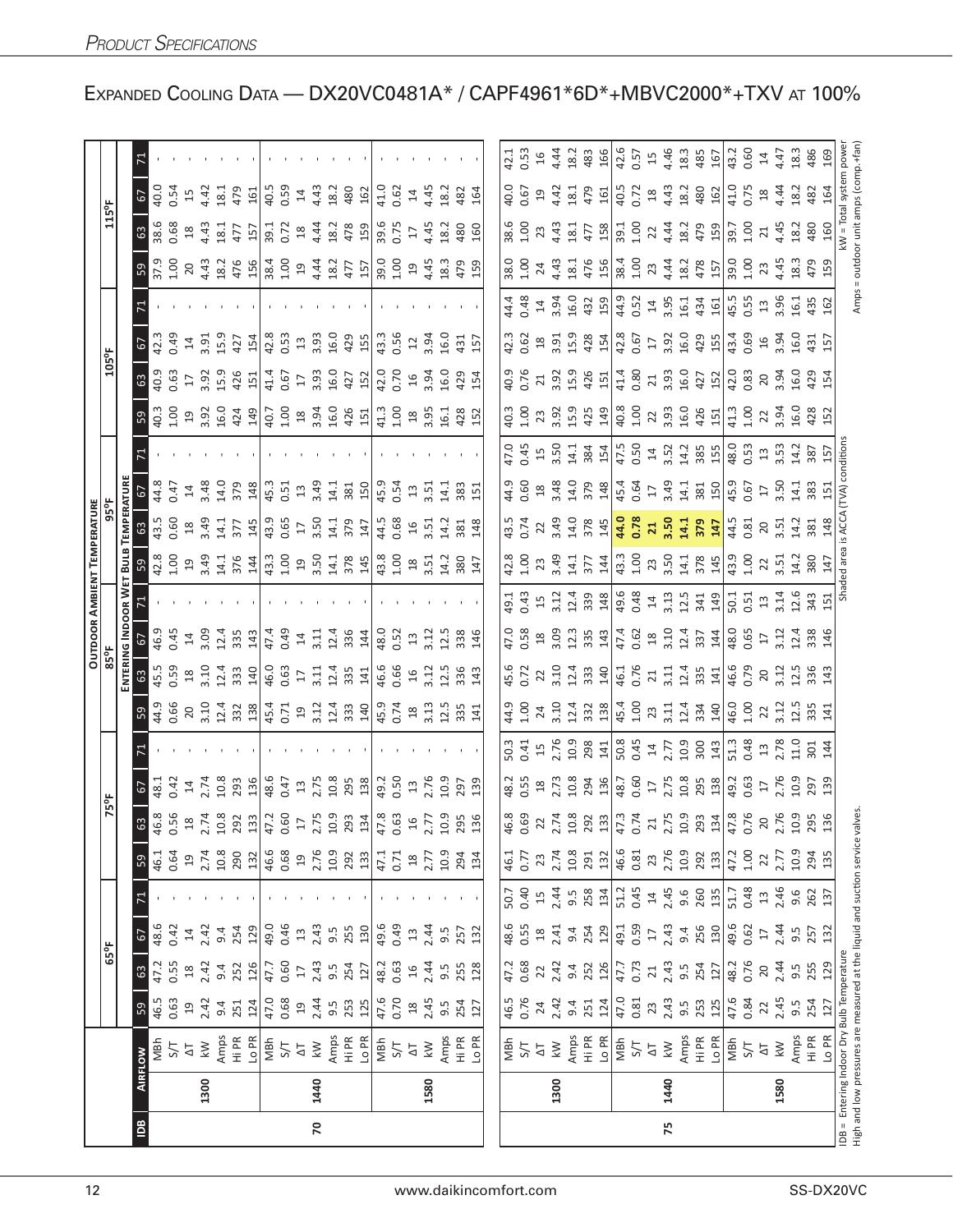|                |      |                                                                                                                                |                                                               |                                             |                                             |                                                                          |                                   |                                                                                                                                                                                                                                                                                                                        |                                                                                                                                                                                                                                                                                                                     |                                                                                                                                                                                                                                                                                                               |                                                                                                                                                                                                                          | <b>OUTDOOR AMBIENT TEMPERATUR</b> |                                                                                                                                                                                                                                                                                                  |               |  |                                                                                                                                                                                                                                                                                               |                                                                                                                                                                                                                                                                                                  |                                                                                                                                                                                                                                                                                                                                                                                                                                                             |                                                                                                                |                                                                                                                                                                                                                                 |                              |                                                                                                                                                                                                                              |
|----------------|------|--------------------------------------------------------------------------------------------------------------------------------|---------------------------------------------------------------|---------------------------------------------|---------------------------------------------|--------------------------------------------------------------------------|-----------------------------------|------------------------------------------------------------------------------------------------------------------------------------------------------------------------------------------------------------------------------------------------------------------------------------------------------------------------|---------------------------------------------------------------------------------------------------------------------------------------------------------------------------------------------------------------------------------------------------------------------------------------------------------------------|---------------------------------------------------------------------------------------------------------------------------------------------------------------------------------------------------------------------------------------------------------------------------------------------------------------|--------------------------------------------------------------------------------------------------------------------------------------------------------------------------------------------------------------------------|-----------------------------------|--------------------------------------------------------------------------------------------------------------------------------------------------------------------------------------------------------------------------------------------------------------------------------------------------|---------------|--|-----------------------------------------------------------------------------------------------------------------------------------------------------------------------------------------------------------------------------------------------------------------------------------------------|--------------------------------------------------------------------------------------------------------------------------------------------------------------------------------------------------------------------------------------------------------------------------------------------------|-------------------------------------------------------------------------------------------------------------------------------------------------------------------------------------------------------------------------------------------------------------------------------------------------------------------------------------------------------------------------------------------------------------------------------------------------------------|----------------------------------------------------------------------------------------------------------------|---------------------------------------------------------------------------------------------------------------------------------------------------------------------------------------------------------------------------------|------------------------------|------------------------------------------------------------------------------------------------------------------------------------------------------------------------------------------------------------------------------|
|                |      |                                                                                                                                |                                                               | 65°F                                        |                                             |                                                                          |                                   | 75°F                                                                                                                                                                                                                                                                                                                   |                                                                                                                                                                                                                                                                                                                     |                                                                                                                                                                                                                                                                                                               |                                                                                                                                                                                                                          |                                   |                                                                                                                                                                                                                                                                                                  |               |  |                                                                                                                                                                                                                                                                                               | 105°F                                                                                                                                                                                                                                                                                            |                                                                                                                                                                                                                                                                                                                                                                                                                                                             |                                                                                                                |                                                                                                                                                                                                                                 | 115°F                        |                                                                                                                                                                                                                              |
|                |      |                                                                                                                                |                                                               |                                             |                                             |                                                                          |                                   |                                                                                                                                                                                                                                                                                                                        |                                                                                                                                                                                                                                                                                                                     |                                                                                                                                                                                                                                                                                                               |                                                                                                                                                                                                                          |                                   |                                                                                                                                                                                                                                                                                                  |               |  |                                                                                                                                                                                                                                                                                               |                                                                                                                                                                                                                                                                                                  |                                                                                                                                                                                                                                                                                                                                                                                                                                                             |                                                                                                                |                                                                                                                                                                                                                                 |                              |                                                                                                                                                                                                                              |
| $\overline{a}$ |      | <b>AIRFLOW</b>                                                                                                                 | 59                                                            | $63\,$                                      | 67                                          | 71                                                                       |                                   |                                                                                                                                                                                                                                                                                                                        |                                                                                                                                                                                                                                                                                                                     |                                                                                                                                                                                                                                                                                                               |                                                                                                                                                                                                                          |                                   |                                                                                                                                                                                                                                                                                                  |               |  |                                                                                                                                                                                                                                                                                               |                                                                                                                                                                                                                                                                                                  |                                                                                                                                                                                                                                                                                                                                                                                                                                                             |                                                                                                                |                                                                                                                                                                                                                                 |                              |                                                                                                                                                                                                                              |
|                |      | MBh                                                                                                                            | 46.8<br>1.00                                                  | 47.4<br>0.81                                | $48.8$<br>0.67<br>22<br>2.42                | 50.53<br>0.53<br>2.4<br>9.59                                             | 59<br>46.4<br>1.00<br>2.74        |                                                                                                                                                                                                                                                                                                                        |                                                                                                                                                                                                                                                                                                                     |                                                                                                                                                                                                                                                                                                               |                                                                                                                                                                                                                          |                                   |                                                                                                                                                                                                                                                                                                  |               |  |                                                                                                                                                                                                                                                                                               |                                                                                                                                                                                                                                                                                                  |                                                                                                                                                                                                                                                                                                                                                                                                                                                             |                                                                                                                |                                                                                                                                                                                                                                 |                              |                                                                                                                                                                                                                              |
|                |      |                                                                                                                                |                                                               |                                             |                                             |                                                                          |                                   |                                                                                                                                                                                                                                                                                                                        |                                                                                                                                                                                                                                                                                                                     |                                                                                                                                                                                                                                                                                                               |                                                                                                                                                                                                                          |                                   |                                                                                                                                                                                                                                                                                                  |               |  |                                                                                                                                                                                                                                                                                               |                                                                                                                                                                                                                                                                                                  |                                                                                                                                                                                                                                                                                                                                                                                                                                                             |                                                                                                                |                                                                                                                                                                                                                                 |                              |                                                                                                                                                                                                                              |
|                | 1300 | $\frac{\Delta T}{k}$                                                                                                           | $\frac{28}{2.42}$                                             | $24.4$<br>$2.4$<br>$9.4$<br>$2.5$           |                                             |                                                                          |                                   |                                                                                                                                                                                                                                                                                                                        |                                                                                                                                                                                                                                                                                                                     |                                                                                                                                                                                                                                                                                                               |                                                                                                                                                                                                                          |                                   |                                                                                                                                                                                                                                                                                                  |               |  |                                                                                                                                                                                                                                                                                               |                                                                                                                                                                                                                                                                                                  |                                                                                                                                                                                                                                                                                                                                                                                                                                                             |                                                                                                                |                                                                                                                                                                                                                                 |                              |                                                                                                                                                                                                                              |
|                |      |                                                                                                                                |                                                               |                                             | $9.4$<br>254                                |                                                                          | $10.8$<br>$291$                   |                                                                                                                                                                                                                                                                                                                        |                                                                                                                                                                                                                                                                                                                     |                                                                                                                                                                                                                                                                                                               |                                                                                                                                                                                                                          |                                   |                                                                                                                                                                                                                                                                                                  |               |  |                                                                                                                                                                                                                                                                                               |                                                                                                                                                                                                                                                                                                  |                                                                                                                                                                                                                                                                                                                                                                                                                                                             |                                                                                                                |                                                                                                                                                                                                                                 |                              |                                                                                                                                                                                                                              |
|                |      | Amps<br>Hi PR                                                                                                                  | $3.3 \frac{11}{3}$<br>$3.5 \frac{11}{3}$<br>$3.5 \frac{1}{3}$ |                                             |                                             |                                                                          |                                   | $\begin{array}{l} 63.83 & 87.73 & 83.73 & 84.73 & 85.73 & 87.73 & 87.73 & 88.73 & 87.73 & 87.73 & 87.73 & 87.73 & 87.73 & 87.73 & 87.73 & 87.73 & 87.73 & 87.73 & 87.73 & 87.73 & 87.73 & 87.73 & 87.73 & 87.73 & 87.73 & 87.73 & 87.73 & 87.73 & 87.73 & 87.73 & 87$                                                  | $\frac{1}{6}$ $\frac{3}{8}$ $\frac{3}{8}$ $\frac{3}{8}$ $\frac{1}{8}$ $\frac{3}{8}$ $\frac{3}{8}$ $\frac{1}{8}$ $\frac{1}{8}$ $\frac{3}{8}$ $\frac{3}{8}$ $\frac{1}{8}$ $\frac{3}{8}$ $\frac{3}{8}$ $\frac{3}{8}$ $\frac{3}{8}$ $\frac{3}{8}$ $\frac{3}{8}$ $\frac{3}{8}$ $\frac{3}{8}$ $\frac{3}{8}$ $\frac{3}{8}$ | z 5 5 5 6 5 6 7 6 7 6 7 7 7 9 6 7 7 7 8 9 7 7 7 9 9 7 7 7 9 9 7 7 7 9 9 7 7 7 9 9 7 7 7 7 9 9 7 7 7 9 9 7 7 7                                                                                                                                                                                                 | <u>ាង ក្នុំ ទី ន ដុ</u> ក្ខុ ង ដាំង ន ដូច ន ដូច ន ដូច ន ដូច ន ដូច ន ដូច ន ដូច ន ដូច ន ដូច ន ដូច ន ដូច ន<br>ន ដូច ន ន ដូច ន ដូច ន ដូច ន ដូច ន ដូច ន ដូច ន ដូច ន ដូច ន ដូច ន ដូច ន ដូច ន ដូច ន ដូច ន ដូច ន ដូច ន ដូច ន ដូច |                                   | $3\frac{13}{32}$ $3\frac{13}{32}$ $3\frac{11}{32}$ $3\frac{11}{32}$ $3\frac{11}{32}$ $3\frac{11}{32}$ $3\frac{11}{32}$ $3\frac{11}{32}$ $3\frac{11}{32}$ $3\frac{11}{32}$ $3\frac{11}{32}$ $3\frac{11}{32}$ $3\frac{11}{32}$ $3\frac{11}{32}$ $3\frac{11}{32}$ $3\frac{11}{32}$ $3\frac{11}{32}$ | $\frac{3}{3}$ |  |                                                                                                                                                                                                                                                                                               | $3\frac{11}{11}$ $3\frac{11}{11}$ $3\frac{11}{11}$ $3\frac{11}{11}$ $3\frac{11}{11}$ $3\frac{11}{11}$ $3\frac{11}{11}$ $3\frac{11}{11}$ $3\frac{11}{11}$ $3\frac{11}{11}$ $3\frac{11}{11}$ $3\frac{11}{11}$ $3\frac{11}{11}$ $3\frac{11}{11}$ $3\frac{11}{11}$ $3\frac{11}{11}$ $3\frac{11}{11}$ |                                                                                                                                                                                                                                                                                                                                                                                                                                                             |                                                                                                                | $\frac{38}{38}$ $\frac{32}{38}$ $\frac{32}{38}$ $\frac{33}{48}$ $\frac{33}{48}$ $\frac{33}{48}$ $\frac{33}{48}$ $\frac{33}{48}$ $\frac{33}{48}$ $\frac{33}{48}$ $\frac{33}{48}$ $\frac{33}{48}$ $\frac{33}{48}$ $\frac{33}{48}$ |                              |                                                                                                                                                                                                                              |
|                |      |                                                                                                                                |                                                               |                                             |                                             |                                                                          |                                   |                                                                                                                                                                                                                                                                                                                        |                                                                                                                                                                                                                                                                                                                     |                                                                                                                                                                                                                                                                                                               |                                                                                                                                                                                                                          |                                   |                                                                                                                                                                                                                                                                                                  |               |  |                                                                                                                                                                                                                                                                                               |                                                                                                                                                                                                                                                                                                  |                                                                                                                                                                                                                                                                                                                                                                                                                                                             |                                                                                                                |                                                                                                                                                                                                                                 |                              |                                                                                                                                                                                                                              |
|                |      | 이들 2년                                                                                                                          |                                                               | $\frac{126}{47.9}$ 85                       | $\frac{29}{49}$ , $\frac{2}{5}$             |                                                                          | $\frac{21}{46.9}$<br>1.00<br>27   |                                                                                                                                                                                                                                                                                                                        |                                                                                                                                                                                                                                                                                                                     |                                                                                                                                                                                                                                                                                                               |                                                                                                                                                                                                                          |                                   |                                                                                                                                                                                                                                                                                                  |               |  |                                                                                                                                                                                                                                                                                               |                                                                                                                                                                                                                                                                                                  |                                                                                                                                                                                                                                                                                                                                                                                                                                                             |                                                                                                                |                                                                                                                                                                                                                                 |                              |                                                                                                                                                                                                                              |
|                |      |                                                                                                                                | 27                                                            |                                             | 21                                          |                                                                          |                                   |                                                                                                                                                                                                                                                                                                                        |                                                                                                                                                                                                                                                                                                                     |                                                                                                                                                                                                                                                                                                               |                                                                                                                                                                                                                          |                                   |                                                                                                                                                                                                                                                                                                  |               |  |                                                                                                                                                                                                                                                                                               |                                                                                                                                                                                                                                                                                                  |                                                                                                                                                                                                                                                                                                                                                                                                                                                             |                                                                                                                |                                                                                                                                                                                                                                 |                              |                                                                                                                                                                                                                              |
| 80             | 1440 | $\overline{k}$                                                                                                                 | 2.44                                                          |                                             |                                             | $\frac{34}{514}$ 5.5 2.45                                                |                                   |                                                                                                                                                                                                                                                                                                                        |                                                                                                                                                                                                                                                                                                                     |                                                                                                                                                                                                                                                                                                               |                                                                                                                                                                                                                          |                                   |                                                                                                                                                                                                                                                                                                  |               |  |                                                                                                                                                                                                                                                                                               |                                                                                                                                                                                                                                                                                                  |                                                                                                                                                                                                                                                                                                                                                                                                                                                             |                                                                                                                |                                                                                                                                                                                                                                 |                              |                                                                                                                                                                                                                              |
|                |      |                                                                                                                                |                                                               | $2.43$<br>9.5                               |                                             |                                                                          |                                   |                                                                                                                                                                                                                                                                                                                        |                                                                                                                                                                                                                                                                                                                     |                                                                                                                                                                                                                                                                                                               |                                                                                                                                                                                                                          |                                   |                                                                                                                                                                                                                                                                                                  |               |  |                                                                                                                                                                                                                                                                                               |                                                                                                                                                                                                                                                                                                  |                                                                                                                                                                                                                                                                                                                                                                                                                                                             |                                                                                                                |                                                                                                                                                                                                                                 |                              |                                                                                                                                                                                                                              |
|                |      | $\begin{array}{c}\n\text{Amps} \\ \text{Hi PR} \\ \text{L0 PR} \\ \hline\n\text{Msh} \\ \text{M3n} \\ \text{S/T}\n\end{array}$ | 9.5<br>253                                                    | 254                                         | 2.43<br>9.5<br>256<br>131                   | 9.6<br>260                                                               | 2.76<br>10.9<br>293               |                                                                                                                                                                                                                                                                                                                        |                                                                                                                                                                                                                                                                                                                     |                                                                                                                                                                                                                                                                                                               |                                                                                                                                                                                                                          |                                   |                                                                                                                                                                                                                                                                                                  |               |  |                                                                                                                                                                                                                                                                                               |                                                                                                                                                                                                                                                                                                  |                                                                                                                                                                                                                                                                                                                                                                                                                                                             |                                                                                                                |                                                                                                                                                                                                                                 |                              |                                                                                                                                                                                                                              |
|                |      |                                                                                                                                | 126                                                           | 128                                         |                                             | 136                                                                      | 134                               |                                                                                                                                                                                                                                                                                                                        |                                                                                                                                                                                                                                                                                                                     |                                                                                                                                                                                                                                                                                                               |                                                                                                                                                                                                                          |                                   |                                                                                                                                                                                                                                                                                                  |               |  |                                                                                                                                                                                                                                                                                               |                                                                                                                                                                                                                                                                                                  |                                                                                                                                                                                                                                                                                                                                                                                                                                                             |                                                                                                                |                                                                                                                                                                                                                                 |                              |                                                                                                                                                                                                                              |
|                |      |                                                                                                                                |                                                               |                                             | 49.9<br>0.75                                |                                                                          | 47.4<br>1.00                      |                                                                                                                                                                                                                                                                                                                        |                                                                                                                                                                                                                                                                                                                     |                                                                                                                                                                                                                                                                                                               |                                                                                                                                                                                                                          |                                   |                                                                                                                                                                                                                                                                                                  |               |  |                                                                                                                                                                                                                                                                                               |                                                                                                                                                                                                                                                                                                  |                                                                                                                                                                                                                                                                                                                                                                                                                                                             |                                                                                                                |                                                                                                                                                                                                                                 |                              |                                                                                                                                                                                                                              |
|                |      |                                                                                                                                | 47.8<br>1.00                                                  | $48.5$<br>0.89<br>2.4<br>2.44               |                                             | $52.0$<br>0.60<br>17<br>2.46                                             |                                   |                                                                                                                                                                                                                                                                                                                        |                                                                                                                                                                                                                                                                                                                     |                                                                                                                                                                                                                                                                                                               |                                                                                                                                                                                                                          |                                   |                                                                                                                                                                                                                                                                                                  |               |  |                                                                                                                                                                                                                                                                                               |                                                                                                                                                                                                                                                                                                  |                                                                                                                                                                                                                                                                                                                                                                                                                                                             |                                                                                                                |                                                                                                                                                                                                                                 |                              |                                                                                                                                                                                                                              |
|                |      | $\overline{\Delta}$                                                                                                            |                                                               |                                             | $21$                                        |                                                                          |                                   |                                                                                                                                                                                                                                                                                                                        |                                                                                                                                                                                                                                                                                                                     |                                                                                                                                                                                                                                                                                                               |                                                                                                                                                                                                                          |                                   |                                                                                                                                                                                                                                                                                                  |               |  |                                                                                                                                                                                                                                                                                               |                                                                                                                                                                                                                                                                                                  |                                                                                                                                                                                                                                                                                                                                                                                                                                                             |                                                                                                                |                                                                                                                                                                                                                                 |                              |                                                                                                                                                                                                                              |
|                | 1580 | $\lesssim$                                                                                                                     | $26$<br>$2.45$                                                |                                             | 2.44                                        |                                                                          | 2.77                              |                                                                                                                                                                                                                                                                                                                        |                                                                                                                                                                                                                                                                                                                     |                                                                                                                                                                                                                                                                                                               |                                                                                                                                                                                                                          |                                   |                                                                                                                                                                                                                                                                                                  |               |  |                                                                                                                                                                                                                                                                                               |                                                                                                                                                                                                                                                                                                  |                                                                                                                                                                                                                                                                                                                                                                                                                                                             |                                                                                                                |                                                                                                                                                                                                                                 |                              |                                                                                                                                                                                                                              |
|                |      | Amps<br>Hi PR<br>Lo PR                                                                                                         | 9.5                                                           | 9.5                                         | $9.58$<br>$132$                             | 9.6                                                                      | 10.9                              |                                                                                                                                                                                                                                                                                                                        |                                                                                                                                                                                                                                                                                                                     |                                                                                                                                                                                                                                                                                                               |                                                                                                                                                                                                                          |                                   |                                                                                                                                                                                                                                                                                                  |               |  |                                                                                                                                                                                                                                                                                               |                                                                                                                                                                                                                                                                                                  |                                                                                                                                                                                                                                                                                                                                                                                                                                                             |                                                                                                                |                                                                                                                                                                                                                                 |                              |                                                                                                                                                                                                                              |
|                |      |                                                                                                                                | 255                                                           | 256<br>129                                  |                                             | 262                                                                      | 294                               |                                                                                                                                                                                                                                                                                                                        |                                                                                                                                                                                                                                                                                                                     |                                                                                                                                                                                                                                                                                                               |                                                                                                                                                                                                                          |                                   |                                                                                                                                                                                                                                                                                                  |               |  |                                                                                                                                                                                                                                                                                               |                                                                                                                                                                                                                                                                                                  |                                                                                                                                                                                                                                                                                                                                                                                                                                                             |                                                                                                                |                                                                                                                                                                                                                                 |                              |                                                                                                                                                                                                                              |
|                |      |                                                                                                                                | 128                                                           |                                             |                                             | 137                                                                      | 135                               |                                                                                                                                                                                                                                                                                                                        |                                                                                                                                                                                                                                                                                                                     |                                                                                                                                                                                                                                                                                                               |                                                                                                                                                                                                                          |                                   |                                                                                                                                                                                                                                                                                                  |               |  |                                                                                                                                                                                                                                                                                               |                                                                                                                                                                                                                                                                                                  |                                                                                                                                                                                                                                                                                                                                                                                                                                                             |                                                                                                                |                                                                                                                                                                                                                                 |                              |                                                                                                                                                                                                                              |
|                |      |                                                                                                                                |                                                               |                                             |                                             |                                                                          |                                   |                                                                                                                                                                                                                                                                                                                        |                                                                                                                                                                                                                                                                                                                     |                                                                                                                                                                                                                                                                                                               |                                                                                                                                                                                                                          |                                   |                                                                                                                                                                                                                                                                                                  |               |  |                                                                                                                                                                                                                                                                                               |                                                                                                                                                                                                                                                                                                  |                                                                                                                                                                                                                                                                                                                                                                                                                                                             |                                                                                                                |                                                                                                                                                                                                                                 |                              |                                                                                                                                                                                                                              |
|                |      |                                                                                                                                |                                                               | 48.3                                        | 49.6<br>0.78                                | 51.7<br>0.63                                                             | 47.2<br>1.00                      |                                                                                                                                                                                                                                                                                                                        |                                                                                                                                                                                                                                                                                                                     |                                                                                                                                                                                                                                                                                                               |                                                                                                                                                                                                                          |                                   |                                                                                                                                                                                                                                                                                                  |               |  |                                                                                                                                                                                                                                                                                               |                                                                                                                                                                                                                                                                                                  |                                                                                                                                                                                                                                                                                                                                                                                                                                                             |                                                                                                                |                                                                                                                                                                                                                                 |                              |                                                                                                                                                                                                                              |
|                |      | 지성<br>지                                                                                                                        | 47.6<br>1.00<br>31                                            |                                             |                                             |                                                                          |                                   |                                                                                                                                                                                                                                                                                                                        |                                                                                                                                                                                                                                                                                                                     |                                                                                                                                                                                                                                                                                                               |                                                                                                                                                                                                                          |                                   |                                                                                                                                                                                                                                                                                                  |               |  |                                                                                                                                                                                                                                                                                               |                                                                                                                                                                                                                                                                                                  |                                                                                                                                                                                                                                                                                                                                                                                                                                                             |                                                                                                                |                                                                                                                                                                                                                                 |                              |                                                                                                                                                                                                                              |
|                |      |                                                                                                                                |                                                               |                                             | $26$<br>$2.42$                              |                                                                          | $\overline{31}$                   |                                                                                                                                                                                                                                                                                                                        |                                                                                                                                                                                                                                                                                                                     |                                                                                                                                                                                                                                                                                                               |                                                                                                                                                                                                                          |                                   |                                                                                                                                                                                                                                                                                                  |               |  |                                                                                                                                                                                                                                                                                               |                                                                                                                                                                                                                                                                                                  |                                                                                                                                                                                                                                                                                                                                                                                                                                                             |                                                                                                                |                                                                                                                                                                                                                                 |                              |                                                                                                                                                                                                                              |
|                | 1300 | $\overline{k}$                                                                                                                 |                                                               |                                             |                                             |                                                                          |                                   |                                                                                                                                                                                                                                                                                                                        |                                                                                                                                                                                                                                                                                                                     |                                                                                                                                                                                                                                                                                                               |                                                                                                                                                                                                                          |                                   |                                                                                                                                                                                                                                                                                                  |               |  |                                                                                                                                                                                                                                                                                               |                                                                                                                                                                                                                                                                                                  |                                                                                                                                                                                                                                                                                                                                                                                                                                                             |                                                                                                                |                                                                                                                                                                                                                                 |                              |                                                                                                                                                                                                                              |
|                |      | Amps<br>Hi PR<br>Lo PI<br>S/T                                                                                                  | $2.43$<br>$9.5$<br>$5.3$<br>$21$                              | $29$<br>$2,43$<br>$9,43$<br>$2,54$<br>$128$ | $9.4$<br>$256$<br>$131$                     | $2\frac{45}{35}$ 5, 8, 9                                                 | $2.75$<br>$10.9$<br>$292$<br>$13$ |                                                                                                                                                                                                                                                                                                                        |                                                                                                                                                                                                                                                                                                                     |                                                                                                                                                                                                                                                                                                               |                                                                                                                                                                                                                          |                                   |                                                                                                                                                                                                                                                                                                  |               |  |                                                                                                                                                                                                                                                                                               |                                                                                                                                                                                                                                                                                                  |                                                                                                                                                                                                                                                                                                                                                                                                                                                             |                                                                                                                |                                                                                                                                                                                                                                 |                              |                                                                                                                                                                                                                              |
|                |      |                                                                                                                                |                                                               |                                             |                                             |                                                                          |                                   |                                                                                                                                                                                                                                                                                                                        |                                                                                                                                                                                                                                                                                                                     |                                                                                                                                                                                                                                                                                                               |                                                                                                                                                                                                                          |                                   |                                                                                                                                                                                                                                                                                                  |               |  |                                                                                                                                                                                                                                                                                               |                                                                                                                                                                                                                                                                                                  |                                                                                                                                                                                                                                                                                                                                                                                                                                                             |                                                                                                                |                                                                                                                                                                                                                                 |                              |                                                                                                                                                                                                                              |
|                |      |                                                                                                                                |                                                               |                                             |                                             |                                                                          |                                   |                                                                                                                                                                                                                                                                                                                        |                                                                                                                                                                                                                                                                                                                     |                                                                                                                                                                                                                                                                                                               |                                                                                                                                                                                                                          |                                   |                                                                                                                                                                                                                                                                                                  |               |  |                                                                                                                                                                                                                                                                                               |                                                                                                                                                                                                                                                                                                  |                                                                                                                                                                                                                                                                                                                                                                                                                                                             |                                                                                                                |                                                                                                                                                                                                                                 |                              |                                                                                                                                                                                                                              |
|                |      |                                                                                                                                | 48.1<br>1.00                                                  | $48.7$<br>0.96<br>2.8<br>2.44<br>9.5        |                                             |                                                                          | 47.6<br>1.00                      |                                                                                                                                                                                                                                                                                                                        |                                                                                                                                                                                                                                                                                                                     |                                                                                                                                                                                                                                                                                                               |                                                                                                                                                                                                                          |                                   |                                                                                                                                                                                                                                                                                                  |               |  |                                                                                                                                                                                                                                                                                               |                                                                                                                                                                                                                                                                                                  |                                                                                                                                                                                                                                                                                                                                                                                                                                                             |                                                                                                                |                                                                                                                                                                                                                                 |                              |                                                                                                                                                                                                                              |
|                |      |                                                                                                                                |                                                               |                                             |                                             |                                                                          |                                   |                                                                                                                                                                                                                                                                                                                        |                                                                                                                                                                                                                                                                                                                     |                                                                                                                                                                                                                                                                                                               |                                                                                                                                                                                                                          |                                   |                                                                                                                                                                                                                                                                                                  |               |  |                                                                                                                                                                                                                                                                                               |                                                                                                                                                                                                                                                                                                  |                                                                                                                                                                                                                                                                                                                                                                                                                                                             |                                                                                                                |                                                                                                                                                                                                                                 |                              |                                                                                                                                                                                                                              |
|                |      | $\frac{\Delta T}{k}$                                                                                                           |                                                               |                                             |                                             |                                                                          | 30                                |                                                                                                                                                                                                                                                                                                                        |                                                                                                                                                                                                                                                                                                                     |                                                                                                                                                                                                                                                                                                               |                                                                                                                                                                                                                          |                                   |                                                                                                                                                                                                                                                                                                  |               |  |                                                                                                                                                                                                                                                                                               |                                                                                                                                                                                                                                                                                                  |                                                                                                                                                                                                                                                                                                                                                                                                                                                             |                                                                                                                |                                                                                                                                                                                                                                 |                              |                                                                                                                                                                                                                              |
| 85             | 1440 |                                                                                                                                |                                                               |                                             |                                             |                                                                          |                                   |                                                                                                                                                                                                                                                                                                                        |                                                                                                                                                                                                                                                                                                                     |                                                                                                                                                                                                                                                                                                               |                                                                                                                                                                                                                          |                                   |                                                                                                                                                                                                                                                                                                  |               |  |                                                                                                                                                                                                                                                                                               |                                                                                                                                                                                                                                                                                                  |                                                                                                                                                                                                                                                                                                                                                                                                                                                             |                                                                                                                |                                                                                                                                                                                                                                 |                              |                                                                                                                                                                                                                              |
|                |      |                                                                                                                                |                                                               |                                             |                                             |                                                                          |                                   |                                                                                                                                                                                                                                                                                                                        |                                                                                                                                                                                                                                                                                                                     |                                                                                                                                                                                                                                                                                                               |                                                                                                                                                                                                                          |                                   |                                                                                                                                                                                                                                                                                                  |               |  |                                                                                                                                                                                                                                                                                               |                                                                                                                                                                                                                                                                                                  |                                                                                                                                                                                                                                                                                                                                                                                                                                                             |                                                                                                                |                                                                                                                                                                                                                                 |                              |                                                                                                                                                                                                                              |
|                |      | Amps<br>Hi PR<br>Lo PR                                                                                                         | $30$ $7.4$ $5.5$ $128$                                        | 256<br>129                                  | 50.32<br>0.82<br>54<br>35<br>55<br>57<br>33 | <br> 2,3<br> 2,3<br> 2,4<br> 9,5<br> 3,8<br> 2,8<br> 2,8<br> 2,8<br> 2,8 | 2.76<br>10.9<br>294<br>135        | $\frac{3}{2}$ 2 3 $\frac{3}{2}$ $\frac{3}{2}$ $\frac{3}{2}$ $\frac{3}{2}$ $\frac{3}{2}$ $\frac{3}{2}$ $\frac{3}{2}$ $\frac{3}{2}$ $\frac{3}{2}$ $\frac{3}{2}$ $\frac{3}{2}$ $\frac{3}{2}$ $\frac{3}{2}$ $\frac{3}{2}$ $\frac{3}{2}$ $\frac{3}{2}$ $\frac{3}{2}$ $\frac{3}{2}$ $\frac{3}{2}$ $\frac{3}{2}$ $\frac{3}{2$ |                                                                                                                                                                                                                                                                                                                     | $\begin{array}{l} 1.36 \\ 1.67 \\ 1.68 \\ 1.79 \\ 1.69 \\ 1.79 \\ 1.80 \\ 1.80 \\ 1.80 \\ 1.80 \\ 1.81 \\ 1.82 \\ 1.81 \\ 1.82 \\ 1.83 \\ 1.84 \\ 1.81 \\ 1.81 \\ 1.82 \\ 1.83 \\ 1.84 \\ 1.85 \\ 1.87 \\ 1.81 \\ 1.82 \\ 1.83 \\ 1.84 \\ 1.85 \\ 1.87 \\ 1.89 \\ 1.81 \\ 1.81 \\ 1.82 \\ 1.83 \\ 1.84 \\ 1.$ |                                                                                                                                                                                                                          |                                   | $3.9$ $3.9$ $3.4$ $3.8$ $4.3$ $5.8$ $5.4$ $5.8$ $5.4$ $5.8$ $5.4$ $5.8$ $5.4$ $5.8$ $5.4$ $5.8$ $5.4$ $5.8$ $5.4$ $5.8$ $5.4$ $5.8$ $5.4$ $5.8$ $5.4$ $5.8$ $5.4$ $5.8$ $5.4$ $5.8$ $5.4$ $5.8$ $5.4$ $5.8$ $5.4$ $5.8$ $5.4$                                                                    |               |  | $\frac{11}{41}$ 5 $\frac{11}{41}$ 3 $\frac{11}{41}$ 5 $\frac{11}{41}$ 6 $\frac{11}{41}$ 6 $\frac{11}{41}$ 6 $\frac{11}{41}$ 6 $\frac{11}{41}$ 6 $\frac{11}{41}$ 6 $\frac{11}{41}$ 6 $\frac{11}{41}$ 6 $\frac{11}{41}$ 6 $\frac{11}{41}$ 6 $\frac{11}{41}$ 6 $\frac{11}{41}$ 6 $\frac{11}{41}$ |                                                                                                                                                                                                                                                                                                  | $\begin{array}{l} \mathfrak{X} \ \text{is} \ \text{is} \ \text{is} \ \text{is} \ \text{is} \ \text{is} \ \text{is} \ \text{is} \ \text{is} \ \text{is} \ \text{is} \ \text{is} \ \text{is} \ \text{is} \ \text{is} \ \text{is} \ \text{is} \ \text{is} \ \text{is} \ \text{is} \ \text{is} \ \text{is} \ \text{is} \ \text{is} \ \text{is} \ \text{is} \ \text{is} \ \text{is} \ \text{is} \ \text{is} \ \text{is} \ \text{is} \ \text{is} \ \text{is} \ \$ | 45 2 3 3 4 5 6 7 7 8 5 7 8 9 7 8 9 7 8 9 7 8 9 7 8 9 7 8 9 7 8 9 7 8 9 7 8 9 7 8 9 7 8 9 7 8 9 7 8 9 7 8 9 7 8 |                                                                                                                                                                                                                                 |                              | $43.6$ 2 3 4 4 2 3 8 8 9 9 9 2 2 4 4 2 3 8 9 2 4 4 4 5 6 2 4 4 2 8 7 4 4 5 6 7 4 5 8 7 7 8 9 6 7 7 8 9 7 7 8 9 7 7 8 9 7 7 8 9 7 7 8 9 7 7 8 9 7 7 8 9 7 7 8 9 7 7 8 9 7 7 8 9 7 7 8 9 7 7 8 9 7 7 8 9 7 7 8 9 7 7 8 9 7 7 8 |
|                |      | MBh<br>S/T                                                                                                                     | 48.6<br>1.00                                                  | 49.3                                        |                                             | 52.8<br>0.71                                                             | 48.2<br>1.00                      |                                                                                                                                                                                                                                                                                                                        |                                                                                                                                                                                                                                                                                                                     |                                                                                                                                                                                                                                                                                                               |                                                                                                                                                                                                                          |                                   |                                                                                                                                                                                                                                                                                                  |               |  |                                                                                                                                                                                                                                                                                               |                                                                                                                                                                                                                                                                                                  |                                                                                                                                                                                                                                                                                                                                                                                                                                                             |                                                                                                                |                                                                                                                                                                                                                                 |                              |                                                                                                                                                                                                                              |
|                |      |                                                                                                                                |                                                               | 0.99                                        | 50.6<br>0.85                                |                                                                          |                                   |                                                                                                                                                                                                                                                                                                                        |                                                                                                                                                                                                                                                                                                                     |                                                                                                                                                                                                                                                                                                               |                                                                                                                                                                                                                          |                                   |                                                                                                                                                                                                                                                                                                  |               |  |                                                                                                                                                                                                                                                                                               |                                                                                                                                                                                                                                                                                                  |                                                                                                                                                                                                                                                                                                                                                                                                                                                             |                                                                                                                |                                                                                                                                                                                                                                 |                              |                                                                                                                                                                                                                              |
|                |      | $\overline{\mathcal{L}}$                                                                                                       | $30\,$                                                        | 28<br>2.45                                  | $24$<br>$2.45$                              | $\frac{21}{2.47}$                                                        | $30$<br>$2.77$                    |                                                                                                                                                                                                                                                                                                                        |                                                                                                                                                                                                                                                                                                                     |                                                                                                                                                                                                                                                                                                               |                                                                                                                                                                                                                          |                                   |                                                                                                                                                                                                                                                                                                  |               |  |                                                                                                                                                                                                                                                                                               |                                                                                                                                                                                                                                                                                                  |                                                                                                                                                                                                                                                                                                                                                                                                                                                             |                                                                                                                |                                                                                                                                                                                                                                 |                              |                                                                                                                                                                                                                              |
|                | 1580 | $\overline{k}$                                                                                                                 | 2.45                                                          |                                             |                                             |                                                                          |                                   |                                                                                                                                                                                                                                                                                                                        |                                                                                                                                                                                                                                                                                                                     |                                                                                                                                                                                                                                                                                                               |                                                                                                                                                                                                                          |                                   |                                                                                                                                                                                                                                                                                                  |               |  |                                                                                                                                                                                                                                                                                               |                                                                                                                                                                                                                                                                                                  |                                                                                                                                                                                                                                                                                                                                                                                                                                                             |                                                                                                                |                                                                                                                                                                                                                                 |                              |                                                                                                                                                                                                                              |
|                |      | Amps<br>Hi PR                                                                                                                  | 9.6                                                           | 9.6                                         |                                             | 9.6<br>263                                                               | 11.0                              |                                                                                                                                                                                                                                                                                                                        |                                                                                                                                                                                                                                                                                                                     |                                                                                                                                                                                                                                                                                                               |                                                                                                                                                                                                                          |                                   |                                                                                                                                                                                                                                                                                                  |               |  |                                                                                                                                                                                                                                                                                               |                                                                                                                                                                                                                                                                                                  |                                                                                                                                                                                                                                                                                                                                                                                                                                                             |                                                                                                                |                                                                                                                                                                                                                                 |                              |                                                                                                                                                                                                                              |
|                |      |                                                                                                                                | 256                                                           | 257                                         | $9.59$<br>$134$                             | 139                                                                      | 296<br>137                        |                                                                                                                                                                                                                                                                                                                        |                                                                                                                                                                                                                                                                                                                     |                                                                                                                                                                                                                                                                                                               |                                                                                                                                                                                                                          |                                   |                                                                                                                                                                                                                                                                                                  |               |  |                                                                                                                                                                                                                                                                                               |                                                                                                                                                                                                                                                                                                  |                                                                                                                                                                                                                                                                                                                                                                                                                                                             |                                                                                                                |                                                                                                                                                                                                                                 |                              |                                                                                                                                                                                                                              |
|                |      | Lo PR                                                                                                                          | 129                                                           | 131                                         |                                             |                                                                          |                                   |                                                                                                                                                                                                                                                                                                                        |                                                                                                                                                                                                                                                                                                                     |                                                                                                                                                                                                                                                                                                               |                                                                                                                                                                                                                          |                                   |                                                                                                                                                                                                                                                                                                  |               |  |                                                                                                                                                                                                                                                                                               |                                                                                                                                                                                                                                                                                                  |                                                                                                                                                                                                                                                                                                                                                                                                                                                             |                                                                                                                |                                                                                                                                                                                                                                 |                              |                                                                                                                                                                                                                              |
|                |      | High and low pressures are measured at the liquid and suction service<br>IDB = Entering Indoor Dry Bulb Temperature            |                                                               |                                             |                                             |                                                                          |                                   | valves                                                                                                                                                                                                                                                                                                                 |                                                                                                                                                                                                                                                                                                                     |                                                                                                                                                                                                                                                                                                               |                                                                                                                                                                                                                          |                                   |                                                                                                                                                                                                                                                                                                  |               |  |                                                                                                                                                                                                                                                                                               |                                                                                                                                                                                                                                                                                                  |                                                                                                                                                                                                                                                                                                                                                                                                                                                             | Amps                                                                                                           |                                                                                                                                                                                                                                 | outdoor unit amps (comp.+fan |                                                                                                                                                                                                                              |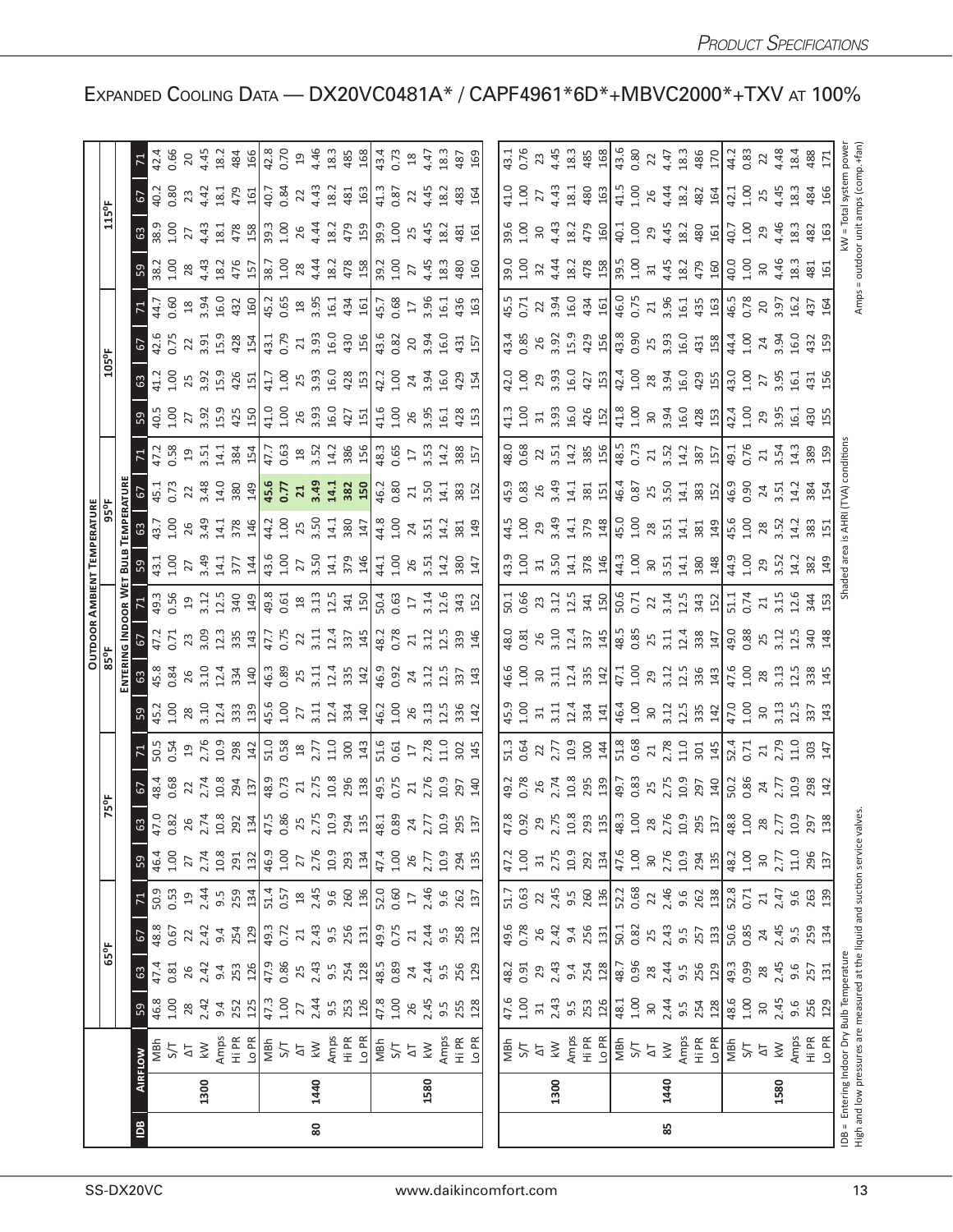|                |      |                                                                                                                    |                                           |                                                  |                   |                    |                          |                                                                                                                                                                                                                                                                                  |                                                                                                                                                                                                                                                                                         |                                                                                                                                                                                                                                        |                                                                                                                                                                                                                                                                                                           |                                                                                                                                                                                                                                                                                                                                                                                                         | <b>OUTDOOR AMBIENT TEMPERATURE</b>                                    |                                                                                                                                                                                                                                                                                                                     |                                                                                                                                                                                                                                                                                                                     |  |                                                                                                                                                                                                                                                                |                |                                                                                                                    |                                                                                                                |                                                                                                                                                                                                                                                                                 |      |  |
|----------------|------|--------------------------------------------------------------------------------------------------------------------|-------------------------------------------|--------------------------------------------------|-------------------|--------------------|--------------------------|----------------------------------------------------------------------------------------------------------------------------------------------------------------------------------------------------------------------------------------------------------------------------------|-----------------------------------------------------------------------------------------------------------------------------------------------------------------------------------------------------------------------------------------------------------------------------------------|----------------------------------------------------------------------------------------------------------------------------------------------------------------------------------------------------------------------------------------|-----------------------------------------------------------------------------------------------------------------------------------------------------------------------------------------------------------------------------------------------------------------------------------------------------------|---------------------------------------------------------------------------------------------------------------------------------------------------------------------------------------------------------------------------------------------------------------------------------------------------------------------------------------------------------------------------------------------------------|-----------------------------------------------------------------------|---------------------------------------------------------------------------------------------------------------------------------------------------------------------------------------------------------------------------------------------------------------------------------------------------------------------|---------------------------------------------------------------------------------------------------------------------------------------------------------------------------------------------------------------------------------------------------------------------------------------------------------------------|--|----------------------------------------------------------------------------------------------------------------------------------------------------------------------------------------------------------------------------------------------------------------|----------------|--------------------------------------------------------------------------------------------------------------------|----------------------------------------------------------------------------------------------------------------|---------------------------------------------------------------------------------------------------------------------------------------------------------------------------------------------------------------------------------------------------------------------------------|------|--|
|                |      |                                                                                                                    |                                           |                                                  | $65^{\circ}$ F    |                    |                          |                                                                                                                                                                                                                                                                                  | 75°F                                                                                                                                                                                                                                                                                    |                                                                                                                                                                                                                                        |                                                                                                                                                                                                                                                                                                           |                                                                                                                                                                                                                                                                                                                                                                                                         |                                                                       |                                                                                                                                                                                                                                                                                                                     |                                                                                                                                                                                                                                                                                                                     |  | 105°F                                                                                                                                                                                                                                                          |                |                                                                                                                    |                                                                                                                | 115°F                                                                                                                                                                                                                                                                           |      |  |
|                |      |                                                                                                                    |                                           |                                                  |                   |                    |                          |                                                                                                                                                                                                                                                                                  |                                                                                                                                                                                                                                                                                         |                                                                                                                                                                                                                                        |                                                                                                                                                                                                                                                                                                           |                                                                                                                                                                                                                                                                                                                                                                                                         |                                                                       |                                                                                                                                                                                                                                                                                                                     |                                                                                                                                                                                                                                                                                                                     |  |                                                                                                                                                                                                                                                                |                |                                                                                                                    |                                                                                                                |                                                                                                                                                                                                                                                                                 |      |  |
| $\overline{a}$ |      | AIRFLOW                                                                                                            |                                           |                                                  | 5                 |                    | 59                       |                                                                                                                                                                                                                                                                                  |                                                                                                                                                                                                                                                                                         |                                                                                                                                                                                                                                        |                                                                                                                                                                                                                                                                                                           |                                                                                                                                                                                                                                                                                                                                                                                                         |                                                                       |                                                                                                                                                                                                                                                                                                                     |                                                                                                                                                                                                                                                                                                                     |  |                                                                                                                                                                                                                                                                | $rac{6}{2}$    |                                                                                                                    |                                                                                                                |                                                                                                                                                                                                                                                                                 |      |  |
|                |      | МBh                                                                                                                |                                           |                                                  |                   |                    | 33.1<br>0.65             |                                                                                                                                                                                                                                                                                  |                                                                                                                                                                                                                                                                                         |                                                                                                                                                                                                                                        |                                                                                                                                                                                                                                                                                                           | 33.7                                                                                                                                                                                                                                                                                                                                                                                                    |                                                                       |                                                                                                                                                                                                                                                                                                                     | 32.2<br>0.48                                                                                                                                                                                                                                                                                                        |  |                                                                                                                                                                                                                                                                |                |                                                                                                                    |                                                                                                                | 67<br>28.7<br>1.55<br>8<br>27.79<br>37.70                                                                                                                                                                                                                                       |      |  |
|                |      | 5/7                                                                                                                | <b>0.65</b>                               | 0.57                                             | 0.43              |                    |                          |                                                                                                                                                                                                                                                                                  |                                                                                                                                                                                                                                                                                         |                                                                                                                                                                                                                                        |                                                                                                                                                                                                                                                                                                           | 0.46                                                                                                                                                                                                                                                                                                                                                                                                    |                                                                       |                                                                                                                                                                                                                                                                                                                     |                                                                                                                                                                                                                                                                                                                     |  |                                                                                                                                                                                                                                                                | <b>D.50</b>    |                                                                                                                    |                                                                                                                |                                                                                                                                                                                                                                                                                 |      |  |
|                |      | $\Delta\mathsf{T}$                                                                                                 | 1.52                                      | $\overline{\mathfrak{u}}$                        | $\Xi$             |                    | 19                       |                                                                                                                                                                                                                                                                                  |                                                                                                                                                                                                                                                                                         |                                                                                                                                                                                                                                        |                                                                                                                                                                                                                                                                                                           |                                                                                                                                                                                                                                                                                                                                                                                                         |                                                                       |                                                                                                                                                                                                                                                                                                                     |                                                                                                                                                                                                                                                                                                                     |  |                                                                                                                                                                                                                                                                |                |                                                                                                                    |                                                                                                                |                                                                                                                                                                                                                                                                                 |      |  |
|                | 980  | $\lesssim$                                                                                                         |                                           | 1.52                                             | 1.52              |                    | 1.73                     |                                                                                                                                                                                                                                                                                  |                                                                                                                                                                                                                                                                                         |                                                                                                                                                                                                                                        |                                                                                                                                                                                                                                                                                                           |                                                                                                                                                                                                                                                                                                                                                                                                         |                                                                       |                                                                                                                                                                                                                                                                                                                     |                                                                                                                                                                                                                                                                                                                     |  |                                                                                                                                                                                                                                                                |                |                                                                                                                    |                                                                                                                |                                                                                                                                                                                                                                                                                 |      |  |
|                |      | Amps<br>Hi PR                                                                                                      | 5.9<br>240                                | 5.9                                              | 5.9               |                    | 6.8<br>278               |                                                                                                                                                                                                                                                                                  | $67.34, 67.38$<br>$1.72, 6.8$<br>$0.43, 1.72, 6.8$                                                                                                                                                                                                                                      |                                                                                                                                                                                                                                        |                                                                                                                                                                                                                                                                                                           |                                                                                                                                                                                                                                                                                                                                                                                                         |                                                                       |                                                                                                                                                                                                                                                                                                                     |                                                                                                                                                                                                                                                                                                                     |  |                                                                                                                                                                                                                                                                |                |                                                                                                                    |                                                                                                                |                                                                                                                                                                                                                                                                                 |      |  |
|                |      |                                                                                                                    |                                           | 241                                              | 243               |                    |                          |                                                                                                                                                                                                                                                                                  |                                                                                                                                                                                                                                                                                         |                                                                                                                                                                                                                                        |                                                                                                                                                                                                                                                                                                           |                                                                                                                                                                                                                                                                                                                                                                                                         |                                                                       |                                                                                                                                                                                                                                                                                                                     |                                                                                                                                                                                                                                                                                                                     |  |                                                                                                                                                                                                                                                                |                |                                                                                                                    |                                                                                                                |                                                                                                                                                                                                                                                                                 |      |  |
|                |      |                                                                                                                    | 127                                       | 129                                              | 132               |                    | 135                      |                                                                                                                                                                                                                                                                                  |                                                                                                                                                                                                                                                                                         |                                                                                                                                                                                                                                        |                                                                                                                                                                                                                                                                                                           |                                                                                                                                                                                                                                                                                                                                                                                                         |                                                                       |                                                                                                                                                                                                                                                                                                                     |                                                                                                                                                                                                                                                                                                                     |  |                                                                                                                                                                                                                                                                |                |                                                                                                                    |                                                                                                                |                                                                                                                                                                                                                                                                                 |      |  |
|                |      | 정희                                                                                                                 | 33.8<br>0.69                              | 34.3                                             | 35.3              |                    | 33.5<br>0.70             |                                                                                                                                                                                                                                                                                  |                                                                                                                                                                                                                                                                                         |                                                                                                                                                                                                                                        |                                                                                                                                                                                                                                                                                                           |                                                                                                                                                                                                                                                                                                                                                                                                         |                                                                       |                                                                                                                                                                                                                                                                                                                     |                                                                                                                                                                                                                                                                                                                     |  |                                                                                                                                                                                                                                                                |                |                                                                                                                    |                                                                                                                |                                                                                                                                                                                                                                                                                 |      |  |
|                |      |                                                                                                                    |                                           | 0.61                                             | 0.47              |                    |                          |                                                                                                                                                                                                                                                                                  |                                                                                                                                                                                                                                                                                         |                                                                                                                                                                                                                                        |                                                                                                                                                                                                                                                                                                           |                                                                                                                                                                                                                                                                                                                                                                                                         |                                                                       |                                                                                                                                                                                                                                                                                                                     |                                                                                                                                                                                                                                                                                                                     |  |                                                                                                                                                                                                                                                                |                |                                                                                                                    |                                                                                                                |                                                                                                                                                                                                                                                                                 |      |  |
|                |      | $\overline{\mathcal{L}}$                                                                                           |                                           | $\mathfrak{a}$                                   | $13$              |                    | $^{28}$                  |                                                                                                                                                                                                                                                                                  |                                                                                                                                                                                                                                                                                         |                                                                                                                                                                                                                                        |                                                                                                                                                                                                                                                                                                           |                                                                                                                                                                                                                                                                                                                                                                                                         |                                                                       |                                                                                                                                                                                                                                                                                                                     |                                                                                                                                                                                                                                                                                                                     |  |                                                                                                                                                                                                                                                                |                |                                                                                                                    |                                                                                                                |                                                                                                                                                                                                                                                                                 |      |  |
| 20             | 1090 | $\lesssim$                                                                                                         | $\begin{array}{c} 18 \\ 1.53 \end{array}$ | 1.53                                             | 1.53              |                    |                          |                                                                                                                                                                                                                                                                                  |                                                                                                                                                                                                                                                                                         |                                                                                                                                                                                                                                        |                                                                                                                                                                                                                                                                                                           |                                                                                                                                                                                                                                                                                                                                                                                                         |                                                                       |                                                                                                                                                                                                                                                                                                                     |                                                                                                                                                                                                                                                                                                                     |  |                                                                                                                                                                                                                                                                |                |                                                                                                                    |                                                                                                                |                                                                                                                                                                                                                                                                                 |      |  |
|                |      | Amps                                                                                                               | $6.0\,$                                   | 6.0                                              | 5.9               |                    | 1.73<br>6.8<br>279       |                                                                                                                                                                                                                                                                                  |                                                                                                                                                                                                                                                                                         |                                                                                                                                                                                                                                        |                                                                                                                                                                                                                                                                                                           |                                                                                                                                                                                                                                                                                                                                                                                                         |                                                                       |                                                                                                                                                                                                                                                                                                                     |                                                                                                                                                                                                                                                                                                                     |  |                                                                                                                                                                                                                                                                |                |                                                                                                                    |                                                                                                                |                                                                                                                                                                                                                                                                                 |      |  |
|                |      | Hi PR                                                                                                              | 241                                       | 242                                              | 244               |                    |                          | $\frac{1}{3}$                                                                                                                                                                                                                                                                    | $\frac{1}{2}$ $\frac{1}{8}$ $\frac{3}{8}$ $\frac{3}{8}$ $\frac{3}{1}$ $\frac{3}{8}$ $\frac{4}{8}$ $\frac{1}{8}$ $\frac{5}{1}$ $\frac{3}{8}$ $\frac{1}{2}$ $\frac{4}{1}$ $\frac{5}{8}$ $\frac{3}{8}$ $\frac{3}{4}$ $\frac{4}{1}$ $\frac{5}{8}$ $\frac{3}{8}$ $\frac{3}{4}$ $\frac{4}{1}$ | <u>ន ប្អូន ទី ដូ ដូ ដូ ដ្ឋាម៉ូ ទី ដូ ដូ ដូ ដូ មី ដូ ដូ ដូ ដូ ដូ ដូ ដូ ដូ</u>                                                                                                                                                           |                                                                                                                                                                                                                                                                                                           | $\frac{1}{3}$ $\frac{1}{6}$ $\frac{1}{6}$ $\frac{1}{6}$ $\frac{1}{6}$ $\frac{1}{6}$ $\frac{1}{12}$ $\frac{1}{3}$ $\frac{1}{6}$ $\frac{1}{3}$ $\frac{1}{6}$ $\frac{1}{6}$ $\frac{1}{6}$ $\frac{1}{6}$ $\frac{1}{6}$ $\frac{1}{6}$ $\frac{1}{6}$ $\frac{1}{6}$ $\frac{1}{6}$ $\frac{1}{6}$ $\frac{1}{6}$ $\frac{1}{6}$                                                                                    |                                                                       | $\frac{1}{2}$ $\frac{1}{2}$ $\frac{1}{2}$ $\frac{1}{2}$ $\frac{1}{3}$ $\frac{1}{3}$ $\frac{1}{3}$ $\frac{1}{3}$ $\frac{1}{5}$ $\frac{1}{2}$ $\frac{1}{2}$ $\frac{1}{3}$ $\frac{1}{2}$ $\frac{1}{2}$ $\frac{1}{2}$ $\frac{1}{2}$ $\frac{1}{2}$ $\frac{1}{2}$ $\frac{1}{2}$ $\frac{1}{2}$ $\frac{1}{2}$ $\frac{1}{2}$ | $\frac{1}{4}$ $\frac{3}{2}$ $\frac{3}{2}$ $\frac{3}{2}$ $\frac{3}{2}$ $\frac{1}{2}$ $\frac{1}{2}$ $\frac{3}{2}$ $\frac{3}{2}$ $\frac{3}{2}$ $\frac{3}{2}$ $\frac{3}{2}$ $\frac{3}{2}$ $\frac{3}{2}$ $\frac{3}{2}$ $\frac{3}{2}$ $\frac{3}{2}$ $\frac{3}{2}$ $\frac{3}{2}$ $\frac{3}{2}$ $\frac{3}{2}$ $\frac{3}{2}$ |  | $3\frac{3}{2}$ $3\frac{5}{2}$ $5\frac{2}{2}$ $5\frac{2}{3}$ $5\frac{2}{3}$ $5\frac{2}{3}$ $5\frac{2}{3}$ $5\frac{2}{3}$ $5\frac{2}{3}$ $5\frac{2}{3}$ $5\frac{2}{3}$ $5\frac{2}{3}$ $5\frac{2}{3}$ $5\frac{2}{3}$ $5\frac{2}{3}$ $5\frac{2}{3}$ $5\frac{2}{3}$ |                |                                                                                                                    |                                                                                                                |                                                                                                                                                                                                                                                                                 |      |  |
|                |      | L <sub>O</sub> PR                                                                                                  | 129                                       | 130                                              | 134               |                    | 137                      |                                                                                                                                                                                                                                                                                  |                                                                                                                                                                                                                                                                                         |                                                                                                                                                                                                                                        |                                                                                                                                                                                                                                                                                                           |                                                                                                                                                                                                                                                                                                                                                                                                         |                                                                       |                                                                                                                                                                                                                                                                                                                     |                                                                                                                                                                                                                                                                                                                     |  |                                                                                                                                                                                                                                                                |                |                                                                                                                    |                                                                                                                |                                                                                                                                                                                                                                                                                 |      |  |
|                |      | MBh                                                                                                                |                                           | 34.7                                             | 35.7              |                    |                          |                                                                                                                                                                                                                                                                                  |                                                                                                                                                                                                                                                                                         |                                                                                                                                                                                                                                        |                                                                                                                                                                                                                                                                                                           |                                                                                                                                                                                                                                                                                                                                                                                                         |                                                                       |                                                                                                                                                                                                                                                                                                                     |                                                                                                                                                                                                                                                                                                                     |  |                                                                                                                                                                                                                                                                |                |                                                                                                                    |                                                                                                                |                                                                                                                                                                                                                                                                                 |      |  |
|                |      | 5/7                                                                                                                | 34.2<br>0.72                              | 0.64                                             | 0.50              |                    | 33.9<br>0.73             |                                                                                                                                                                                                                                                                                  |                                                                                                                                                                                                                                                                                         |                                                                                                                                                                                                                                        |                                                                                                                                                                                                                                                                                                           |                                                                                                                                                                                                                                                                                                                                                                                                         |                                                                       |                                                                                                                                                                                                                                                                                                                     |                                                                                                                                                                                                                                                                                                                     |  |                                                                                                                                                                                                                                                                |                |                                                                                                                    |                                                                                                                |                                                                                                                                                                                                                                                                                 |      |  |
|                |      | $\overline{\Delta}$                                                                                                | $\overline{17}$                           | 15                                               | $\overline{12}$   |                    | $\overline{\mathbb{L}}$  |                                                                                                                                                                                                                                                                                  |                                                                                                                                                                                                                                                                                         |                                                                                                                                                                                                                                        |                                                                                                                                                                                                                                                                                                           |                                                                                                                                                                                                                                                                                                                                                                                                         |                                                                       |                                                                                                                                                                                                                                                                                                                     |                                                                                                                                                                                                                                                                                                                     |  |                                                                                                                                                                                                                                                                |                |                                                                                                                    |                                                                                                                |                                                                                                                                                                                                                                                                                 |      |  |
|                | 1200 | $\overline{k}$                                                                                                     | 1.54                                      | 1.54                                             | 1.54              |                    | 1.74                     |                                                                                                                                                                                                                                                                                  |                                                                                                                                                                                                                                                                                         |                                                                                                                                                                                                                                        |                                                                                                                                                                                                                                                                                                           |                                                                                                                                                                                                                                                                                                                                                                                                         |                                                                       |                                                                                                                                                                                                                                                                                                                     |                                                                                                                                                                                                                                                                                                                     |  |                                                                                                                                                                                                                                                                |                |                                                                                                                    |                                                                                                                |                                                                                                                                                                                                                                                                                 |      |  |
|                |      |                                                                                                                    | 6.0                                       | 6.0                                              | 6.0               |                    |                          |                                                                                                                                                                                                                                                                                  |                                                                                                                                                                                                                                                                                         |                                                                                                                                                                                                                                        |                                                                                                                                                                                                                                                                                                           |                                                                                                                                                                                                                                                                                                                                                                                                         |                                                                       |                                                                                                                                                                                                                                                                                                                     | $2.21$ 8.9                                                                                                                                                                                                                                                                                                          |  |                                                                                                                                                                                                                                                                |                |                                                                                                                    |                                                                                                                |                                                                                                                                                                                                                                                                                 |      |  |
|                |      |                                                                                                                    | 243                                       | 244                                              | 246               |                    |                          |                                                                                                                                                                                                                                                                                  |                                                                                                                                                                                                                                                                                         |                                                                                                                                                                                                                                        |                                                                                                                                                                                                                                                                                                           |                                                                                                                                                                                                                                                                                                                                                                                                         |                                                                       |                                                                                                                                                                                                                                                                                                                     |                                                                                                                                                                                                                                                                                                                     |  |                                                                                                                                                                                                                                                                |                |                                                                                                                    |                                                                                                                |                                                                                                                                                                                                                                                                                 |      |  |
|                |      | Amps<br>Hi PR<br>Lo PR                                                                                             | 131                                       | 132                                              | 135               |                    | $6.9$ $281$ $138$        |                                                                                                                                                                                                                                                                                  |                                                                                                                                                                                                                                                                                         |                                                                                                                                                                                                                                        |                                                                                                                                                                                                                                                                                                           |                                                                                                                                                                                                                                                                                                                                                                                                         |                                                                       | 15.3881                                                                                                                                                                                                                                                                                                             | 366<br>156                                                                                                                                                                                                                                                                                                          |  |                                                                                                                                                                                                                                                                | $412$<br>$161$ |                                                                                                                    |                                                                                                                |                                                                                                                                                                                                                                                                                 |      |  |
|                |      |                                                                                                                    |                                           |                                                  |                   |                    |                          |                                                                                                                                                                                                                                                                                  |                                                                                                                                                                                                                                                                                         |                                                                                                                                                                                                                                        |                                                                                                                                                                                                                                                                                                           |                                                                                                                                                                                                                                                                                                                                                                                                         |                                                                       |                                                                                                                                                                                                                                                                                                                     |                                                                                                                                                                                                                                                                                                                     |  |                                                                                                                                                                                                                                                                |                |                                                                                                                    |                                                                                                                |                                                                                                                                                                                                                                                                                 |      |  |
|                |      |                                                                                                                    |                                           |                                                  |                   |                    |                          |                                                                                                                                                                                                                                                                                  |                                                                                                                                                                                                                                                                                         |                                                                                                                                                                                                                                        |                                                                                                                                                                                                                                                                                                           |                                                                                                                                                                                                                                                                                                                                                                                                         |                                                                       |                                                                                                                                                                                                                                                                                                                     |                                                                                                                                                                                                                                                                                                                     |  |                                                                                                                                                                                                                                                                |                |                                                                                                                    |                                                                                                                |                                                                                                                                                                                                                                                                                 |      |  |
|                |      | Wa<br>27 ≥<br>New                                                                                                  | 33.5<br>0.78                              | 33.9<br>0.70                                     | 34.9<br>0.56      | $36.4$<br>0.41     | 33.2<br>1.00             |                                                                                                                                                                                                                                                                                  |                                                                                                                                                                                                                                                                                         |                                                                                                                                                                                                                                        |                                                                                                                                                                                                                                                                                                           |                                                                                                                                                                                                                                                                                                                                                                                                         |                                                                       |                                                                                                                                                                                                                                                                                                                     |                                                                                                                                                                                                                                                                                                                     |  |                                                                                                                                                                                                                                                                |                |                                                                                                                    |                                                                                                                |                                                                                                                                                                                                                                                                                 |      |  |
|                |      |                                                                                                                    | 23<br>1.52                                | 21                                               | 1.52              | 1.53               | 23                       |                                                                                                                                                                                                                                                                                  |                                                                                                                                                                                                                                                                                         |                                                                                                                                                                                                                                        |                                                                                                                                                                                                                                                                                                           |                                                                                                                                                                                                                                                                                                                                                                                                         |                                                                       |                                                                                                                                                                                                                                                                                                                     |                                                                                                                                                                                                                                                                                                                     |  |                                                                                                                                                                                                                                                                |                |                                                                                                                    |                                                                                                                |                                                                                                                                                                                                                                                                                 |      |  |
|                | 980  |                                                                                                                    |                                           | 1.52                                             |                   |                    | 1.73                     |                                                                                                                                                                                                                                                                                  |                                                                                                                                                                                                                                                                                         |                                                                                                                                                                                                                                        |                                                                                                                                                                                                                                                                                                           |                                                                                                                                                                                                                                                                                                                                                                                                         |                                                                       |                                                                                                                                                                                                                                                                                                                     |                                                                                                                                                                                                                                                                                                                     |  |                                                                                                                                                                                                                                                                |                |                                                                                                                    |                                                                                                                |                                                                                                                                                                                                                                                                                 |      |  |
|                |      | Amps                                                                                                               | $5.9$<br>240                              | $5.9$<br>241                                     | 5.9               | 6.0                | $6.\overline{8}$         |                                                                                                                                                                                                                                                                                  |                                                                                                                                                                                                                                                                                         |                                                                                                                                                                                                                                        |                                                                                                                                                                                                                                                                                                           |                                                                                                                                                                                                                                                                                                                                                                                                         |                                                                       |                                                                                                                                                                                                                                                                                                                     |                                                                                                                                                                                                                                                                                                                     |  |                                                                                                                                                                                                                                                                |                |                                                                                                                    |                                                                                                                |                                                                                                                                                                                                                                                                                 |      |  |
|                |      | Hi PR                                                                                                              |                                           |                                                  | 243               | 247                | 278<br>135               |                                                                                                                                                                                                                                                                                  |                                                                                                                                                                                                                                                                                         |                                                                                                                                                                                                                                        |                                                                                                                                                                                                                                                                                                           |                                                                                                                                                                                                                                                                                                                                                                                                         |                                                                       |                                                                                                                                                                                                                                                                                                                     |                                                                                                                                                                                                                                                                                                                     |  |                                                                                                                                                                                                                                                                |                |                                                                                                                    |                                                                                                                |                                                                                                                                                                                                                                                                                 |      |  |
|                |      |                                                                                                                    | 127                                       | 129                                              | 132               | 138                |                          |                                                                                                                                                                                                                                                                                  |                                                                                                                                                                                                                                                                                         |                                                                                                                                                                                                                                        |                                                                                                                                                                                                                                                                                                           |                                                                                                                                                                                                                                                                                                                                                                                                         |                                                                       |                                                                                                                                                                                                                                                                                                                     |                                                                                                                                                                                                                                                                                                                     |  |                                                                                                                                                                                                                                                                |                |                                                                                                                    |                                                                                                                |                                                                                                                                                                                                                                                                                 |      |  |
|                |      |                                                                                                                    | 33.8                                      | 34.3                                             | $\overline{35.3}$ | $\frac{8}{36.8}$   | $\frac{15}{33.50}$       |                                                                                                                                                                                                                                                                                  |                                                                                                                                                                                                                                                                                         |                                                                                                                                                                                                                                        |                                                                                                                                                                                                                                                                                                           |                                                                                                                                                                                                                                                                                                                                                                                                         |                                                                       |                                                                                                                                                                                                                                                                                                                     |                                                                                                                                                                                                                                                                                                                     |  |                                                                                                                                                                                                                                                                |                |                                                                                                                    |                                                                                                                |                                                                                                                                                                                                                                                                                 |      |  |
|                |      | 있습니다                                                                                                               |                                           | 0.75                                             | 0.61              |                    |                          |                                                                                                                                                                                                                                                                                  |                                                                                                                                                                                                                                                                                         |                                                                                                                                                                                                                                        |                                                                                                                                                                                                                                                                                                           |                                                                                                                                                                                                                                                                                                                                                                                                         |                                                                       |                                                                                                                                                                                                                                                                                                                     |                                                                                                                                                                                                                                                                                                                     |  |                                                                                                                                                                                                                                                                |                |                                                                                                                    |                                                                                                                |                                                                                                                                                                                                                                                                                 |      |  |
|                | 1090 | $\overline{\mathsf{k}}$ W                                                                                          | $22$ 1.53                                 |                                                  | $\overline{17}$   |                    | 22                       |                                                                                                                                                                                                                                                                                  |                                                                                                                                                                                                                                                                                         |                                                                                                                                                                                                                                        |                                                                                                                                                                                                                                                                                                           |                                                                                                                                                                                                                                                                                                                                                                                                         |                                                                       |                                                                                                                                                                                                                                                                                                                     |                                                                                                                                                                                                                                                                                                                     |  |                                                                                                                                                                                                                                                                |                |                                                                                                                    |                                                                                                                |                                                                                                                                                                                                                                                                                 |      |  |
| 54             |      | Amps                                                                                                               | 6.0                                       | $\begin{array}{c} 20 \\ 1.53 \\ 6.0 \end{array}$ | $1.53$<br>5.9     | $13 \n1.54$<br>6.0 | $1.73$<br>$6.8$<br>$279$ |                                                                                                                                                                                                                                                                                  |                                                                                                                                                                                                                                                                                         |                                                                                                                                                                                                                                        |                                                                                                                                                                                                                                                                                                           |                                                                                                                                                                                                                                                                                                                                                                                                         |                                                                       |                                                                                                                                                                                                                                                                                                                     |                                                                                                                                                                                                                                                                                                                     |  |                                                                                                                                                                                                                                                                |                |                                                                                                                    |                                                                                                                |                                                                                                                                                                                                                                                                                 |      |  |
|                |      | Hi PR                                                                                                              | 242                                       | 243                                              | 244               | 249                |                          |                                                                                                                                                                                                                                                                                  |                                                                                                                                                                                                                                                                                         |                                                                                                                                                                                                                                        |                                                                                                                                                                                                                                                                                                           |                                                                                                                                                                                                                                                                                                                                                                                                         |                                                                       |                                                                                                                                                                                                                                                                                                                     |                                                                                                                                                                                                                                                                                                                     |  |                                                                                                                                                                                                                                                                |                |                                                                                                                    |                                                                                                                |                                                                                                                                                                                                                                                                                 |      |  |
|                |      | Lo PR                                                                                                              | 129                                       | 131                                              | 134               | 139                |                          |                                                                                                                                                                                                                                                                                  |                                                                                                                                                                                                                                                                                         |                                                                                                                                                                                                                                        |                                                                                                                                                                                                                                                                                                           |                                                                                                                                                                                                                                                                                                                                                                                                         |                                                                       |                                                                                                                                                                                                                                                                                                                     |                                                                                                                                                                                                                                                                                                                     |  |                                                                                                                                                                                                                                                                |                |                                                                                                                    |                                                                                                                |                                                                                                                                                                                                                                                                                 |      |  |
|                |      | MBh                                                                                                                |                                           | 34.7                                             | 35.7              |                    | $\frac{137}{33.9}$       | $\begin{array}{l} 35.67 & 27.72 & 28.73 \\ 25.7 & 27.72 & 28.73 \\ 25.7 & 29.72 & 29.73 \\ 25.7 & 29.72 & 29.73 \\ 25.7 & 29.72 & 29.73 \\ 25.7 & 29.72 & 29.73 \\ 25.7 & 29.72 & 29.73 \\ 25.7 & 29.72 & 29.73 \\ 25.7 & 29.72 & 29.73 \\ 25.7 & 29.72 & 29.73 \\ 25.7 & 29.72$ | $\frac{46}{36}$ is a state of the state of the state of the state of the state of the state of the state of the state of the state of the state of the state of the state of the state of the state of the state of the state of                                                        | <u>ន</u> ្លី 3 ដុល្ល ដូច 3 ដុល្ល ដូច 3 ដុល្ល ដូច 3 ដុល្ល ដូច 3 ដុល្ល ដូច 3 ដុល្ល ដូច 3 ដុល្ល ដូច 3 ដុល្ល ដូច 3 ដុល្ល<br>ន្ត្រី 3 ដុល្ល ដូច 3 ដុល្ល ដូច 3 ដុល្ល ដូច 3 ដុល្ល ដូច 3 ដុល្ល ដូច 3 ដុល្ល ដូច 3 ដុល្ល ដូច 3 ដុល្ល ដូច 3 ដុល្ល | $\frac{28}{25}$ $\frac{27}{25}$ $\frac{27}{25}$ $\frac{27}{25}$ $\frac{27}{25}$ $\frac{27}{25}$ $\frac{27}{25}$ $\frac{27}{25}$ $\frac{27}{25}$ $\frac{27}{25}$ $\frac{27}{25}$ $\frac{27}{25}$ $\frac{27}{25}$ $\frac{27}{25}$ $\frac{27}{25}$ $\frac{27}{25}$ $\frac{27}{25}$ $\frac{27}{25}$ $\frac{2$ | $\begin{array}{c} 33.93 \text{ } \text{ } 32.9 \text{ } \text{ } 34.9 \text{ } \text{ } 25.9 \text{ } \text{ } 27.9 \text{ } \text{ } 29.9 \text{ } \text{ } 21.9 \text{ } \text{ } 22.9 \text{ } \text{ } 24.9 \text{ } \text{ } 25.9 \text{ } \text{ } 27.9 \text{ } \text{ } 29.9 \text{ } \text{ } 21.9 \text{ } \text{ } 22.9 \text{ } \text{ } 21.9 \text{ } \text{ } 23.9 \text{ } \text{ } 24.$ | <u>8</u><br>8 5 3 3 3 8 9 8 9 9 1 5 9 2 2 3 9 9 9 9 9 9 9 2 3 9 9 9 9 | ជ្ជៈ ក្នុង ដូ <mark>ន ដូ ម្បី ដូ ខ្ញុំ ខ ខ ខ ខ ខ ខ ច</mark> ក្នុង ខ ខ ខ ខ ខ ខ ខ ខ ខ ខ ខ                                                                                                                                                                                                                             |                                                                                                                                                                                                                                                                                                                     |  |                                                                                                                                                                                                                                                                |                | ភ្លួន ដូន ដូន ចៀប្លី ដូន ដូន ដូច ដូច ដូន ដូច ដូន ដូច ដូ<br>ដូន ដូន ដូន ដូន ប្រើ ដូន ដូន ដូន ដូច ដូន ដូច ដូន ដូច ដូ | 21 22 32 32 32 33 34 35 36 36 37 38 36 36 37 37 38 39 30 31 32 33 40 31 32 33 40 31 32 40 31 32 33 40 31 32 40 | $\begin{array}{c} 23.68 & 24.68 & 25.67 \\ 25.61 & 25.67 & 25.67 \\ 25.62 & 25.67 & 25.67 \\ 25.63 & 25.67 & 25.67 \\ 25.64 & 25.67 & 25.67 \\ 25.65 & 25.67 & 25.67 \\ 25.67 & 25.67 & 25.67 \\ 25.67 & 25.67 & 25.67 \\ 25.67 & 25.67 & 25.67 \\ 25.67 & 25.67 & 25.67 \\ 25$ |      |  |
|                |      | 5/7                                                                                                                | 34.2<br>0.86                              | 0.78                                             | 0.64              | 37.2<br>0.49       |                          |                                                                                                                                                                                                                                                                                  |                                                                                                                                                                                                                                                                                         |                                                                                                                                                                                                                                        |                                                                                                                                                                                                                                                                                                           |                                                                                                                                                                                                                                                                                                                                                                                                         |                                                                       |                                                                                                                                                                                                                                                                                                                     |                                                                                                                                                                                                                                                                                                                     |  |                                                                                                                                                                                                                                                                |                |                                                                                                                    |                                                                                                                |                                                                                                                                                                                                                                                                                 |      |  |
|                |      | $\overline{\Delta}$                                                                                                | 21                                        | $\overline{c}$                                   | $\frac{1}{2}$     | $13$               | 21                       |                                                                                                                                                                                                                                                                                  |                                                                                                                                                                                                                                                                                         |                                                                                                                                                                                                                                        |                                                                                                                                                                                                                                                                                                           |                                                                                                                                                                                                                                                                                                                                                                                                         |                                                                       |                                                                                                                                                                                                                                                                                                                     |                                                                                                                                                                                                                                                                                                                     |  |                                                                                                                                                                                                                                                                |                |                                                                                                                    |                                                                                                                |                                                                                                                                                                                                                                                                                 |      |  |
|                | 1200 | $\overline{\mathsf{k}}$ W                                                                                          | 1.54                                      | 1.54                                             | 1.53              | 1.55               | 1.74                     |                                                                                                                                                                                                                                                                                  |                                                                                                                                                                                                                                                                                         |                                                                                                                                                                                                                                        |                                                                                                                                                                                                                                                                                                           |                                                                                                                                                                                                                                                                                                                                                                                                         |                                                                       |                                                                                                                                                                                                                                                                                                                     |                                                                                                                                                                                                                                                                                                                     |  |                                                                                                                                                                                                                                                                |                |                                                                                                                    |                                                                                                                |                                                                                                                                                                                                                                                                                 |      |  |
|                |      | Amps                                                                                                               | 6.0                                       | 6.0                                              | 6.0               | 6.0                | 6.9                      |                                                                                                                                                                                                                                                                                  |                                                                                                                                                                                                                                                                                         |                                                                                                                                                                                                                                        |                                                                                                                                                                                                                                                                                                           |                                                                                                                                                                                                                                                                                                                                                                                                         |                                                                       |                                                                                                                                                                                                                                                                                                                     |                                                                                                                                                                                                                                                                                                                     |  |                                                                                                                                                                                                                                                                |                |                                                                                                                    |                                                                                                                |                                                                                                                                                                                                                                                                                 |      |  |
|                |      | Hi PR                                                                                                              | 243                                       | 244                                              | 246               | 250                | 281<br>138               |                                                                                                                                                                                                                                                                                  |                                                                                                                                                                                                                                                                                         |                                                                                                                                                                                                                                        |                                                                                                                                                                                                                                                                                                           |                                                                                                                                                                                                                                                                                                                                                                                                         |                                                                       |                                                                                                                                                                                                                                                                                                                     |                                                                                                                                                                                                                                                                                                                     |  |                                                                                                                                                                                                                                                                |                |                                                                                                                    |                                                                                                                |                                                                                                                                                                                                                                                                                 |      |  |
|                |      | Lo <sub>PR</sub>                                                                                                   | 131                                       | 132                                              | 135               | 141                |                          |                                                                                                                                                                                                                                                                                  |                                                                                                                                                                                                                                                                                         |                                                                                                                                                                                                                                        |                                                                                                                                                                                                                                                                                                           |                                                                                                                                                                                                                                                                                                                                                                                                         |                                                                       |                                                                                                                                                                                                                                                                                                                     |                                                                                                                                                                                                                                                                                                                     |  |                                                                                                                                                                                                                                                                |                |                                                                                                                    |                                                                                                                |                                                                                                                                                                                                                                                                                 |      |  |
|                |      | High and low pressures are measured at the liquid and suction service<br>DB = Entering Indoor Dry Bulb Temperature |                                           |                                                  |                   |                    |                          |                                                                                                                                                                                                                                                                                  |                                                                                                                                                                                                                                                                                         |                                                                                                                                                                                                                                        |                                                                                                                                                                                                                                                                                                           |                                                                                                                                                                                                                                                                                                                                                                                                         | are be                                                                | <b>SACCA</b>                                                                                                                                                                                                                                                                                                        | $(TVA)$ co                                                                                                                                                                                                                                                                                                          |  |                                                                                                                                                                                                                                                                |                |                                                                                                                    |                                                                                                                | syste<br>os (co                                                                                                                                                                                                                                                                 | powe |  |

EXPANDED COOLING DATA — DX20VC0481A\* / CAPF4961\*6D\*+MBVC2000\*+TXV AT 70%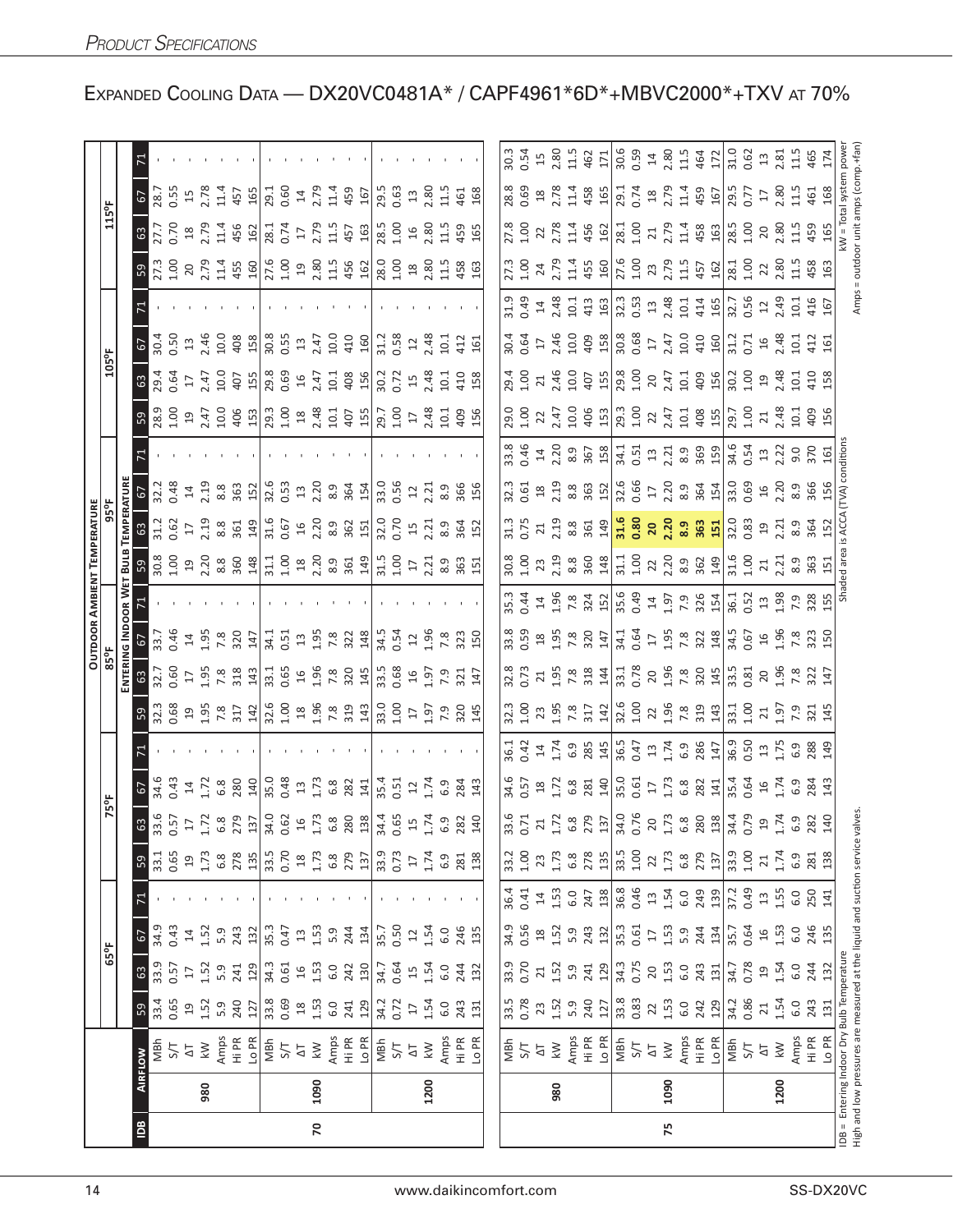|                |      |                                                                       |                     |                                     |                                                         |                                   |                          |                                                                                                                                                                                                                                                                                                                       |                                                                                                                                                                                                                                                                                                                     |                                                                                                                                                                                                                                                                                         |                                                                                                                     | <b>OUTDOOR</b>                                                                                                                                                                                                                                                                                                      |                                                                           |                                                                                                                               |                                                                                                     |                                                                                                                                                                                                                                         |                                                                                                |                                                                                                                            |                                                                                                                                                                                                                                                |                                                                                                                                                                                                                                                                                                                                                      |                                                                                                                                                                                                                                                                                                                                                                                                                                    |                                                                                                                                                                                                                                                                                                                                       |                                                                                                                                                                                                                                                                       |
|----------------|------|-----------------------------------------------------------------------|---------------------|-------------------------------------|---------------------------------------------------------|-----------------------------------|--------------------------|-----------------------------------------------------------------------------------------------------------------------------------------------------------------------------------------------------------------------------------------------------------------------------------------------------------------------|---------------------------------------------------------------------------------------------------------------------------------------------------------------------------------------------------------------------------------------------------------------------------------------------------------------------|-----------------------------------------------------------------------------------------------------------------------------------------------------------------------------------------------------------------------------------------------------------------------------------------|---------------------------------------------------------------------------------------------------------------------|---------------------------------------------------------------------------------------------------------------------------------------------------------------------------------------------------------------------------------------------------------------------------------------------------------------------|---------------------------------------------------------------------------|-------------------------------------------------------------------------------------------------------------------------------|-----------------------------------------------------------------------------------------------------|-----------------------------------------------------------------------------------------------------------------------------------------------------------------------------------------------------------------------------------------|------------------------------------------------------------------------------------------------|----------------------------------------------------------------------------------------------------------------------------|------------------------------------------------------------------------------------------------------------------------------------------------------------------------------------------------------------------------------------------------|------------------------------------------------------------------------------------------------------------------------------------------------------------------------------------------------------------------------------------------------------------------------------------------------------------------------------------------------------|------------------------------------------------------------------------------------------------------------------------------------------------------------------------------------------------------------------------------------------------------------------------------------------------------------------------------------------------------------------------------------------------------------------------------------|---------------------------------------------------------------------------------------------------------------------------------------------------------------------------------------------------------------------------------------------------------------------------------------------------------------------------------------|-----------------------------------------------------------------------------------------------------------------------------------------------------------------------------------------------------------------------------------------------------------------------|
|                |      |                                                                       |                     |                                     | 65°F                                                    |                                   |                          |                                                                                                                                                                                                                                                                                                                       |                                                                                                                                                                                                                                                                                                                     |                                                                                                                                                                                                                                                                                         |                                                                                                                     |                                                                                                                                                                                                                                                                                                                     |                                                                           |                                                                                                                               |                                                                                                     |                                                                                                                                                                                                                                         |                                                                                                |                                                                                                                            |                                                                                                                                                                                                                                                |                                                                                                                                                                                                                                                                                                                                                      |                                                                                                                                                                                                                                                                                                                                                                                                                                    |                                                                                                                                                                                                                                                                                                                                       |                                                                                                                                                                                                                                                                       |
|                |      |                                                                       |                     |                                     |                                                         |                                   |                          |                                                                                                                                                                                                                                                                                                                       |                                                                                                                                                                                                                                                                                                                     |                                                                                                                                                                                                                                                                                         |                                                                                                                     |                                                                                                                                                                                                                                                                                                                     |                                                                           |                                                                                                                               |                                                                                                     |                                                                                                                                                                                                                                         |                                                                                                |                                                                                                                            |                                                                                                                                                                                                                                                |                                                                                                                                                                                                                                                                                                                                                      |                                                                                                                                                                                                                                                                                                                                                                                                                                    |                                                                                                                                                                                                                                                                                                                                       |                                                                                                                                                                                                                                                                       |
| $\overline{a}$ |      | <b>AIRFLOW</b>                                                        | 59                  | $63\,$                              | 67                                                      |                                   |                          |                                                                                                                                                                                                                                                                                                                       |                                                                                                                                                                                                                                                                                                                     |                                                                                                                                                                                                                                                                                         |                                                                                                                     |                                                                                                                                                                                                                                                                                                                     |                                                                           |                                                                                                                               |                                                                                                     |                                                                                                                                                                                                                                         |                                                                                                |                                                                                                                            |                                                                                                                                                                                                                                                |                                                                                                                                                                                                                                                                                                                                                      |                                                                                                                                                                                                                                                                                                                                                                                                                                    |                                                                                                                                                                                                                                                                                                                                       |                                                                                                                                                                                                                                                                       |
|                |      | NBh                                                                   | 33.6<br>1.00        | 34.1<br>0.83                        | 35.1<br>0.69                                            | 36.6<br>0.54                      | $\frac{33.3}{1.00}$      |                                                                                                                                                                                                                                                                                                                       |                                                                                                                                                                                                                                                                                                                     |                                                                                                                                                                                                                                                                                         |                                                                                                                     |                                                                                                                                                                                                                                                                                                                     |                                                                           |                                                                                                                               |                                                                                                     |                                                                                                                                                                                                                                         |                                                                                                |                                                                                                                            |                                                                                                                                                                                                                                                |                                                                                                                                                                                                                                                                                                                                                      |                                                                                                                                                                                                                                                                                                                                                                                                                                    |                                                                                                                                                                                                                                                                                                                                       |                                                                                                                                                                                                                                                                       |
|                |      |                                                                       |                     |                                     |                                                         |                                   |                          |                                                                                                                                                                                                                                                                                                                       |                                                                                                                                                                                                                                                                                                                     |                                                                                                                                                                                                                                                                                         |                                                                                                                     |                                                                                                                                                                                                                                                                                                                     |                                                                           |                                                                                                                               |                                                                                                     |                                                                                                                                                                                                                                         |                                                                                                |                                                                                                                            |                                                                                                                                                                                                                                                |                                                                                                                                                                                                                                                                                                                                                      |                                                                                                                                                                                                                                                                                                                                                                                                                                    |                                                                                                                                                                                                                                                                                                                                       |                                                                                                                                                                                                                                                                       |
|                |      | $\overline{\mathbb{Q}}$                                               | 27                  | 25, 23, 24                          | $22.52$<br>$5.9$<br>$7.53$                              | 1.53                              | $27$<br>$1.73$           |                                                                                                                                                                                                                                                                                                                       |                                                                                                                                                                                                                                                                                                                     |                                                                                                                                                                                                                                                                                         |                                                                                                                     |                                                                                                                                                                                                                                                                                                                     |                                                                           |                                                                                                                               |                                                                                                     |                                                                                                                                                                                                                                         |                                                                                                |                                                                                                                            |                                                                                                                                                                                                                                                |                                                                                                                                                                                                                                                                                                                                                      |                                                                                                                                                                                                                                                                                                                                                                                                                                    |                                                                                                                                                                                                                                                                                                                                       |                                                                                                                                                                                                                                                                       |
|                | 980  | $\lesssim$                                                            | 1.52                |                                     |                                                         |                                   |                          |                                                                                                                                                                                                                                                                                                                       |                                                                                                                                                                                                                                                                                                                     |                                                                                                                                                                                                                                                                                         |                                                                                                                     |                                                                                                                                                                                                                                                                                                                     |                                                                           |                                                                                                                               |                                                                                                     |                                                                                                                                                                                                                                         |                                                                                                |                                                                                                                            |                                                                                                                                                                                                                                                |                                                                                                                                                                                                                                                                                                                                                      |                                                                                                                                                                                                                                                                                                                                                                                                                                    |                                                                                                                                                                                                                                                                                                                                       |                                                                                                                                                                                                                                                                       |
|                |      |                                                                       | 5.9<br>240          |                                     |                                                         | 6.0<br>247                        | 6.8<br>278               |                                                                                                                                                                                                                                                                                                                       |                                                                                                                                                                                                                                                                                                                     |                                                                                                                                                                                                                                                                                         |                                                                                                                     |                                                                                                                                                                                                                                                                                                                     |                                                                           |                                                                                                                               |                                                                                                     |                                                                                                                                                                                                                                         |                                                                                                |                                                                                                                            |                                                                                                                                                                                                                                                |                                                                                                                                                                                                                                                                                                                                                      |                                                                                                                                                                                                                                                                                                                                                                                                                                    |                                                                                                                                                                                                                                                                                                                                       |                                                                                                                                                                                                                                                                       |
|                |      | Amps<br>Hi PR<br>Lo PR                                                | 128                 | 130                                 | 133                                                     | 138                               | 136                      | $\frac{3}{32}$ $\frac{3}{32}$ $\frac{3}{4}$ $\frac{3}{4}$ $\frac{3}{4}$ $\frac{3}{4}$ $\frac{3}{4}$ $\frac{3}{4}$ $\frac{3}{4}$ $\frac{3}{4}$ $\frac{3}{4}$ $\frac{3}{4}$ $\frac{3}{4}$ $\frac{3}{4}$ $\frac{3}{4}$ $\frac{3}{4}$ $\frac{3}{4}$ $\frac{3}{4}$ $\frac{3}{4}$ $\frac{3}{4}$ $\frac{3}{4}$ $\frac{3}{4}$ | $\frac{1}{6}$ $\frac{3}{2}$ $\frac{3}{2}$ $\frac{5}{2}$ $\frac{1}{2}$ $\frac{1}{2}$ $\frac{3}{2}$ $\frac{3}{2}$ $\frac{1}{2}$ $\frac{1}{2}$ $\frac{1}{2}$ $\frac{3}{2}$ $\frac{3}{2}$ $\frac{3}{2}$ $\frac{3}{2}$ $\frac{3}{2}$ $\frac{3}{2}$ $\frac{3}{2}$ $\frac{3}{2}$ $\frac{3}{2}$ $\frac{3}{2}$ $\frac{3}{2}$ | <u>อยู่สำคัญ เรื่อง สามารถ เรื่อง สามารถ เรื่อง สามารถ เรื่อง สามารถ เรื่อง สามารถ เรื่อง สามารถ เรื่อง สามารถ เ</u>                                                                                                                                                                    |                                                                                                                     | $\frac{1}{2}$ $\frac{1}{2}$ $\frac{1}{2}$ $\frac{1}{2}$ $\frac{1}{2}$ $\frac{1}{2}$ $\frac{1}{2}$ $\frac{1}{2}$ $\frac{1}{2}$ $\frac{1}{2}$ $\frac{1}{2}$ $\frac{1}{2}$ $\frac{1}{2}$ $\frac{1}{2}$ $\frac{1}{2}$ $\frac{1}{2}$ $\frac{1}{2}$ $\frac{1}{2}$ $\frac{1}{2}$ $\frac{1}{2}$ $\frac{1}{2}$ $\frac{1}{2}$ |                                                                           | <u>ទ មិន ប្រ</u> សូន មិន អូម៉ូម៉ូម៉ូ និង មិន អូម៉ូម៉ូ និង មិន អូម៉ូ<br>សម្រាប់ និង មិន អូម៉ូម៉ូន មិន អូម៉ូម៉ូម៉ូ និង អូម៉ូម៉ូ | <u>ួន ដី មី</u> ង ដី នី នី ដី ដី មី ដី មី ដី ដី មី នី នី ដី ដី មី ង ដី ដី មី ង ដី ដី ដី នី នី ដី ដី | <mark>ទ ជី ដូ ដូ ដូ និ និ ដូ ដូ <b>ដូ និ និ និ និ ដូ</b> ដូ ដូ និ និ និ និ និ និ និ និ និ និ និ និ និ</mark><br>ក្នុង ដូ ដូ និ និ និ ដូ ដូ <mark>ន និ និ និ និ និ ដូ ដូ</mark> ដូ និ និ និ និ និ និ និ                                  | <u>។ មិនទី មិន ដែលមាន ដែលមាន ដែលមាន ដែលមាន</u><br>ការប្រទេស ដែលមាន ដែលមាន ដែលមាន ដែលមាន ដែលមាន |                                                                                                                            | s gen a gen a gen a gen a gen a gen a gen a gen a gen a gen a gen a gen a gen a gen a gen a gen a gen a gen a g                                                                                                                                |                                                                                                                                                                                                                                                                                                                                                      | $3\overline{1}$<br>$2\overline{1}$<br>$3\overline{1}$<br>$2\overline{1}$<br>$3\overline{1}$<br>$3\overline{1}$<br>$3\overline{1}$<br>$3\overline{1}$<br>$3\overline{1}$<br>$3\overline{1}$<br>$3\overline{1}$<br>$3\overline{1}$<br>$3\overline{1}$<br>$3\overline{1}$<br>$3\overline{1}$<br>$3\overline{1}$<br>$3\overline{1}$<br>$3\overline{1}$<br>$3\overline{1}$<br>$3\overline{1}$<br>$3\overline{1}$<br>$3\overline{1}$<br> | $7\frac{3}{5}$ $5\frac{6}{5}$ $2\frac{8}{5}$ $2\frac{12}{5}$ $3\frac{2}{5}$ $2\frac{8}{5}$ $2\frac{8}{5}$ $2\frac{8}{5}$ $3\frac{12}{5}$ $3\frac{8}{5}$ $3\frac{12}{5}$ $3\frac{8}{5}$ $3\frac{12}{5}$ $3\frac{8}{5}$ $3\frac{12}{5}$ $3\frac{8}{5}$ $3\frac{12}{5}$ $3\frac{12}{5}$ $3\frac{12}{5}$ $3\frac{12}{5}$<br>$\frac{1}{6}$ |                                                                                                                                                                                                                                                                       |
|                |      | 하고                                                                    | $\frac{34.0}{1.06}$ |                                     | 35.5<br>0.74                                            | $\frac{17.0}{0.59}$               | 33.7<br>1.00<br>26       |                                                                                                                                                                                                                                                                                                                       |                                                                                                                                                                                                                                                                                                                     |                                                                                                                                                                                                                                                                                         |                                                                                                                     |                                                                                                                                                                                                                                                                                                                     |                                                                           |                                                                                                                               |                                                                                                     |                                                                                                                                                                                                                                         |                                                                                                |                                                                                                                            |                                                                                                                                                                                                                                                |                                                                                                                                                                                                                                                                                                                                                      |                                                                                                                                                                                                                                                                                                                                                                                                                                    |                                                                                                                                                                                                                                                                                                                                       |                                                                                                                                                                                                                                                                       |
|                |      |                                                                       |                     |                                     |                                                         |                                   |                          |                                                                                                                                                                                                                                                                                                                       |                                                                                                                                                                                                                                                                                                                     |                                                                                                                                                                                                                                                                                         |                                                                                                                     |                                                                                                                                                                                                                                                                                                                     |                                                                           |                                                                                                                               |                                                                                                     |                                                                                                                                                                                                                                         |                                                                                                |                                                                                                                            |                                                                                                                                                                                                                                                |                                                                                                                                                                                                                                                                                                                                                      |                                                                                                                                                                                                                                                                                                                                                                                                                                    |                                                                                                                                                                                                                                                                                                                                       |                                                                                                                                                                                                                                                                       |
|                |      |                                                                       |                     | $34.5$ 0.88<br>0.88<br>1.53<br>1.53 | 21                                                      |                                   |                          |                                                                                                                                                                                                                                                                                                                       |                                                                                                                                                                                                                                                                                                                     |                                                                                                                                                                                                                                                                                         |                                                                                                                     |                                                                                                                                                                                                                                                                                                                     |                                                                           |                                                                                                                               |                                                                                                     |                                                                                                                                                                                                                                         |                                                                                                |                                                                                                                            |                                                                                                                                                                                                                                                |                                                                                                                                                                                                                                                                                                                                                      |                                                                                                                                                                                                                                                                                                                                                                                                                                    |                                                                                                                                                                                                                                                                                                                                       |                                                                                                                                                                                                                                                                       |
| 80             | 1090 | $\overline{\mathsf{k}\mathsf{W}}$                                     | $1.53$<br>$6.0$     |                                     | $1.53$<br>$5.9$                                         | $1.54$<br>6.0                     | $1.73$<br>$6.8$          |                                                                                                                                                                                                                                                                                                                       |                                                                                                                                                                                                                                                                                                                     |                                                                                                                                                                                                                                                                                         |                                                                                                                     |                                                                                                                                                                                                                                                                                                                     |                                                                           |                                                                                                                               |                                                                                                     |                                                                                                                                                                                                                                         |                                                                                                |                                                                                                                            |                                                                                                                                                                                                                                                |                                                                                                                                                                                                                                                                                                                                                      |                                                                                                                                                                                                                                                                                                                                                                                                                                    |                                                                                                                                                                                                                                                                                                                                       |                                                                                                                                                                                                                                                                       |
|                |      | Amps<br>Hi PR<br><u>Lo</u> PI<br>MBh                                  |                     |                                     |                                                         |                                   |                          |                                                                                                                                                                                                                                                                                                                       |                                                                                                                                                                                                                                                                                                                     |                                                                                                                                                                                                                                                                                         |                                                                                                                     |                                                                                                                                                                                                                                                                                                                     |                                                                           |                                                                                                                               |                                                                                                     |                                                                                                                                                                                                                                         |                                                                                                |                                                                                                                            |                                                                                                                                                                                                                                                |                                                                                                                                                                                                                                                                                                                                                      |                                                                                                                                                                                                                                                                                                                                                                                                                                    |                                                                                                                                                                                                                                                                                                                                       |                                                                                                                                                                                                                                                                       |
|                |      |                                                                       | 242                 | 243                                 | 245                                                     | 249                               | 280                      |                                                                                                                                                                                                                                                                                                                       |                                                                                                                                                                                                                                                                                                                     |                                                                                                                                                                                                                                                                                         |                                                                                                                     |                                                                                                                                                                                                                                                                                                                     |                                                                           |                                                                                                                               |                                                                                                     |                                                                                                                                                                                                                                         |                                                                                                |                                                                                                                            |                                                                                                                                                                                                                                                |                                                                                                                                                                                                                                                                                                                                                      |                                                                                                                                                                                                                                                                                                                                                                                                                                    |                                                                                                                                                                                                                                                                                                                                       |                                                                                                                                                                                                                                                                       |
|                |      |                                                                       | 130                 | 131                                 |                                                         | 140                               | 137                      |                                                                                                                                                                                                                                                                                                                       |                                                                                                                                                                                                                                                                                                                     |                                                                                                                                                                                                                                                                                         |                                                                                                                     |                                                                                                                                                                                                                                                                                                                     |                                                                           |                                                                                                                               |                                                                                                     |                                                                                                                                                                                                                                         |                                                                                                |                                                                                                                            |                                                                                                                                                                                                                                                |                                                                                                                                                                                                                                                                                                                                                      |                                                                                                                                                                                                                                                                                                                                                                                                                                    |                                                                                                                                                                                                                                                                                                                                       |                                                                                                                                                                                                                                                                       |
|                |      |                                                                       | 34.4<br>1.00        | 34.9                                | 35.9                                                    | $37.4$<br>0.62<br>17              | $34.1$<br>$1.00$         |                                                                                                                                                                                                                                                                                                                       |                                                                                                                                                                                                                                                                                                                     |                                                                                                                                                                                                                                                                                         |                                                                                                                     |                                                                                                                                                                                                                                                                                                                     |                                                                           |                                                                                                                               |                                                                                                     |                                                                                                                                                                                                                                         |                                                                                                |                                                                                                                            |                                                                                                                                                                                                                                                |                                                                                                                                                                                                                                                                                                                                                      |                                                                                                                                                                                                                                                                                                                                                                                                                                    |                                                                                                                                                                                                                                                                                                                                       |                                                                                                                                                                                                                                                                       |
|                |      | 5/7                                                                   |                     | 0.91                                | 0.77                                                    |                                   |                          |                                                                                                                                                                                                                                                                                                                       |                                                                                                                                                                                                                                                                                                                     |                                                                                                                                                                                                                                                                                         |                                                                                                                     |                                                                                                                                                                                                                                                                                                                     |                                                                           |                                                                                                                               |                                                                                                     |                                                                                                                                                                                                                                         |                                                                                                |                                                                                                                            |                                                                                                                                                                                                                                                |                                                                                                                                                                                                                                                                                                                                                      |                                                                                                                                                                                                                                                                                                                                                                                                                                    |                                                                                                                                                                                                                                                                                                                                       |                                                                                                                                                                                                                                                                       |
|                |      | $\Xi$                                                                 | 25                  | 23                                  | 20                                                      |                                   | $25$<br>1.74             |                                                                                                                                                                                                                                                                                                                       |                                                                                                                                                                                                                                                                                                                     |                                                                                                                                                                                                                                                                                         |                                                                                                                     |                                                                                                                                                                                                                                                                                                                     |                                                                           |                                                                                                                               |                                                                                                     |                                                                                                                                                                                                                                         |                                                                                                |                                                                                                                            |                                                                                                                                                                                                                                                |                                                                                                                                                                                                                                                                                                                                                      |                                                                                                                                                                                                                                                                                                                                                                                                                                    |                                                                                                                                                                                                                                                                                                                                       |                                                                                                                                                                                                                                                                       |
|                | 1200 | $\leq$                                                                | 1.54                | 1.54                                | 1.53                                                    |                                   |                          |                                                                                                                                                                                                                                                                                                                       |                                                                                                                                                                                                                                                                                                                     |                                                                                                                                                                                                                                                                                         |                                                                                                                     |                                                                                                                                                                                                                                                                                                                     |                                                                           |                                                                                                                               |                                                                                                     |                                                                                                                                                                                                                                         |                                                                                                |                                                                                                                            |                                                                                                                                                                                                                                                |                                                                                                                                                                                                                                                                                                                                                      |                                                                                                                                                                                                                                                                                                                                                                                                                                    |                                                                                                                                                                                                                                                                                                                                       |                                                                                                                                                                                                                                                                       |
|                |      |                                                                       | 6.0                 | 6.0                                 | 6.0                                                     | $1.55$<br>$6.0$<br>$251$          | 6.9                      |                                                                                                                                                                                                                                                                                                                       |                                                                                                                                                                                                                                                                                                                     |                                                                                                                                                                                                                                                                                         |                                                                                                                     |                                                                                                                                                                                                                                                                                                                     |                                                                           |                                                                                                                               |                                                                                                     |                                                                                                                                                                                                                                         |                                                                                                |                                                                                                                            |                                                                                                                                                                                                                                                |                                                                                                                                                                                                                                                                                                                                                      |                                                                                                                                                                                                                                                                                                                                                                                                                                    |                                                                                                                                                                                                                                                                                                                                       |                                                                                                                                                                                                                                                                       |
|                |      |                                                                       | 244                 | 245                                 | 246                                                     |                                   | 281                      |                                                                                                                                                                                                                                                                                                                       |                                                                                                                                                                                                                                                                                                                     |                                                                                                                                                                                                                                                                                         |                                                                                                                     |                                                                                                                                                                                                                                                                                                                     |                                                                           |                                                                                                                               |                                                                                                     |                                                                                                                                                                                                                                         |                                                                                                |                                                                                                                            |                                                                                                                                                                                                                                                |                                                                                                                                                                                                                                                                                                                                                      |                                                                                                                                                                                                                                                                                                                                                                                                                                    |                                                                                                                                                                                                                                                                                                                                       |                                                                                                                                                                                                                                                                       |
|                |      | Amps<br>Hi PR<br>Lo PR                                                | 131                 | 133                                 | 136                                                     | 141                               | 139                      |                                                                                                                                                                                                                                                                                                                       |                                                                                                                                                                                                                                                                                                                     |                                                                                                                                                                                                                                                                                         |                                                                                                                     |                                                                                                                                                                                                                                                                                                                     |                                                                           |                                                                                                                               |                                                                                                     |                                                                                                                                                                                                                                         |                                                                                                |                                                                                                                            |                                                                                                                                                                                                                                                |                                                                                                                                                                                                                                                                                                                                                      |                                                                                                                                                                                                                                                                                                                                                                                                                                    |                                                                                                                                                                                                                                                                                                                                       |                                                                                                                                                                                                                                                                       |
|                |      |                                                                       |                     |                                     |                                                         |                                   |                          |                                                                                                                                                                                                                                                                                                                       |                                                                                                                                                                                                                                                                                                                     |                                                                                                                                                                                                                                                                                         |                                                                                                                     |                                                                                                                                                                                                                                                                                                                     |                                                                           |                                                                                                                               |                                                                                                     |                                                                                                                                                                                                                                         |                                                                                                |                                                                                                                            |                                                                                                                                                                                                                                                |                                                                                                                                                                                                                                                                                                                                                      |                                                                                                                                                                                                                                                                                                                                                                                                                                    |                                                                                                                                                                                                                                                                                                                                       |                                                                                                                                                                                                                                                                       |
|                |      | 지<br>S/T<br>작                                                         | 34.2<br>1.00        | 34.7                                | 35.7                                                    | 37.2<br>0.65<br>22                | 33.9<br>1.00             |                                                                                                                                                                                                                                                                                                                       |                                                                                                                                                                                                                                                                                                                     |                                                                                                                                                                                                                                                                                         |                                                                                                                     |                                                                                                                                                                                                                                                                                                                     |                                                                           |                                                                                                                               |                                                                                                     |                                                                                                                                                                                                                                         |                                                                                                |                                                                                                                            |                                                                                                                                                                                                                                                |                                                                                                                                                                                                                                                                                                                                                      |                                                                                                                                                                                                                                                                                                                                                                                                                                    |                                                                                                                                                                                                                                                                                                                                       |                                                                                                                                                                                                                                                                       |
|                |      |                                                                       |                     | 0.94                                | 0.80                                                    |                                   |                          |                                                                                                                                                                                                                                                                                                                       |                                                                                                                                                                                                                                                                                                                     |                                                                                                                                                                                                                                                                                         |                                                                                                                     |                                                                                                                                                                                                                                                                                                                     |                                                                           |                                                                                                                               |                                                                                                     |                                                                                                                                                                                                                                         |                                                                                                |                                                                                                                            |                                                                                                                                                                                                                                                |                                                                                                                                                                                                                                                                                                                                                      |                                                                                                                                                                                                                                                                                                                                                                                                                                    |                                                                                                                                                                                                                                                                                                                                       |                                                                                                                                                                                                                                                                       |
|                |      |                                                                       | $30^{1.53}_{1.50}$  |                                     | 25                                                      |                                   | $30^{1.73}$              |                                                                                                                                                                                                                                                                                                                       |                                                                                                                                                                                                                                                                                                                     |                                                                                                                                                                                                                                                                                         |                                                                                                                     |                                                                                                                                                                                                                                                                                                                     |                                                                           |                                                                                                                               |                                                                                                     |                                                                                                                                                                                                                                         |                                                                                                |                                                                                                                            |                                                                                                                                                                                                                                                |                                                                                                                                                                                                                                                                                                                                                      |                                                                                                                                                                                                                                                                                                                                                                                                                                    |                                                                                                                                                                                                                                                                                                                                       |                                                                                                                                                                                                                                                                       |
|                | 980  | $\lesssim$                                                            |                     |                                     |                                                         |                                   |                          |                                                                                                                                                                                                                                                                                                                       |                                                                                                                                                                                                                                                                                                                     |                                                                                                                                                                                                                                                                                         |                                                                                                                     |                                                                                                                                                                                                                                                                                                                     |                                                                           |                                                                                                                               |                                                                                                     |                                                                                                                                                                                                                                         |                                                                                                |                                                                                                                            |                                                                                                                                                                                                                                                |                                                                                                                                                                                                                                                                                                                                                      |                                                                                                                                                                                                                                                                                                                                                                                                                                    |                                                                                                                                                                                                                                                                                                                                       |                                                                                                                                                                                                                                                                       |
|                |      |                                                                       |                     | 28,15,9                             | $\begin{bmatrix} 5 & 3 \\ 5 & 3 \\ 4 & 5 \end{bmatrix}$ | $1.54$<br>6.0                     | $rac{8}{279}$            |                                                                                                                                                                                                                                                                                                                       |                                                                                                                                                                                                                                                                                                                     |                                                                                                                                                                                                                                                                                         |                                                                                                                     |                                                                                                                                                                                                                                                                                                                     |                                                                           |                                                                                                                               |                                                                                                     |                                                                                                                                                                                                                                         |                                                                                                |                                                                                                                            |                                                                                                                                                                                                                                                |                                                                                                                                                                                                                                                                                                                                                      |                                                                                                                                                                                                                                                                                                                                                                                                                                    |                                                                                                                                                                                                                                                                                                                                       |                                                                                                                                                                                                                                                                       |
|                |      |                                                                       | 242                 | 243                                 |                                                         | 248                               |                          |                                                                                                                                                                                                                                                                                                                       |                                                                                                                                                                                                                                                                                                                     |                                                                                                                                                                                                                                                                                         |                                                                                                                     |                                                                                                                                                                                                                                                                                                                     |                                                                           |                                                                                                                               |                                                                                                     |                                                                                                                                                                                                                                         |                                                                                                |                                                                                                                            |                                                                                                                                                                                                                                                |                                                                                                                                                                                                                                                                                                                                                      |                                                                                                                                                                                                                                                                                                                                                                                                                                    |                                                                                                                                                                                                                                                                                                                                       |                                                                                                                                                                                                                                                                       |
|                |      |                                                                       | $\frac{30}{2}$      |                                     |                                                         | 140                               |                          |                                                                                                                                                                                                                                                                                                                       |                                                                                                                                                                                                                                                                                                                     |                                                                                                                                                                                                                                                                                         |                                                                                                                     |                                                                                                                                                                                                                                                                                                                     |                                                                           |                                                                                                                               |                                                                                                     |                                                                                                                                                                                                                                         |                                                                                                |                                                                                                                            |                                                                                                                                                                                                                                                |                                                                                                                                                                                                                                                                                                                                                      |                                                                                                                                                                                                                                                                                                                                                                                                                                    |                                                                                                                                                                                                                                                                                                                                       |                                                                                                                                                                                                                                                                       |
|                |      | Amps<br>Hi PR<br>Lo PI<br>S/T                                         | 34.5<br>1.00        | 35.0<br>0.98                        | 36.0<br>0.84                                            | 37.5<br>0.69                      | $34.3$<br>$1.00$<br>$29$ |                                                                                                                                                                                                                                                                                                                       |                                                                                                                                                                                                                                                                                                                     |                                                                                                                                                                                                                                                                                         |                                                                                                                     |                                                                                                                                                                                                                                                                                                                     |                                                                           |                                                                                                                               |                                                                                                     |                                                                                                                                                                                                                                         |                                                                                                |                                                                                                                            |                                                                                                                                                                                                                                                |                                                                                                                                                                                                                                                                                                                                                      |                                                                                                                                                                                                                                                                                                                                                                                                                                    |                                                                                                                                                                                                                                                                                                                                       |                                                                                                                                                                                                                                                                       |
|                |      |                                                                       |                     |                                     |                                                         |                                   |                          |                                                                                                                                                                                                                                                                                                                       |                                                                                                                                                                                                                                                                                                                     |                                                                                                                                                                                                                                                                                         |                                                                                                                     |                                                                                                                                                                                                                                                                                                                     |                                                                           |                                                                                                                               |                                                                                                     |                                                                                                                                                                                                                                         |                                                                                                |                                                                                                                            |                                                                                                                                                                                                                                                |                                                                                                                                                                                                                                                                                                                                                      |                                                                                                                                                                                                                                                                                                                                                                                                                                    |                                                                                                                                                                                                                                                                                                                                       |                                                                                                                                                                                                                                                                       |
|                |      | $\overline{\Delta}$                                                   | 29                  | 27                                  | 24                                                      | $\overline{21}$                   |                          |                                                                                                                                                                                                                                                                                                                       |                                                                                                                                                                                                                                                                                                                     |                                                                                                                                                                                                                                                                                         |                                                                                                                     |                                                                                                                                                                                                                                                                                                                     |                                                                           |                                                                                                                               |                                                                                                     |                                                                                                                                                                                                                                         |                                                                                                |                                                                                                                            |                                                                                                                                                                                                                                                |                                                                                                                                                                                                                                                                                                                                                      |                                                                                                                                                                                                                                                                                                                                                                                                                                    |                                                                                                                                                                                                                                                                                                                                       |                                                                                                                                                                                                                                                                       |
| 85             | 1090 | $\overline{\mathsf{k}}\mathsf{W}$                                     | 1.54                | $1.54$<br>6.0                       | $1.53$<br>$6.0$                                         |                                   | 1.74                     |                                                                                                                                                                                                                                                                                                                       |                                                                                                                                                                                                                                                                                                                     |                                                                                                                                                                                                                                                                                         |                                                                                                                     |                                                                                                                                                                                                                                                                                                                     |                                                                           |                                                                                                                               |                                                                                                     |                                                                                                                                                                                                                                         |                                                                                                |                                                                                                                            |                                                                                                                                                                                                                                                |                                                                                                                                                                                                                                                                                                                                                      |                                                                                                                                                                                                                                                                                                                                                                                                                                    |                                                                                                                                                                                                                                                                                                                                       |                                                                                                                                                                                                                                                                       |
|                |      | Amps<br>Hi PR                                                         | 6.0                 |                                     |                                                         |                                   | 6.9                      |                                                                                                                                                                                                                                                                                                                       |                                                                                                                                                                                                                                                                                                                     |                                                                                                                                                                                                                                                                                         |                                                                                                                     |                                                                                                                                                                                                                                                                                                                     |                                                                           |                                                                                                                               |                                                                                                     |                                                                                                                                                                                                                                         |                                                                                                |                                                                                                                            |                                                                                                                                                                                                                                                |                                                                                                                                                                                                                                                                                                                                                      |                                                                                                                                                                                                                                                                                                                                                                                                                                    |                                                                                                                                                                                                                                                                                                                                       |                                                                                                                                                                                                                                                                       |
|                |      | Lo PR                                                                 | 243<br>131          | 244<br>133                          | 246<br>136                                              | $1.55$<br>$6.0$<br>$250$<br>$142$ | 281<br>139               |                                                                                                                                                                                                                                                                                                                       |                                                                                                                                                                                                                                                                                                                     | $\begin{array}{c} 33.56 & 25.56 \\ 35.6 & 36.57 \\ 36.6 & 37.57 \\ 37.6 & 38.57 \\ 38.6 & 39.57 \\ 39.6 & 39.57 \\ 30.6 & 39.57 \\ 30.6 & 39.57 \\ 30.6 & 39.57 \\ 30.6 & 39.57 \\ 30.6 & 39.57 \\ 31.5 & 32.57 \\ 32.5 & 33.57 \\ 33.5 & 33.57 \\ 34.5 & 35.57 \\ 35.5 & 39.57 \\ 36.$ | 33<br>23 23 33 34 35 36 36 36 36 36 37 38 39 30 30 31 32 32 33 4 34 35 4 36 37 4 38 4 39 4 30 4 30 4 30 4 30 4 30 4 |                                                                                                                                                                                                                                                                                                                     | $\begin{array}{l} 36.08\\ 0.68\\ 22\\ 1.9\\ 7.9\\ 8\\ \hline \end{array}$ |                                                                                                                               |                                                                                                     | <u>ន</u><br>ខេត្ត ដូច និង ដូច្រូវ ដូច និង ដូច និង ដូច និង ដូច និង ដូច និង ដូច និង ដូច និង ដូច និង ដូច និង ដូច និង ដូច<br>ដូច និង ដូច និង ដូច និង ដូច និង ដូច និង ដូច និង ដូច និង ដូច និង ដូច និង ដូច និង ដូច និង ដូច និង ដូច និង ដូច និ |                                                                                                | $3.28$ $8.329$ $8.429$ $8.41$<br>$8.429$ $8.41$<br>$8.429$ $8.429$ $8.429$ $8.429$ $8.429$ $8.429$ $8.429$ $8.429$ $8.429$ | $\begin{array}{c} 11.6 \\ 12.6 \end{array}$ and the set of the set of the set of the set of the set of the set of the set of the set of the set of the set of the set of the set of the set of the set of the set of the set of the set of the | $\frac{1}{2}$<br>$\frac{1}{2}$<br>$\frac{1}{2}$<br>$\frac{1}{4}$<br>$\frac{1}{3}$<br>$\frac{1}{4}$<br>$\frac{1}{4}$<br>$\frac{1}{5}$<br>$\frac{1}{6}$<br>$\frac{1}{6}$<br>$\frac{1}{6}$<br>$\frac{1}{6}$<br>$\frac{1}{6}$<br>$\frac{1}{6}$<br>$\frac{1}{6}$<br>$\frac{1}{6}$<br>$\frac{1}{6}$<br>$\frac{1}{6}$<br>$\frac{1}{6}$<br>$\frac{1}{6}$<br> |                                                                                                                                                                                                                                                                                                                                                                                                                                    | $29.5$<br>$29.6$ $29.7$ $11.4$ $9.8$ $10.6$ $9.8$ $10.6$ $9.8$ $10.6$ $10.6$ $10.6$ $10.6$ $10.6$ $10.6$ $10.6$ $10.6$ $10.6$ $10.6$ $10.6$ $10.6$ $10.6$ $10.6$ $10.6$ $10.6$ $10.6$ $10.6$ $10.6$ $10.6$ $10.6$ $10.6$ $10.6$                                                                                                       | $\begin{array}{c} 23.88 & 23.81 & 24.81 & 25.81 & 26.81 & 27.81 & 28.81 & 27.81 & 28.81 & 27.81 & 28.81 & 27.81 & 28.81 & 27.82 & 28.81 & 27.82 & 28.81 & 27.82 & 28.81 & 27.82 & 28.81 & 27.82 & 28.81 & 27.83 & 27.84 & 27.85 & 27.85 & 27.86 & 27.83 & 27.84 & 27$ |
|                |      |                                                                       |                     |                                     |                                                         |                                   |                          |                                                                                                                                                                                                                                                                                                                       |                                                                                                                                                                                                                                                                                                                     |                                                                                                                                                                                                                                                                                         |                                                                                                                     |                                                                                                                                                                                                                                                                                                                     |                                                                           |                                                                                                                               |                                                                                                     |                                                                                                                                                                                                                                         |                                                                                                |                                                                                                                            |                                                                                                                                                                                                                                                |                                                                                                                                                                                                                                                                                                                                                      |                                                                                                                                                                                                                                                                                                                                                                                                                                    |                                                                                                                                                                                                                                                                                                                                       |                                                                                                                                                                                                                                                                       |
|                |      | MBh<br>S/T                                                            | 35.0<br>1.00        | 35.4<br>1.00                        | 36.4<br>0.87                                            | 38.0<br>0.73                      | 34.7<br>1.00             |                                                                                                                                                                                                                                                                                                                       |                                                                                                                                                                                                                                                                                                                     |                                                                                                                                                                                                                                                                                         |                                                                                                                     |                                                                                                                                                                                                                                                                                                                     |                                                                           |                                                                                                                               |                                                                                                     |                                                                                                                                                                                                                                         |                                                                                                |                                                                                                                            |                                                                                                                                                                                                                                                |                                                                                                                                                                                                                                                                                                                                                      |                                                                                                                                                                                                                                                                                                                                                                                                                                    |                                                                                                                                                                                                                                                                                                                                       |                                                                                                                                                                                                                                                                       |
|                |      | $\overline{\mathcal{L}}$                                              | $28$                | 27                                  |                                                         |                                   |                          |                                                                                                                                                                                                                                                                                                                       |                                                                                                                                                                                                                                                                                                                     |                                                                                                                                                                                                                                                                                         |                                                                                                                     |                                                                                                                                                                                                                                                                                                                     |                                                                           |                                                                                                                               |                                                                                                     |                                                                                                                                                                                                                                         |                                                                                                |                                                                                                                            |                                                                                                                                                                                                                                                |                                                                                                                                                                                                                                                                                                                                                      |                                                                                                                                                                                                                                                                                                                                                                                                                                    |                                                                                                                                                                                                                                                                                                                                       |                                                                                                                                                                                                                                                                       |
|                | 1200 | $\overline{\mathsf{k}}$ W                                             | 1.54                | 1.54                                | $23^{1.54}$                                             | $20^{1.5}$                        | 28<br>1.75               |                                                                                                                                                                                                                                                                                                                       |                                                                                                                                                                                                                                                                                                                     |                                                                                                                                                                                                                                                                                         |                                                                                                                     |                                                                                                                                                                                                                                                                                                                     |                                                                           |                                                                                                                               |                                                                                                     |                                                                                                                                                                                                                                         |                                                                                                |                                                                                                                            |                                                                                                                                                                                                                                                |                                                                                                                                                                                                                                                                                                                                                      |                                                                                                                                                                                                                                                                                                                                                                                                                                    |                                                                                                                                                                                                                                                                                                                                       |                                                                                                                                                                                                                                                                       |
|                |      | Amps<br>Hi PR                                                         | 6.0                 | 6.0                                 | 6.0                                                     | 6.1                               | 6.9                      |                                                                                                                                                                                                                                                                                                                       |                                                                                                                                                                                                                                                                                                                     |                                                                                                                                                                                                                                                                                         |                                                                                                                     |                                                                                                                                                                                                                                                                                                                     |                                                                           |                                                                                                                               |                                                                                                     |                                                                                                                                                                                                                                         |                                                                                                |                                                                                                                            |                                                                                                                                                                                                                                                |                                                                                                                                                                                                                                                                                                                                                      |                                                                                                                                                                                                                                                                                                                                                                                                                                    |                                                                                                                                                                                                                                                                                                                                       |                                                                                                                                                                                                                                                                       |
|                |      |                                                                       | 245                 | 246                                 | 248<br>138                                              | 252                               | 283                      |                                                                                                                                                                                                                                                                                                                       |                                                                                                                                                                                                                                                                                                                     |                                                                                                                                                                                                                                                                                         |                                                                                                                     |                                                                                                                                                                                                                                                                                                                     |                                                                           |                                                                                                                               |                                                                                                     |                                                                                                                                                                                                                                         |                                                                                                |                                                                                                                            |                                                                                                                                                                                                                                                |                                                                                                                                                                                                                                                                                                                                                      |                                                                                                                                                                                                                                                                                                                                                                                                                                    |                                                                                                                                                                                                                                                                                                                                       |                                                                                                                                                                                                                                                                       |
|                |      | Lo PR                                                                 | 133                 | 135                                 |                                                         | 143                               | 141                      |                                                                                                                                                                                                                                                                                                                       |                                                                                                                                                                                                                                                                                                                     |                                                                                                                                                                                                                                                                                         |                                                                                                                     |                                                                                                                                                                                                                                                                                                                     |                                                                           |                                                                                                                               |                                                                                                     |                                                                                                                                                                                                                                         |                                                                                                |                                                                                                                            |                                                                                                                                                                                                                                                |                                                                                                                                                                                                                                                                                                                                                      |                                                                                                                                                                                                                                                                                                                                                                                                                                    |                                                                                                                                                                                                                                                                                                                                       |                                                                                                                                                                                                                                                                       |
|                |      | IDB = Entering Indoor Dry Bulb Temperature                            |                     |                                     |                                                         |                                   |                          |                                                                                                                                                                                                                                                                                                                       |                                                                                                                                                                                                                                                                                                                     |                                                                                                                                                                                                                                                                                         |                                                                                                                     |                                                                                                                                                                                                                                                                                                                     |                                                                           |                                                                                                                               |                                                                                                     |                                                                                                                                                                                                                                         |                                                                                                |                                                                                                                            |                                                                                                                                                                                                                                                |                                                                                                                                                                                                                                                                                                                                                      |                                                                                                                                                                                                                                                                                                                                                                                                                                    |                                                                                                                                                                                                                                                                                                                                       |                                                                                                                                                                                                                                                                       |
|                |      | High and low pressures are measured at the liquid and suction service |                     |                                     |                                                         |                                   |                          | valves                                                                                                                                                                                                                                                                                                                |                                                                                                                                                                                                                                                                                                                     |                                                                                                                                                                                                                                                                                         |                                                                                                                     |                                                                                                                                                                                                                                                                                                                     |                                                                           |                                                                                                                               |                                                                                                     |                                                                                                                                                                                                                                         |                                                                                                |                                                                                                                            |                                                                                                                                                                                                                                                |                                                                                                                                                                                                                                                                                                                                                      |                                                                                                                                                                                                                                                                                                                                                                                                                                    |                                                                                                                                                                                                                                                                                                                                       |                                                                                                                                                                                                                                                                       |

EXPANDED COOLING DATA — DX20VC0481A\* / CAPF4961\*6D\*+MBVC2000\*+TXV AT 70%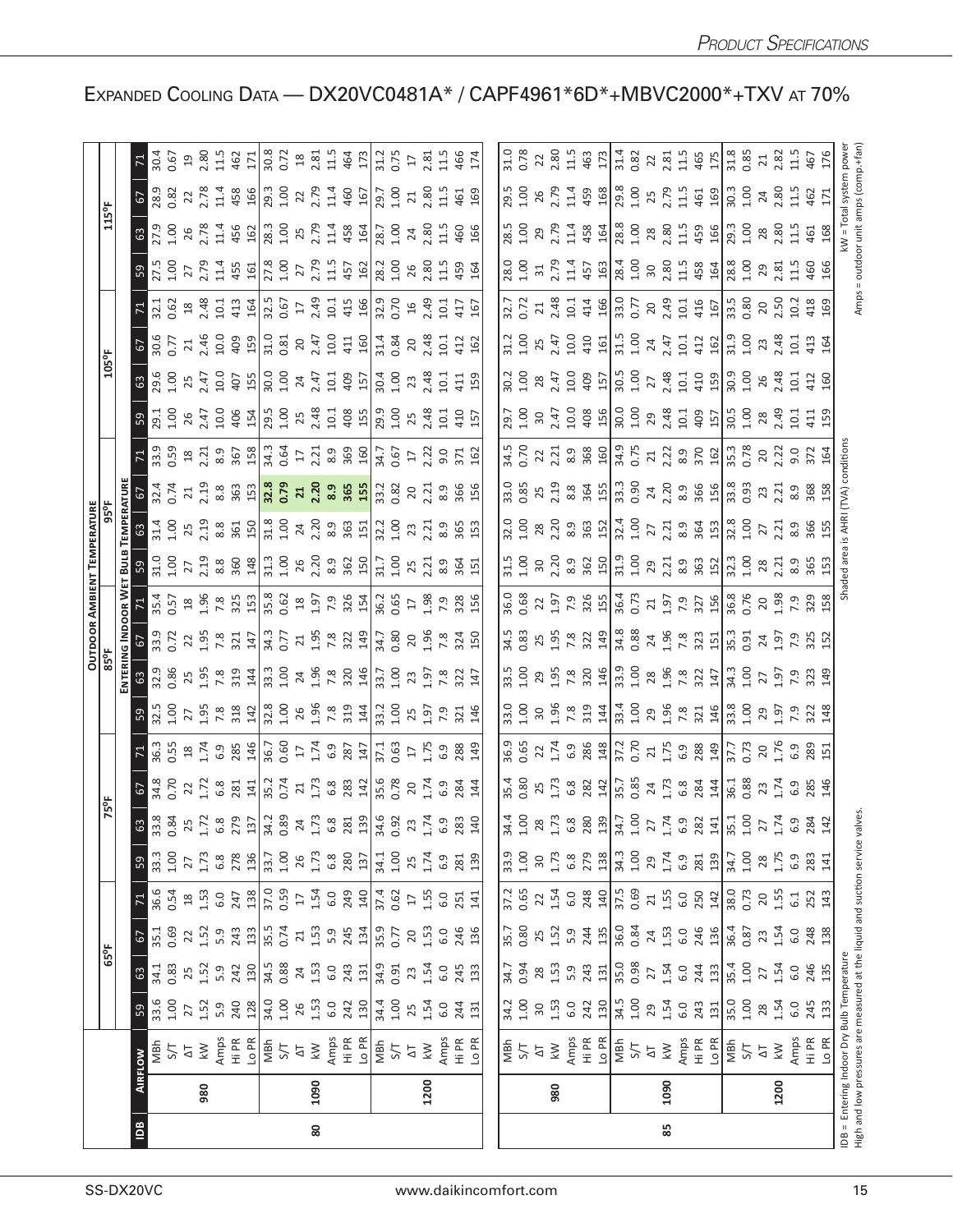|                |      |                                                                                                                  |                     |                    |                         |                   |                            |                                                                                                                                                                                                                                                                                                                     |                                                                                                       |               |                                                                                                                                                                                                                                              |                                                                                                                                                                                                                                                                                                                |                                                                                             |                                                                                                                                                                                                                                                                                                           | <b>OUTDOOR AMBIENT TEMPERATURE</b>  |                                         |                                                                                                                                                                                                                                |                                                                                                                                                                                                                                                                           |                                                                                                                                                                                                                                |                                      |                                                                                                                                                                        |      |                                                                                                                                                                                                                                                                                                               |                                                                                                                         |                |  |
|----------------|------|------------------------------------------------------------------------------------------------------------------|---------------------|--------------------|-------------------------|-------------------|----------------------------|---------------------------------------------------------------------------------------------------------------------------------------------------------------------------------------------------------------------------------------------------------------------------------------------------------------------|-------------------------------------------------------------------------------------------------------|---------------|----------------------------------------------------------------------------------------------------------------------------------------------------------------------------------------------------------------------------------------------|----------------------------------------------------------------------------------------------------------------------------------------------------------------------------------------------------------------------------------------------------------------------------------------------------------------|---------------------------------------------------------------------------------------------|-----------------------------------------------------------------------------------------------------------------------------------------------------------------------------------------------------------------------------------------------------------------------------------------------------------|-------------------------------------|-----------------------------------------|--------------------------------------------------------------------------------------------------------------------------------------------------------------------------------------------------------------------------------|---------------------------------------------------------------------------------------------------------------------------------------------------------------------------------------------------------------------------------------------------------------------------|--------------------------------------------------------------------------------------------------------------------------------------------------------------------------------------------------------------------------------|--------------------------------------|------------------------------------------------------------------------------------------------------------------------------------------------------------------------|------|---------------------------------------------------------------------------------------------------------------------------------------------------------------------------------------------------------------------------------------------------------------------------------------------------------------|-------------------------------------------------------------------------------------------------------------------------|----------------|--|
|                |      |                                                                                                                  |                     |                    | 65°F                    |                   |                            | 75°F                                                                                                                                                                                                                                                                                                                |                                                                                                       |               |                                                                                                                                                                                                                                              |                                                                                                                                                                                                                                                                                                                |                                                                                             |                                                                                                                                                                                                                                                                                                           |                                     |                                         |                                                                                                                                                                                                                                |                                                                                                                                                                                                                                                                           |                                                                                                                                                                                                                                | 105°F                                |                                                                                                                                                                        |      |                                                                                                                                                                                                                                                                                                               | 115°F                                                                                                                   |                |  |
|                |      |                                                                                                                  |                     |                    |                         |                   |                            |                                                                                                                                                                                                                                                                                                                     |                                                                                                       |               |                                                                                                                                                                                                                                              |                                                                                                                                                                                                                                                                                                                | ENTERING INDOOR WET                                                                         |                                                                                                                                                                                                                                                                                                           | Bull                                | <b>TEMPERATURE</b>                      |                                                                                                                                                                                                                                |                                                                                                                                                                                                                                                                           |                                                                                                                                                                                                                                |                                      |                                                                                                                                                                        |      |                                                                                                                                                                                                                                                                                                               |                                                                                                                         |                |  |
| $\overline{a}$ |      | AIRFLOW                                                                                                          | 59                  | 63                 | c,                      |                   |                            |                                                                                                                                                                                                                                                                                                                     | $\frac{6}{ }$                                                                                         |               |                                                                                                                                                                                                                                              | 63                                                                                                                                                                                                                                                                                                             |                                                                                             |                                                                                                                                                                                                                                                                                                           |                                     | යි                                      | 57                                                                                                                                                                                                                             |                                                                                                                                                                                                                                                                           | 59                                                                                                                                                                                                                             | $63$                                 | $\sqrt{6}$                                                                                                                                                             |      | 59                                                                                                                                                                                                                                                                                                            | 57<br>63                                                                                                                |                |  |
|                |      | NBh                                                                                                              | 54.5                | 55.3               | 56.9                    |                   | 54.0<br>0.61               |                                                                                                                                                                                                                                                                                                                     | 56.4                                                                                                  |               | 52.6<br>0.64                                                                                                                                                                                                                                 | 53.3                                                                                                                                                                                                                                                                                                           | 55.0                                                                                        |                                                                                                                                                                                                                                                                                                           | 50.1                                | 50.9                                    | 52.5                                                                                                                                                                                                                           |                                                                                                                                                                                                                                                                           | 47.1                                                                                                                                                                                                                           | 47.9                                 | 49.5                                                                                                                                                                   |      | 43.3                                                                                                                                                                                                                                                                                                          | 45.6<br>44.0                                                                                                            |                |  |
|                |      | 5/7                                                                                                              | 0.61                | 0.53               | 0.40                    |                   |                            |                                                                                                                                                                                                                                                                                                                     | 0.40                                                                                                  |               |                                                                                                                                                                                                                                              | 0.56                                                                                                                                                                                                                                                                                                           | 0.43                                                                                        |                                                                                                                                                                                                                                                                                                           | 0.66                                | 0.58                                    | 0.45                                                                                                                                                                                                                           |                                                                                                                                                                                                                                                                           | 0.68                                                                                                                                                                                                                           | 0.60                                 | 0.47                                                                                                                                                                   |      | 1.00                                                                                                                                                                                                                                                                                                          | 0.53<br>0.66                                                                                                            |                |  |
|                |      | $\overline{\Delta}$                                                                                              | 20                  | $2.\overline{85}$  | 15                      |                   | 20                         |                                                                                                                                                                                                                                                                                                                     | 15                                                                                                    |               |                                                                                                                                                                                                                                              | $\frac{18}{3.64}$                                                                                                                                                                                                                                                                                              | $\overline{15}$                                                                             |                                                                                                                                                                                                                                                                                                           | 20                                  | $\frac{\infty}{2}$                      | 15                                                                                                                                                                                                                             |                                                                                                                                                                                                                                                                           | 20                                                                                                                                                                                                                             | $^{26}$                              | $\overline{4}$                                                                                                                                                         |      | $\overline{21}$                                                                                                                                                                                                                                                                                               | 15<br>$\overline{a}$                                                                                                    |                |  |
|                | 1470 | $\lesssim$                                                                                                       | 2.85                |                    | 2.84                    |                   | 3.22                       |                                                                                                                                                                                                                                                                                                                     | 3.21                                                                                                  |               |                                                                                                                                                                                                                                              |                                                                                                                                                                                                                                                                                                                | 3.63                                                                                        |                                                                                                                                                                                                                                                                                                           |                                     | 4.09                                    | 4.08                                                                                                                                                                                                                           |                                                                                                                                                                                                                                                                           |                                                                                                                                                                                                                                | 4.60<br>18.5<br>429                  | 4.59<br>18.5<br>431                                                                                                                                                    |      |                                                                                                                                                                                                                                                                                                               | $4.90$<br>$19.8$<br>$4.93$<br>$19.8$                                                                                    |                |  |
|                |      | Amps<br>Hi PR                                                                                                    | 10.9                | 10.9               | 10.9<br>256             |                   | 12.6                       |                                                                                                                                                                                                                                                                                                                     |                                                                                                       |               |                                                                                                                                                                                                                                              | 14.4                                                                                                                                                                                                                                                                                                           | 14.3<br>337                                                                                 |                                                                                                                                                                                                                                                                                                           |                                     | 16.3                                    | 16.3<br>382                                                                                                                                                                                                                    |                                                                                                                                                                                                                                                                           |                                                                                                                                                                                                                                |                                      |                                                                                                                                                                        |      |                                                                                                                                                                                                                                                                                                               |                                                                                                                         |                |  |
|                |      | LO PR                                                                                                            | 253<br>118          | 119<br>254         | 122                     |                   | 293<br>125                 | $\frac{3}{3}$ $\frac{3}{3}$ $\frac{3}{2}$ $\frac{3}{2}$ $\frac{3}{2}$ $\frac{3}{2}$ $\frac{3}{2}$ $\frac{3}{2}$ $\frac{3}{2}$ $\frac{3}{2}$ $\frac{3}{2}$ $\frac{3}{2}$ $\frac{3}{2}$ $\frac{3}{2}$ $\frac{3}{2}$ $\frac{3}{2}$ $\frac{3}{2}$ $\frac{3}{2}$ $\frac{3}{2}$ $\frac{3}{2}$ $\frac{3}{2}$ $\frac{3}{2}$ | 12.5<br>295<br>129                                                                                    |               | 20, 24, 34, 21                                                                                                                                                                                                                               | 335<br>133                                                                                                                                                                                                                                                                                                     | 136                                                                                         |                                                                                                                                                                                                                                                                                                           | $4.09$<br>$4.3$ $7.9$<br>$3.79$     | 380<br>138                              | 141                                                                                                                                                                                                                            |                                                                                                                                                                                                                                                                           | $4.60$<br>$18.5$<br>$4.28$<br>$14$                                                                                                                                                                                             | 143                                  | 146                                                                                                                                                                    |      | $4.91$<br>$4.80$<br>$4.80$<br>$14$                                                                                                                                                                                                                                                                            | 483<br>152<br>149<br>482                                                                                                |                |  |
|                |      |                                                                                                                  | 55.1                |                    | 57.5                    |                   |                            |                                                                                                                                                                                                                                                                                                                     |                                                                                                       |               |                                                                                                                                                                                                                                              |                                                                                                                                                                                                                                                                                                                | 55.6                                                                                        |                                                                                                                                                                                                                                                                                                           |                                     |                                         | 53.1                                                                                                                                                                                                                           |                                                                                                                                                                                                                                                                           |                                                                                                                                                                                                                                |                                      | 50.1                                                                                                                                                                   |      |                                                                                                                                                                                                                                                                                                               |                                                                                                                         |                |  |
|                |      | NBh<br>S/T                                                                                                       |                     | 55.9<br>0.58<br>17 | 0.45                    |                   | 54.6<br>0.66<br>19         |                                                                                                                                                                                                                                                                                                                     | 57.0<br>0.45                                                                                          |               | $\frac{33}{100}$<br>$\frac{36}{100}$<br>$\frac{36}{100}$<br>$\frac{36}{100}$<br>$\frac{36}{100}$<br>$\frac{36}{100}$<br>$\frac{36}{100}$<br>$\frac{36}{100}$<br>$\frac{36}{100}$<br>$\frac{36}{100}$<br>$\frac{36}{100}$<br>$\frac{36}{100}$ | $\frac{33.5}{0.61}$ $\frac{83.5}{0.51}$ $\frac{43.7}{0.51}$ $\frac{24}{0.51}$                                                                                                                                                                                                                                  | 0.48                                                                                        |                                                                                                                                                                                                                                                                                                           |                                     | 51.5<br>0.63<br>17                      | 0.49                                                                                                                                                                                                                           |                                                                                                                                                                                                                                                                           | 47.7<br>0.72<br>19                                                                                                                                                                                                             | 48.5<br>0.65<br>17                   | 0.52                                                                                                                                                                   |      | $\begin{array}{c} 1.30 \\ 1.30 \\ 2.31 \\ 3.32 \\ 4.33 \\ 5.34 \\ 6.31 \\ 7.43 \\ 8.43 \\ 1.49 \\ 1.59 \\ 1.59 \\ 1.59 \\ 1.59 \\ 1.59 \\ 1.59 \\ 1.59 \\ 1.59 \\ 1.59 \\ 1.59 \\ 1.59 \\ 1.59 \\ 1.59 \\ 1.59 \\ 1.59 \\ 1.59 \\ 1.59 \\ 1.59 \\ 1.59 \\ 1.59 \\ 1.59 \\ 1.59 \\ 1.59 \\ 1.59 \\ 1.59 \\ 1.$ | $46.2$<br>0.57<br>4.92<br>48<br>48<br>48<br>4<br>44.6<br>0.71                                                           |                |  |
|                |      | $\overline{\Delta}$                                                                                              | $0.65$<br>19        |                    | $\overline{1}4$         |                   |                            |                                                                                                                                                                                                                                                                                                                     |                                                                                                       |               |                                                                                                                                                                                                                                              |                                                                                                                                                                                                                                                                                                                |                                                                                             |                                                                                                                                                                                                                                                                                                           |                                     |                                         | $\Xi$                                                                                                                                                                                                                          |                                                                                                                                                                                                                                                                           |                                                                                                                                                                                                                                |                                      | $\frac{1}{3}$                                                                                                                                                          |      |                                                                                                                                                                                                                                                                                                               |                                                                                                                         |                |  |
| $\mathsf{R}$   | 1640 | $\overline{\mathsf{k}}$                                                                                          | 2.87                | 2.86               | 2.86                    |                   |                            |                                                                                                                                                                                                                                                                                                                     |                                                                                                       |               |                                                                                                                                                                                                                                              |                                                                                                                                                                                                                                                                                                                | $14\phantom{1}3.65$                                                                         |                                                                                                                                                                                                                                                                                                           |                                     | 4.11                                    | 4.10                                                                                                                                                                                                                           |                                                                                                                                                                                                                                                                           |                                                                                                                                                                                                                                |                                      |                                                                                                                                                                        |      |                                                                                                                                                                                                                                                                                                               |                                                                                                                         |                |  |
|                |      | Amps                                                                                                             | $11.0$              | 11.0               | 11.0                    |                   | $3.24$<br>12.6             |                                                                                                                                                                                                                                                                                                                     |                                                                                                       |               |                                                                                                                                                                                                                                              |                                                                                                                                                                                                                                                                                                                | 14.4                                                                                        |                                                                                                                                                                                                                                                                                                           |                                     |                                         | 16.4                                                                                                                                                                                                                           |                                                                                                                                                                                                                                                                           |                                                                                                                                                                                                                                |                                      |                                                                                                                                                                        |      |                                                                                                                                                                                                                                                                                                               |                                                                                                                         |                |  |
|                |      | Hi PR<br>Lo PR                                                                                                   | 255                 | 256                | 257                     |                   | 294<br>126                 |                                                                                                                                                                                                                                                                                                                     | $\frac{14}{3.23}$ $\frac{3}{2}$ $\frac{5}{2}$ $\frac{5}{2}$                                           |               |                                                                                                                                                                                                                                              |                                                                                                                                                                                                                                                                                                                | 339<br>137                                                                                  |                                                                                                                                                                                                                                                                                                           |                                     | $16.4$<br>$38.2$                        | 384                                                                                                                                                                                                                            |                                                                                                                                                                                                                                                                           |                                                                                                                                                                                                                                | $4.51$<br>$4.51$<br>$4.51$<br>$4.41$ | $4.60$<br>$18.6$<br>$432$<br>$147$                                                                                                                                     |      |                                                                                                                                                                                                                                                                                                               |                                                                                                                         |                |  |
|                |      |                                                                                                                  | 119                 | 121                | 124                     |                   |                            |                                                                                                                                                                                                                                                                                                                     |                                                                                                       |               |                                                                                                                                                                                                                                              |                                                                                                                                                                                                                                                                                                                |                                                                                             |                                                                                                                                                                                                                                                                                                           |                                     |                                         | 142                                                                                                                                                                                                                            |                                                                                                                                                                                                                                                                           |                                                                                                                                                                                                                                |                                      |                                                                                                                                                                        |      |                                                                                                                                                                                                                                                                                                               |                                                                                                                         |                |  |
|                |      | MBh<br>S/T                                                                                                       | 55.7<br>0.68        | 56.5               | 58.1                    |                   | 55.2<br>0.69               |                                                                                                                                                                                                                                                                                                                     | 57.6<br>0.48                                                                                          |               |                                                                                                                                                                                                                                              | 54.6<br>0.64<br>17                                                                                                                                                                                                                                                                                             | 56.2<br>0.50                                                                                |                                                                                                                                                                                                                                                                                                           |                                     | $\frac{52.1}{0.65}$                     | 53.7<br>0.52                                                                                                                                                                                                                   |                                                                                                                                                                                                                                                                           | $4.59$ $4.34$ $4.5$ $6.5$ $6.5$ $7.4$ $7.4$ $8.5$ $7.5$ $7.5$ $7.5$ $7.5$ $7.5$ $7.5$ $7.5$ $7.5$ $7.5$ $7.5$ $7.5$ $7.5$ $7.5$ $7.5$ $7.5$ $7.5$ $7.5$ $7.5$ $7.5$ $7.5$ $7.5$ $7.5$ $7.5$ $7.5$ $7.5$ $7.5$ $7.5$ $7.5$ $7.$ | $49.1$<br>0.68                       | 50.8<br>0.54                                                                                                                                                           |      | $4.5$ $9$ $4.9$ $8$ $4.9$ $4.9$ $4.9$ $4.9$ $4.9$                                                                                                                                                                                                                                                             | 46.8<br>0.60<br>$\begin{array}{c} 18 \\ 4.92 \\ 19.3 \\ 4.93 \\ 4.83 \\ 4.51 \\ 4.74 \\ 0.74 \\ \end{array}$            |                |  |
|                |      |                                                                                                                  |                     | 0.60               | 0.47                    |                   |                            |                                                                                                                                                                                                                                                                                                                     |                                                                                                       |               |                                                                                                                                                                                                                                              |                                                                                                                                                                                                                                                                                                                |                                                                                             |                                                                                                                                                                                                                                                                                                           |                                     |                                         |                                                                                                                                                                                                                                |                                                                                                                                                                                                                                                                           |                                                                                                                                                                                                                                |                                      |                                                                                                                                                                        |      |                                                                                                                                                                                                                                                                                                               |                                                                                                                         |                |  |
|                |      | $\overline{\Delta}$                                                                                              | $^{28}$             | $\overline{17}$    | $\Xi$                   |                   | $^{28}$                    |                                                                                                                                                                                                                                                                                                                     |                                                                                                       |               |                                                                                                                                                                                                                                              |                                                                                                                                                                                                                                                                                                                | $\Xi$                                                                                       |                                                                                                                                                                                                                                                                                                           |                                     | $\overline{\mathbb{L}}$                 | $13$                                                                                                                                                                                                                           |                                                                                                                                                                                                                                                                           |                                                                                                                                                                                                                                | $\frac{1}{2}$                        | $\Xi$                                                                                                                                                                  |      |                                                                                                                                                                                                                                                                                                               | $\Xi$<br>$\overline{\mathbb{L}}$                                                                                        |                |  |
|                | 1790 | $\leq$                                                                                                           | 2.88                | 2.87               | 2.87                    |                   | 3.25                       |                                                                                                                                                                                                                                                                                                                     |                                                                                                       |               |                                                                                                                                                                                                                                              |                                                                                                                                                                                                                                                                                                                | 3.66                                                                                        |                                                                                                                                                                                                                                                                                                           |                                     | $^{4.12}_{-4.12}$                       | 4.11                                                                                                                                                                                                                           |                                                                                                                                                                                                                                                                           |                                                                                                                                                                                                                                |                                      |                                                                                                                                                                        |      |                                                                                                                                                                                                                                                                                                               |                                                                                                                         |                |  |
|                |      | Amps                                                                                                             | 11.1                | 11.0               | 11.0                    |                   | 12.7                       |                                                                                                                                                                                                                                                                                                                     | $13,24$<br>$3.24$                                                                                     |               |                                                                                                                                                                                                                                              | 3.67<br>14.5<br>339                                                                                                                                                                                                                                                                                            | 14.5                                                                                        |                                                                                                                                                                                                                                                                                                           |                                     |                                         | 16.4                                                                                                                                                                                                                           |                                                                                                                                                                                                                                                                           |                                                                                                                                                                                                                                | $4.62$<br>$18.6$<br>$432$            | 4.62<br>18.6                                                                                                                                                           |      |                                                                                                                                                                                                                                                                                                               | $4.93$<br>$19.9$<br>4.93<br>20.0<br>485<br>152                                                                          |                |  |
|                |      | Hi PR                                                                                                            | 256                 | 257                | 259                     |                   | 296                        |                                                                                                                                                                                                                                                                                                                     | 299                                                                                                   |               |                                                                                                                                                                                                                                              |                                                                                                                                                                                                                                                                                                                | 341                                                                                         |                                                                                                                                                                                                                                                                                                           |                                     | 16.5<br>384                             | 385                                                                                                                                                                                                                            |                                                                                                                                                                                                                                                                           |                                                                                                                                                                                                                                |                                      | 434                                                                                                                                                                    |      |                                                                                                                                                                                                                                                                                                               | 487                                                                                                                     |                |  |
|                |      | LO PR                                                                                                            | 121                 | 122                | 125                     |                   | 128                        |                                                                                                                                                                                                                                                                                                                     | 132                                                                                                   |               | 134                                                                                                                                                                                                                                          | 135                                                                                                                                                                                                                                                                                                            | 138                                                                                         |                                                                                                                                                                                                                                                                                                           |                                     | 141                                     | $\overline{4}$                                                                                                                                                                                                                 |                                                                                                                                                                                                                                                                           | 144                                                                                                                                                                                                                            | 146                                  | 149                                                                                                                                                                    |      |                                                                                                                                                                                                                                                                                                               | 155                                                                                                                     |                |  |
|                |      |                                                                                                                  |                     |                    |                         |                   |                            |                                                                                                                                                                                                                                                                                                                     |                                                                                                       |               |                                                                                                                                                                                                                                              |                                                                                                                                                                                                                                                                                                                |                                                                                             |                                                                                                                                                                                                                                                                                                           |                                     |                                         |                                                                                                                                                                                                                                |                                                                                                                                                                                                                                                                           |                                                                                                                                                                                                                                |                                      |                                                                                                                                                                        |      |                                                                                                                                                                                                                                                                                                               |                                                                                                                         |                |  |
|                |      |                                                                                                                  | 54.5                | 55.3               | 56.9                    |                   | 54.0<br>0.74               |                                                                                                                                                                                                                                                                                                                     |                                                                                                       |               | 52.6                                                                                                                                                                                                                                         | 53.4                                                                                                                                                                                                                                                                                                           | 55.0                                                                                        | 57.5                                                                                                                                                                                                                                                                                                      |                                     |                                         |                                                                                                                                                                                                                                | 55.0                                                                                                                                                                                                                                                                      |                                                                                                                                                                                                                                | 47.9                                 |                                                                                                                                                                        | 52.1 | $43.3$<br>$1.00$<br>$25$                                                                                                                                                                                                                                                                                      | 45.6<br>44.1                                                                                                            | 48.1           |  |
|                |      | 지<br>S/T                                                                                                         | 0.73                | <b>0.66</b>        | 0.52                    | $59.4$<br>0.38    |                            |                                                                                                                                                                                                                                                                                                                     |                                                                                                       |               | 0.76                                                                                                                                                                                                                                         |                                                                                                                                                                                                                                                                                                                | 0.56<br>19.63<br>14.3                                                                       |                                                                                                                                                                                                                                                                                                           |                                     | 50.3<br>0.71                            | $\frac{52.6}{0.57}$                                                                                                                                                                                                            | $0.43$<br>15                                                                                                                                                                                                                                                              | 47.2<br>1.00                                                                                                                                                                                                                   | 0.73                                 | 49.6<br>0.60                                                                                                                                                           | 0.46 |                                                                                                                                                                                                                                                                                                               | 0.65<br>0.79                                                                                                            | 0.51           |  |
|                |      | $\overline{\Delta}$                                                                                              | $\overline{24}$     | $\overline{2}$     | $\overline{1}9$         | $15$<br>$2.87$    | 24                         |                                                                                                                                                                                                                                                                                                                     |                                                                                                       |               |                                                                                                                                                                                                                                              |                                                                                                                                                                                                                                                                                                                |                                                                                             |                                                                                                                                                                                                                                                                                                           |                                     |                                         |                                                                                                                                                                                                                                |                                                                                                                                                                                                                                                                           | $\overline{24}$                                                                                                                                                                                                                |                                      | $\overline{1}9$                                                                                                                                                        |      |                                                                                                                                                                                                                                                                                                               |                                                                                                                         |                |  |
|                | 1470 | $\leq$                                                                                                           | 2.85<br>10.9        | 2.84               | 2.84                    |                   | 3.22<br>12.6               |                                                                                                                                                                                                                                                                                                                     |                                                                                                       |               |                                                                                                                                                                                                                                              |                                                                                                                                                                                                                                                                                                                |                                                                                             |                                                                                                                                                                                                                                                                                                           |                                     |                                         |                                                                                                                                                                                                                                |                                                                                                                                                                                                                                                                           |                                                                                                                                                                                                                                |                                      |                                                                                                                                                                        |      |                                                                                                                                                                                                                                                                                                               | 9.908<br>$73$<br>$4.90$<br>$19.8$                                                                                       |                |  |
|                |      | $\begin{array}{c}\n\text{Amps} \\ \text{Hi PR} \\ \text{Lo PR} \\ \hline\n\text{NFA} \\ \text{MBr}\n\end{array}$ |                     | 10.9               | 10.9                    | 11.0              |                            |                                                                                                                                                                                                                                                                                                                     |                                                                                                       |               |                                                                                                                                                                                                                                              |                                                                                                                                                                                                                                                                                                                |                                                                                             |                                                                                                                                                                                                                                                                                                           |                                     |                                         |                                                                                                                                                                                                                                |                                                                                                                                                                                                                                                                           |                                                                                                                                                                                                                                |                                      |                                                                                                                                                                        |      |                                                                                                                                                                                                                                                                                                               |                                                                                                                         |                |  |
|                |      |                                                                                                                  | 253                 | 254                | 256                     | 260               | $\frac{293}{125}$          |                                                                                                                                                                                                                                                                                                                     |                                                                                                       |               |                                                                                                                                                                                                                                              |                                                                                                                                                                                                                                                                                                                |                                                                                             |                                                                                                                                                                                                                                                                                                           |                                     |                                         |                                                                                                                                                                                                                                |                                                                                                                                                                                                                                                                           |                                                                                                                                                                                                                                |                                      |                                                                                                                                                                        |      |                                                                                                                                                                                                                                                                                                               |                                                                                                                         |                |  |
|                |      |                                                                                                                  | $\frac{28}{2}$      | 119                | $\frac{12}{57.5}$       | 127               |                            |                                                                                                                                                                                                                                                                                                                     |                                                                                                       |               |                                                                                                                                                                                                                                              |                                                                                                                                                                                                                                                                                                                |                                                                                             |                                                                                                                                                                                                                                                                                                           |                                     |                                         |                                                                                                                                                                                                                                |                                                                                                                                                                                                                                                                           |                                                                                                                                                                                                                                |                                      |                                                                                                                                                                        |      |                                                                                                                                                                                                                                                                                                               | $rac{484}{46.7}$                                                                                                        |                |  |
|                |      |                                                                                                                  | $\frac{55.1}{0.78}$ | 55.9<br>0.70       |                         | $\frac{60}{60}$   | 54.6<br>0.79               |                                                                                                                                                                                                                                                                                                                     |                                                                                                       |               |                                                                                                                                                                                                                                              |                                                                                                                                                                                                                                                                                                                |                                                                                             |                                                                                                                                                                                                                                                                                                           |                                     |                                         |                                                                                                                                                                                                                                |                                                                                                                                                                                                                                                                           |                                                                                                                                                                                                                                |                                      |                                                                                                                                                                        |      |                                                                                                                                                                                                                                                                                                               |                                                                                                                         |                |  |
|                |      |                                                                                                                  |                     |                    |                         |                   |                            |                                                                                                                                                                                                                                                                                                                     |                                                                                                       |               |                                                                                                                                                                                                                                              |                                                                                                                                                                                                                                                                                                                |                                                                                             |                                                                                                                                                                                                                                                                                                           |                                     |                                         |                                                                                                                                                                                                                                |                                                                                                                                                                                                                                                                           |                                                                                                                                                                                                                                |                                      |                                                                                                                                                                        |      |                                                                                                                                                                                                                                                                                                               |                                                                                                                         |                |  |
|                |      | $\overline{\Delta}$                                                                                              | 23                  | 21                 | 2.85                    | $\frac{14}{2.88}$ | 23                         |                                                                                                                                                                                                                                                                                                                     |                                                                                                       |               |                                                                                                                                                                                                                                              |                                                                                                                                                                                                                                                                                                                |                                                                                             |                                                                                                                                                                                                                                                                                                           |                                     |                                         |                                                                                                                                                                                                                                |                                                                                                                                                                                                                                                                           |                                                                                                                                                                                                                                |                                      |                                                                                                                                                                        |      |                                                                                                                                                                                                                                                                                                               |                                                                                                                         |                |  |
| 75             | 1640 | $\lesssim$                                                                                                       | 2.86                | 2.86               |                         |                   |                            |                                                                                                                                                                                                                                                                                                                     |                                                                                                       |               |                                                                                                                                                                                                                                              |                                                                                                                                                                                                                                                                                                                |                                                                                             |                                                                                                                                                                                                                                                                                                           |                                     |                                         |                                                                                                                                                                                                                                |                                                                                                                                                                                                                                                                           |                                                                                                                                                                                                                                |                                      |                                                                                                                                                                        |      |                                                                                                                                                                                                                                                                                                               |                                                                                                                         |                |  |
|                |      |                                                                                                                  | 11.0                | 11.0               | 11.0                    | 11.1              |                            |                                                                                                                                                                                                                                                                                                                     |                                                                                                       |               |                                                                                                                                                                                                                                              |                                                                                                                                                                                                                                                                                                                |                                                                                             |                                                                                                                                                                                                                                                                                                           |                                     |                                         |                                                                                                                                                                                                                                |                                                                                                                                                                                                                                                                           |                                                                                                                                                                                                                                |                                      |                                                                                                                                                                        |      |                                                                                                                                                                                                                                                                                                               |                                                                                                                         |                |  |
|                |      | Amps<br>Hi PR<br>Lo PR                                                                                           | 255<br>119          | 256<br>121         | 258<br>124              | 262<br>129        | 3.24<br>12.6<br>295<br>126 |                                                                                                                                                                                                                                                                                                                     | 56. 13 13 13 13 13 13 13 14 15 16 16 17 18 18 19 10 16 16 17 18 18 19 19 19 19 19 19 19 19 19 19 19 1 |               | $\frac{1}{3}$                                                                                                                                                                                                                                | $0.69$<br>$0.73$<br>$0.54$<br>$0.74$<br>$0.75$<br>$0.75$<br>$0.75$<br>$0.75$<br>$0.75$<br>$0.75$<br>$0.75$<br>$0.75$<br>$0.75$                                                                                                                                                                                 | $\begin{array}{c} 337 \\ 336 \\ 156 \\ 69 \\ 69 \\ 75 \\ 80 \\ 14 \\ 339 \\ 13 \end{array}$ | $35\frac{1}{2}$ $35\frac{1}{2}$ $35\frac{1}{2}$ $36\frac{1}{2}$ $37\frac{1}{2}$ $36\frac{1}{2}$ $36\frac{1}{2}$ $36\frac{1}{2}$ $36\frac{1}{2}$ $36\frac{1}{2}$ $36\frac{1}{2}$ $36\frac{1}{2}$ $36\frac{1}{2}$ $36\frac{1}{2}$ $36\frac{1}{2}$ $36\frac{1}{2}$ $36\frac{1}{2}$ $36\frac{1}{2}$ $36\frac$ |                                     | 2 3 3 3 3 4 5 5 4 5 5 4 6 7 8 9 5 5 6 7 | $4.38$ $2.8$ $1/3$ $3/3$ $2/3$ $3/4$ $1/3$ $3/3$ $3/4$ $1/3$ $3/5$ $3/4$ $3/5$ $3/5$ $3/5$ $3/5$ $3/5$ $3/5$ $3/5$ $3/5$ $3/5$ $3/5$ $3/5$ $3/5$ $3/5$ $3/5$ $3/5$ $3/5$ $3/5$ $3/5$ $3/5$ $3/5$ $3/5$ $3/5$ $3/5$ $3/5$ $3/5$ | $\frac{1}{4}$ $\frac{3}{4}$ $\frac{8}{8}$ $\frac{8}{4}$ $\frac{1}{8}$ $\frac{6}{8}$ $\frac{8}{4}$ $\frac{4}{4}$ $\frac{1}{4}$ $\frac{6}{8}$ $\frac{8}{8}$ $\frac{1}{4}$ $\frac{1}{8}$ $\frac{6}{8}$ $\frac{3}{1}$ $\frac{1}{8}$ $\frac{1}{1}$ $\frac{6}{8}$ $\frac{3}{1}$ | $4.58$ $3.8$ $3.4$ $1.8$ $3.5$ $3.4$ $4.5$ $3.5$ $4.5$ $4.5$ $5.5$ $5.5$ $5.5$ $5.5$ $5.5$ $5.5$ $5.5$ $5.5$ $5.5$ $5.5$ $5.5$ $5.5$ $5.5$ $5.5$ $5.5$ $5.5$ $5.5$ $5.5$ $5.5$ $5.5$ $5.5$ $5.5$ $5.5$ $5.5$ $5.5$ $5.5$ $5.5$ |                                      | $4.59$<br>$1.37$<br>$1.47$<br>$1.67$<br>$1.67$<br>$1.67$<br>$1.67$<br>$1.67$<br>$1.67$<br>$1.67$<br>$1.67$<br>$1.67$<br>$1.67$<br>$1.67$<br>$1.67$<br>$1.67$<br>$1.67$ |      | $4.98$ $8.8$ $8.4$ $8.9$ $8.4$ $8.9$ $8.4$ $9.9$ $8.4$ $9.9$ $8.4$ $9.4$ $9.4$ $9.4$ $9.4$ $9.4$ $9.4$ $9.4$ $9.4$ $9.4$ $9.4$ $9.4$ $9.4$ $9.4$ $9.4$ $9.4$ $9.4$ $9.4$ $9.4$ $9.4$ $9.4$ $9.4$ $9.4$ $9.4$ $9.4$ $9.4$ $9.4$                                                                                | $\frac{12}{3}$ $\frac{12}{3}$ $\frac{16}{3}$ $\frac{12}{3}$ $\frac{12}{3}$ $\frac{12}{3}$ $\frac{12}{3}$ $\frac{12}{3}$ |                |  |
|                |      |                                                                                                                  |                     |                    |                         | 60.6              |                            |                                                                                                                                                                                                                                                                                                                     |                                                                                                       |               |                                                                                                                                                                                                                                              |                                                                                                                                                                                                                                                                                                                |                                                                                             |                                                                                                                                                                                                                                                                                                           |                                     |                                         |                                                                                                                                                                                                                                |                                                                                                                                                                                                                                                                           |                                                                                                                                                                                                                                |                                      |                                                                                                                                                                        |      | $\frac{44.5}{1.00}$                                                                                                                                                                                                                                                                                           | 45.2<br>0.86                                                                                                            |                |  |
|                |      | MBh<br>$5/7$                                                                                                     | 55.7                | 56.5<br>0.73       | 58.1<br>0.60            | 0.46              | 55.2<br>0.81               |                                                                                                                                                                                                                                                                                                                     |                                                                                                       |               |                                                                                                                                                                                                                                              |                                                                                                                                                                                                                                                                                                                |                                                                                             |                                                                                                                                                                                                                                                                                                           |                                     |                                         |                                                                                                                                                                                                                                |                                                                                                                                                                                                                                                                           |                                                                                                                                                                                                                                |                                      |                                                                                                                                                                        |      |                                                                                                                                                                                                                                                                                                               |                                                                                                                         |                |  |
|                |      | $\overline{\Delta}$                                                                                              | 23                  | 21                 | $\overline{\mathbb{L}}$ | $\Xi$             | 23                         |                                                                                                                                                                                                                                                                                                                     |                                                                                                       |               |                                                                                                                                                                                                                                              | $\frac{16}{54.6}$ $\frac{6}{54}$ $\frac{6}{54}$ $\frac{6}{54}$ $\frac{6}{32}$ $\frac{6}{32}$ $\frac{6}{32}$ $\frac{6}{32}$ $\frac{6}{32}$ $\frac{6}{32}$ $\frac{6}{32}$ $\frac{6}{32}$ $\frac{6}{32}$ $\frac{6}{32}$ $\frac{6}{32}$ $\frac{6}{32}$ $\frac{6}{32}$ $\frac{6}{32}$ $\frac{6}{32}$ $\frac{6}{32}$ | $\frac{12}{56}$ $\frac{25}{56}$ $\frac{54}{36}$ $\frac{47}{36}$ $\frac{28}{36}$             |                                                                                                                                                                                                                                                                                                           |                                     | 21,22                                   | $\overline{\mathfrak{u}}$                                                                                                                                                                                                      | $\ensuremath{\mathfrak{a}}$                                                                                                                                                                                                                                               | $22$<br>4.62                                                                                                                                                                                                                   |                                      |                                                                                                                                                                        |      | 23<br>4.93                                                                                                                                                                                                                                                                                                    |                                                                                                                         | $\overline{a}$ |  |
|                | 1790 | $\leq$                                                                                                           | 2.88                | 2.87               | 2.87                    | 2.89              | 3.25                       |                                                                                                                                                                                                                                                                                                                     |                                                                                                       |               |                                                                                                                                                                                                                                              |                                                                                                                                                                                                                                                                                                                |                                                                                             |                                                                                                                                                                                                                                                                                                           |                                     |                                         | 4.11                                                                                                                                                                                                                           | 4.14                                                                                                                                                                                                                                                                      |                                                                                                                                                                                                                                |                                      |                                                                                                                                                                        |      |                                                                                                                                                                                                                                                                                                               | $4.92$<br>$4.9.9$                                                                                                       | 4.95<br>20.0   |  |
|                |      | Amps                                                                                                             | 11.0                | 11.0               | 11.0                    | 11.1              | 12.7                       |                                                                                                                                                                                                                                                                                                                     |                                                                                                       | $12.8$<br>303 |                                                                                                                                                                                                                                              |                                                                                                                                                                                                                                                                                                                |                                                                                             |                                                                                                                                                                                                                                                                                                           |                                     | $16.4$<br>384                           | 16.4<br>386                                                                                                                                                                                                                    | 16.5<br>390                                                                                                                                                                                                                                                               |                                                                                                                                                                                                                                |                                      |                                                                                                                                                                        |      | 20.0                                                                                                                                                                                                                                                                                                          |                                                                                                                         |                |  |
|                |      | Hi PR                                                                                                            | 256                 | 257                | 259                     | 264               | 296                        |                                                                                                                                                                                                                                                                                                                     | $12.6$<br>299<br>132                                                                                  |               |                                                                                                                                                                                                                                              |                                                                                                                                                                                                                                                                                                                |                                                                                             | 14.6<br>345<br>143                                                                                                                                                                                                                                                                                        |                                     |                                         |                                                                                                                                                                                                                                |                                                                                                                                                                                                                                                                           | 18.6<br>431<br>144                                                                                                                                                                                                             | $204.66$<br>$4.66$<br>$4.346$        | $174.54$<br>$4.54$<br>$4.34$<br>$4.34$                                                                                                                                 |      | 484<br>151                                                                                                                                                                                                                                                                                                    | 487<br>$71$ $4.93$ $93$ $485$ $152$                                                                                     | 491            |  |
|                |      | Lo PR                                                                                                            | 121                 | 122                | 125                     | 130               | 128                        |                                                                                                                                                                                                                                                                                                                     |                                                                                                       | 137           |                                                                                                                                                                                                                                              | 135                                                                                                                                                                                                                                                                                                            |                                                                                             |                                                                                                                                                                                                                                                                                                           |                                     | $\ddot{a}$                              | $\overline{4}$                                                                                                                                                                                                                 | $_{149}$                                                                                                                                                                                                                                                                  |                                                                                                                                                                                                                                |                                      |                                                                                                                                                                        |      |                                                                                                                                                                                                                                                                                                               | 155                                                                                                                     | 160            |  |
| BO             |      | ligh and low pressures are measured at the liquid and suction service<br>= Entering Indoor Dry Bulb Temperature  |                     |                    |                         |                   |                            | valves.                                                                                                                                                                                                                                                                                                             |                                                                                                       |               |                                                                                                                                                                                                                                              |                                                                                                                                                                                                                                                                                                                |                                                                                             |                                                                                                                                                                                                                                                                                                           | Shaded area is ACCA (TVA) condition |                                         |                                                                                                                                                                                                                                |                                                                                                                                                                                                                                                                           |                                                                                                                                                                                                                                |                                      |                                                                                                                                                                        | Amps | - outdoor unit amps (comp.+fan)                                                                                                                                                                                                                                                                               | kW = Total system power                                                                                                 |                |  |

EXPANDED COOLING DATA - DX20VC0601AA / CAPF4961\*6D\*+MBVC2000\*+TXV AT 100%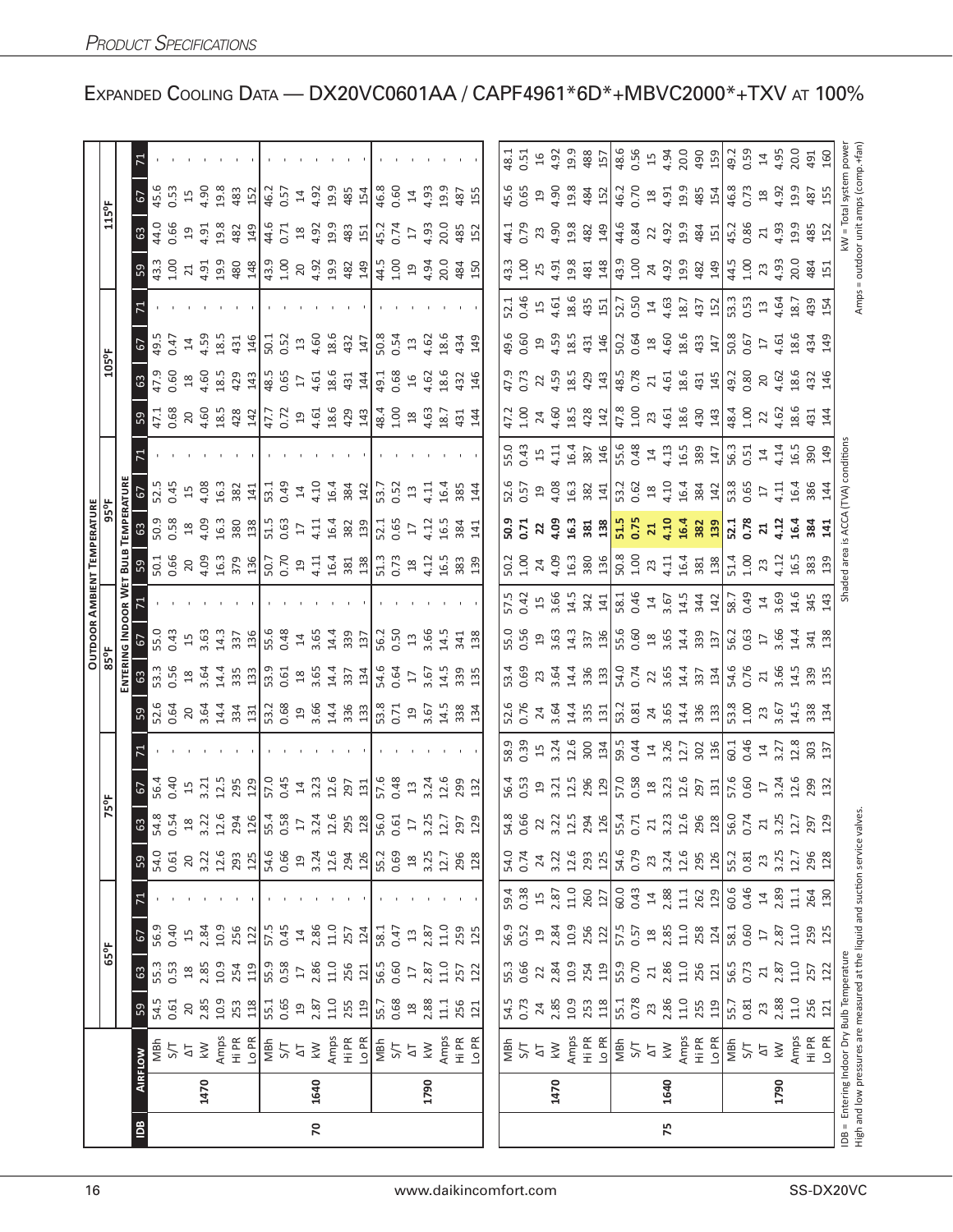|                |      |                                                                                                                           |                 |                         |                              |                |                |                                                                                                                                                                                                                                                                                                               |                                                                                                                                                                                                                                                                                                             |                                                                                                                                                                   |                                                                                                                                                                                                                                                                                                           |                                                                                                                                                                  | <b>OUTDOOR AMBIENT TEMPERATURE</b>                                                                   |                                                                                                                                                                                                                                                                                                           |                                                                                                                                                                                                                                                                                           |                                                                                                                                                                                                                                                                                                             |                |      |                                                           |                                                                                                                                                                                                                                                                                                           |  |
|----------------|------|---------------------------------------------------------------------------------------------------------------------------|-----------------|-------------------------|------------------------------|----------------|----------------|---------------------------------------------------------------------------------------------------------------------------------------------------------------------------------------------------------------------------------------------------------------------------------------------------------------|-------------------------------------------------------------------------------------------------------------------------------------------------------------------------------------------------------------------------------------------------------------------------------------------------------------|-------------------------------------------------------------------------------------------------------------------------------------------------------------------|-----------------------------------------------------------------------------------------------------------------------------------------------------------------------------------------------------------------------------------------------------------------------------------------------------------|------------------------------------------------------------------------------------------------------------------------------------------------------------------|------------------------------------------------------------------------------------------------------|-----------------------------------------------------------------------------------------------------------------------------------------------------------------------------------------------------------------------------------------------------------------------------------------------------------|-------------------------------------------------------------------------------------------------------------------------------------------------------------------------------------------------------------------------------------------------------------------------------------------|-------------------------------------------------------------------------------------------------------------------------------------------------------------------------------------------------------------------------------------------------------------------------------------------------------------|----------------|------|-----------------------------------------------------------|-----------------------------------------------------------------------------------------------------------------------------------------------------------------------------------------------------------------------------------------------------------------------------------------------------------|--|
|                |      |                                                                                                                           |                 |                         | 65°F                         |                |                |                                                                                                                                                                                                                                                                                                               | 75°F                                                                                                                                                                                                                                                                                                        |                                                                                                                                                                   |                                                                                                                                                                                                                                                                                                           |                                                                                                                                                                  |                                                                                                      |                                                                                                                                                                                                                                                                                                           |                                                                                                                                                                                                                                                                                           | 105°F                                                                                                                                                                                                                                                                                                       |                |      | 115°F                                                     |                                                                                                                                                                                                                                                                                                           |  |
|                |      |                                                                                                                           |                 |                         |                              |                |                |                                                                                                                                                                                                                                                                                                               |                                                                                                                                                                                                                                                                                                             |                                                                                                                                                                   |                                                                                                                                                                                                                                                                                                           |                                                                                                                                                                  |                                                                                                      |                                                                                                                                                                                                                                                                                                           |                                                                                                                                                                                                                                                                                           |                                                                                                                                                                                                                                                                                                             |                |      |                                                           |                                                                                                                                                                                                                                                                                                           |  |
| $\overline{a}$ |      | <b>AIRFLOW</b>                                                                                                            | 59              | $63\,$                  | 6                            |                | 59             |                                                                                                                                                                                                                                                                                                               |                                                                                                                                                                                                                                                                                                             |                                                                                                                                                                   |                                                                                                                                                                                                                                                                                                           |                                                                                                                                                                  |                                                                                                      |                                                                                                                                                                                                                                                                                                           |                                                                                                                                                                                                                                                                                           |                                                                                                                                                                                                                                                                                                             |                |      |                                                           |                                                                                                                                                                                                                                                                                                           |  |
|                |      | MBh                                                                                                                       | 54.5            | 55.3                    | 56.9                         |                | 54.0           |                                                                                                                                                                                                                                                                                                               |                                                                                                                                                                                                                                                                                                             |                                                                                                                                                                   |                                                                                                                                                                                                                                                                                                           |                                                                                                                                                                  |                                                                                                      |                                                                                                                                                                                                                                                                                                           |                                                                                                                                                                                                                                                                                           |                                                                                                                                                                                                                                                                                                             | $6\frac{4}{3}$ |      |                                                           |                                                                                                                                                                                                                                                                                                           |  |
|                |      | 5/T                                                                                                                       | 0.61            | 0.53                    | 0.40                         |                | 0.61           |                                                                                                                                                                                                                                                                                                               |                                                                                                                                                                                                                                                                                                             |                                                                                                                                                                   |                                                                                                                                                                                                                                                                                                           |                                                                                                                                                                  |                                                                                                      |                                                                                                                                                                                                                                                                                                           |                                                                                                                                                                                                                                                                                           |                                                                                                                                                                                                                                                                                                             |                |      |                                                           |                                                                                                                                                                                                                                                                                                           |  |
|                |      | $\overline{\Delta}$                                                                                                       | 20              | $^{28}$                 | 15                           |                | 20             |                                                                                                                                                                                                                                                                                                               |                                                                                                                                                                                                                                                                                                             |                                                                                                                                                                   |                                                                                                                                                                                                                                                                                                           |                                                                                                                                                                  |                                                                                                      |                                                                                                                                                                                                                                                                                                           |                                                                                                                                                                                                                                                                                           |                                                                                                                                                                                                                                                                                                             |                |      |                                                           | $645.3$ 5 $43.3$                                                                                                                                                                                                                                                                                          |  |
|                | 1470 | $\overline{\mathsf{k}}$                                                                                                   | 2.85            | 2.85                    | 2.84                         |                | 3.22           |                                                                                                                                                                                                                                                                                                               |                                                                                                                                                                                                                                                                                                             |                                                                                                                                                                   |                                                                                                                                                                                                                                                                                                           |                                                                                                                                                                  |                                                                                                      |                                                                                                                                                                                                                                                                                                           |                                                                                                                                                                                                                                                                                           |                                                                                                                                                                                                                                                                                                             |                |      |                                                           |                                                                                                                                                                                                                                                                                                           |  |
|                |      | Amps<br>Hi PR                                                                                                             | 10.9            | 10.9                    | 10.9                         |                | 12.6           |                                                                                                                                                                                                                                                                                                               |                                                                                                                                                                                                                                                                                                             |                                                                                                                                                                   |                                                                                                                                                                                                                                                                                                           |                                                                                                                                                                  |                                                                                                      |                                                                                                                                                                                                                                                                                                           |                                                                                                                                                                                                                                                                                           |                                                                                                                                                                                                                                                                                                             |                |      |                                                           |                                                                                                                                                                                                                                                                                                           |  |
|                |      |                                                                                                                           | 253             | 254                     | 256                          |                | 293            |                                                                                                                                                                                                                                                                                                               | $5\frac{3}{5}$ $5\frac{4}{5}$ $2\frac{4}{5}$ $2\frac{1}{5}$ $2\frac{1}{5}$ $2\frac{1}{5}$ $2\frac{4}{5}$ $2\frac{4}{5}$ $2\frac{4}{5}$ $2\frac{4}{5}$ $2\frac{4}{5}$ $2\frac{4}{5}$ $2\frac{4}{5}$ $2\frac{4}{5}$ $2\frac{4}{5}$ $2\frac{4}{5}$ $2\frac{4}{5}$ $2\frac{4}{5}$ $2\frac{4}{5}$ $2\frac{4}{5}$ | <u>อยังอัยลัสันปัญจัตร์สันปัญญัญสัน</u> และ<br>อยังอัยลัสันปัญญัติสัน                                                                                             | $\frac{16}{12}$ $\frac{12}{12}$ $\frac{12}{12}$ $\frac{12}{12}$ $\frac{12}{12}$ $\frac{12}{12}$ $\frac{12}{12}$ $\frac{12}{12}$ $\frac{12}{12}$ $\frac{12}{12}$ $\frac{12}{12}$ $\frac{12}{12}$ $\frac{12}{12}$ $\frac{12}{12}$ $\frac{12}{12}$ $\frac{12}{12}$ $\frac{12}{12}$ $\frac{12}{12}$ $\frac{1$ |                                                                                                                                                                  |                                                                                                      | <u>្រុ</u><br>ក្រុម ដូច និយ្ហ និង ដ្ឋាយ និង ដូច និង ដូច និង ដូច និង ដូច និង ដូច និង ដូច និង ដូច និង ដូច និង ដូច និង ដូ                                                                                                                                                                                    |                                                                                                                                                                                                                                                                                           | $3\frac{1}{2}$ $3\frac{1}{2}$ $3\frac{1}{2}$ $3\frac{1}{2}$ $3\frac{1}{2}$ $3\frac{1}{2}$ $3\frac{1}{2}$ $3\frac{1}{2}$ $3\frac{1}{2}$ $3\frac{1}{2}$ $3\frac{1}{2}$ $3\frac{1}{2}$ $3\frac{1}{2}$ $3\frac{1}{2}$ $3\frac{1}{2}$ $3\frac{1}{2}$ $3\frac{1}{2}$ $3\frac{1}{2}$ $3\frac{1}{2}$ $3\frac{1}{2}$ |                |      |                                                           | $\begin{array}{c} 23 & 23 & 24 & 25 \\ 24 & 25 & 25 & 26 \\ 25 & 26 & 27 & 27 \\ 26 & 27 & 28 & 27 \\ 27 & 28 & 29 & 28 \\ 28 & 29 & 29 & 27 \\ 29 & 29 & 29 & 27 \\ 21 & 29 & 29 & 27 \\ 21 & 29 & 29 & 27 \\ 21 & 29 & 29 & 27 \\ 21 & 29 & 29 & 27 \\ 21 & 29 & 29 & 27 \\ 21 & 29 & 29 & 27 \\ 21 & $ |  |
|                |      | Lo PR                                                                                                                     | 118             | 119                     | 122                          |                | 125            |                                                                                                                                                                                                                                                                                                               |                                                                                                                                                                                                                                                                                                             |                                                                                                                                                                   |                                                                                                                                                                                                                                                                                                           |                                                                                                                                                                  |                                                                                                      |                                                                                                                                                                                                                                                                                                           |                                                                                                                                                                                                                                                                                           |                                                                                                                                                                                                                                                                                                             |                |      |                                                           |                                                                                                                                                                                                                                                                                                           |  |
|                |      | 동산 의                                                                                                                      | 55.1            | 55.9                    | 57.5                         |                | 54.6<br>0.66   |                                                                                                                                                                                                                                                                                                               |                                                                                                                                                                                                                                                                                                             |                                                                                                                                                                   |                                                                                                                                                                                                                                                                                                           |                                                                                                                                                                  |                                                                                                      |                                                                                                                                                                                                                                                                                                           |                                                                                                                                                                                                                                                                                           |                                                                                                                                                                                                                                                                                                             |                |      |                                                           |                                                                                                                                                                                                                                                                                                           |  |
|                |      |                                                                                                                           | 0.65            | 0.58                    | 0.45                         |                |                |                                                                                                                                                                                                                                                                                                               |                                                                                                                                                                                                                                                                                                             |                                                                                                                                                                   |                                                                                                                                                                                                                                                                                                           |                                                                                                                                                                  |                                                                                                      |                                                                                                                                                                                                                                                                                                           |                                                                                                                                                                                                                                                                                           |                                                                                                                                                                                                                                                                                                             |                |      |                                                           |                                                                                                                                                                                                                                                                                                           |  |
|                |      |                                                                                                                           | $\Xi$           | $\overline{\mathbb{L}}$ | $\overline{4}$               |                | $\overline{c}$ |                                                                                                                                                                                                                                                                                                               |                                                                                                                                                                                                                                                                                                             |                                                                                                                                                                   |                                                                                                                                                                                                                                                                                                           |                                                                                                                                                                  |                                                                                                      |                                                                                                                                                                                                                                                                                                           |                                                                                                                                                                                                                                                                                           |                                                                                                                                                                                                                                                                                                             |                |      |                                                           |                                                                                                                                                                                                                                                                                                           |  |
| 20             | 1640 | $\lesssim$                                                                                                                | 2.87            | 2.86                    | 2.86                         |                | 3.24           |                                                                                                                                                                                                                                                                                                               |                                                                                                                                                                                                                                                                                                             |                                                                                                                                                                   |                                                                                                                                                                                                                                                                                                           |                                                                                                                                                                  |                                                                                                      |                                                                                                                                                                                                                                                                                                           |                                                                                                                                                                                                                                                                                           |                                                                                                                                                                                                                                                                                                             |                |      |                                                           |                                                                                                                                                                                                                                                                                                           |  |
|                |      | Amps                                                                                                                      | 11.0            | 11.0                    | 11.0                         |                | 12.6           |                                                                                                                                                                                                                                                                                                               |                                                                                                                                                                                                                                                                                                             |                                                                                                                                                                   |                                                                                                                                                                                                                                                                                                           |                                                                                                                                                                  |                                                                                                      |                                                                                                                                                                                                                                                                                                           |                                                                                                                                                                                                                                                                                           |                                                                                                                                                                                                                                                                                                             |                |      |                                                           |                                                                                                                                                                                                                                                                                                           |  |
|                |      | Hi PR                                                                                                                     | 255             | 256                     | 257                          |                | 294            |                                                                                                                                                                                                                                                                                                               |                                                                                                                                                                                                                                                                                                             |                                                                                                                                                                   |                                                                                                                                                                                                                                                                                                           |                                                                                                                                                                  |                                                                                                      |                                                                                                                                                                                                                                                                                                           |                                                                                                                                                                                                                                                                                           |                                                                                                                                                                                                                                                                                                             |                |      |                                                           |                                                                                                                                                                                                                                                                                                           |  |
|                |      | Lo PR                                                                                                                     | 119             | 121                     | 124                          |                | 126            |                                                                                                                                                                                                                                                                                                               |                                                                                                                                                                                                                                                                                                             |                                                                                                                                                                   |                                                                                                                                                                                                                                                                                                           |                                                                                                                                                                  |                                                                                                      |                                                                                                                                                                                                                                                                                                           |                                                                                                                                                                                                                                                                                           |                                                                                                                                                                                                                                                                                                             |                |      |                                                           |                                                                                                                                                                                                                                                                                                           |  |
|                |      | MBh                                                                                                                       | 55.7            | 56.5                    | 58.1                         |                | 55.2           |                                                                                                                                                                                                                                                                                                               |                                                                                                                                                                                                                                                                                                             |                                                                                                                                                                   |                                                                                                                                                                                                                                                                                                           |                                                                                                                                                                  |                                                                                                      |                                                                                                                                                                                                                                                                                                           |                                                                                                                                                                                                                                                                                           |                                                                                                                                                                                                                                                                                                             |                |      |                                                           |                                                                                                                                                                                                                                                                                                           |  |
|                |      | S/T                                                                                                                       | 0.68            | 0.60                    | 0.47                         |                | 0.69           |                                                                                                                                                                                                                                                                                                               |                                                                                                                                                                                                                                                                                                             |                                                                                                                                                                   |                                                                                                                                                                                                                                                                                                           |                                                                                                                                                                  |                                                                                                      |                                                                                                                                                                                                                                                                                                           |                                                                                                                                                                                                                                                                                           |                                                                                                                                                                                                                                                                                                             |                |      |                                                           |                                                                                                                                                                                                                                                                                                           |  |
|                |      | $\overline{\Delta}$                                                                                                       | $^{18}$         | $\overline{\mathbb{L}}$ | $\Xi$                        |                | 18             |                                                                                                                                                                                                                                                                                                               |                                                                                                                                                                                                                                                                                                             |                                                                                                                                                                   |                                                                                                                                                                                                                                                                                                           |                                                                                                                                                                  |                                                                                                      |                                                                                                                                                                                                                                                                                                           |                                                                                                                                                                                                                                                                                           |                                                                                                                                                                                                                                                                                                             |                |      |                                                           |                                                                                                                                                                                                                                                                                                           |  |
|                | 1790 | $\leq$                                                                                                                    | 2.88            | 2.87                    | 2.87                         |                | 3.25           |                                                                                                                                                                                                                                                                                                               |                                                                                                                                                                                                                                                                                                             |                                                                                                                                                                   |                                                                                                                                                                                                                                                                                                           |                                                                                                                                                                  |                                                                                                      |                                                                                                                                                                                                                                                                                                           |                                                                                                                                                                                                                                                                                           |                                                                                                                                                                                                                                                                                                             |                |      |                                                           |                                                                                                                                                                                                                                                                                                           |  |
|                |      | Amps                                                                                                                      | $\frac{11}{11}$ | 11.0                    | 11.0                         |                | 12.7           |                                                                                                                                                                                                                                                                                                               |                                                                                                                                                                                                                                                                                                             |                                                                                                                                                                   |                                                                                                                                                                                                                                                                                                           |                                                                                                                                                                  |                                                                                                      |                                                                                                                                                                                                                                                                                                           |                                                                                                                                                                                                                                                                                           |                                                                                                                                                                                                                                                                                                             |                |      |                                                           |                                                                                                                                                                                                                                                                                                           |  |
|                |      | Hi PR                                                                                                                     | 256             | 257                     | 259                          |                | 296            |                                                                                                                                                                                                                                                                                                               |                                                                                                                                                                                                                                                                                                             |                                                                                                                                                                   |                                                                                                                                                                                                                                                                                                           |                                                                                                                                                                  |                                                                                                      |                                                                                                                                                                                                                                                                                                           |                                                                                                                                                                                                                                                                                           |                                                                                                                                                                                                                                                                                                             |                |      |                                                           |                                                                                                                                                                                                                                                                                                           |  |
|                |      | LO PR                                                                                                                     | 121             | 122                     | 125                          |                | 128            |                                                                                                                                                                                                                                                                                                               |                                                                                                                                                                                                                                                                                                             |                                                                                                                                                                   |                                                                                                                                                                                                                                                                                                           |                                                                                                                                                                  |                                                                                                      |                                                                                                                                                                                                                                                                                                           |                                                                                                                                                                                                                                                                                           |                                                                                                                                                                                                                                                                                                             |                |      |                                                           |                                                                                                                                                                                                                                                                                                           |  |
|                |      |                                                                                                                           |                 |                         |                              |                |                |                                                                                                                                                                                                                                                                                                               |                                                                                                                                                                                                                                                                                                             |                                                                                                                                                                   |                                                                                                                                                                                                                                                                                                           |                                                                                                                                                                  |                                                                                                      |                                                                                                                                                                                                                                                                                                           |                                                                                                                                                                                                                                                                                           |                                                                                                                                                                                                                                                                                                             |                |      |                                                           |                                                                                                                                                                                                                                                                                                           |  |
|                |      | MBh                                                                                                                       | 54.5            | 55.3                    | 56.9                         | 59.4           | 54.0           |                                                                                                                                                                                                                                                                                                               |                                                                                                                                                                                                                                                                                                             |                                                                                                                                                                   |                                                                                                                                                                                                                                                                                                           |                                                                                                                                                                  |                                                                                                      |                                                                                                                                                                                                                                                                                                           |                                                                                                                                                                                                                                                                                           |                                                                                                                                                                                                                                                                                                             |                |      |                                                           |                                                                                                                                                                                                                                                                                                           |  |
|                |      | 5/7                                                                                                                       | 0.73            | 0.66                    | 0.52                         | 0.38           | 0.74           |                                                                                                                                                                                                                                                                                                               |                                                                                                                                                                                                                                                                                                             |                                                                                                                                                                   |                                                                                                                                                                                                                                                                                                           |                                                                                                                                                                  |                                                                                                      |                                                                                                                                                                                                                                                                                                           |                                                                                                                                                                                                                                                                                           |                                                                                                                                                                                                                                                                                                             |                |      |                                                           |                                                                                                                                                                                                                                                                                                           |  |
|                |      | $\overline{\Delta}$                                                                                                       | 24              | $\overline{2}$          | $\overline{19}$              | 15             | 24             |                                                                                                                                                                                                                                                                                                               |                                                                                                                                                                                                                                                                                                             |                                                                                                                                                                   |                                                                                                                                                                                                                                                                                                           |                                                                                                                                                                  |                                                                                                      |                                                                                                                                                                                                                                                                                                           |                                                                                                                                                                                                                                                                                           |                                                                                                                                                                                                                                                                                                             |                |      |                                                           |                                                                                                                                                                                                                                                                                                           |  |
|                | 1470 | $\overline{\mathsf{k}}$                                                                                                   | 2.85            | 2.84                    | 2.84                         | 2.87           | 3.22           |                                                                                                                                                                                                                                                                                                               |                                                                                                                                                                                                                                                                                                             |                                                                                                                                                                   |                                                                                                                                                                                                                                                                                                           |                                                                                                                                                                  |                                                                                                      |                                                                                                                                                                                                                                                                                                           |                                                                                                                                                                                                                                                                                           |                                                                                                                                                                                                                                                                                                             |                |      |                                                           |                                                                                                                                                                                                                                                                                                           |  |
|                |      | Amps<br>Hi PR                                                                                                             | 10.9            | 10.9                    | 10.9                         | 11.0           | 12.6           |                                                                                                                                                                                                                                                                                                               |                                                                                                                                                                                                                                                                                                             |                                                                                                                                                                   |                                                                                                                                                                                                                                                                                                           |                                                                                                                                                                  |                                                                                                      |                                                                                                                                                                                                                                                                                                           |                                                                                                                                                                                                                                                                                           |                                                                                                                                                                                                                                                                                                             |                |      |                                                           |                                                                                                                                                                                                                                                                                                           |  |
|                |      |                                                                                                                           | 253             | 254                     | 256                          | 260            | 293            |                                                                                                                                                                                                                                                                                                               |                                                                                                                                                                                                                                                                                                             |                                                                                                                                                                   |                                                                                                                                                                                                                                                                                                           |                                                                                                                                                                  |                                                                                                      |                                                                                                                                                                                                                                                                                                           |                                                                                                                                                                                                                                                                                           |                                                                                                                                                                                                                                                                                                             |                |      |                                                           |                                                                                                                                                                                                                                                                                                           |  |
|                |      | Lo PR                                                                                                                     | 118             | 119                     | 122                          | 127            | 125            |                                                                                                                                                                                                                                                                                                               |                                                                                                                                                                                                                                                                                                             |                                                                                                                                                                   |                                                                                                                                                                                                                                                                                                           |                                                                                                                                                                  |                                                                                                      |                                                                                                                                                                                                                                                                                                           |                                                                                                                                                                                                                                                                                           |                                                                                                                                                                                                                                                                                                             |                |      |                                                           |                                                                                                                                                                                                                                                                                                           |  |
|                |      | MBh                                                                                                                       | 55.1            | 55.9                    | 57.5                         | 60.0           | 54.6           |                                                                                                                                                                                                                                                                                                               |                                                                                                                                                                                                                                                                                                             |                                                                                                                                                                   |                                                                                                                                                                                                                                                                                                           |                                                                                                                                                                  |                                                                                                      |                                                                                                                                                                                                                                                                                                           |                                                                                                                                                                                                                                                                                           |                                                                                                                                                                                                                                                                                                             |                |      |                                                           |                                                                                                                                                                                                                                                                                                           |  |
|                |      | 5/7                                                                                                                       | 0.78            | 0.70                    | 0.57                         | 0.43           | 0.79           |                                                                                                                                                                                                                                                                                                               |                                                                                                                                                                                                                                                                                                             |                                                                                                                                                                   |                                                                                                                                                                                                                                                                                                           |                                                                                                                                                                  |                                                                                                      |                                                                                                                                                                                                                                                                                                           |                                                                                                                                                                                                                                                                                           |                                                                                                                                                                                                                                                                                                             |                |      |                                                           |                                                                                                                                                                                                                                                                                                           |  |
|                |      | $\overline{\Delta}$                                                                                                       | 23              | 21                      | $\mathop{20}\limits^{\circ}$ | $14$<br>$2.88$ | 23             |                                                                                                                                                                                                                                                                                                               |                                                                                                                                                                                                                                                                                                             |                                                                                                                                                                   |                                                                                                                                                                                                                                                                                                           |                                                                                                                                                                  |                                                                                                      |                                                                                                                                                                                                                                                                                                           |                                                                                                                                                                                                                                                                                           |                                                                                                                                                                                                                                                                                                             |                |      |                                                           |                                                                                                                                                                                                                                                                                                           |  |
| 75             | 1640 | $\overline{\mathsf{k}}$                                                                                                   | 2.86            | 2.86                    | 2.85                         | 11.1           | 3.24           |                                                                                                                                                                                                                                                                                                               |                                                                                                                                                                                                                                                                                                             |                                                                                                                                                                   |                                                                                                                                                                                                                                                                                                           |                                                                                                                                                                  |                                                                                                      |                                                                                                                                                                                                                                                                                                           |                                                                                                                                                                                                                                                                                           |                                                                                                                                                                                                                                                                                                             |                |      |                                                           |                                                                                                                                                                                                                                                                                                           |  |
|                |      | Amps<br>Hi PR                                                                                                             | 11.0<br>255     | 11.0<br>256             | 11.0<br>258                  |                | 12.6<br>295    |                                                                                                                                                                                                                                                                                                               |                                                                                                                                                                                                                                                                                                             |                                                                                                                                                                   |                                                                                                                                                                                                                                                                                                           |                                                                                                                                                                  |                                                                                                      |                                                                                                                                                                                                                                                                                                           |                                                                                                                                                                                                                                                                                           |                                                                                                                                                                                                                                                                                                             |                |      |                                                           |                                                                                                                                                                                                                                                                                                           |  |
|                |      | LO PR                                                                                                                     | 119             | 121                     | 124                          | 262<br>129     | 126            | $\begin{array}{l} 3,66 \\ 3,67 \\ 3,75 \\ 3,86 \\ 4,75 \\ 5,86 \\ 6,75 \\ 7,75 \\ 7,75 \\ 7,75 \\ 7,75 \\ 7,75 \\ 7,75 \\ 7,75 \\ 7,75 \\ 7,75 \\ 7,75 \\ 7,75 \\ 7,75 \\ 7,75 \\ 7,75 \\ 7,75 \\ 7,75 \\ 7,75 \\ 7,75 \\ 7,75 \\ 7,75 \\ 7,75 \\ 7,75 \\ 7,75 \\ 7,75 \\ 7,75 \\ 7,75 \\ 7,75 \\ 7,75 \\ 7,$ |                                                                                                                                                                                                                                                                                                             | s<br>2010 21 31 31 31 31 31 31 31 31 32 33 33 44<br>2010 31 32 33 44 54 55 56 57 32 45 56 57 58 57 58 57 58 57 58 57 58 57 58 57 58 57 58 57 58 57 58 57 58 57 58 |                                                                                                                                                                                                                                                                                                           | n<br>2010 11 2010 11 2010 12 2020 12 303 12 304<br>2020 12 304 12 304 12 304 13 304 13 304 13 405 14 305 14 305 14 305 14 305 14 305 14 305 14 305 12 305 12 305 | 0.2010 10.2010 10.2010 10.2010 10.2010 10.2010 10.2010 10.2010 10.2010 10.2010 10.2010 10.2010 10.20 | $\frac{16}{52}$ $\frac{16}{22}$ $\frac{16}{22}$ $\frac{16}{22}$ $\frac{16}{22}$ $\frac{16}{22}$ $\frac{16}{22}$ $\frac{16}{22}$ $\frac{16}{22}$ $\frac{16}{22}$ $\frac{16}{22}$ $\frac{16}{22}$ $\frac{16}{22}$ $\frac{16}{22}$ $\frac{16}{22}$ $\frac{16}{22}$ $\frac{16}{22}$ $\frac{16}{22}$ $\frac{1$ | $7.8$ 3 4 $\frac{3}{4}$ 3 4 4 4 5 5 7 $\frac{4}{5}$ 3 7 $\frac{4}{5}$ 3 7 $\frac{4}{5}$ 3 7 $\frac{4}{5}$ 3 7 $\frac{4}{5}$ 4 7 $\frac{4}{5}$ 4 7 $\frac{4}{5}$ 4 7 $\frac{4}{5}$ 4 7 $\frac{4}{5}$ 4 7 $\frac{4}{5}$ 4 7 $\frac{4}{5}$ 4 7 $\frac{4}{5}$ 4 7 $\frac{4}{5}$ 4 7 $\frac{4$ |                                                                                                                                                                                                                                                                                                             |                |      |                                                           |                                                                                                                                                                                                                                                                                                           |  |
|                |      | MBh                                                                                                                       | 55.7            | 56.5                    | 58.1                         | 60.6           | 55.2           |                                                                                                                                                                                                                                                                                                               |                                                                                                                                                                                                                                                                                                             |                                                                                                                                                                   |                                                                                                                                                                                                                                                                                                           |                                                                                                                                                                  |                                                                                                      |                                                                                                                                                                                                                                                                                                           |                                                                                                                                                                                                                                                                                           |                                                                                                                                                                                                                                                                                                             |                |      |                                                           |                                                                                                                                                                                                                                                                                                           |  |
|                |      | 5/7                                                                                                                       | 0.81            | 0.73                    | 0.60                         | 0.46           | 0.81           |                                                                                                                                                                                                                                                                                                               |                                                                                                                                                                                                                                                                                                             |                                                                                                                                                                   |                                                                                                                                                                                                                                                                                                           |                                                                                                                                                                  |                                                                                                      |                                                                                                                                                                                                                                                                                                           |                                                                                                                                                                                                                                                                                           |                                                                                                                                                                                                                                                                                                             |                |      |                                                           |                                                                                                                                                                                                                                                                                                           |  |
|                |      | $\overline{\Delta}$                                                                                                       | 23              | 21                      | $\overline{17}$              | $14\,$         | 23             |                                                                                                                                                                                                                                                                                                               |                                                                                                                                                                                                                                                                                                             |                                                                                                                                                                   |                                                                                                                                                                                                                                                                                                           |                                                                                                                                                                  |                                                                                                      |                                                                                                                                                                                                                                                                                                           |                                                                                                                                                                                                                                                                                           |                                                                                                                                                                                                                                                                                                             |                |      |                                                           |                                                                                                                                                                                                                                                                                                           |  |
|                | 1790 | $\leq$                                                                                                                    | 2.88            | 2.87                    | 2.87                         | 2.89           | 3.25           |                                                                                                                                                                                                                                                                                                               |                                                                                                                                                                                                                                                                                                             |                                                                                                                                                                   |                                                                                                                                                                                                                                                                                                           |                                                                                                                                                                  |                                                                                                      |                                                                                                                                                                                                                                                                                                           |                                                                                                                                                                                                                                                                                           |                                                                                                                                                                                                                                                                                                             |                |      |                                                           |                                                                                                                                                                                                                                                                                                           |  |
|                |      | Amps<br>Hi PR                                                                                                             | 11.0            | 11.0                    | 11.0                         | 11.1           | 12.7           |                                                                                                                                                                                                                                                                                                               |                                                                                                                                                                                                                                                                                                             |                                                                                                                                                                   |                                                                                                                                                                                                                                                                                                           |                                                                                                                                                                  |                                                                                                      |                                                                                                                                                                                                                                                                                                           |                                                                                                                                                                                                                                                                                           |                                                                                                                                                                                                                                                                                                             |                |      |                                                           |                                                                                                                                                                                                                                                                                                           |  |
|                |      |                                                                                                                           | 256             | 257                     | 259                          | 264            | 296            |                                                                                                                                                                                                                                                                                                               |                                                                                                                                                                                                                                                                                                             |                                                                                                                                                                   |                                                                                                                                                                                                                                                                                                           |                                                                                                                                                                  |                                                                                                      |                                                                                                                                                                                                                                                                                                           |                                                                                                                                                                                                                                                                                           |                                                                                                                                                                                                                                                                                                             |                |      |                                                           |                                                                                                                                                                                                                                                                                                           |  |
|                |      | Lo PR                                                                                                                     | 121             | 122                     | 125                          | 130            | 128            |                                                                                                                                                                                                                                                                                                               |                                                                                                                                                                                                                                                                                                             |                                                                                                                                                                   |                                                                                                                                                                                                                                                                                                           |                                                                                                                                                                  |                                                                                                      |                                                                                                                                                                                                                                                                                                           |                                                                                                                                                                                                                                                                                           |                                                                                                                                                                                                                                                                                                             |                |      |                                                           |                                                                                                                                                                                                                                                                                                           |  |
|                |      | High and low pressures are measured at the liquid and suction service valves<br>DB = Entering Indoor Dry Bulb Temperature |                 |                         |                              |                |                |                                                                                                                                                                                                                                                                                                               |                                                                                                                                                                                                                                                                                                             |                                                                                                                                                                   |                                                                                                                                                                                                                                                                                                           |                                                                                                                                                                  |                                                                                                      | TVA)                                                                                                                                                                                                                                                                                                      |                                                                                                                                                                                                                                                                                           |                                                                                                                                                                                                                                                                                                             |                | Amps | kW = Total system power<br>= outdoor unit amps (comp.+fan |                                                                                                                                                                                                                                                                                                           |  |

EXPANDED COOLING DATA — DX20VC0601AA / CAPF4961\*6D\*+MBVC2000\*+TXV AT 100%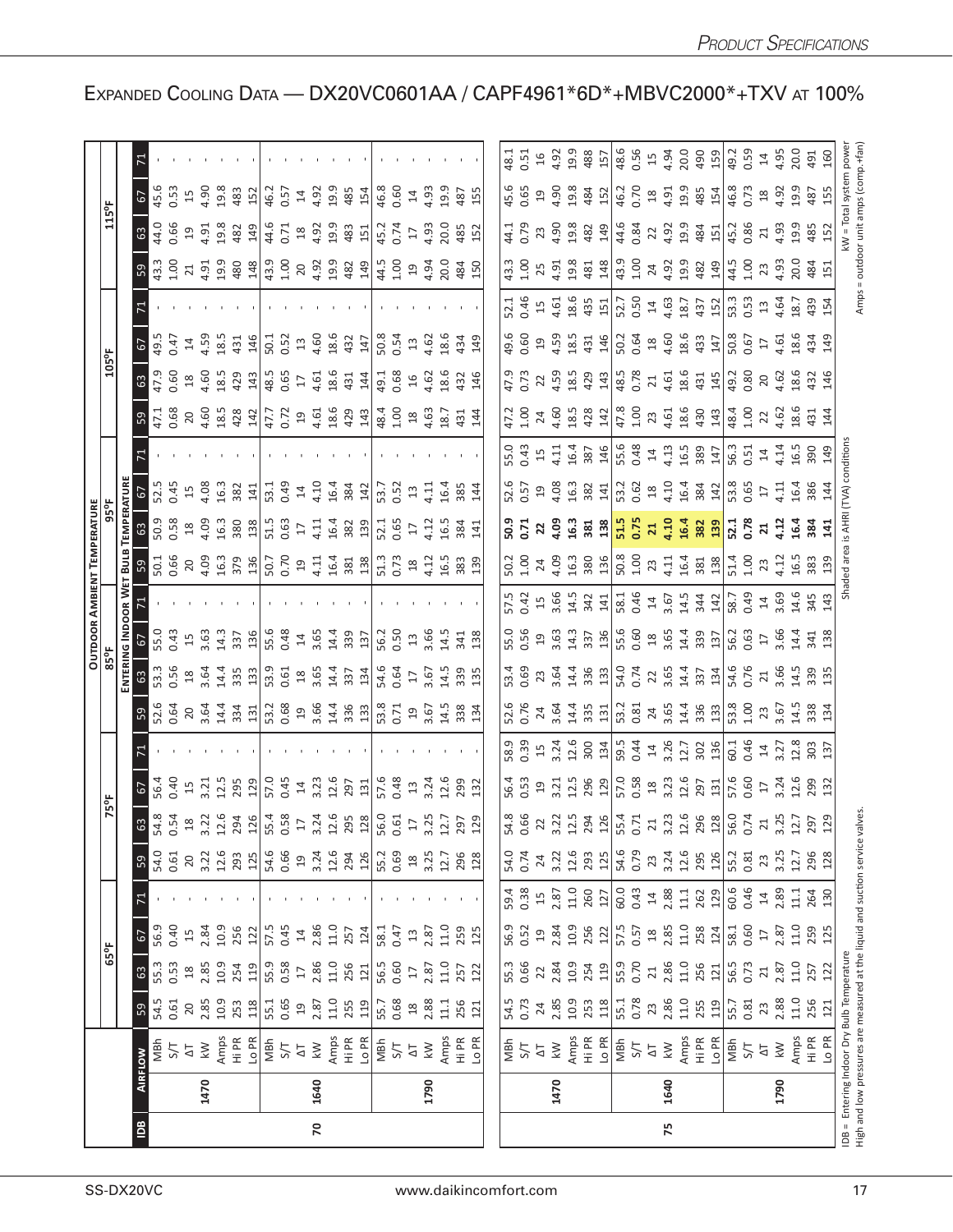|               |      |                                                                                                                 |                |                     |                     |                     |                   |                                                                                                                                                                                                                                                                                                             |                                                                                                                                                                                                                                |                                                                                                                                                                                                                               |                                                                                                                        |                                                                                     |                                                                                                                                                                                                                                                                                                                                                                                                                                                                                                                              | <b>OUTDOOR AMBIENT TEMPERATURE</b>                                                                                                                                                                                                                                                                                  |                                                                                                                                                                                                                                                                                                                     |                                                                                                                                                                                                                                                                                                           |         |                                                                                                                                                                                                                                                                                                                     |                                   |                                                                                                                          |                                                                                                             |                                                                                                                |      |
|---------------|------|-----------------------------------------------------------------------------------------------------------------|----------------|---------------------|---------------------|---------------------|-------------------|-------------------------------------------------------------------------------------------------------------------------------------------------------------------------------------------------------------------------------------------------------------------------------------------------------------|--------------------------------------------------------------------------------------------------------------------------------------------------------------------------------------------------------------------------------|-------------------------------------------------------------------------------------------------------------------------------------------------------------------------------------------------------------------------------|------------------------------------------------------------------------------------------------------------------------|-------------------------------------------------------------------------------------|------------------------------------------------------------------------------------------------------------------------------------------------------------------------------------------------------------------------------------------------------------------------------------------------------------------------------------------------------------------------------------------------------------------------------------------------------------------------------------------------------------------------------|---------------------------------------------------------------------------------------------------------------------------------------------------------------------------------------------------------------------------------------------------------------------------------------------------------------------|---------------------------------------------------------------------------------------------------------------------------------------------------------------------------------------------------------------------------------------------------------------------------------------------------------------------|-----------------------------------------------------------------------------------------------------------------------------------------------------------------------------------------------------------------------------------------------------------------------------------------------------------|---------|---------------------------------------------------------------------------------------------------------------------------------------------------------------------------------------------------------------------------------------------------------------------------------------------------------------------|-----------------------------------|--------------------------------------------------------------------------------------------------------------------------|-------------------------------------------------------------------------------------------------------------|----------------------------------------------------------------------------------------------------------------|------|
|               |      |                                                                                                                 |                |                     | $65^{\circ}$ F      |                     |                   |                                                                                                                                                                                                                                                                                                             | 75°F                                                                                                                                                                                                                           |                                                                                                                                                                                                                               |                                                                                                                        |                                                                                     |                                                                                                                                                                                                                                                                                                                                                                                                                                                                                                                              |                                                                                                                                                                                                                                                                                                                     |                                                                                                                                                                                                                                                                                                                     |                                                                                                                                                                                                                                                                                                           |         | 105°F                                                                                                                                                                                                                                                                                                               |                                   |                                                                                                                          | 115°F                                                                                                       |                                                                                                                |      |
|               |      |                                                                                                                 |                |                     |                     |                     |                   |                                                                                                                                                                                                                                                                                                             |                                                                                                                                                                                                                                |                                                                                                                                                                                                                               |                                                                                                                        |                                                                                     |                                                                                                                                                                                                                                                                                                                                                                                                                                                                                                                              |                                                                                                                                                                                                                                                                                                                     |                                                                                                                                                                                                                                                                                                                     |                                                                                                                                                                                                                                                                                                           |         |                                                                                                                                                                                                                                                                                                                     |                                   |                                                                                                                          |                                                                                                             |                                                                                                                |      |
| $\frac{8}{2}$ |      | AIRFLOW                                                                                                         | 59             | යි                  | P.                  |                     |                   |                                                                                                                                                                                                                                                                                                             | $rac{6}{9}$ $rac{6}{9}$ $rac{3}{5}$                                                                                                                                                                                            |                                                                                                                                                                                                                               |                                                                                                                        |                                                                                     |                                                                                                                                                                                                                                                                                                                                                                                                                                                                                                                              |                                                                                                                                                                                                                                                                                                                     |                                                                                                                                                                                                                                                                                                                     |                                                                                                                                                                                                                                                                                                           |         | 8 34.5                                                                                                                                                                                                                                                                                                              | $rac{67}{35.6}$                   |                                                                                                                          | $\frac{63}{25}$                                                                                             | $rac{67}{33.7}$                                                                                                |      |
|               |      | NBh<br>5/7                                                                                                      | 39.2<br>0.62   | 0.55<br>39.7        | 40.9<br>0.41        |                     | 38.8<br>0.63      |                                                                                                                                                                                                                                                                                                             |                                                                                                                                                                                                                                |                                                                                                                                                                                                                               |                                                                                                                        |                                                                                     |                                                                                                                                                                                                                                                                                                                                                                                                                                                                                                                              |                                                                                                                                                                                                                                                                                                                     | 0.60                                                                                                                                                                                                                                                                                                                |                                                                                                                                                                                                                                                                                                           |         |                                                                                                                                                                                                                                                                                                                     | 0.48                              |                                                                                                                          |                                                                                                             | 0.54                                                                                                           |      |
|               |      | $\overline{\Delta}$                                                                                             | $\overline{a}$ | $18$                | $\overline{1}$      |                     | $\overline{1}9$   |                                                                                                                                                                                                                                                                                                             |                                                                                                                                                                                                                                |                                                                                                                                                                                                                               |                                                                                                                        |                                                                                     |                                                                                                                                                                                                                                                                                                                                                                                                                                                                                                                              |                                                                                                                                                                                                                                                                                                                     |                                                                                                                                                                                                                                                                                                                     |                                                                                                                                                                                                                                                                                                           |         |                                                                                                                                                                                                                                                                                                                     | 14                                |                                                                                                                          |                                                                                                             |                                                                                                                |      |
|               | 1160 | $\lesssim$                                                                                                      | 1.79           | 1.79                | 1.79                |                     | 2.03              |                                                                                                                                                                                                                                                                                                             |                                                                                                                                                                                                                                |                                                                                                                                                                                                                               |                                                                                                                        |                                                                                     |                                                                                                                                                                                                                                                                                                                                                                                                                                                                                                                              |                                                                                                                                                                                                                                                                                                                     |                                                                                                                                                                                                                                                                                                                     |                                                                                                                                                                                                                                                                                                           |         |                                                                                                                                                                                                                                                                                                                     |                                   |                                                                                                                          |                                                                                                             |                                                                                                                |      |
|               |      | Amps                                                                                                            | 6.9            | 6.9                 | 6.9                 |                     | 7.9<br>280        |                                                                                                                                                                                                                                                                                                             | $\frac{1}{2}$ $\frac{1}{2}$ $\frac{1}{2}$ $\frac{1}{2}$ $\frac{1}{2}$ $\frac{1}{2}$ $\frac{1}{2}$                                                                                                                              |                                                                                                                                                                                                                               |                                                                                                                        | $\frac{4}{9}$ $\frac{4}{9}$ $\frac{8}{9}$ $\frac{6}{9}$ $\frac{8}{9}$ $\frac{8}{9}$ |                                                                                                                                                                                                                                                                                                                                                                                                                                                                                                                              |                                                                                                                                                                                                                                                                                                                     |                                                                                                                                                                                                                                                                                                                     | $14.57$<br>$2.57$<br>$365$<br>$14$                                                                                                                                                                                                                                                                        |         |                                                                                                                                                                                                                                                                                                                     |                                   |                                                                                                                          |                                                                                                             |                                                                                                                |      |
|               |      | Hi PR                                                                                                           | 242            | 243                 | 244                 |                     |                   |                                                                                                                                                                                                                                                                                                             |                                                                                                                                                                                                                                |                                                                                                                                                                                                                               |                                                                                                                        |                                                                                     |                                                                                                                                                                                                                                                                                                                                                                                                                                                                                                                              |                                                                                                                                                                                                                                                                                                                     |                                                                                                                                                                                                                                                                                                                     |                                                                                                                                                                                                                                                                                                           |         |                                                                                                                                                                                                                                                                                                                     |                                   |                                                                                                                          |                                                                                                             |                                                                                                                |      |
|               |      | Lo PR                                                                                                           | 121            | 123                 | 126                 |                     | 128               |                                                                                                                                                                                                                                                                                                             |                                                                                                                                                                                                                                |                                                                                                                                                                                                                               |                                                                                                                        |                                                                                     |                                                                                                                                                                                                                                                                                                                                                                                                                                                                                                                              |                                                                                                                                                                                                                                                                                                                     |                                                                                                                                                                                                                                                                                                                     |                                                                                                                                                                                                                                                                                                           |         |                                                                                                                                                                                                                                                                                                                     |                                   |                                                                                                                          |                                                                                                             |                                                                                                                |      |
|               |      | MBh                                                                                                             | 39.6           | 40.2                | 41.3                |                     | 39.3              |                                                                                                                                                                                                                                                                                                             |                                                                                                                                                                                                                                |                                                                                                                                                                                                                               |                                                                                                                        |                                                                                     |                                                                                                                                                                                                                                                                                                                                                                                                                                                                                                                              |                                                                                                                                                                                                                                                                                                                     |                                                                                                                                                                                                                                                                                                                     |                                                                                                                                                                                                                                                                                                           |         |                                                                                                                                                                                                                                                                                                                     |                                   |                                                                                                                          |                                                                                                             |                                                                                                                |      |
|               |      | 5/7                                                                                                             | 0.67           | 0.59                | 0.46                |                     | 0.68              |                                                                                                                                                                                                                                                                                                             |                                                                                                                                                                                                                                |                                                                                                                                                                                                                               |                                                                                                                        |                                                                                     |                                                                                                                                                                                                                                                                                                                                                                                                                                                                                                                              |                                                                                                                                                                                                                                                                                                                     |                                                                                                                                                                                                                                                                                                                     |                                                                                                                                                                                                                                                                                                           |         |                                                                                                                                                                                                                                                                                                                     |                                   |                                                                                                                          |                                                                                                             |                                                                                                                |      |
|               |      | $\overline{\Delta}$                                                                                             |                | $\overline{\Omega}$ | $13$                |                     | $^{28}$           |                                                                                                                                                                                                                                                                                                             |                                                                                                                                                                                                                                |                                                                                                                                                                                                                               |                                                                                                                        |                                                                                     |                                                                                                                                                                                                                                                                                                                                                                                                                                                                                                                              |                                                                                                                                                                                                                                                                                                                     |                                                                                                                                                                                                                                                                                                                     |                                                                                                                                                                                                                                                                                                           |         |                                                                                                                                                                                                                                                                                                                     |                                   |                                                                                                                          |                                                                                                             |                                                                                                                |      |
| 20            | 1290 | $\leq$                                                                                                          | 1.80           | 1.80                | 1.80                |                     | 2.04              |                                                                                                                                                                                                                                                                                                             |                                                                                                                                                                                                                                |                                                                                                                                                                                                                               |                                                                                                                        |                                                                                     |                                                                                                                                                                                                                                                                                                                                                                                                                                                                                                                              |                                                                                                                                                                                                                                                                                                                     |                                                                                                                                                                                                                                                                                                                     |                                                                                                                                                                                                                                                                                                           |         |                                                                                                                                                                                                                                                                                                                     |                                   |                                                                                                                          |                                                                                                             |                                                                                                                |      |
|               |      | Amps<br>Hi PR<br>Lo PR                                                                                          | 243<br>6.9     | 244<br>6.9          | 246<br>6.9          |                     | 7.9<br>281        | $3\frac{3}{2}$ $3\frac{3}{2}$ $3\frac{3}{2}$ $3\frac{3}{2}$ $5\frac{3}{2}$ $5\frac{3}{2}$ $5\frac{3}{2}$ $5\frac{3}{2}$ $5\frac{3}{2}$ $5\frac{3}{2}$ $5\frac{3}{2}$ $5\frac{3}{2}$ $5\frac{3}{2}$ $5\frac{3}{2}$ $5\frac{3}{2}$ $5\frac{3}{2}$ $5\frac{3}{2}$ $5\frac{3}{2}$ $5\frac{3}{2}$ $5\frac{3}{2}$ | $13.6$ $13.7$ $23.7$ $34$ $11.9$ $13.7$ $33.8$ $13.7$ $34.7$ $35.7$ $36.8$ $37.7$                                                                                                                                              |                                                                                                                                                                                                                               | <u>ន ខ្ល</u> ំ ឌ ន ន ន ដ ដ ឡូខ្លែ ៦ ខ្លះ ដ ន ដ ឡូខ្លែ ដ ដ ដ ឡូ<br>ន ខ្លះ ន ន ដ ដ ដ ឡូខ្លែ ៦ ខ្លះ ដ ដ ឡូខ្លែ គ ដ ដ ដ ឡូ |                                                                                     |                                                                                                                                                                                                                                                                                                                                                                                                                                                                                                                              | $\frac{1}{2}$ $\frac{1}{2}$ $\frac{1}{2}$ $\frac{1}{2}$ $\frac{1}{2}$ $\frac{1}{2}$ $\frac{1}{2}$ $\frac{1}{2}$ $\frac{1}{2}$ $\frac{1}{2}$ $\frac{1}{2}$ $\frac{1}{2}$ $\frac{1}{2}$ $\frac{1}{2}$ $\frac{1}{2}$ $\frac{1}{2}$ $\frac{1}{2}$ $\frac{1}{2}$ $\frac{1}{2}$ $\frac{1}{2}$ $\frac{1}{2}$ $\frac{1}{2}$ | $\frac{1}{2}$ $\frac{1}{2}$ $\frac{1}{2}$ $\frac{1}{2}$ $\frac{1}{2}$ $\frac{1}{2}$ $\frac{1}{2}$ $\frac{1}{2}$ $\frac{1}{2}$ $\frac{1}{2}$ $\frac{1}{2}$ $\frac{1}{2}$ $\frac{1}{2}$ $\frac{1}{2}$ $\frac{1}{2}$ $\frac{1}{2}$ $\frac{1}{2}$ $\frac{1}{2}$ $\frac{1}{2}$ $\frac{1}{2}$ $\frac{1}{2}$ $\frac{1}{2}$ | $\frac{22}{35}$ $\frac{25}{35}$ $\frac{25}{35}$ $\frac{25}{35}$ $\frac{25}{35}$ $\frac{25}{35}$ $\frac{25}{35}$ $\frac{25}{35}$ $\frac{25}{35}$ $\frac{25}{35}$ $\frac{25}{35}$ $\frac{25}{35}$ $\frac{25}{35}$ $\frac{25}{35}$ $\frac{25}{35}$ $\frac{25}{35}$ $\frac{25}{35}$ $\frac{25}{35}$ $\frac{2$ |         | $\frac{1}{2}$ $\frac{2}{3}$ $\frac{2}{3}$ $\frac{1}{4}$ $\frac{1}{3}$ $\frac{1}{3}$ $\frac{5}{6}$ $\frac{6}{3}$ $\frac{1}{1}$ $\frac{1}{4}$ $\frac{1}{2}$ $\frac{1}{3}$ $\frac{1}{6}$ $\frac{1}{5}$ $\frac{1}{2}$ $\frac{1}{4}$ $\frac{1}{2}$ $\frac{1}{6}$ $\frac{1}{5}$ $\frac{1}{6}$ $\frac{1}{2}$ $\frac{1}{6}$ |                                   |                                                                                                                          | <u>ិទ្រ ង ដូច ងន្ទ្រី ដូច ង ដូច ង ដូច ង ដូច ង ដូច ង</u><br>ក្នុង ដូច ង ដូន្រី ដូច ង ដូច ង ដូច ង ដូច ង ដូច ង | ta 2011 1920 1920 1920 1930 1931 1932 1933 1934 1935 1936 1936 1937 1938 1939 1930 1931 1932 1933 1934 1935 19 |      |
|               |      |                                                                                                                 | 122            | 124                 | 127                 |                     | 130               |                                                                                                                                                                                                                                                                                                             |                                                                                                                                                                                                                                |                                                                                                                                                                                                                               |                                                                                                                        |                                                                                     |                                                                                                                                                                                                                                                                                                                                                                                                                                                                                                                              |                                                                                                                                                                                                                                                                                                                     |                                                                                                                                                                                                                                                                                                                     |                                                                                                                                                                                                                                                                                                           |         |                                                                                                                                                                                                                                                                                                                     |                                   |                                                                                                                          |                                                                                                             |                                                                                                                |      |
|               |      |                                                                                                                 | 40.1           | 40.6                | 41.8                |                     |                   |                                                                                                                                                                                                                                                                                                             |                                                                                                                                                                                                                                |                                                                                                                                                                                                                               |                                                                                                                        |                                                                                     |                                                                                                                                                                                                                                                                                                                                                                                                                                                                                                                              |                                                                                                                                                                                                                                                                                                                     |                                                                                                                                                                                                                                                                                                                     |                                                                                                                                                                                                                                                                                                           |         |                                                                                                                                                                                                                                                                                                                     |                                   |                                                                                                                          |                                                                                                             |                                                                                                                |      |
|               |      | MBh<br>S/T                                                                                                      | 0.70           | 0.62                | 0.49                |                     | 39.7<br>0.71      |                                                                                                                                                                                                                                                                                                             |                                                                                                                                                                                                                                |                                                                                                                                                                                                                               |                                                                                                                        |                                                                                     |                                                                                                                                                                                                                                                                                                                                                                                                                                                                                                                              |                                                                                                                                                                                                                                                                                                                     |                                                                                                                                                                                                                                                                                                                     |                                                                                                                                                                                                                                                                                                           |         |                                                                                                                                                                                                                                                                                                                     |                                   |                                                                                                                          |                                                                                                             |                                                                                                                |      |
|               |      | $\overline{\Delta}$                                                                                             | $^{28}$        | $\frac{16}{1}$      | $\Xi$               |                     | $^{28}$           |                                                                                                                                                                                                                                                                                                             |                                                                                                                                                                                                                                |                                                                                                                                                                                                                               |                                                                                                                        |                                                                                     |                                                                                                                                                                                                                                                                                                                                                                                                                                                                                                                              |                                                                                                                                                                                                                                                                                                                     |                                                                                                                                                                                                                                                                                                                     |                                                                                                                                                                                                                                                                                                           |         |                                                                                                                                                                                                                                                                                                                     |                                   |                                                                                                                          |                                                                                                             |                                                                                                                |      |
|               | 1420 | $\leq$                                                                                                          | 1.81           | 1.81                | 1.80                |                     | 2.05              |                                                                                                                                                                                                                                                                                                             |                                                                                                                                                                                                                                |                                                                                                                                                                                                                               |                                                                                                                        |                                                                                     |                                                                                                                                                                                                                                                                                                                                                                                                                                                                                                                              |                                                                                                                                                                                                                                                                                                                     |                                                                                                                                                                                                                                                                                                                     |                                                                                                                                                                                                                                                                                                           |         |                                                                                                                                                                                                                                                                                                                     |                                   |                                                                                                                          |                                                                                                             |                                                                                                                |      |
|               |      | Amps                                                                                                            | 7.0            | 7.0                 | 6.9                 |                     | 8.0               |                                                                                                                                                                                                                                                                                                             |                                                                                                                                                                                                                                |                                                                                                                                                                                                                               |                                                                                                                        |                                                                                     |                                                                                                                                                                                                                                                                                                                                                                                                                                                                                                                              |                                                                                                                                                                                                                                                                                                                     |                                                                                                                                                                                                                                                                                                                     | 10.3<br>369                                                                                                                                                                                                                                                                                               |         |                                                                                                                                                                                                                                                                                                                     | $2.90$<br>$1.7$<br>$415$<br>$153$ |                                                                                                                          |                                                                                                             |                                                                                                                |      |
|               |      | Hi PR<br>Lo PR                                                                                                  | 245            | 246                 | 248                 |                     | 283               |                                                                                                                                                                                                                                                                                                             |                                                                                                                                                                                                                                |                                                                                                                                                                                                                               |                                                                                                                        |                                                                                     |                                                                                                                                                                                                                                                                                                                                                                                                                                                                                                                              |                                                                                                                                                                                                                                                                                                                     |                                                                                                                                                                                                                                                                                                                     |                                                                                                                                                                                                                                                                                                           |         |                                                                                                                                                                                                                                                                                                                     |                                   |                                                                                                                          |                                                                                                             |                                                                                                                |      |
|               |      |                                                                                                                 | 124            | 126                 | 129                 |                     | 131               |                                                                                                                                                                                                                                                                                                             |                                                                                                                                                                                                                                |                                                                                                                                                                                                                               |                                                                                                                        |                                                                                     |                                                                                                                                                                                                                                                                                                                                                                                                                                                                                                                              |                                                                                                                                                                                                                                                                                                                     |                                                                                                                                                                                                                                                                                                                     | 148                                                                                                                                                                                                                                                                                                       |         |                                                                                                                                                                                                                                                                                                                     |                                   |                                                                                                                          |                                                                                                             |                                                                                                                |      |
|               |      |                                                                                                                 |                |                     |                     |                     |                   |                                                                                                                                                                                                                                                                                                             |                                                                                                                                                                                                                                |                                                                                                                                                                                                                               |                                                                                                                        |                                                                                     |                                                                                                                                                                                                                                                                                                                                                                                                                                                                                                                              |                                                                                                                                                                                                                                                                                                                     |                                                                                                                                                                                                                                                                                                                     |                                                                                                                                                                                                                                                                                                           |         |                                                                                                                                                                                                                                                                                                                     |                                   |                                                                                                                          |                                                                                                             |                                                                                                                |      |
|               |      | ng<br>S/T                                                                                                       | 39.2           | 39.8                | 40.9                | 42.7                | 38.9<br>0.76      |                                                                                                                                                                                                                                                                                                             |                                                                                                                                                                                                                                |                                                                                                                                                                                                                               |                                                                                                                        |                                                                                     |                                                                                                                                                                                                                                                                                                                                                                                                                                                                                                                              |                                                                                                                                                                                                                                                                                                                     |                                                                                                                                                                                                                                                                                                                     |                                                                                                                                                                                                                                                                                                           |         |                                                                                                                                                                                                                                                                                                                     |                                   |                                                                                                                          |                                                                                                             |                                                                                                                |      |
|               |      |                                                                                                                 | 0.75           | 0.68                | 0.54                | 0.40                |                   |                                                                                                                                                                                                                                                                                                             |                                                                                                                                                                                                                                |                                                                                                                                                                                                                               |                                                                                                                        |                                                                                     |                                                                                                                                                                                                                                                                                                                                                                                                                                                                                                                              |                                                                                                                                                                                                                                                                                                                     |                                                                                                                                                                                                                                                                                                                     |                                                                                                                                                                                                                                                                                                           |         |                                                                                                                                                                                                                                                                                                                     |                                   |                                                                                                                          |                                                                                                             |                                                                                                                |      |
|               |      | $\overline{\Delta}$                                                                                             | 23             | 22                  | $^{28}$             | 1.80                | 23                |                                                                                                                                                                                                                                                                                                             |                                                                                                                                                                                                                                |                                                                                                                                                                                                                               |                                                                                                                        |                                                                                     |                                                                                                                                                                                                                                                                                                                                                                                                                                                                                                                              |                                                                                                                                                                                                                                                                                                                     |                                                                                                                                                                                                                                                                                                                     |                                                                                                                                                                                                                                                                                                           |         |                                                                                                                                                                                                                                                                                                                     |                                   |                                                                                                                          |                                                                                                             |                                                                                                                |      |
|               | 1160 | $\overline{\mathsf{k}}$ W                                                                                       | 1.79           | 1.79                | 1.79                |                     | 2.03              |                                                                                                                                                                                                                                                                                                             |                                                                                                                                                                                                                                |                                                                                                                                                                                                                               |                                                                                                                        |                                                                                     |                                                                                                                                                                                                                                                                                                                                                                                                                                                                                                                              |                                                                                                                                                                                                                                                                                                                     |                                                                                                                                                                                                                                                                                                                     |                                                                                                                                                                                                                                                                                                           |         |                                                                                                                                                                                                                                                                                                                     |                                   |                                                                                                                          |                                                                                                             |                                                                                                                |      |
|               |      | Amps<br>Hi PR                                                                                                   | 6.9            | 6.9                 | 6.9                 | 6.9                 | 7.9               |                                                                                                                                                                                                                                                                                                             |                                                                                                                                                                                                                                |                                                                                                                                                                                                                               |                                                                                                                        |                                                                                     |                                                                                                                                                                                                                                                                                                                                                                                                                                                                                                                              |                                                                                                                                                                                                                                                                                                                     |                                                                                                                                                                                                                                                                                                                     |                                                                                                                                                                                                                                                                                                           |         |                                                                                                                                                                                                                                                                                                                     |                                   |                                                                                                                          |                                                                                                             |                                                                                                                |      |
|               |      |                                                                                                                 | 242            | 243                 | 245                 | 249                 | 280               |                                                                                                                                                                                                                                                                                                             |                                                                                                                                                                                                                                |                                                                                                                                                                                                                               |                                                                                                                        |                                                                                     |                                                                                                                                                                                                                                                                                                                                                                                                                                                                                                                              |                                                                                                                                                                                                                                                                                                                     |                                                                                                                                                                                                                                                                                                                     |                                                                                                                                                                                                                                                                                                           |         |                                                                                                                                                                                                                                                                                                                     |                                   |                                                                                                                          |                                                                                                             |                                                                                                                |      |
|               |      | Lo PR<br>MBh                                                                                                    | 39.6<br>121    | 123                 | 41.3<br>126         | 43.1<br>131         | 128               |                                                                                                                                                                                                                                                                                                             |                                                                                                                                                                                                                                |                                                                                                                                                                                                                               |                                                                                                                        |                                                                                     |                                                                                                                                                                                                                                                                                                                                                                                                                                                                                                                              |                                                                                                                                                                                                                                                                                                                     |                                                                                                                                                                                                                                                                                                                     |                                                                                                                                                                                                                                                                                                           |         |                                                                                                                                                                                                                                                                                                                     |                                   |                                                                                                                          |                                                                                                             |                                                                                                                |      |
|               |      | 5 <sup>T</sup>                                                                                                  | 0.80           | 40.2<br>0.72        | 0.59                | 0.44                | 39.3<br>0.81      |                                                                                                                                                                                                                                                                                                             |                                                                                                                                                                                                                                |                                                                                                                                                                                                                               |                                                                                                                        |                                                                                     |                                                                                                                                                                                                                                                                                                                                                                                                                                                                                                                              |                                                                                                                                                                                                                                                                                                                     |                                                                                                                                                                                                                                                                                                                     |                                                                                                                                                                                                                                                                                                           |         |                                                                                                                                                                                                                                                                                                                     |                                   |                                                                                                                          |                                                                                                             |                                                                                                                |      |
|               |      | $\overline{\Delta}$                                                                                             | 22             | 21                  | $\overline{\Omega}$ | $\overline{1}$      | 22                |                                                                                                                                                                                                                                                                                                             |                                                                                                                                                                                                                                |                                                                                                                                                                                                                               |                                                                                                                        |                                                                                     |                                                                                                                                                                                                                                                                                                                                                                                                                                                                                                                              |                                                                                                                                                                                                                                                                                                                     |                                                                                                                                                                                                                                                                                                                     |                                                                                                                                                                                                                                                                                                           |         |                                                                                                                                                                                                                                                                                                                     |                                   |                                                                                                                          |                                                                                                             |                                                                                                                |      |
| 75            | 1290 | $\overline{\mathsf{k}}$ W                                                                                       | 1.80           | 1.80                | 1.79                |                     | 2.04              |                                                                                                                                                                                                                                                                                                             |                                                                                                                                                                                                                                |                                                                                                                                                                                                                               |                                                                                                                        |                                                                                     |                                                                                                                                                                                                                                                                                                                                                                                                                                                                                                                              |                                                                                                                                                                                                                                                                                                                     |                                                                                                                                                                                                                                                                                                                     |                                                                                                                                                                                                                                                                                                           |         |                                                                                                                                                                                                                                                                                                                     |                                   |                                                                                                                          |                                                                                                             |                                                                                                                |      |
|               |      | Amps                                                                                                            | 6.9            |                     | 6.9                 |                     |                   |                                                                                                                                                                                                                                                                                                             |                                                                                                                                                                                                                                |                                                                                                                                                                                                                               |                                                                                                                        |                                                                                     |                                                                                                                                                                                                                                                                                                                                                                                                                                                                                                                              |                                                                                                                                                                                                                                                                                                                     |                                                                                                                                                                                                                                                                                                                     |                                                                                                                                                                                                                                                                                                           |         |                                                                                                                                                                                                                                                                                                                     |                                   |                                                                                                                          |                                                                                                             |                                                                                                                |      |
|               |      | Hi PR<br>Lo PR                                                                                                  | 244            | G.9<br>245<br>124   | 246                 | 1.81<br>7.51<br>251 | 7.9<br>282<br>130 |                                                                                                                                                                                                                                                                                                             |                                                                                                                                                                                                                                |                                                                                                                                                                                                                               |                                                                                                                        |                                                                                     |                                                                                                                                                                                                                                                                                                                                                                                                                                                                                                                              |                                                                                                                                                                                                                                                                                                                     |                                                                                                                                                                                                                                                                                                                     |                                                                                                                                                                                                                                                                                                           |         |                                                                                                                                                                                                                                                                                                                     |                                   |                                                                                                                          |                                                                                                             |                                                                                                                |      |
|               |      |                                                                                                                 | 123            |                     | 127                 |                     |                   |                                                                                                                                                                                                                                                                                                             |                                                                                                                                                                                                                                |                                                                                                                                                                                                                               |                                                                                                                        |                                                                                     |                                                                                                                                                                                                                                                                                                                                                                                                                                                                                                                              |                                                                                                                                                                                                                                                                                                                     |                                                                                                                                                                                                                                                                                                                     |                                                                                                                                                                                                                                                                                                           |         |                                                                                                                                                                                                                                                                                                                     |                                   |                                                                                                                          |                                                                                                             |                                                                                                                |      |
|               |      | MBh                                                                                                             | 40.1           | 40.7                | 41.8                | 43.6                | 39.8<br>0.84      |                                                                                                                                                                                                                                                                                                             |                                                                                                                                                                                                                                |                                                                                                                                                                                                                               |                                                                                                                        |                                                                                     |                                                                                                                                                                                                                                                                                                                                                                                                                                                                                                                              |                                                                                                                                                                                                                                                                                                                     |                                                                                                                                                                                                                                                                                                                     |                                                                                                                                                                                                                                                                                                           |         |                                                                                                                                                                                                                                                                                                                     |                                   |                                                                                                                          |                                                                                                             |                                                                                                                |      |
|               |      | 5/1                                                                                                             | 0.83           | 0.75                | 0.62                | 0.47                |                   |                                                                                                                                                                                                                                                                                                             |                                                                                                                                                                                                                                |                                                                                                                                                                                                                               |                                                                                                                        |                                                                                     |                                                                                                                                                                                                                                                                                                                                                                                                                                                                                                                              |                                                                                                                                                                                                                                                                                                                     |                                                                                                                                                                                                                                                                                                                     |                                                                                                                                                                                                                                                                                                           |         |                                                                                                                                                                                                                                                                                                                     |                                   |                                                                                                                          |                                                                                                             |                                                                                                                |      |
|               |      | $\overline{\mathcal{L}}$                                                                                        | 22             | 20                  | $17\,$              | $13$                | $\overline{2}$    |                                                                                                                                                                                                                                                                                                             |                                                                                                                                                                                                                                |                                                                                                                                                                                                                               |                                                                                                                        |                                                                                     |                                                                                                                                                                                                                                                                                                                                                                                                                                                                                                                              |                                                                                                                                                                                                                                                                                                                     |                                                                                                                                                                                                                                                                                                                     |                                                                                                                                                                                                                                                                                                           |         |                                                                                                                                                                                                                                                                                                                     |                                   |                                                                                                                          |                                                                                                             |                                                                                                                |      |
|               | 1420 | $\leq$                                                                                                          | 1.81           | 1.81                | 1.80                | 1.82                | 2.04              |                                                                                                                                                                                                                                                                                                             |                                                                                                                                                                                                                                |                                                                                                                                                                                                                               |                                                                                                                        |                                                                                     |                                                                                                                                                                                                                                                                                                                                                                                                                                                                                                                              |                                                                                                                                                                                                                                                                                                                     |                                                                                                                                                                                                                                                                                                                     |                                                                                                                                                                                                                                                                                                           |         |                                                                                                                                                                                                                                                                                                                     |                                   |                                                                                                                          |                                                                                                             |                                                                                                                |      |
|               |      | Amps<br>Hi PR                                                                                                   | 7.0            | 6.9                 | 6.9                 | 7.0                 | 8.0               |                                                                                                                                                                                                                                                                                                             |                                                                                                                                                                                                                                |                                                                                                                                                                                                                               |                                                                                                                        |                                                                                     |                                                                                                                                                                                                                                                                                                                                                                                                                                                                                                                              |                                                                                                                                                                                                                                                                                                                     |                                                                                                                                                                                                                                                                                                                     |                                                                                                                                                                                                                                                                                                           |         |                                                                                                                                                                                                                                                                                                                     |                                   |                                                                                                                          |                                                                                                             |                                                                                                                |      |
|               |      |                                                                                                                 | 245            | 246                 | 248<br>129          | 134<br>252          | 283<br>131        |                                                                                                                                                                                                                                                                                                             | $9.59$ $2.8$ $3.8$ $3.4$ $3.5$ $3.5$ $3.5$ $3.5$ $3.4$ $3.4$ $3.5$ $3.5$ $3.5$ $3.5$ $3.5$ $3.5$ $3.5$ $3.5$ $3.5$ $3.5$ $3.5$ $3.5$ $3.5$ $3.5$ $3.5$ $3.5$ $3.5$ $3.5$ $3.5$ $3.5$ $3.5$ $3.5$ $3.5$ $3.5$ $3.5$ $3.5$ $3.5$ | $7.3$ $3.3$ $3.8$ $3.8$ $3.8$ $3.8$ $3.8$ $3.8$ $3.8$ $3.8$ $3.8$ $3.8$ $3.8$ $3.8$ $3.8$ $3.8$ $3.8$ $3.8$ $3.8$ $3.8$ $3.8$ $3.8$ $3.8$ $3.8$ $3.8$ $3.8$ $3.8$ $3.8$ $3.8$ $3.8$ $3.8$ $3.8$ $3.8$ $3.8$ $3.8$ $3.8$ $3.8$ | ន្លំ 5 ដ 2 3 3 3 3 3 3 3 3 3 3 3 3 3 3 4 4 5 6 7 3 4 5 6 7 4 5 6 7 9 7 4 5 7 9 7 7 7 7 7 7 7 7 7 7 7 7 7 7 7 7         |                                                                                     | $\begin{array}{l} 11\\ 13\\ 14\\ 15\\ \end{array} \begin{array}{l} \Xi \\ \Xi \\ \Xi \\ \end{array} \begin{array}{l} \Xi \\ \Xi \\ \end{array} \begin{array}{l} \Xi \\ \Xi \\ \end{array} \begin{array}{l} \Xi \\ \Xi \\ \end{array} \begin{array}{l} \Xi \\ \Xi \\ \end{array} \begin{array}{l} \Xi \\ \Xi \\ \end{array} \begin{array}{l} \Xi \\ \Xi \\ \end{array} \begin{array}{l} \Xi \\ \Xi \\ \end{array} \begin{array}{l} \Xi \\ \Xi \\ \end{array} \begin{array}{l} \Xi \\ \Xi \\ \end{array} \begin{array}{l} \Xi$ | $\begin{array}{c} 1676 \\ 1767 \\ 1876 \\ 1987 \\ 1997 \\ 1998 \\ 1999 \\ 1999 \\ 1999 \\ 1999 \\ 1999 \\ 1999 \\ 1999 \\ 1999 \\ 1999 \\ 1999 \\ 1999 \\ 1999 \\ 1999 \\ 1999 \\ 1999 \\ 1999 \\ 1999 \\ 1999 \\ 1999 \\ 1999 \\ 1999 \\ 1999 \\ 1999 \\ 1999 \\ 1999 \\ 1999 \\ 1999 \\ 1999 \\ 1999 \\ 19$       |                                                                                                                                                                                                                                                                                                                     | $\begin{array}{c} 0.863 & 0.763 & 0.763 & 0.763 & 0.763 & 0.763 & 0.763 & 0.763 & 0.763 & 0.763 & 0.763 & 0.763 & 0.763 & 0.763 & 0.763 & 0.763 & 0.763 & 0.763 & 0.763 & 0.763 & 0.763 & 0.763 & 0.763 & 0.763 & 0.763 & 0.763 & 0.763 & 0.763 & 0.763 & 0.763 & 0.$                                     |         | 32 52 52 52 52 52 52 52 53 53 54 54 55 55 56 56 57 56 57 57 58 50 51 52 53 54 55 55 56 56 57 57 58 50 51 52 59                                                                                                                                                                                                      |                                   | <u>2000 x 3000 x 3000 x 3000 x 3000 x 3000 x 3000 x 3000 x 3000 x 3000 x 3000 x 3000 x 3000 x 3000 x 3000 x 3000 x 4</u> |                                                                                                             |                                                                                                                |      |
|               |      | Lo PR                                                                                                           | 124            | 126                 |                     |                     |                   |                                                                                                                                                                                                                                                                                                             |                                                                                                                                                                                                                                |                                                                                                                                                                                                                               |                                                                                                                        |                                                                                     |                                                                                                                                                                                                                                                                                                                                                                                                                                                                                                                              |                                                                                                                                                                                                                                                                                                                     |                                                                                                                                                                                                                                                                                                                     |                                                                                                                                                                                                                                                                                                           |         |                                                                                                                                                                                                                                                                                                                     |                                   |                                                                                                                          |                                                                                                             |                                                                                                                |      |
| DВ            |      | High and low pressures are measured at the liquid and suction service<br>= Entering Indoor Dry Bulb Temperature |                |                     |                     |                     |                   |                                                                                                                                                                                                                                                                                                             |                                                                                                                                                                                                                                |                                                                                                                                                                                                                               |                                                                                                                        |                                                                                     |                                                                                                                                                                                                                                                                                                                                                                                                                                                                                                                              |                                                                                                                                                                                                                                                                                                                     | <b>is ACCA</b>                                                                                                                                                                                                                                                                                                      | (TVA)                                                                                                                                                                                                                                                                                                     | ndition |                                                                                                                                                                                                                                                                                                                     |                                   | outdoor unit amps (comp.+fan                                                                                             |                                                                                                             | al syste                                                                                                       | powe |

EXPANDED COOLING DATA - DX20VC0601AA / CAPF4961\*6D\*+MBVC2000\*+TXV AT 70%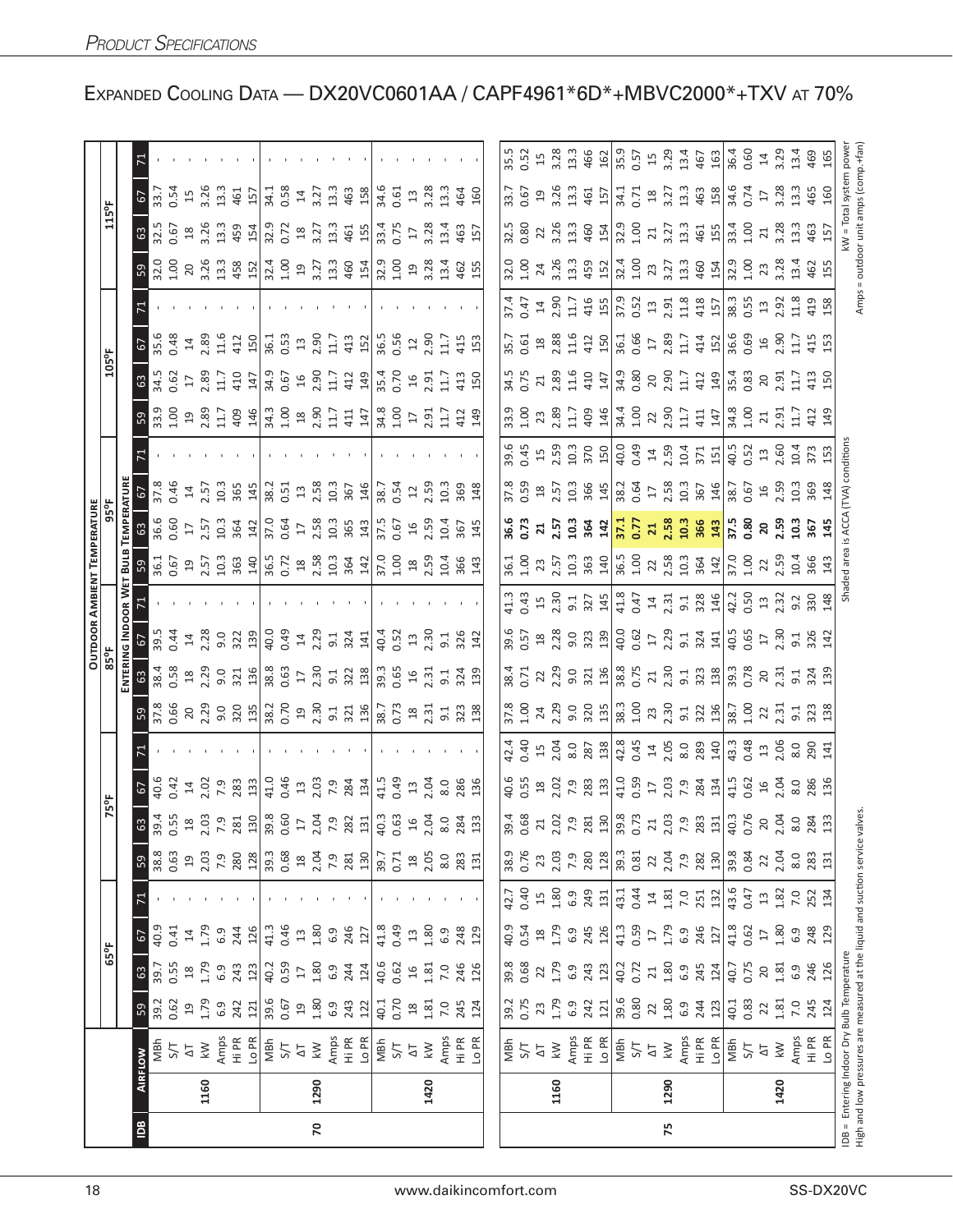|                |      |                                                                                                                     |                                                                               |                                  |                                   |                                                                             |                                                                                                                                                                                                                                                                                                       |                                                                                                                                                                                                                                                                                                              |                                                                                                                                                                                                                                |                                                        |                                                                          | <b>DUTD</b>                                                                                                                                                                                                                            |                                                                                                                                                                                                                                                                                                                                                                                                                                |                                                                                                                                                                                                                                                                                                                        |                 |                                                                                                                                                                                                                                |  |                                                                                                                                                                                                                                                                                                             |                                                                                                                                                                                                                                                                                                             |                                                                                            |                                                                                                                                                                                                                                                                                                                             |                                                                                                                                                                                                                                                                                                             |
|----------------|------|---------------------------------------------------------------------------------------------------------------------|-------------------------------------------------------------------------------|----------------------------------|-----------------------------------|-----------------------------------------------------------------------------|-------------------------------------------------------------------------------------------------------------------------------------------------------------------------------------------------------------------------------------------------------------------------------------------------------|--------------------------------------------------------------------------------------------------------------------------------------------------------------------------------------------------------------------------------------------------------------------------------------------------------------|--------------------------------------------------------------------------------------------------------------------------------------------------------------------------------------------------------------------------------|--------------------------------------------------------|--------------------------------------------------------------------------|----------------------------------------------------------------------------------------------------------------------------------------------------------------------------------------------------------------------------------------|--------------------------------------------------------------------------------------------------------------------------------------------------------------------------------------------------------------------------------------------------------------------------------------------------------------------------------------------------------------------------------------------------------------------------------|------------------------------------------------------------------------------------------------------------------------------------------------------------------------------------------------------------------------------------------------------------------------------------------------------------------------|-----------------|--------------------------------------------------------------------------------------------------------------------------------------------------------------------------------------------------------------------------------|--|-------------------------------------------------------------------------------------------------------------------------------------------------------------------------------------------------------------------------------------------------------------------------------------------------------------|-------------------------------------------------------------------------------------------------------------------------------------------------------------------------------------------------------------------------------------------------------------------------------------------------------------|--------------------------------------------------------------------------------------------|-----------------------------------------------------------------------------------------------------------------------------------------------------------------------------------------------------------------------------------------------------------------------------------------------------------------------------|-------------------------------------------------------------------------------------------------------------------------------------------------------------------------------------------------------------------------------------------------------------------------------------------------------------|
|                |      |                                                                                                                     |                                                                               | $65^{\circ}$ F                   |                                   |                                                                             |                                                                                                                                                                                                                                                                                                       |                                                                                                                                                                                                                                                                                                              |                                                                                                                                                                                                                                |                                                        |                                                                          |                                                                                                                                                                                                                                        |                                                                                                                                                                                                                                                                                                                                                                                                                                |                                                                                                                                                                                                                                                                                                                        |                 |                                                                                                                                                                                                                                |  | 105°F                                                                                                                                                                                                                                                                                                       |                                                                                                                                                                                                                                                                                                             |                                                                                            |                                                                                                                                                                                                                                                                                                                             |                                                                                                                                                                                                                                                                                                             |
|                |      |                                                                                                                     |                                                                               |                                  |                                   |                                                                             |                                                                                                                                                                                                                                                                                                       |                                                                                                                                                                                                                                                                                                              |                                                                                                                                                                                                                                |                                                        |                                                                          |                                                                                                                                                                                                                                        |                                                                                                                                                                                                                                                                                                                                                                                                                                |                                                                                                                                                                                                                                                                                                                        |                 |                                                                                                                                                                                                                                |  |                                                                                                                                                                                                                                                                                                             |                                                                                                                                                                                                                                                                                                             |                                                                                            |                                                                                                                                                                                                                                                                                                                             |                                                                                                                                                                                                                                                                                                             |
| $\overline{B}$ |      | <b>AIRFLOW</b>                                                                                                      | 59                                                                            | $63\,$                           | $\mathfrak{S}$                    |                                                                             | 59                                                                                                                                                                                                                                                                                                    |                                                                                                                                                                                                                                                                                                              |                                                                                                                                                                                                                                |                                                        |                                                                          |                                                                                                                                                                                                                                        |                                                                                                                                                                                                                                                                                                                                                                                                                                |                                                                                                                                                                                                                                                                                                                        |                 |                                                                                                                                                                                                                                |  |                                                                                                                                                                                                                                                                                                             |                                                                                                                                                                                                                                                                                                             |                                                                                            |                                                                                                                                                                                                                                                                                                                             |                                                                                                                                                                                                                                                                                                             |
|                |      | MBh                                                                                                                 | 39.4<br>0.88                                                                  | 40.0<br>0.80                     | 41.1<br>0.67<br>1.79              | 42.9<br>0.52                                                                | 39.1<br>1.00<br>2.7<br>7.9<br>7.80                                                                                                                                                                                                                                                                    |                                                                                                                                                                                                                                                                                                              |                                                                                                                                                                                                                                |                                                        |                                                                          |                                                                                                                                                                                                                                        |                                                                                                                                                                                                                                                                                                                                                                                                                                |                                                                                                                                                                                                                                                                                                                        |                 |                                                                                                                                                                                                                                |  |                                                                                                                                                                                                                                                                                                             |                                                                                                                                                                                                                                                                                                             |                                                                                            |                                                                                                                                                                                                                                                                                                                             |                                                                                                                                                                                                                                                                                                             |
|                |      | 5/7                                                                                                                 |                                                                               |                                  |                                   |                                                                             |                                                                                                                                                                                                                                                                                                       |                                                                                                                                                                                                                                                                                                              |                                                                                                                                                                                                                                |                                                        |                                                                          |                                                                                                                                                                                                                                        |                                                                                                                                                                                                                                                                                                                                                                                                                                |                                                                                                                                                                                                                                                                                                                        |                 |                                                                                                                                                                                                                                |  |                                                                                                                                                                                                                                                                                                             |                                                                                                                                                                                                                                                                                                             |                                                                                            |                                                                                                                                                                                                                                                                                                                             |                                                                                                                                                                                                                                                                                                             |
|                |      | $\overline{\Delta}$                                                                                                 | 27<br>1.79                                                                    | $26$<br>1.79                     |                                   | $9.80$<br>$0.30$<br>$0.30$                                                  |                                                                                                                                                                                                                                                                                                       |                                                                                                                                                                                                                                                                                                              |                                                                                                                                                                                                                                |                                                        |                                                                          |                                                                                                                                                                                                                                        |                                                                                                                                                                                                                                                                                                                                                                                                                                |                                                                                                                                                                                                                                                                                                                        |                 |                                                                                                                                                                                                                                |  |                                                                                                                                                                                                                                                                                                             |                                                                                                                                                                                                                                                                                                             |                                                                                            |                                                                                                                                                                                                                                                                                                                             |                                                                                                                                                                                                                                                                                                             |
|                | 1160 | $\overline{\mathsf{k}\mathsf{W}}$                                                                                   |                                                                               |                                  |                                   |                                                                             |                                                                                                                                                                                                                                                                                                       |                                                                                                                                                                                                                                                                                                              |                                                                                                                                                                                                                                |                                                        |                                                                          |                                                                                                                                                                                                                                        |                                                                                                                                                                                                                                                                                                                                                                                                                                |                                                                                                                                                                                                                                                                                                                        |                 |                                                                                                                                                                                                                                |  |                                                                                                                                                                                                                                                                                                             |                                                                                                                                                                                                                                                                                                             |                                                                                            |                                                                                                                                                                                                                                                                                                                             |                                                                                                                                                                                                                                                                                                             |
|                |      | Amps<br>Hi PR                                                                                                       | 6.9<br>242                                                                    | 6.9<br>243                       | 6.9<br>245                        |                                                                             |                                                                                                                                                                                                                                                                                                       |                                                                                                                                                                                                                                                                                                              |                                                                                                                                                                                                                                |                                                        |                                                                          |                                                                                                                                                                                                                                        |                                                                                                                                                                                                                                                                                                                                                                                                                                |                                                                                                                                                                                                                                                                                                                        |                 |                                                                                                                                                                                                                                |  |                                                                                                                                                                                                                                                                                                             |                                                                                                                                                                                                                                                                                                             |                                                                                            |                                                                                                                                                                                                                                                                                                                             |                                                                                                                                                                                                                                                                                                             |
|                |      |                                                                                                                     |                                                                               |                                  |                                   |                                                                             |                                                                                                                                                                                                                                                                                                       | $3\frac{6}{32}$ $\frac{6}{32}$ $\frac{1}{62}$ $\frac{6}{32}$ $\frac{1}{62}$ $\frac{1}{62}$ $\frac{1}{62}$ $\frac{6}{32}$ $\frac{1}{62}$ $\frac{1}{62}$ $\frac{1}{62}$ $\frac{1}{62}$ $\frac{1}{62}$ $\frac{1}{62}$ $\frac{1}{62}$ $\frac{1}{62}$ $\frac{1}{62}$ $\frac{1}{62}$ $\frac{1}{62}$ $\frac{1}{62}$ | $59.835$ $22.837$ $23.837$ $24.25$ $25.237$ $25.25$ $25.25$ $25.25$ $25.25$ $25.25$ $25.25$ $25.25$ $25.25$ $25.25$ $25.25$ $25.25$ $25.25$ $25.25$ $25.25$ $25.25$ $25.25$ $25.25$ $25.25$ $25.25$ $25.25$ $25.25$ $25.25$    | r G G a g c g g g ll G g a g g g g g l G c g g g g d d | <u>ទាំនី ទី ន ង ទី មី ង ដ្ឋាន ទី ទី ង ដី ង ដី មី ន ទី ង ដី ង ដី ង ដី</u> | <u>្រ ខ្ល</u> ំ ខ្លួ ខ្លួ ខ្លួ ខ្លួ ខ្ញុំ ខ្ញុំ ខ្ញុំ ខ្ញុំ ខ្ញុំ ខ្ញុំ ខ្ញុំ ខ្ញុំ ខ្ញុំ ខ្ញុំ ខ្ញុំ ខ្ញុំ ខ្ញុំ ខ្ញុ<br>ចន្ទ្រី ខ្ញុំ ខ្ញុំ ខ្ញុំ ខ្ញុំ ខ្ញុំ ខ្ញុំ ខ្ញុំ ខ្ញុំ ខ្ញុំ ខ្ញុំ ខ្ញុំ ខ្ញុំ ខ្ញុំ ខ្ញុំ ខ្ញុំ ខ្ញុំ ខ្ញុ | <u>។ ដឹងទី មន្ត្រី មន្ត្រី មន្ត្រី មន្ត្រី មន្ត្រី មន្ត្រី មន្ត្រី មន្ត្រី មន្ត្រី មន្ត្រី មន្ត្រី មន្ត្រី</u>                                                                                                                                                                                                                                                                                                                 | $\frac{1}{2}$<br>$\frac{1}{2}$ $\frac{1}{2}$ $\frac{1}{2}$ $\frac{1}{2}$ $\frac{1}{2}$ $\frac{1}{2}$ $\frac{1}{2}$ $\frac{1}{2}$ $\frac{1}{2}$ $\frac{1}{2}$ $\frac{1}{2}$ $\frac{1}{2}$ $\frac{1}{2}$ $\frac{1}{2}$ $\frac{1}{2}$ $\frac{1}{2}$ $\frac{1}{2}$ $\frac{1}{2}$ $\frac{1}{2}$ $\frac{1}{2}$ $\frac{1}{2}$ | $\frac{36}{36}$ | $580.723$ $25.73$ $25.73$ $25.73$ $25.73$ $25.73$ $25.73$ $25.73$ $25.73$ $25.73$ $25.73$ $25.73$ $25.73$ $25.73$ $25.73$ $25.73$ $25.73$ $25.73$ $25.73$ $25.73$ $25.73$ $25.73$ $25.73$ $25.73$ $25.73$ $25.73$ $25.73$ $25$ |  | $3\frac{1}{3}$ $3\frac{1}{3}$ $3\frac{1}{3}$ $1\frac{1}{3}$ $1\frac{1}{3}$ $1\frac{1}{3}$ $1\frac{1}{3}$ $1\frac{1}{3}$ $1\frac{1}{3}$ $1\frac{1}{3}$ $1\frac{1}{3}$ $1\frac{1}{3}$ $1\frac{1}{3}$ $1\frac{1}{3}$ $1\frac{1}{3}$ $1\frac{1}{3}$ $1\frac{1}{3}$ $1\frac{1}{3}$ $1\frac{1}{3}$ $1\frac{1}{3}$ | $\frac{1}{2}$ $\frac{16}{22}$ $\frac{6}{22}$ $\frac{8}{21}$ $\frac{1}{21}$ $\frac{1}{21}$ $\frac{1}{21}$ $\frac{1}{21}$ $\frac{1}{21}$ $\frac{1}{21}$ $\frac{1}{21}$ $\frac{1}{21}$ $\frac{1}{21}$ $\frac{1}{21}$ $\frac{1}{21}$ $\frac{1}{21}$ $\frac{1}{21}$ $\frac{1}{21}$ $\frac{1}{21}$ $\frac{1}{21}$ | <u>ទ ប្អូ ក្នុង ដូច មី ក្នុង ដូច មី ក្នុង ដូច មី ក្នុង ដូច មី ក្នុង ដូច មី ក្នុង ដូច ម</u> | <u>ទេ ប្លិង ដូចទី ម្ចុយ ដែល ដែល ដែល ដែល ដែល</u><br>ខ្លួន ដូចទី ម្ចុយ ដូចទី ម្ចុយ ដូចទី ម្ចុយ ដូចទី ម្ចាំង ទី ម្ចាំង ទី ម្ចាំង ទី ម្ចាំង ទី ម្ចាំង ទី ម្ចាំង ទី ម្                                                                                                                                                           |                                                                                                                                                                                                                                                                                                             |
|                |      |                                                                                                                     |                                                                               | 123                              | 126                               |                                                                             |                                                                                                                                                                                                                                                                                                       |                                                                                                                                                                                                                                                                                                              |                                                                                                                                                                                                                                |                                                        |                                                                          |                                                                                                                                                                                                                                        |                                                                                                                                                                                                                                                                                                                                                                                                                                |                                                                                                                                                                                                                                                                                                                        |                 |                                                                                                                                                                                                                                |  |                                                                                                                                                                                                                                                                                                             |                                                                                                                                                                                                                                                                                                             |                                                                                            |                                                                                                                                                                                                                                                                                                                             |                                                                                                                                                                                                                                                                                                             |
|                |      | 지 정 <mark>일</mark>                                                                                                  | $\frac{21}{39.8}$ $\frac{8}{11}$ $\frac{8}{11}$ $\frac{8}{11}$ $\frac{6}{11}$ | 40.4<br>0.85<br>25               | 41.6<br>0.71                      | $\frac{15}{43}$ 3 8                                                         | $\frac{29}{39.5}$ 3.00                                                                                                                                                                                                                                                                                |                                                                                                                                                                                                                                                                                                              |                                                                                                                                                                                                                                |                                                        |                                                                          |                                                                                                                                                                                                                                        |                                                                                                                                                                                                                                                                                                                                                                                                                                |                                                                                                                                                                                                                                                                                                                        |                 |                                                                                                                                                                                                                                |  |                                                                                                                                                                                                                                                                                                             |                                                                                                                                                                                                                                                                                                             |                                                                                            |                                                                                                                                                                                                                                                                                                                             |                                                                                                                                                                                                                                                                                                             |
|                |      |                                                                                                                     |                                                                               |                                  |                                   |                                                                             |                                                                                                                                                                                                                                                                                                       |                                                                                                                                                                                                                                                                                                              |                                                                                                                                                                                                                                |                                                        |                                                                          |                                                                                                                                                                                                                                        |                                                                                                                                                                                                                                                                                                                                                                                                                                |                                                                                                                                                                                                                                                                                                                        |                 |                                                                                                                                                                                                                                |  |                                                                                                                                                                                                                                                                                                             |                                                                                                                                                                                                                                                                                                             |                                                                                            |                                                                                                                                                                                                                                                                                                                             |                                                                                                                                                                                                                                                                                                             |
|                |      |                                                                                                                     |                                                                               |                                  | 21                                |                                                                             |                                                                                                                                                                                                                                                                                                       |                                                                                                                                                                                                                                                                                                              |                                                                                                                                                                                                                                |                                                        |                                                                          |                                                                                                                                                                                                                                        |                                                                                                                                                                                                                                                                                                                                                                                                                                |                                                                                                                                                                                                                                                                                                                        |                 |                                                                                                                                                                                                                                |  |                                                                                                                                                                                                                                                                                                             |                                                                                                                                                                                                                                                                                                             |                                                                                            |                                                                                                                                                                                                                                                                                                                             |                                                                                                                                                                                                                                                                                                             |
| 80             | 1290 | $\lesssim$                                                                                                          |                                                                               | 1.80                             | 1.80                              |                                                                             |                                                                                                                                                                                                                                                                                                       |                                                                                                                                                                                                                                                                                                              |                                                                                                                                                                                                                                |                                                        |                                                                          |                                                                                                                                                                                                                                        |                                                                                                                                                                                                                                                                                                                                                                                                                                |                                                                                                                                                                                                                                                                                                                        |                 |                                                                                                                                                                                                                                |  |                                                                                                                                                                                                                                                                                                             |                                                                                                                                                                                                                                                                                                             |                                                                                            |                                                                                                                                                                                                                                                                                                                             |                                                                                                                                                                                                                                                                                                             |
|                |      |                                                                                                                     |                                                                               | 6.9                              | 6.9                               | $\frac{51}{2}$ 25.33                                                        | $2.04$<br>7.9                                                                                                                                                                                                                                                                                         |                                                                                                                                                                                                                                                                                                              |                                                                                                                                                                                                                                |                                                        |                                                                          |                                                                                                                                                                                                                                        |                                                                                                                                                                                                                                                                                                                                                                                                                                |                                                                                                                                                                                                                                                                                                                        |                 |                                                                                                                                                                                                                                |  |                                                                                                                                                                                                                                                                                                             |                                                                                                                                                                                                                                                                                                             |                                                                                            |                                                                                                                                                                                                                                                                                                                             |                                                                                                                                                                                                                                                                                                             |
|                |      | Amps<br>Hi PR                                                                                                       | 244                                                                           | 245                              | 247<br>128                        |                                                                             | 282<br>130                                                                                                                                                                                                                                                                                            |                                                                                                                                                                                                                                                                                                              |                                                                                                                                                                                                                                |                                                        |                                                                          |                                                                                                                                                                                                                                        |                                                                                                                                                                                                                                                                                                                                                                                                                                |                                                                                                                                                                                                                                                                                                                        |                 |                                                                                                                                                                                                                                |  |                                                                                                                                                                                                                                                                                                             |                                                                                                                                                                                                                                                                                                             |                                                                                            |                                                                                                                                                                                                                                                                                                                             |                                                                                                                                                                                                                                                                                                             |
|                |      | Lo PR                                                                                                               | 123                                                                           | 125                              |                                   |                                                                             |                                                                                                                                                                                                                                                                                                       |                                                                                                                                                                                                                                                                                                              |                                                                                                                                                                                                                                |                                                        |                                                                          |                                                                                                                                                                                                                                        |                                                                                                                                                                                                                                                                                                                                                                                                                                |                                                                                                                                                                                                                                                                                                                        |                 |                                                                                                                                                                                                                                |  |                                                                                                                                                                                                                                                                                                             |                                                                                                                                                                                                                                                                                                             |                                                                                            |                                                                                                                                                                                                                                                                                                                             |                                                                                                                                                                                                                                                                                                             |
|                |      |                                                                                                                     |                                                                               | 40.9                             |                                   |                                                                             |                                                                                                                                                                                                                                                                                                       |                                                                                                                                                                                                                                                                                                              |                                                                                                                                                                                                                                |                                                        |                                                                          |                                                                                                                                                                                                                                        |                                                                                                                                                                                                                                                                                                                                                                                                                                |                                                                                                                                                                                                                                                                                                                        |                 |                                                                                                                                                                                                                                |  |                                                                                                                                                                                                                                                                                                             |                                                                                                                                                                                                                                                                                                             |                                                                                            |                                                                                                                                                                                                                                                                                                                             |                                                                                                                                                                                                                                                                                                             |
|                |      | 지<br>상대                                                                                                             |                                                                               | 0.88                             | 42.0<br>0.74                      | $43.8$<br>0.60<br>17                                                        | 40.0<br>1.00                                                                                                                                                                                                                                                                                          |                                                                                                                                                                                                                                                                                                              |                                                                                                                                                                                                                                |                                                        |                                                                          |                                                                                                                                                                                                                                        |                                                                                                                                                                                                                                                                                                                                                                                                                                |                                                                                                                                                                                                                                                                                                                        |                 |                                                                                                                                                                                                                                |  |                                                                                                                                                                                                                                                                                                             |                                                                                                                                                                                                                                                                                                             |                                                                                            |                                                                                                                                                                                                                                                                                                                             |                                                                                                                                                                                                                                                                                                             |
|                |      |                                                                                                                     |                                                                               |                                  | $21$                              |                                                                             | 26                                                                                                                                                                                                                                                                                                    |                                                                                                                                                                                                                                                                                                              |                                                                                                                                                                                                                                |                                                        |                                                                          |                                                                                                                                                                                                                                        |                                                                                                                                                                                                                                                                                                                                                                                                                                |                                                                                                                                                                                                                                                                                                                        |                 |                                                                                                                                                                                                                                |  |                                                                                                                                                                                                                                                                                                             |                                                                                                                                                                                                                                                                                                             |                                                                                            |                                                                                                                                                                                                                                                                                                                             |                                                                                                                                                                                                                                                                                                             |
|                | 1420 | $\lesssim$                                                                                                          | $40.3$<br>$1.00$<br>$26$<br>$1.81$<br>7.0                                     | $24$<br>$1.81$<br>$7.0$<br>$247$ | 1.80                              |                                                                             | 2.05                                                                                                                                                                                                                                                                                                  |                                                                                                                                                                                                                                                                                                              |                                                                                                                                                                                                                                |                                                        |                                                                          |                                                                                                                                                                                                                                        |                                                                                                                                                                                                                                                                                                                                                                                                                                |                                                                                                                                                                                                                                                                                                                        |                 |                                                                                                                                                                                                                                |  |                                                                                                                                                                                                                                                                                                             |                                                                                                                                                                                                                                                                                                             |                                                                                            |                                                                                                                                                                                                                                                                                                                             |                                                                                                                                                                                                                                                                                                             |
|                |      |                                                                                                                     |                                                                               |                                  |                                   | $1.82$<br>7.0<br>7.53                                                       | 8.0                                                                                                                                                                                                                                                                                                   |                                                                                                                                                                                                                                                                                                              |                                                                                                                                                                                                                                |                                                        |                                                                          |                                                                                                                                                                                                                                        |                                                                                                                                                                                                                                                                                                                                                                                                                                |                                                                                                                                                                                                                                                                                                                        |                 |                                                                                                                                                                                                                                |  |                                                                                                                                                                                                                                                                                                             |                                                                                                                                                                                                                                                                                                             |                                                                                            |                                                                                                                                                                                                                                                                                                                             |                                                                                                                                                                                                                                                                                                             |
|                |      | Amps<br>Hi PR<br>Lo PR                                                                                              | 246                                                                           |                                  | $6.9$<br>$248$<br>$129$           |                                                                             |                                                                                                                                                                                                                                                                                                       |                                                                                                                                                                                                                                                                                                              |                                                                                                                                                                                                                                |                                                        |                                                                          |                                                                                                                                                                                                                                        |                                                                                                                                                                                                                                                                                                                                                                                                                                |                                                                                                                                                                                                                                                                                                                        |                 |                                                                                                                                                                                                                                |  |                                                                                                                                                                                                                                                                                                             |                                                                                                                                                                                                                                                                                                             |                                                                                            |                                                                                                                                                                                                                                                                                                                             |                                                                                                                                                                                                                                                                                                             |
|                |      |                                                                                                                     | 125                                                                           | 126                              |                                   | 134                                                                         | 284<br>132                                                                                                                                                                                                                                                                                            |                                                                                                                                                                                                                                                                                                              |                                                                                                                                                                                                                                |                                                        |                                                                          |                                                                                                                                                                                                                                        |                                                                                                                                                                                                                                                                                                                                                                                                                                |                                                                                                                                                                                                                                                                                                                        |                 |                                                                                                                                                                                                                                |  |                                                                                                                                                                                                                                                                                                             |                                                                                                                                                                                                                                                                                                             |                                                                                            |                                                                                                                                                                                                                                                                                                                             |                                                                                                                                                                                                                                                                                                             |
|                |      |                                                                                                                     |                                                                               |                                  |                                   |                                                                             |                                                                                                                                                                                                                                                                                                       |                                                                                                                                                                                                                                                                                                              |                                                                                                                                                                                                                                |                                                        |                                                                          |                                                                                                                                                                                                                                        |                                                                                                                                                                                                                                                                                                                                                                                                                                |                                                                                                                                                                                                                                                                                                                        |                 |                                                                                                                                                                                                                                |  |                                                                                                                                                                                                                                                                                                             |                                                                                                                                                                                                                                                                                                             |                                                                                            |                                                                                                                                                                                                                                                                                                                             |                                                                                                                                                                                                                                                                                                             |
|                |      |                                                                                                                     |                                                                               |                                  |                                   |                                                                             |                                                                                                                                                                                                                                                                                                       |                                                                                                                                                                                                                                                                                                              |                                                                                                                                                                                                                                |                                                        |                                                                          |                                                                                                                                                                                                                                        |                                                                                                                                                                                                                                                                                                                                                                                                                                |                                                                                                                                                                                                                                                                                                                        |                 |                                                                                                                                                                                                                                |  |                                                                                                                                                                                                                                                                                                             |                                                                                                                                                                                                                                                                                                             |                                                                                            |                                                                                                                                                                                                                                                                                                                             |                                                                                                                                                                                                                                                                                                             |
|                |      |                                                                                                                     |                                                                               | $40.6$<br>0.91                   | 41.8<br>0.77                      | 43.6<br>0.62                                                                | $39.7$<br>$1.00$                                                                                                                                                                                                                                                                                      |                                                                                                                                                                                                                                                                                                              |                                                                                                                                                                                                                                |                                                        |                                                                          |                                                                                                                                                                                                                                        |                                                                                                                                                                                                                                                                                                                                                                                                                                |                                                                                                                                                                                                                                                                                                                        |                 |                                                                                                                                                                                                                                |  |                                                                                                                                                                                                                                                                                                             |                                                                                                                                                                                                                                                                                                             |                                                                                            |                                                                                                                                                                                                                                                                                                                             |                                                                                                                                                                                                                                                                                                             |
|                |      | 지<br>2 것                                                                                                            | $\begin{array}{c} 40.1 \\ 1.00 \\ 31 \end{array}$                             |                                  | 26                                | $\overline{2}$                                                              |                                                                                                                                                                                                                                                                                                       |                                                                                                                                                                                                                                                                                                              |                                                                                                                                                                                                                                |                                                        |                                                                          |                                                                                                                                                                                                                                        |                                                                                                                                                                                                                                                                                                                                                                                                                                |                                                                                                                                                                                                                                                                                                                        |                 |                                                                                                                                                                                                                                |  |                                                                                                                                                                                                                                                                                                             |                                                                                                                                                                                                                                                                                                             |                                                                                            |                                                                                                                                                                                                                                                                                                                             |                                                                                                                                                                                                                                                                                                             |
|                | 1160 | $\overline{k}$                                                                                                      |                                                                               | 29.79                            |                                   |                                                                             |                                                                                                                                                                                                                                                                                                       |                                                                                                                                                                                                                                                                                                              |                                                                                                                                                                                                                                |                                                        |                                                                          |                                                                                                                                                                                                                                        |                                                                                                                                                                                                                                                                                                                                                                                                                                |                                                                                                                                                                                                                                                                                                                        |                 |                                                                                                                                                                                                                                |  |                                                                                                                                                                                                                                                                                                             |                                                                                                                                                                                                                                                                                                             |                                                                                            |                                                                                                                                                                                                                                                                                                                             |                                                                                                                                                                                                                                                                                                             |
|                |      |                                                                                                                     | $1.80$<br>$6.9$                                                               |                                  | $1.79$<br>$6.9$                   |                                                                             |                                                                                                                                                                                                                                                                                                       |                                                                                                                                                                                                                                                                                                              |                                                                                                                                                                                                                                |                                                        |                                                                          |                                                                                                                                                                                                                                        |                                                                                                                                                                                                                                                                                                                                                                                                                                |                                                                                                                                                                                                                                                                                                                        |                 |                                                                                                                                                                                                                                |  |                                                                                                                                                                                                                                                                                                             |                                                                                                                                                                                                                                                                                                             |                                                                                            |                                                                                                                                                                                                                                                                                                                             |                                                                                                                                                                                                                                                                                                             |
|                |      |                                                                                                                     | 244                                                                           | 245                              | 246                               |                                                                             |                                                                                                                                                                                                                                                                                                       |                                                                                                                                                                                                                                                                                                              |                                                                                                                                                                                                                                |                                                        |                                                                          |                                                                                                                                                                                                                                        |                                                                                                                                                                                                                                                                                                                                                                                                                                |                                                                                                                                                                                                                                                                                                                        |                 |                                                                                                                                                                                                                                |  |                                                                                                                                                                                                                                                                                                             |                                                                                                                                                                                                                                                                                                             |                                                                                            |                                                                                                                                                                                                                                                                                                                             |                                                                                                                                                                                                                                                                                                             |
|                |      |                                                                                                                     | 123                                                                           | 125                              | 128                               | $\frac{5}{2}$ , $\frac{5}{2}$ , $\frac{5}{2}$                               | $\frac{31}{7}$ , $\frac{3}{7}$ , $\frac{3}{8}$ , $\frac{31}{12}$                                                                                                                                                                                                                                      |                                                                                                                                                                                                                                                                                                              |                                                                                                                                                                                                                                |                                                        |                                                                          |                                                                                                                                                                                                                                        |                                                                                                                                                                                                                                                                                                                                                                                                                                |                                                                                                                                                                                                                                                                                                                        |                 |                                                                                                                                                                                                                                |  |                                                                                                                                                                                                                                                                                                             |                                                                                                                                                                                                                                                                                                             |                                                                                            |                                                                                                                                                                                                                                                                                                                             |                                                                                                                                                                                                                                                                                                             |
|                |      | Amps<br>Hi PR<br>Lo PR<br>S/T<br>S/T                                                                                |                                                                               | 41.0<br>0.95                     |                                   |                                                                             |                                                                                                                                                                                                                                                                                                       |                                                                                                                                                                                                                                                                                                              |                                                                                                                                                                                                                                |                                                        |                                                                          |                                                                                                                                                                                                                                        |                                                                                                                                                                                                                                                                                                                                                                                                                                |                                                                                                                                                                                                                                                                                                                        |                 |                                                                                                                                                                                                                                |  |                                                                                                                                                                                                                                                                                                             |                                                                                                                                                                                                                                                                                                             |                                                                                            |                                                                                                                                                                                                                                                                                                                             |                                                                                                                                                                                                                                                                                                             |
|                |      |                                                                                                                     |                                                                               |                                  | $42.2$<br>0.82<br>25              |                                                                             |                                                                                                                                                                                                                                                                                                       |                                                                                                                                                                                                                                                                                                              |                                                                                                                                                                                                                                |                                                        |                                                                          |                                                                                                                                                                                                                                        |                                                                                                                                                                                                                                                                                                                                                                                                                                |                                                                                                                                                                                                                                                                                                                        |                 |                                                                                                                                                                                                                                |  |                                                                                                                                                                                                                                                                                                             |                                                                                                                                                                                                                                                                                                             |                                                                                            |                                                                                                                                                                                                                                                                                                                             |                                                                                                                                                                                                                                                                                                             |
|                |      |                                                                                                                     |                                                                               | 28                               |                                   |                                                                             |                                                                                                                                                                                                                                                                                                       |                                                                                                                                                                                                                                                                                                              |                                                                                                                                                                                                                                |                                                        |                                                                          |                                                                                                                                                                                                                                        |                                                                                                                                                                                                                                                                                                                                                                                                                                |                                                                                                                                                                                                                                                                                                                        |                 |                                                                                                                                                                                                                                |  |                                                                                                                                                                                                                                                                                                             |                                                                                                                                                                                                                                                                                                             |                                                                                            |                                                                                                                                                                                                                                                                                                                             |                                                                                                                                                                                                                                                                                                             |
| 85             | 1290 | $\lesssim$                                                                                                          | $40.5$<br>$1.00$<br>$3.8$<br>$4.3$<br>$6.3$<br>$745$                          |                                  |                                   |                                                                             |                                                                                                                                                                                                                                                                                                       |                                                                                                                                                                                                                                                                                                              |                                                                                                                                                                                                                                |                                                        |                                                                          |                                                                                                                                                                                                                                        |                                                                                                                                                                                                                                                                                                                                                                                                                                |                                                                                                                                                                                                                                                                                                                        |                 |                                                                                                                                                                                                                                |  |                                                                                                                                                                                                                                                                                                             |                                                                                                                                                                                                                                                                                                             |                                                                                            |                                                                                                                                                                                                                                                                                                                             |                                                                                                                                                                                                                                                                                                             |
|                |      |                                                                                                                     |                                                                               |                                  |                                   |                                                                             |                                                                                                                                                                                                                                                                                                       |                                                                                                                                                                                                                                                                                                              |                                                                                                                                                                                                                                |                                                        |                                                                          |                                                                                                                                                                                                                                        |                                                                                                                                                                                                                                                                                                                                                                                                                                |                                                                                                                                                                                                                                                                                                                        |                 |                                                                                                                                                                                                                                |  |                                                                                                                                                                                                                                                                                                             |                                                                                                                                                                                                                                                                                                             |                                                                                            |                                                                                                                                                                                                                                                                                                                             |                                                                                                                                                                                                                                                                                                             |
|                |      | Amps<br>Hi PR<br>Lo PR                                                                                              |                                                                               | 1.80<br>6.9<br>246<br>126        | $1.80$<br>$6.9$<br>$248$<br>$129$ | $\begin{array}{c} 14.0 \\ 0.67 \\ 2.1 \\ 1.82 \\ 7.0 \\ 1.9 \\ \end{array}$ | $\frac{1}{4}$ 00<br>$\frac{1}{4}$ 00<br>$\frac{1}{4}$ 00<br>$\frac{1}{4}$ 00<br>$\frac{1}{4}$ 00<br>$\frac{1}{4}$ 00<br>$\frac{1}{4}$ 00<br>$\frac{1}{4}$ 00<br>$\frac{1}{4}$ 00<br>$\frac{1}{4}$ 00<br>$\frac{1}{4}$ 00<br>$\frac{1}{4}$ 00<br>$\frac{1}{4}$ 00<br>$\frac{1}{4}$ 00<br>$\frac{1}{4}$ |                                                                                                                                                                                                                                                                                                              |                                                                                                                                                                                                                                |                                                        |                                                                          |                                                                                                                                                                                                                                        |                                                                                                                                                                                                                                                                                                                                                                                                                                |                                                                                                                                                                                                                                                                                                                        |                 |                                                                                                                                                                                                                                |  |                                                                                                                                                                                                                                                                                                             |                                                                                                                                                                                                                                                                                                             |                                                                                            |                                                                                                                                                                                                                                                                                                                             |                                                                                                                                                                                                                                                                                                             |
|                |      |                                                                                                                     | 125                                                                           |                                  |                                   |                                                                             |                                                                                                                                                                                                                                                                                                       |                                                                                                                                                                                                                                                                                                              |                                                                                                                                                                                                                                |                                                        |                                                                          |                                                                                                                                                                                                                                        |                                                                                                                                                                                                                                                                                                                                                                                                                                |                                                                                                                                                                                                                                                                                                                        |                 |                                                                                                                                                                                                                                |  |                                                                                                                                                                                                                                                                                                             |                                                                                                                                                                                                                                                                                                             |                                                                                            |                                                                                                                                                                                                                                                                                                                             |                                                                                                                                                                                                                                                                                                             |
|                |      | MBh<br>S/T                                                                                                          | $41.00$<br>$29$<br>$1.81$                                                     | 41.5<br>0.98                     | 42.7<br>0.84                      | 44.5<br>0.70                                                                | $40.6$<br>$1.00$<br>$2.05$<br>$2.05$                                                                                                                                                                                                                                                                  |                                                                                                                                                                                                                                                                                                              |                                                                                                                                                                                                                                |                                                        |                                                                          |                                                                                                                                                                                                                                        |                                                                                                                                                                                                                                                                                                                                                                                                                                |                                                                                                                                                                                                                                                                                                                        |                 |                                                                                                                                                                                                                                |  |                                                                                                                                                                                                                                                                                                             |                                                                                                                                                                                                                                                                                                             |                                                                                            |                                                                                                                                                                                                                                                                                                                             |                                                                                                                                                                                                                                                                                                             |
|                |      |                                                                                                                     |                                                                               |                                  |                                   |                                                                             |                                                                                                                                                                                                                                                                                                       |                                                                                                                                                                                                                                                                                                              |                                                                                                                                                                                                                                |                                                        |                                                                          |                                                                                                                                                                                                                                        |                                                                                                                                                                                                                                                                                                                                                                                                                                |                                                                                                                                                                                                                                                                                                                        |                 |                                                                                                                                                                                                                                |  |                                                                                                                                                                                                                                                                                                             |                                                                                                                                                                                                                                                                                                             |                                                                                            |                                                                                                                                                                                                                                                                                                                             |                                                                                                                                                                                                                                                                                                             |
|                |      | $\overline{\Delta}$                                                                                                 |                                                                               | $27$<br>$1.81$                   | $24 \over 1.81$                   |                                                                             |                                                                                                                                                                                                                                                                                                       |                                                                                                                                                                                                                                                                                                              |                                                                                                                                                                                                                                |                                                        |                                                                          |                                                                                                                                                                                                                                        |                                                                                                                                                                                                                                                                                                                                                                                                                                |                                                                                                                                                                                                                                                                                                                        |                 |                                                                                                                                                                                                                                |  |                                                                                                                                                                                                                                                                                                             |                                                                                                                                                                                                                                                                                                             |                                                                                            |                                                                                                                                                                                                                                                                                                                             |                                                                                                                                                                                                                                                                                                             |
|                | 1420 | $\kappa$                                                                                                            |                                                                               |                                  |                                   |                                                                             |                                                                                                                                                                                                                                                                                                       |                                                                                                                                                                                                                                                                                                              |                                                                                                                                                                                                                                |                                                        |                                                                          |                                                                                                                                                                                                                                        |                                                                                                                                                                                                                                                                                                                                                                                                                                |                                                                                                                                                                                                                                                                                                                        |                 |                                                                                                                                                                                                                                |  |                                                                                                                                                                                                                                                                                                             |                                                                                                                                                                                                                                                                                                             |                                                                                            |                                                                                                                                                                                                                                                                                                                             |                                                                                                                                                                                                                                                                                                             |
|                |      | Amps<br>Hi PR                                                                                                       | 7.0                                                                           | 7.0                              |                                   |                                                                             | 8.0                                                                                                                                                                                                                                                                                                   |                                                                                                                                                                                                                                                                                                              |                                                                                                                                                                                                                                |                                                        |                                                                          |                                                                                                                                                                                                                                        |                                                                                                                                                                                                                                                                                                                                                                                                                                |                                                                                                                                                                                                                                                                                                                        |                 |                                                                                                                                                                                                                                |  |                                                                                                                                                                                                                                                                                                             |                                                                                                                                                                                                                                                                                                             |                                                                                            |                                                                                                                                                                                                                                                                                                                             |                                                                                                                                                                                                                                                                                                             |
|                |      |                                                                                                                     | 247                                                                           | 248                              | $7.0$<br>249<br>131               | 21<br>283<br>754<br>254<br>256                                              | 285<br>134                                                                                                                                                                                                                                                                                            | $(3, 5, 8, 8, 8, 8)$<br>$(4, 5, 8, 8, 8)$<br>$(5, 8, 8, 8)$<br>$(5, 8, 8, 8)$<br>$(5, 8, 8, 8)$<br>$(5, 8, 8, 8)$<br>$(5, 8, 8, 8)$<br>$(6, 8, 8, 8)$                                                                                                                                                        | $1.785$ $8.83$ $2.783$ $1.233$ $1.233$ $1.233$ $1.233$ $1.233$ $1.233$ $1.233$ $1.233$ $1.233$ $1.233$ $1.233$ $1.233$ $1.233$ $1.233$ $1.233$ $1.233$ $1.233$ $1.233$ $1.233$ $1.233$ $1.233$ $1.233$ $1.233$ $1.233$ $1.233$ |                                                        |                                                                          |                                                                                                                                                                                                                                        | $(3.8 \times 2.3 \times 10^{-4} \times 10^{-4} \times 10^{-4} \times 10^{-4} \times 10^{-4} \times 10^{-4} \times 10^{-4} \times 10^{-4} \times 10^{-4} \times 10^{-4} \times 10^{-4} \times 10^{-4} \times 10^{-4} \times 10^{-4} \times 10^{-4} \times 10^{-4} \times 10^{-4} \times 10^{-4} \times 10^{-4} \times 10^{-4} \times 10^{-4} \times 10^{-4} \times 10^{-4} \times 10^{-4} \times 10^{-4} \times 10^{-4} \times$ | $36.3$ $\frac{3}{2}$ $\frac{3}{2}$ $\frac{3}{2}$ $\frac{3}{2}$ $\frac{3}{2}$ $\frac{3}{2}$ $\frac{3}{2}$ $\frac{3}{2}$ $\frac{3}{2}$ $\frac{3}{2}$ $\frac{3}{2}$ $\frac{3}{2}$ $\frac{3}{2}$ $\frac{3}{2}$ $\frac{3}{2}$ $\frac{3}{2}$ $\frac{3}{2}$ $\frac{3}{2}$ $\frac{3}{2}$ $\frac{3}{2}$ $\frac{3}{2}$ $\frac{$  |                 |                                                                                                                                                                                                                                |  |                                                                                                                                                                                                                                                                                                             |                                                                                                                                                                                                                                                                                                             |                                                                                            | $\frac{4}{31}$ , $\frac{2}{31}$ , $\frac{2}{31}$ , $\frac{2}{31}$ , $\frac{2}{31}$ , $\frac{2}{31}$ , $\frac{2}{31}$ , $\frac{2}{31}$ , $\frac{2}{31}$ , $\frac{2}{31}$ , $\frac{2}{31}$ , $\frac{2}{31}$ , $\frac{2}{31}$ , $\frac{2}{31}$ , $\frac{2}{31}$ , $\frac{2}{31}$ , $\frac{2}{31}$ , $\frac{2}{31}$ , $\frac{2$ | $\frac{36.3}{22.3}$<br>$\frac{36.3}{22.3}$<br>$\frac{36.4}{24.5}$<br>$\frac{46.4}{24.5}$<br>$\frac{36.8}{22.5}$<br>$\frac{36.3}{22.5}$<br>$\frac{36.3}{22.5}$<br>$\frac{36.3}{22.5}$<br>$\frac{36.3}{22.5}$<br>$\frac{36.3}{22.5}$<br>$\frac{36.3}{22.5}$<br>$\frac{36.3}{22.5}$<br>$\frac{36.3}{22.5}$<br> |
|                |      | Lo PR                                                                                                               | 126                                                                           | 128                              |                                   |                                                                             |                                                                                                                                                                                                                                                                                                       |                                                                                                                                                                                                                                                                                                              |                                                                                                                                                                                                                                |                                                        |                                                                          |                                                                                                                                                                                                                                        |                                                                                                                                                                                                                                                                                                                                                                                                                                |                                                                                                                                                                                                                                                                                                                        |                 |                                                                                                                                                                                                                                |  |                                                                                                                                                                                                                                                                                                             |                                                                                                                                                                                                                                                                                                             |                                                                                            |                                                                                                                                                                                                                                                                                                                             |                                                                                                                                                                                                                                                                                                             |
|                |      | High and low pressures are measured at the liquid and suction service<br>IDB = Entering Indoor Dry Bulb Temperature |                                                                               |                                  |                                   |                                                                             |                                                                                                                                                                                                                                                                                                       | valves                                                                                                                                                                                                                                                                                                       |                                                                                                                                                                                                                                |                                                        |                                                                          |                                                                                                                                                                                                                                        |                                                                                                                                                                                                                                                                                                                                                                                                                                |                                                                                                                                                                                                                                                                                                                        |                 |                                                                                                                                                                                                                                |  |                                                                                                                                                                                                                                                                                                             |                                                                                                                                                                                                                                                                                                             |                                                                                            |                                                                                                                                                                                                                                                                                                                             |                                                                                                                                                                                                                                                                                                             |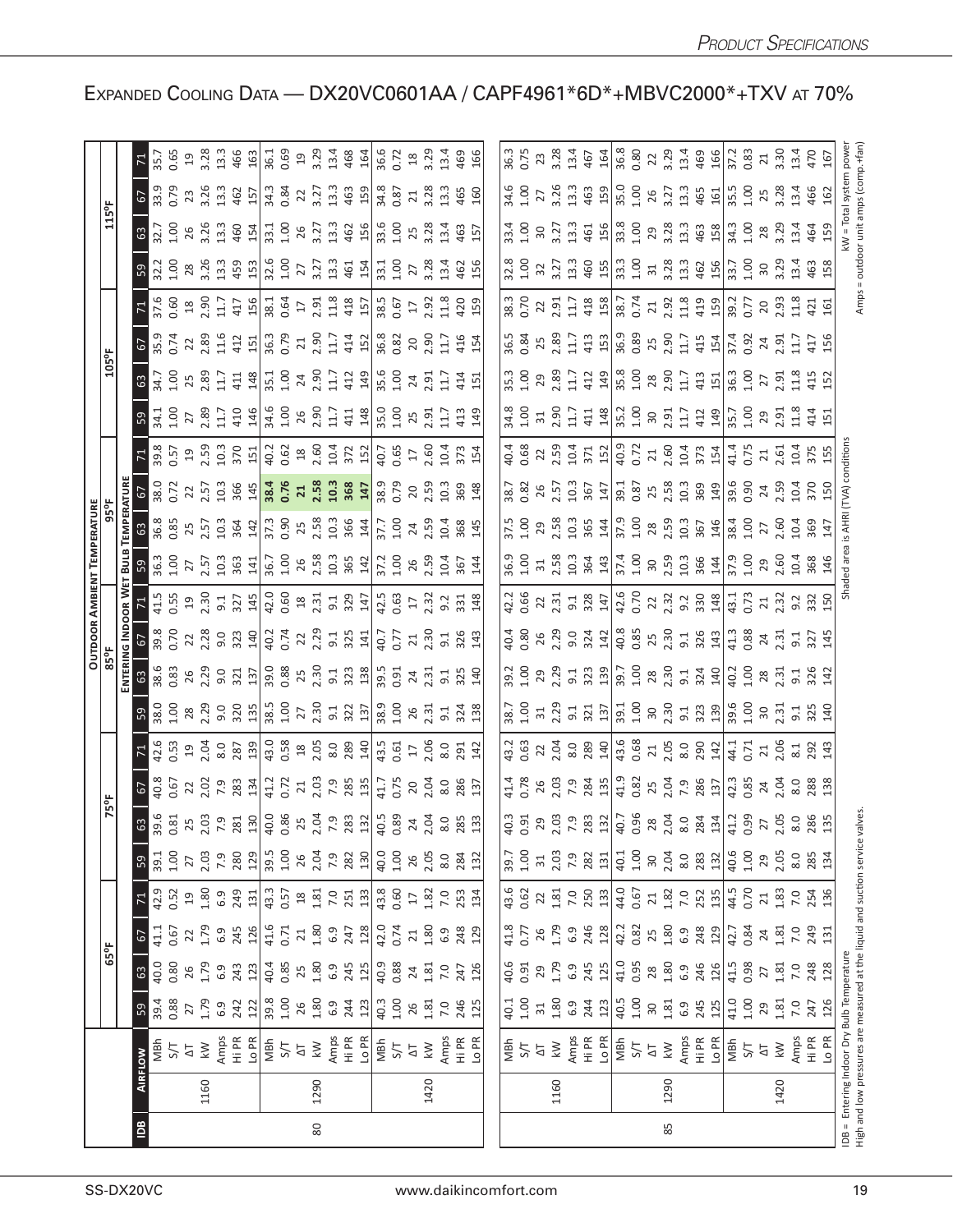## PERFORMANCE DATA

|                                        |                       | <b>DESIGN SUBCOOLING @ AHRI 95 °F CONDITIONS</b><br>5-7 °F @ THE SERV. VLV. - 100 % DEMAND | DX20VC0241A* / CA*F3642*6D* + MBVC1200**-1A* + TXV |                              |
|----------------------------------------|-----------------------|--------------------------------------------------------------------------------------------|----------------------------------------------------|------------------------------|
| <b>OUTDOOR</b><br>TEMP. <sup>°</sup> F | <b>TOTAL</b><br>BTU/H | <b>SENSIBLE</b><br>BTU/H                                                                   | <b>LATENT</b><br><b>BTU/H</b>                      | <b>TOTAL</b><br><b>WATTS</b> |
| $75^\circ$                             | 24,900                | 16,683                                                                                     | 8,217                                              | 1,230                        |
| $80^\circ$                             | 24,600                | 16,750                                                                                     | 7,850                                              | 1,310                        |
| $85^\circ$                             | 24,300                | 16,767                                                                                     | 7,533                                              | 1,400                        |
| $90^{\circ}$                           | 23,700                | 16,710                                                                                     | 6,990                                              | 1,450                        |
| 95°                                    | 23,200                | 16,472                                                                                     | 6,728                                              | 1,570                        |
| $100^\circ$                            | 22,500                | 16,260                                                                                     | 6,240                                              | 1,670                        |
| $105^\circ$                            | 21,900                | 15,987                                                                                     | 5,913                                              | 1,770                        |
| $110^\circ$                            | 21,200                | 16,020                                                                                     | 5,180                                              | 1,890                        |
| 115°                                   | 20,700                | 16,353                                                                                     | 4,347                                              | 2,010                        |
|                                        |                       |                                                                                            | TVA Conditions @ 95° OD DB, 75° ID, 63° ID WB      |                              |
| $95^\circ$                             | 22,400                | 16,128                                                                                     | 6,272                                              | 1,580                        |

|                                        |                              | DX20VC0361A* / CA*F3743*6D* + MBVC1600**-1A* + TXV<br><b>DESIGN SUBCOOLING @ AHRI 95 °F CONDITIONS</b><br>5-7 °F @ THE SERV. VLV. - 100 % DEMAND |                        |                              |
|----------------------------------------|------------------------------|--------------------------------------------------------------------------------------------------------------------------------------------------|------------------------|------------------------------|
| <b>OUTDOOR</b><br>TEMP. <sup>o</sup> F | <b>TOTAL</b><br><b>BTU/H</b> | <b>SENSIBLE</b><br>BTU/H                                                                                                                         | <b>LATENT</b><br>BTU/H | <b>TOTAL</b><br><b>WATTS</b> |
| $75^\circ$                             | 36,800                       | 26,496                                                                                                                                           | 10,304                 | 2,070                        |
| $80^\circ$                             | 36,400                       | 26,580                                                                                                                                           | 9,820                  | 2,200                        |
| $85^\circ$                             | 35,900                       | 26,566                                                                                                                                           | 9,334                  | 2,340                        |
| 90°                                    | 35,100                       | 26,470                                                                                                                                           | 8,630                  | 2,480                        |
| $95^\circ$                             | 34,300                       | 26,068                                                                                                                                           | 8,232                  | 2,620                        |
| $100^\circ$                            | 33,300                       | 25,730                                                                                                                                           | 7,570                  | 2,780                        |
| $105^\circ$                            | 32,400                       | 25,272                                                                                                                                           | 7,128                  | 2,940                        |
| $110^\circ$                            | 31,400                       | 25,290                                                                                                                                           | 6,110                  | 3,130                        |
| 115°                                   | 30,700                       | 25,788                                                                                                                                           | 4,912                  | 3,320                        |
|                                        |                              | TVA Conditions @ 95° OD DB, 75° ID, 63° ID WB                                                                                                    |                        |                              |
| 95°                                    | 33,100                       | 25,487                                                                                                                                           | 7,613                  | 2,630                        |

|                        |                       | DX20VC0241A* / CA*F3642*6D* + MBVC1200**-1A* + TXV<br><b>DESIGN SUBCOOLING @ AHRI 95 °F CONDITIONS</b><br>5-7 °F @ THE SERV. VLV. - 100 % DEMAND |                        |                              |
|------------------------|-----------------------|--------------------------------------------------------------------------------------------------------------------------------------------------|------------------------|------------------------------|
| <b>TDOOR</b><br>MP. °F | <b>TOTAL</b><br>BTU/H | <b>SENSIBLE</b><br>BTU/H                                                                                                                         | <b>LATENT</b><br>BTU/H | <b>TOTAL</b><br><b>WATTS</b> |
| $75^\circ$             | 24,900                | 16,683                                                                                                                                           | 8,217                  | 1,230                        |
| $80^\circ$             | 24,600                | 16,750                                                                                                                                           | 7,850                  | 1,310                        |
| $85^\circ$             | 24,300                | 16,767                                                                                                                                           | 7,533                  | 1,400                        |
| $90^\circ$             | 23,700                | 16,710                                                                                                                                           | 6,990                  | 1,450                        |
| $95^\circ$             | 23,200                | 16,472                                                                                                                                           | 6,728                  | 1,570                        |
| $100^\circ$            | 22,500                | 16,260                                                                                                                                           | 6,240                  | 1,670                        |
| $105^\circ$            | 21,900                | 15,987                                                                                                                                           | 5,913                  | 1,770                        |
| $110^\circ$            | 21,200                | 16,020                                                                                                                                           | 5,180                  | 1,890                        |
| 115°                   | 20,700                | 16,353                                                                                                                                           | 4,347                  | 2,010                        |
|                        |                       | TVA Conditions @ 95° OD DB, 75° ID, 63° ID WB                                                                                                    |                        |                              |
| $95^\circ$             | 22,400                | 16,128                                                                                                                                           | 6,272                  | 1,580                        |

|                        |                       | DX20VC0361A* / CA*F3743*6D* + MBVC1600**-1A* + TXV<br><b>DESIGN SUBCOOLING @ AHRI 95 °F CONDITIONS</b><br>5-7 °F @ THE SERV. VLV. - 100 % DEMAND |                        |                              |
|------------------------|-----------------------|--------------------------------------------------------------------------------------------------------------------------------------------------|------------------------|------------------------------|
| <b>TDOOR</b><br>MP. °F | <b>TOTAL</b><br>BTU/H | <b>SENSIBLE</b><br>BTU/H                                                                                                                         | <b>LATENT</b><br>BTU/H | <b>TOTAL</b><br><b>WATTS</b> |
| $75^\circ$             | 36,800                | 26,496                                                                                                                                           | 10,304                 | 2,070                        |
| $80^\circ$             | 36,400                | 26,580                                                                                                                                           | 9,820                  | 2,200                        |
| $85^\circ$             | 35,900                | 26,566                                                                                                                                           | 9,334                  | 2,340                        |
| $90^\circ$             | 35,100                | 26,470                                                                                                                                           | 8,630                  | 2,480                        |
| 95°                    | 34,300                | 26,068                                                                                                                                           | 8,232                  | 2,620                        |
| $100^\circ$            | 33,300                | 25,730                                                                                                                                           | 7,570                  | 2,780                        |
| $105^\circ$            | 32,400                | 25,272                                                                                                                                           | 7,128                  | 2,940                        |
| $110^\circ$            | 31,400                | 25,290                                                                                                                                           | 6,110                  | 3,130                        |
| 115°                   | 30,700                | 25,788                                                                                                                                           | 4,912                  | 3,320                        |
|                        |                       | TVA Conditions @ 95° OD DB, 75° ID, 63° ID WB                                                                                                    |                        |                              |
| $95^\circ$             | 33,100                | 25,487                                                                                                                                           | 7,613                  | 2,630                        |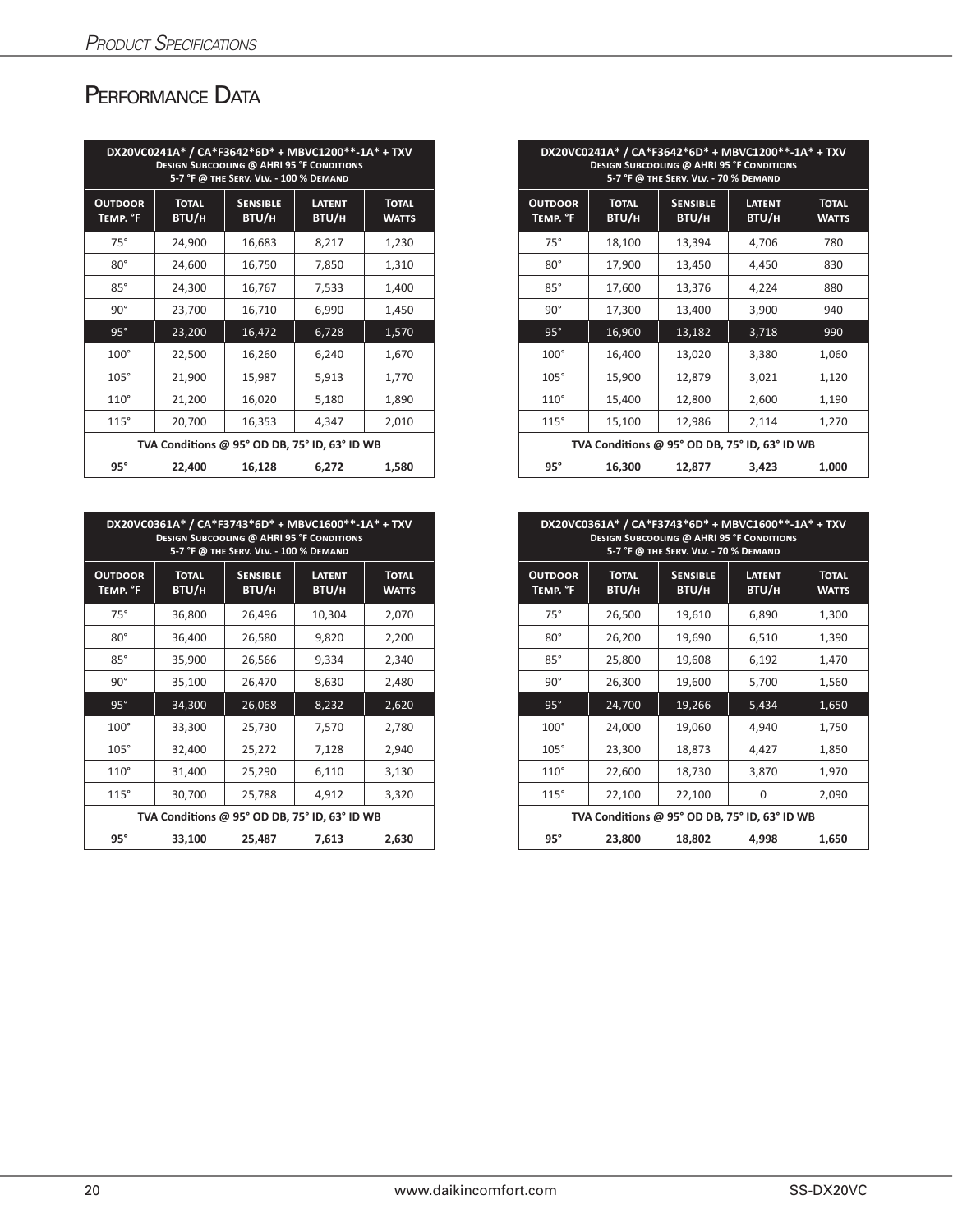# PERFORMANCE DATA (CONT.)

|                            | DX20VC0481A* / CA*F4961*6D* + MBVC2000**-1A* + TXV, | <b>DESIGN SUBCOOLING @ AHRI 95°F CONDITIONS</b><br>5-7°F @ THE SERV. VLV .- 100 % DEMAND |                        |                              |
|----------------------------|-----------------------------------------------------|------------------------------------------------------------------------------------------|------------------------|------------------------------|
| <b>OUTDOOR</b><br>TEMP. °F | <b>TOTAL</b><br>BTU/H                               | <b>SENSIBLE</b><br>BTU/H                                                                 | <b>LATENT</b><br>BTU/H | <b>TOTAL</b><br><b>WATTS</b> |
| $75^\circ$                 | 48,900                                              | 35,697                                                                                   | 13,203                 | 2,750                        |
| $80^{\circ}$               | 48,400                                              | 35,720                                                                                   | 12,680                 | 2,920                        |
| $85^\circ$                 | 47,700                                              | 35,775                                                                                   | 11,925                 | 3,110                        |
| $90^{\circ}$               | 46,700                                              | 35,570                                                                                   | 11,130                 | 3,270                        |
| $95^\circ$                 | 45,600                                              | 35,112                                                                                   | 10,488                 | 3,490                        |
| $100^\circ$                | 44,300                                              | 34,580                                                                                   | 9,720                  | 3,700                        |
| $105^\circ$                | 43,100                                              | 34,049                                                                                   | 9,051                  | 3,930                        |
| $110^\circ$                | 41,800                                              | 33,980                                                                                   | 7,820                  | 4,170                        |
| 115°                       | 40,700                                              | 34,188                                                                                   | 6,512                  | 4,430                        |
|                            | TVA Conditions @ 95° OD DB, 75° ID, 63° ID WB       |                                                                                          |                        |                              |
| $95^\circ$                 | 44,000                                              | 34,320                                                                                   | 9,680                  | 3,530                        |

|                                        | DX20VC0601A* / CA*F4961*6D* + MBVC2000**-1A* + TXV | <b>DESIGN SUBCOOLING @ AHRI 95°F CONDITIONS</b><br>5-7°F @ THE SERV. VLV. - 100% DEMAND |                        |                              |
|----------------------------------------|----------------------------------------------------|-----------------------------------------------------------------------------------------|------------------------|------------------------------|
| <b>OUTDOOR</b><br>TEMP. <sup>o</sup> F | <b>TOTAL</b><br>BTU/H                              | <b>SENSIBLE</b><br><b>BTU/H</b>                                                         | <b>LATENT</b><br>BTU/H | <b>TOTAL</b><br><b>WATTS</b> |
| $75^\circ$                             | 57,300                                             | 40,110                                                                                  | 17,190                 | 3,230                        |
| $80^\circ$                             | 56,700                                             | 40,280                                                                                  | 16,420                 | 3,430                        |
| $85^\circ$                             | 55,900                                             | 40,807                                                                                  | 15,093                 | 3,650                        |
| $90^{\circ}$                           | 54,700                                             | 40,530                                                                                  | 14,170                 | 3,870                        |
| 95°                                    | 53,400                                             | 39,516                                                                                  | 13,884                 | 4,100                        |
| $100^\circ$                            | 51,900                                             | 38,980                                                                                  | 12,920                 | 4,340                        |
| $105^\circ$                            | 50,500                                             | 38,885                                                                                  | 11,615                 | 4,600                        |
| $110^\circ$                            | 49,000                                             | 38,710                                                                                  | 10,290                 | 4,890                        |
| 115°                                   | 46,500                                             | 38,595                                                                                  | 7,905                  | 4,910                        |
|                                        | TVA Conditions @ 95° OD DB, 75° ID, 63° ID WB      |                                                                                         |                        |                              |
| $95^\circ$                             | 51,500                                             | 38,625                                                                                  | 12,875                 | 4,120                        |

|                        |                       | DX20VC0481A* / CA*F4961*6D* + MBVC2000**-1A* + TXV,<br><b>DESIGN SUBCOOLING @ AHRI 95°F CONDITIONS</b><br>5-7°F @ THE SERV. VLV .- 100 % DEMAND |                        |                              |
|------------------------|-----------------------|-------------------------------------------------------------------------------------------------------------------------------------------------|------------------------|------------------------------|
| <b>TDOOR</b><br>MP. °F | <b>TOTAL</b><br>BTU/H | <b>SENSIBLE</b><br>BTU/H                                                                                                                        | <b>LATENT</b><br>BTU/H | <b>TOTAL</b><br><b>WATTS</b> |
| $75^\circ$             | 48,900                | 35,697                                                                                                                                          | 13,203                 | 2,750                        |
| $80^\circ$             | 48,400                | 35,720                                                                                                                                          | 12,680                 | 2,920                        |
| $85^\circ$             | 47,700                | 35,775                                                                                                                                          | 11,925                 | 3,110                        |
| $90^\circ$             | 46,700                | 35,570                                                                                                                                          | 11,130                 | 3,270                        |
| $95^\circ$             | 45,600                | 35,112                                                                                                                                          | 10,488                 | 3,490                        |
| $100^\circ$            | 44,300                | 34,580                                                                                                                                          | 9,720                  | 3,700                        |
| $105^\circ$            | 43,100                | 34,049                                                                                                                                          | 9,051                  | 3,930                        |
| $110^\circ$            | 41,800                | 33,980                                                                                                                                          | 7,820                  | 4,170                        |
| 115°                   | 40,700                | 34,188                                                                                                                                          | 6,512                  | 4,430                        |
|                        |                       | TVA Conditions @ 95° OD DB, 75° ID, 63° ID WB                                                                                                   |                        |                              |
| $95^\circ$             | 44,000                | 34,320                                                                                                                                          | 9,680                  | 3,530                        |

| DX20VC0601A* / CA*F4961*6D* + MBVC2000**-1A* + TXV<br><b>DESIGN SUBCOOLING @ AHRI 95°F CONDITIONS</b><br>5-7°F @ THE SERV. VLV. - 100% DEMAND |                       |                          |                        |                              |
|-----------------------------------------------------------------------------------------------------------------------------------------------|-----------------------|--------------------------|------------------------|------------------------------|
| <b>TDOOR</b><br>MP. °F                                                                                                                        | <b>TOTAL</b><br>BTU/H | <b>SENSIBLE</b><br>BTU/H | <b>LATENT</b><br>BTU/H | <b>TOTAL</b><br><b>WATTS</b> |
| $75^\circ$                                                                                                                                    | 57,300                | 40,110                   | 17,190                 | 3,230                        |
| $80^\circ$                                                                                                                                    | 56,700                | 40,280                   | 16,420                 | 3,430                        |
| $85^\circ$                                                                                                                                    | 55,900                | 40,807                   | 15,093                 | 3,650                        |
| $90^\circ$                                                                                                                                    | 54,700                | 40,530                   | 14,170                 | 3,870                        |
| 95°                                                                                                                                           | 53,400                | 39,516                   | 13,884                 | 4,100                        |
| $100^\circ$                                                                                                                                   | 51,900                | 38,980                   | 12,920                 | 4,340                        |
| $105^\circ$                                                                                                                                   | 50,500                | 38,885                   | 11,615                 | 4,600                        |
| $110^\circ$                                                                                                                                   | 49,000                | 38,710                   | 10,290                 | 4,890                        |
| 115°                                                                                                                                          | 46,500                | 38,595                   | 7,905                  | 4,910                        |
| TVA Conditions @ 95° OD DB, 75° ID, 63° ID WB                                                                                                 |                       |                          |                        |                              |
| $95^\circ$                                                                                                                                    | 51,500                | 38,625                   | 12,875                 | 4,120                        |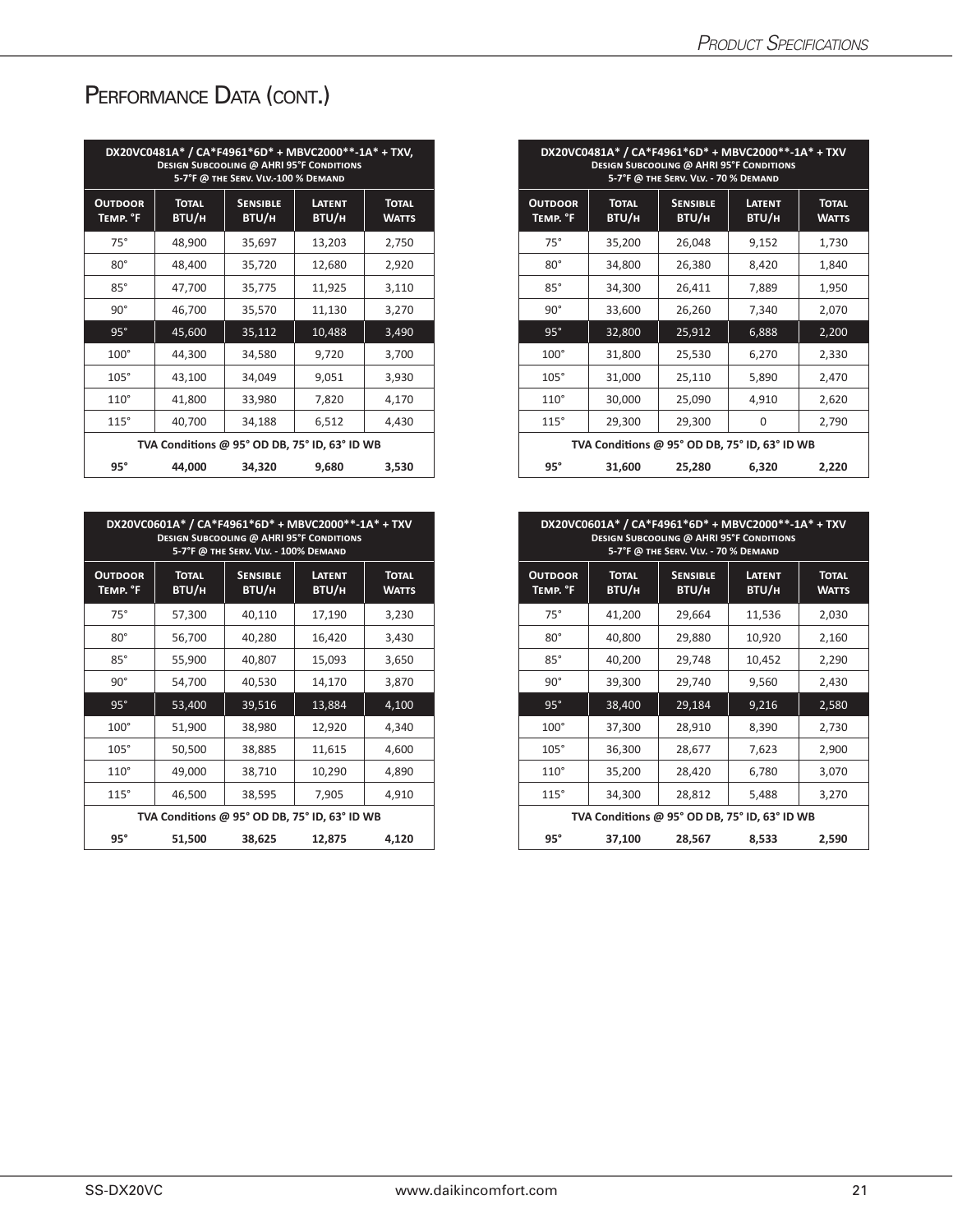# Sound Power Levels

|                |                | <b>TOTAL UNIT</b>            | <b>OCTAVE BAND SPECTRUM FREQUENCY (HZ) ANALYSIS (DB)</b> |      |      |      |      |      |      |  |
|----------------|----------------|------------------------------|----------------------------------------------------------|------|------|------|------|------|------|--|
| <b>TONNAGE</b> | <b>SPEED</b>   | <b>SOUND RATING</b><br>(DBA) | 125                                                      | 250  | 500  | 1000 | 2000 | 4000 | 8000 |  |
|                | <b>Minimum</b> | 59                           | 54.6                                                     | 54.7 | 56.0 | 55.0 | 49.2 | 48.1 | 38.0 |  |
| $2$ -ton       | Intermediate   | 66                           | 55.3                                                     | 59.3 | 61.2 | 62.1 | 57.4 | 56.0 | 51.7 |  |
|                | <b>Maximum</b> | 71                           | 61.3                                                     | 62.8 | 67.0 | 63.6 | 63.3 | 65.3 | 57.2 |  |
|                | <b>Minimum</b> | 63                           | 57.9                                                     | 57.6 | 61.5 | 58.4 | 54.6 | 47.1 | 42.4 |  |
| $3$ -ton       | Intermediate   | 66                           | 59.5                                                     | 56.0 | 58.6 | 62.9 | 56.4 | 57.6 | 50.3 |  |
|                | Maximum        | 74                           | 61.9                                                     | 64.6 | 68.9 | 67.4 | 69.1 | 64.6 | 55.2 |  |
|                | <b>Minimum</b> | 64                           | 61.2                                                     | 56.8 | 60.1 | 58.6 | 54.9 | 53.1 | 59.0 |  |
| 4-ton          | Intermediate   | 70                           | 58.5                                                     | 63.7 | 63.0 | 61.8 | 60.1 | 64.2 | 65.0 |  |
|                | <b>Maximum</b> | 75                           | 70.3                                                     | 72.8 | 71.0 | 69.0 | 67.6 | 68.0 | 61.5 |  |
|                | <b>Minimum</b> | 57                           | 51.3                                                     | 55.3 | 54.3 | 52.9 | 47.2 | 40.5 | 33.9 |  |
| 5-ton          | Intermediate   | 65                           | 58.6                                                     | 57.8 | 63.0 | 59.6 | 60.0 | 51.7 | 43.8 |  |
|                | Maximum        | 75                           | 71.2                                                     | 66.5 | 74.2 | 69.1 | 68.4 | 62.0 | 53.2 |  |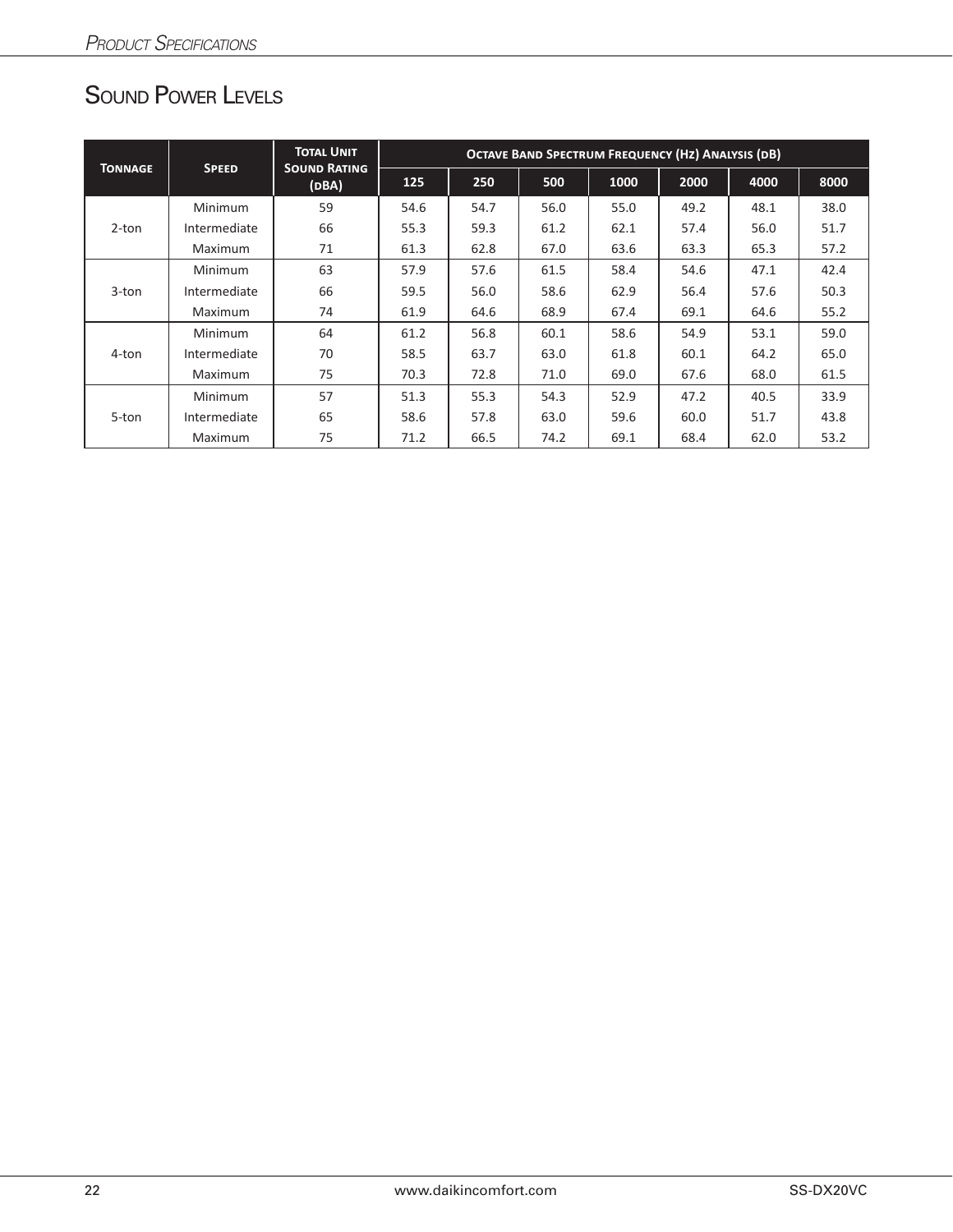# **AHRI RATINGS**

| <b>OUTDOOR</b>   | <b>INDOOR UNITS</b>             |                 | <b>COOLING RATINGS</b> |                    |                   |                  |            |         |
|------------------|---------------------------------|-----------------|------------------------|--------------------|-------------------|------------------|------------|---------|
| <b>UNIT</b>      | <b>COILS/AIR HANDLERS</b>       | <b>FURNACES</b> | TOTAL <sup>1</sup>     | SENS. <sup>1</sup> | SEER <sup>2</sup> | EER <sup>3</sup> | <b>CFM</b> | AHRI#   |
|                  | CA*F3636*6D*+MBVC1200**-1A*+TXV |                 | 22,400                 | 16,400             | 20.00             | 13.50            | 690        | 7074083 |
|                  | CA*F3636*6D*+TXV                | D*96MC0603BXA*  | 22,400                 | 16,400             | 20.00             | 13.50            | 690        | 7074090 |
|                  | CA*F3636*6D*+TXV                | D*80VC0604B*A*  | 22,000                 | 16,200             | 20.00             | 13.50            | 690        | 7074085 |
|                  | CA*F3636*6D*+TXV                | D*96VC0453BXA*  | 22,400                 | 16,400             | 20.00             | 13.50            | 690        | 7074088 |
|                  | CA*F3642*6D*+MBVC1200**-1A*+TXV |                 | 23,000                 | 17,000             | 22.50             | 14.50            | 690        | 7074092 |
|                  | CA*F3642*6D*+TXV                | D*80VC0604B*A*  | 22,800                 | 16,800             | 21.00             | 14.00            | 690        | 7074094 |
|                  | CA*F3642*6D*+TXV                | D*96VC0453BXA*  | 22,800                 | 16,800             | 21.00             | 13.50            | 690        | 7074098 |
|                  | CA*F3642*6D*+TXV                | D*96VC0714CXA*  | 22,600                 | 16,600             | 22.00             | 14.00            | 690        | 7074100 |
|                  | CA*F3642*6D*+TXV                | D*96MC0603BXA*  | 22,800                 | 16,800             | 21.00             | 13.50            | 690        | 7074102 |
|                  | CA*F3642*6D*+TXV                | D*96MC0604CXA*  | 22,800                 | 16,800             | 22.00             | 14.00            | 690        | 7074104 |
|                  | CA*F3642*6D*+TXV                | D*80VC0805C*A*  | 23,400                 | 16,400             | 23.50             | 14.50            | 760        | 7074096 |
|                  | CA*F3743*6D*+TXV                | D*80VC0805C*A*  | 23,600                 | 16,600             | 24.50             | 15.00            | 760        | 7074106 |
| DX20VC           | CHPF3636B6C*+MBVC1200**-1A*+TXV |                 | 22,400                 | 16,400             | 20.00             | 13.50            | 690        | 7074108 |
| 0241A*           | CHPF3636B6C*+TXV                | D*96MC0603BXA*  | 22,600                 | 16,600             | 21.00             | 13.50            | 690        | 7074114 |
|                  | CHPF3636B6C*+TXV                | D*96VC0453BXA*  | 22,600                 | 16,600             | 21.00             | 13.50            | 690        | 7074112 |
|                  | CHPF3636B6C*+TXV                | D*80VC0604B*A*  | 22,000                 | 16,200             | 20.00             | 13.50            | 690        | 7074110 |
|                  | CHPF3642C6C*+MBVC1200**-1A*+TXV |                 | 22,400                 | 16,400             | 21.00             | 13.50            | 690        | 7074116 |
|                  | CHPF3642C6C*+TXV                | D*96MC0603BXA*  | 22,400                 | 16,400             | 21.00             | 13.50            | 690        | 7074123 |
|                  | CHPF3642C6C*+TXV                | D*96VC0453BXA*  | 22,400                 | 16,400             | 21.00             | 13.50            | 690        | 7074121 |
|                  | CHPF3642C6C*+TXV                | D*80VC0604B*A*  | 22,800                 | 16,800             | 21.00             | 13.50            | 690        | 7074119 |
|                  | CHPF3743C6B*+TXV                | D*80VC0805C*A*  | 23,200                 | 17,800             | 23.50             | 14.00            | 760        | 7074125 |
|                  | CSCF3642N6D*+TXV                | D*80VC0805C*A*  | 23,400                 | 18,000             | 23.50             | 14.50            | 760        | 7074129 |
|                  | CSCF3642N6D*+TXV                | D*96MC0603BXA*  | 23,000                 | 17,200             | 22.00             | 14.00            | 690        | 7074133 |
|                  | CSCF3642N6D*+TXV                | D*96VC0453BXA*  | 23,000                 | 17,200             | 22.00             | 13.50            | 690        | 7074131 |
|                  | CSCF3642N6D*+TXV                | D*80VC0604B*A*  | 23,000                 | 17,200             | 22.00             | 14.00            | 690        | 7074127 |
|                  | DV24PVCC14A*                    |                 | 22,800                 | 16,800             | 23.00             | 14.00            | 690        | 7074135 |
|                  | CA*F3636*6D*+MBVC1600**-1A*+TXV |                 | 33,600                 | 25,600             | 19.00             | 12.50            | 1,170      | 7074137 |
|                  | CA*F3636*6D*+TXV                | D*96MC1155DXA*  | 33,400                 | 25,400             | 18.50             | 12.20            | 1,240      | 7074171 |
|                  | CA*F3636*6D*+TXV                | D*96VC0905DXA*  | 33,400                 | 25,400             | 18.50             | 12.20            | 1,240      | 7074154 |
|                  | CA*F3636*6D*+TXV                | D*96MC0805DXA*  | 33,400                 | 25,400             | 18.50             | 12.20            | 1,240      | 7074167 |
|                  | CA*F3636*6D*+TXV                | D*96MC1005DXA*  | 33,400                 | 25,400             | 18.50             | 12.20            | 1,240      | 7074169 |
|                  | CA*F3636*6D*+TXV                | D*96VC1155DXA*  | 33,400                 | 25,400             | 18.50             | 12.20            | 1,240      | 7074158 |
|                  | CA*F3636*6D*+TXV                | D*96VC0704CXA*  | 33,400                 | 25,400             | 18.50             | 12.00            | 1,170      | 7074148 |
|                  | CA*F3636*6D*+TXV                | D*96MC0604CXA*  | 33,400                 | 25,400             | 18.50             | 12.00            | 1,170      | 7074162 |
|                  | CA*F3636*6D*+TXV                | D*96VC0905CXA*  | 33,400                 | 25,400             | 18.50             | 12.00            | 1,170      | 7074152 |
|                  | CA*F3636*6D*+TXV                | D*96MC0805CXA*  | 33,400                 | 25,400             | 18.50             | 12.00            | 1,170      | 7074164 |
|                  | CA*F3636*6D*+TXV                | D*80VC0604B*A*  | 33,200                 | 25,200             | 19.00             | 12.00            | 1,170      | 7074139 |
|                  | CA*F3636*6D*+TXV                | D*80VC0805C*A*  | 33,000                 | 25,000             | 20.00             | 12.50            | 1,220      | 7074141 |
|                  | CA*F3636*6D*+TXV                | D*80VC1005C*A*  | 33,000                 | 25,000             | 20.00             | 12.50            | 1,170      | 7074143 |
| DX20VC<br>0361A* | CA*F3636*6D*+TXV                | D*96VC0714CXA*  | 33,400                 | 25,400             | 19.00             | 12.50            | 1,170      | 7074150 |
|                  | CA*F3636*6D*+TXV                | D*96VC0915DXA*  | 33,400                 | 25,400             | 19.00             | 12.50            | 1,170      | 7074156 |
|                  | CA*F3636*6D*+TXV                | D*96VC0453BXA*  | 32,600                 | 25,600             | 18.50             | 11.50            | 1,170      | 7074146 |
|                  | CA*F3636*6D*+TXV                | D*96MC0603BXA*  | 32,600                 | 25,600             | 18.50             | 11.50            | 1,170      | 7074160 |
|                  | CA*F3642*6D*+MBVC1600**-1A*+TXV |                 | 33,800                 | 25,800             | 20.00             | 13.00            | 1,170      | 7074173 |
|                  | CA*F3642*6D*+TXV                | D*96MC1155DXA*  | 33,600                 | 25,600             | 19.00             | 12.40            | 1,240      | 7074202 |
|                  | CA*F3642*6D*+TXV                | D*96VC1155DXA*  | 33,600                 | 25,600             | 19.00             | 12.40            | 1,240      | 7074192 |
|                  | CA*F3642*6D*+TXV                | D*96MC1005DXA*  | 33,600                 | 25,600             | 19.00             | 12.40            | 1,240      | 7074200 |
|                  | CA*F3642*6D*+TXV                | D*96MC0805DXA*  | 33,600                 | 25,600             | 19.00             | 12.40            | 1,240      | 7074198 |
|                  | CA*F3642*6D*+TXV                | D*96VC0905DXA*  | 33,600                 | 25,600             | 19.00             | 12.40            | 1,240      | 7074187 |
|                  | CA*F3642*6D*+TXV                | D*96MC0805CXA*  | 33,600                 | 25,600             | 20.00             | 12.20            | 1,170      | 7074196 |
|                  | CA*F3642*6D*+TXV                | D*96VC0905CXA*  | 33,600                 | 25,600             | 20.00             | 12.20            | 1,170      | 7074185 |
|                  | CA*F3642*6D*+TXV                | D*96MC0604CXA*  | 33,600                 | 25,600             | 20.00             | 12.20            | 1,170      | 7074194 |
|                  | CA*F3642*6D*+TXV                | D*96VC0704CXA*  | 33,600                 | 25,600             | 20.00             | 12.20            | 1,170      | 7074181 |

See Notes on Page 15.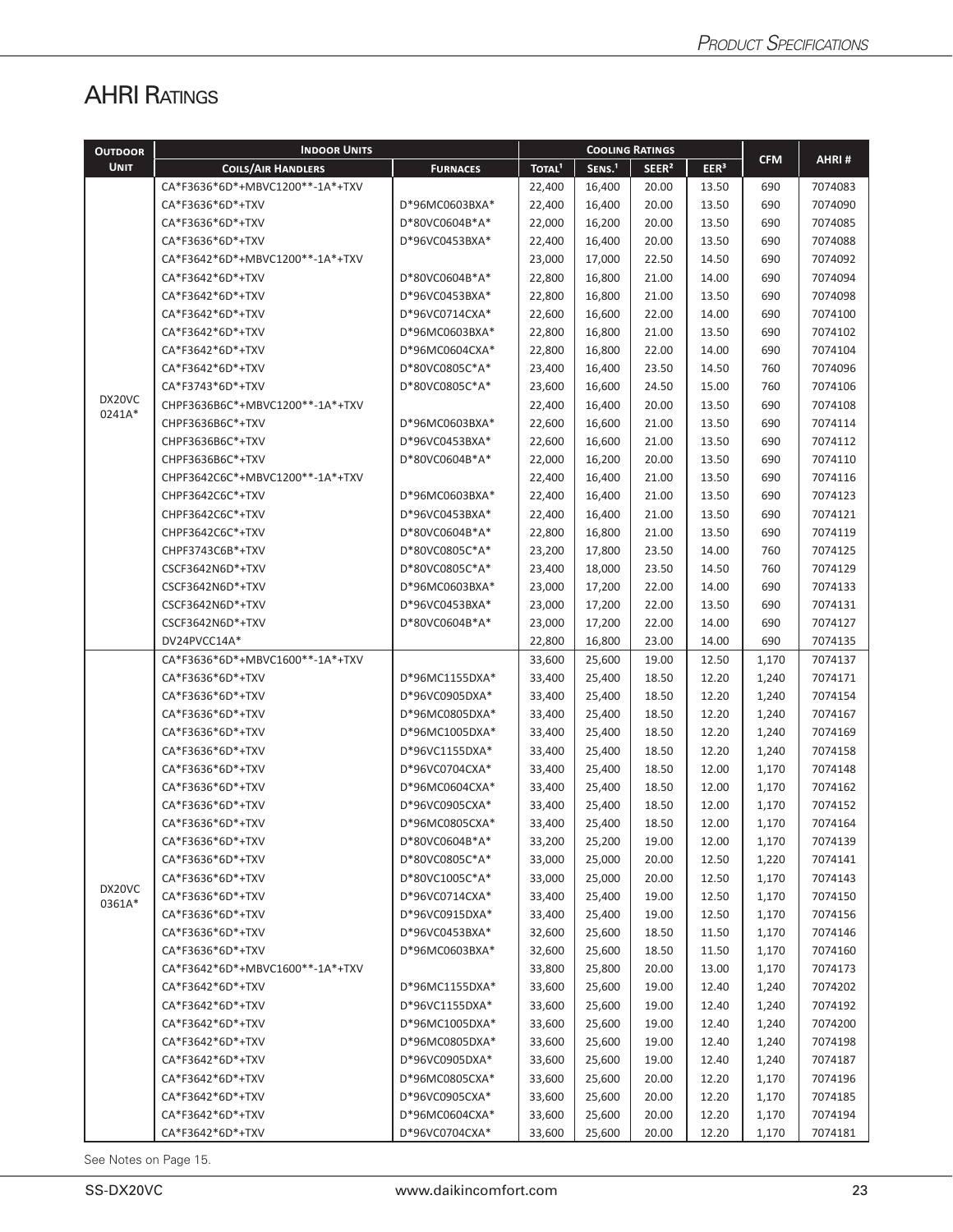# AHRI RATINGS (CONT.)

| <b>OUTDOOR</b> | <b>INDOOR UNITS</b>             |                 | <b>COOLING RATINGS</b> |                    |                   |                  |            |         |
|----------------|---------------------------------|-----------------|------------------------|--------------------|-------------------|------------------|------------|---------|
| <b>UNIT</b>    | <b>COILS/AIR HANDLERS</b>       | <b>FURNACES</b> | TOTAL <sup>1</sup>     | SENS. <sup>1</sup> | SEER <sup>2</sup> | EER <sup>3</sup> | <b>CFM</b> | AHRI#   |
|                | CA*F3642*6D*+TXV                | D*96VC0915DXA*  | 33,600                 | 25,600             | 19.00             | 12.50            | 1,170      | 7074189 |
|                | CA*F3642*6D*+TXV                | D*96VC0714CXA*  | 33,800                 | 25,800             | 19.00             | 12.50            | 1,170      | 7074183 |
|                | CA*F3642*6D*+TXV                | D*80VC1005C*A*  | 33,200                 | 25,200             | 20.00             | 12.50            | 1,170      | 7074179 |
|                | CA*F3642*6D*+TXV                | D*80VC0805C*A*  | 33,200                 | 25,200             | 20.00             | 12.50            | 1,220      | 7074177 |
|                | CA*F3642*6D*+TXV                | D*80VC0604B*A*  | 33,600                 | 25,600             | 19.50             | 12.00            | 1,170      | 7074175 |
|                | CA*F3743*6D*+MBVC1600**-1A*+TXV |                 | 34,200                 | 26,200             | 21.00             | 13.00            | 1,170      | 7074204 |
|                | CA*F3743*6D*+TXV                | D*80VC0604B*A*  | 33,800                 | 25,600             | 20.00             | 12.50            | 1,170      | 7074206 |
|                | CA*F3743*6D*+TXV                | D*80VC0805C*A*  | 34,000                 | 25,800             | 21.00             | 13.00            | 1,220      | 7074208 |
|                | CA*F3743*6D*+TXV                | D*80VC1005C*A*  | 33,600                 | 25,400             | 20.00             | 13.00            | 1,170      | 7074210 |
|                | CA*F3743*6D*+TXV                | D*96VC0714CXA*  | 34,000                 | 25,800             | 20.00             | 13.00            | 1,170      | 7074216 |
|                | CA*F3743*6D*+TXV                | D*96VC0915DXA*  | 34,000                 | 25,800             | 20.00             | 13.00            | 1,170      | 7074223 |
|                | CA*F3743*6D*+TXV                | D*96MC0603BXA*  | 32,800                 | 24,800             | 19.00             | 11.70            | 1,170      | 7074227 |
|                | CA*F3743*6D*+TXV                | D*96VC0453BXA*  | 32,800                 | 24,800             | 19.00             | 11.70            | 1,170      | 7074212 |
|                | CA*F3743*6D*+TXV                | D*96VC0704CXA*  | 33,800                 | 25,600             | 19.00             | 12.20            | 1,170      | 7074214 |
|                | CA*F3743*6D*+TXV                | D*96MC0604CXA*  | 33,800                 | 25,600             | 19.00             | 12.20            | 1,170      | 7074229 |
|                | CA*F3743*6D*+TXV                | D*96VC0905CXA*  | 33,800                 | 25,600             | 19.00             | 12.20            | 1,170      | 7074219 |
|                | CA*F3743*6D*+TXV                | D*96MC0805CXA*  | 33,800                 | 25,600             | 19.00             | 12.20            | 1,170      | 7074231 |
|                | CA*F3743*6D*+TXV                | D*96VC0905DXA*  | 34,400                 | 26,000             | 21.00             | 13.00            | 1,240      | 7074221 |
|                | CA*F3743*6D*+TXV                | D*96MC0805DXA*  | 34,400                 | 26,000             | 21.00             | 13.00            | 1,240      | 7074233 |
|                | CA*F3743*6D*+TXV                | D*96MC1005DXA*  | 34,400                 | 26,000             | 21.00             | 13.00            | 1,240      | 7074235 |
|                | CA*F3743*6D*+TXV                | D*96VC1155DXA*  | 34,400                 | 26,000             | 21.00             | 13.00            | 1,240      | 7074225 |
|                | CA*F3743*6D*+TXV                | D*96MC1155DXA*  | 34,400                 | 26,000             | 21.00             | 13.00            | 1,240      | 7074237 |
|                | CA*F4860*6D*+MBVC1600**-1A*+TXV |                 | 34,400                 | 26,000             | 20.00             | 13.00            | 1,170      | 7074239 |
|                | CA*F4860*6D*+TXV                | D*96MC1155DXA*  | 34,400                 | 26,000             | 21.00             | 13.00            | 1,240      | 7074273 |
|                | CA*F4860*6D*+TXV                | D*96VC1155DXA*  | 34,400                 | 26,000             | 21.00             | 13.00            | 1,240      | 7074260 |
|                | CA*F4860*6D*+TXV                | D*96MC1005DXA*  | 34,400                 | 26,000             | 21.00             | 13.00            | 1,240      | 7074271 |
| DX20VC         | CA*F4860*6D*+TXV                | D*96MC0805DXA*  | 34,400                 | 26,000             | 21.00             | 13.00            | 1,240      | 7074268 |
| 0361A*         | CA*F4860*6D*+TXV                | D*96VC0905DXA*  | 34,400                 | 26,000             | 21.00             | 13.00            | 1,240      | 7074256 |
|                | CA*F4860*6D*+TXV                | D*96MC0805CXA*  | 34,000                 | 25,600             | 19.00             | 12.50            | 1,170      | 7074266 |
|                | CA*F4860*6D*+TXV                | D*96VC0905CXA*  | 34,000                 | 25,600             | 19.00             | 12.50            | 1,170      | 7074254 |
|                | CA*F4860*6D*+TXV                | D*96MC0604CXA*  | 34,000                 | 25,600             | 19.00             | 12.50            | 1,170      | 7074264 |
|                | CA*F4860*6D*+TXV                | D*96VC0704CXA*  | 34,000                 | 25,600             | 19.00             | 12.50            | 1,170      | 7074250 |
|                | CA*F4860*6D*+TXV                | D*96VC0453BXA*  | 33,200                 | 25,000             | 19.00             | 12.00            | 1,170      | 7074248 |
|                | CA*F4860*6D*+TXV                | D*96MC0603BXA*  | 33,200                 | 25,000             | 19.00             | 12.00            | 1,170      | 7074262 |
|                | CA*F4860*6D*+TXV                | D*96VC0915DXA*  | 34,000                 | 25,600             | 20.00             | 13.00            | 1,170      | 7074258 |
|                | CA*F4860*6D*+TXV                | D*96VC0714CXA*  | 34,000                 | 25,600             | 20.00             | 13.00            | 1,170      | 7074252 |
|                | CA*F4860*6D*+TXV                | D*80VC1005C*A*  | 34,000                 | 25,600             | 20.50             | 13.00            | 1,170      | 7074245 |
|                | CA*F4860*6D*+TXV                | D*80VC0805C*A*  | 34,000                 | 25,600             | 21.00             | 13.00            | 1,220      | 7074243 |
|                | CA*F4860*6D*+TXV                | D*80VC0604B*A*  | 34,000                 | 25,600             | 20.00             | 12.50            | 1,170      | 7074241 |
|                | CA*F4961*6D*+TXV                | D*96VC0453BXA*  | 34,200                 | 25,800             | 19.00             | 12.50            | 1,170      | 7074275 |
|                | CA*F4961*6D*+TXV                | D*96VC0704CXA*  | 34,600                 | 26,000             | 20.00             | 13.00            | 1,170      | 7074277 |
|                | CA*F4961*6D*+TXV                | D*96MC0604CXA*  | 34,600                 | 26,000             | 20.00             | 13.00            | 1,170      | 7074281 |
|                | CA*F4961*6D*+TXV                | D*96VC0905CXA*  | 34,600                 | 26,000             | 20.00             | 13.00            | 1,170      | 7074279 |
|                | CA*F4961*6D*+TXV                | D*96MC0805CXA*  | 34,600                 | 26,000             | 20.00             | 13.00            | 1,170      | 7074283 |
|                | CHPF3636B6C*+TXV                | D*96VC0453BXA*  | 32,800                 | 24,800             | 19.00             | 11.70            | 1,170      | 7074287 |
|                | CHPF3636B6C*+TXV                | D*96MC0603BXA*  | 32,800                 | 24,800             | 19.00             | 11.70            | 1,170      | 7074289 |
|                | CHPF3636B6C*+TXV                | D*80VC0604B*A*  | 33,600                 | 25,400             | 20.00             | 12.50            | 1,170      | 7074285 |
|                | CHPF3642C6C*+MBVC1600**-1A*+TXV |                 | 33,800                 | 25,600             | 20.50             | 13.00            | 1,170      | 7074291 |
|                | CHPF3642C6C*+TXV                | D*96MC0805CXA*  | 33,600                 | 25,400             | 19.00             | 12.20            | 1,170      | 7074304 |
|                | CHPF3642C6C*+TXV                | D*96VC0905CXA*  | 33,600                 | 25,400             | 19.00             | 12.20            | 1,170      | 7074300 |
|                | CHPF3642C6C*+TXV                | D*96MC0604CXA*  | 33,600                 | 25,400             | 19.00             | 12.20            | 1,170      | 7074302 |
|                | CHPF3642C6C*+TXV                | D*96VC0704CXA*  | 33,600                 | 25,400             | 19.00             | 12.20            | 1,170      | 7074298 |
|                | CHPF3642C6C*+TXV                | D*80VC0805C*A*  | 33,000                 | 24,800             | 20.00             | 12.50            | 1,220      | 7074293 |

See Notes on Page 15.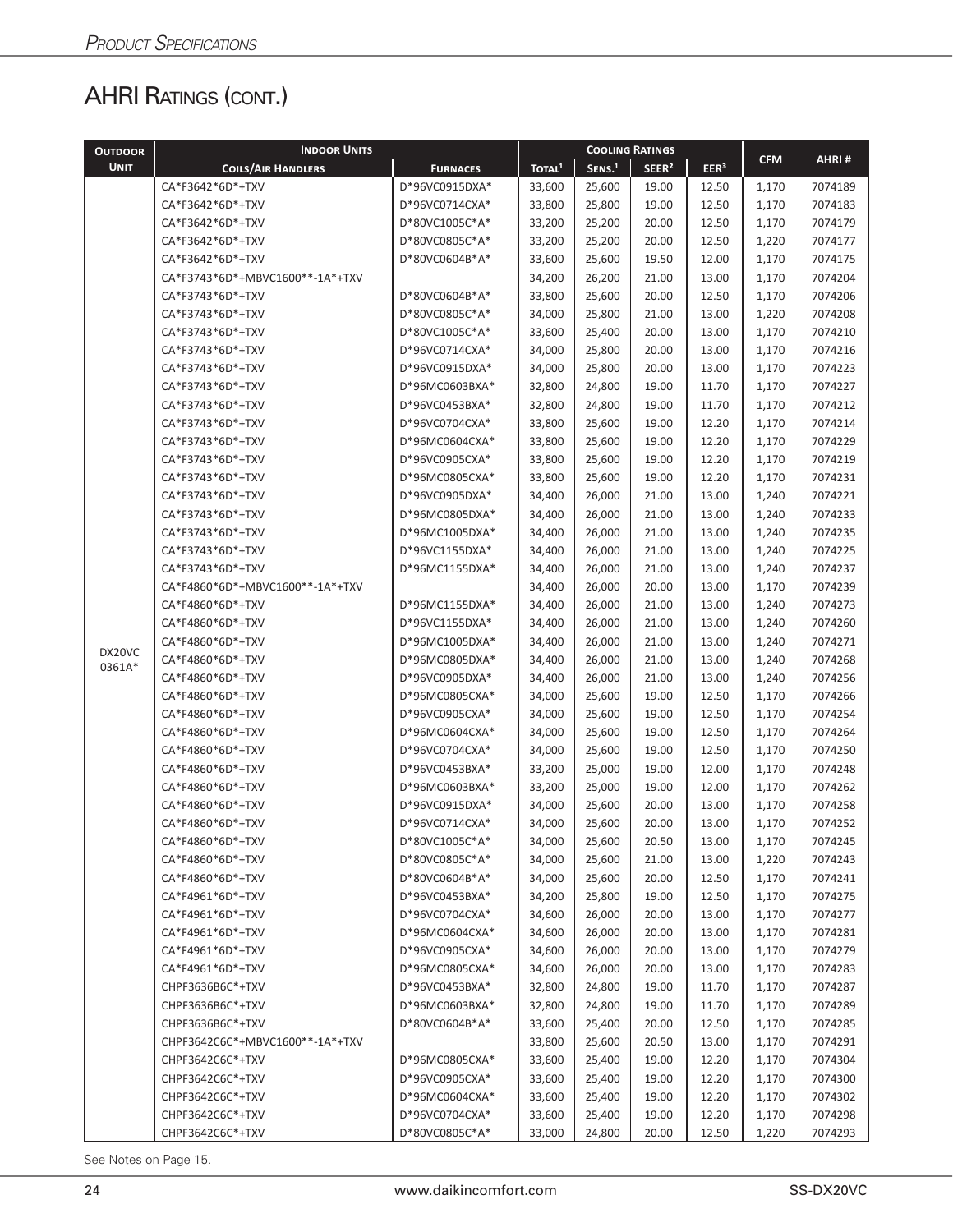# AHRI RATINGS (CONT.)

| <b>OUTDOOR</b> | <b>INDOOR UNITS</b>             |                 |                    |                   | <b>COOLING RATINGS</b> |                  |            |         |
|----------------|---------------------------------|-----------------|--------------------|-------------------|------------------------|------------------|------------|---------|
| <b>UNIT</b>    | <b>COILS/AIR HANDLERS</b>       | <b>FURNACES</b> | TOTAL <sup>1</sup> | SENS <sup>1</sup> | SEER <sup>2</sup>      | EER <sup>3</sup> | <b>CFM</b> | AHRI#   |
|                | CHPF3642C6C*+TXV                | D*80VC1005C*A*  | 33,000             | 24,800            | 20.00                  | 12.50            | 1,170      | 7074295 |
|                | CHPF3642D6C*+TXV                | D*96MC1155DXA*  | 33,600             | 25,400            | 18.50                  | 12.20            | 1,240      | 7074314 |
|                | CHPF3642D6C*+TXV                | D*96VC0905DXA*  | 33,600             | 25,400            | 18.50                  | 12.20            | 1,240      | 7074306 |
|                | CHPF3642D6C*+TXV                | D*96MC0805DXA*  | 33,600             | 25,400            | 18.50                  | 12.20            | 1,240      | 7074310 |
|                | CHPF3642D6C*+TXV                | D*96MC1005DXA*  | 33,600             | 25,400            | 18.50                  | 12.20            | 1,240      | 7074312 |
|                | CHPF3642D6C*+TXV                | D*96VC1155DXA*  | 33,600             | 25,400            | 18.50                  | 12.20            | 1,240      | 7074308 |
|                | CHPF4860D6D*+MBVC1600**-1A*+TXV |                 | 34,000             | 25,600            | 20.50                  | 13.00            | 1,170      | 7074316 |
|                | CHPF4860D6D*+TXV                | D*96MC1155DXA*  | 34,400             | 25,800            | 21.00                  | 13.00            | 1,240      | 7074339 |
|                | CHPF4860D6D*+TXV                | D*96VC1155DXA*  | 34,400             | 25,800            | 21.00                  | 13.00            | 1,240      | 7074329 |
|                | CHPF4860D6D*+TXV                | D*96MC1005DXA*  | 34,400             | 25,800            | 21.00                  | 13.00            | 1,240      | 7074337 |
|                | CHPF4860D6D*+TXV                | D*96MC0805DXA*  | 34,400             | 25,800            | 21.00                  | 13.00            | 1,240      | 7074335 |
|                | CHPF4860D6D*+TXV                | D*96VC0905DXA*  | 34,400             | 25,800            | 21.00                  | 13.00            | 1,240      | 7074327 |
|                | CHPF4860D6D*+TXV                | D*96VC0704CXA*  | 34,000             | 25,600            | 19.00                  | 12.50            | 1,170      | 7074322 |
|                | CHPF4860D6D*+TXV                | D*96MC0604CXA*  | 34,000             | 25,600            | 19.00                  | 12.50            | 1,170      | 7074331 |
|                | CHPF4860D6D*+TXV                | D*96VC0905CXA*  | 34,000             | 25,600            | 19.00                  | 12.50            | 1,170      | 7074325 |
|                | CHPF4860D6D*+TXV                | D*96MC0805CXA*  | 34,000             | 25,600            | 19.00                  | 12.50            | 1,170      | 7074333 |
|                | CHPF4860D6D*+TXV                | D*80VC1005C*A*  | 34,000             | 25,600            | 20.00                  | 13.00            | 1,170      | 7074320 |
|                | CHPF4860D6D*+TXV                | D*80VC0805C*A*  | 34,000             | 25,600            | 20.00                  | 13.00            | 1,220      | 7074318 |
|                | CSCF3642N6D*+TXV                | D*80VC0805C*A*  | 33,600             | 25,800            | 20.00                  | 12.50            | 1,220      | 7074343 |
| DX20VC         | CSCF3642N6D*+TXV                | D*80VC1005C*A*  | 33,600             | 25,800            | 20.00                  | 12.50            | 1,170      | 7074344 |
| 0361A*         | CSCF3642N6D*+TXV                | D*96MC0603BXA*  | 33,400             | 25,600            | 19.00                  | 12.00            | 1,170      | 7074351 |
|                | CSCF3642N6D*+TXV                | D*96VC0453BXA*  | 33,400             | 25,600            | 19.00                  | 12.00            | 1,170      | 7074345 |
|                | CSCF3642N6D*+TXV                | D*80VC0604B*A*  | 34,000             | 26,000            | 20.00                  | 13.00            | 1,170      | 7074341 |
|                | CSCF3642N6D*+TXV                | D*96MC0805CXA*  | 33,600             | 25,800            | 19.00                  | 12.20            | 1,170      | 7074353 |
|                | CSCF3642N6D*+TXV                | D*96VC0905CXA*  | 33,600             | 25,800            | 19.00                  | 12.20            | 1,170      | 7074349 |
|                | CSCF3642N6D*+TXV                | D*96MC0604CXA*  | 33,600             | 25,800            | 19.00                  | 12.20            | 1,170      | 7074352 |
|                | CSCF3642N6D*+TXV                | D*96VC0704CXA*  | 33,600             | 25,800            | 19.00                  | 12.20            | 1,170      | 7074347 |
|                | CSCF4860N6D*+TXV                | D*96VC0704CXA*  | 34,000             | 26,000            | 19.00                  | 12.50            | 1,170      | 7074357 |
|                | CSCF4860N6D*+TXV                | D*96MC0604CXA*  | 34,000             | 26,000            | 19.00                  | 12.50            | 1,170      | 7074366 |
|                | CSCF4860N6D*+TXV                | D*96VC0905CXA*  | 34,000             | 26,000            | 19.00                  | 12.50            | 1,170      | 7074359 |
|                | CSCF4860N6D*+TXV                | D*96MC0805CXA*  | 34,000             | 26,000            | 19.00                  | 12.50            | 1,170      | 7074368 |
|                | CSCF4860N6D*+TXV                | D*96VC0905DXA*  | 34,600             | 26,400            | 21.00                  | 13.00            | 1,240      | 7074361 |
|                | CSCF4860N6D*+TXV                | D*96MC0805DXA*  | 34,600             | 26,400            | 21.00                  | 13.00            | 1,240      | 7074370 |
|                | CSCF4860N6D*+TXV                | D*96MC1005DXA*  | 34,600             | 26,400            | 21.00                  | 13.00            | 1,240      | 7074372 |
|                | CSCF4860N6D*+TXV                | D*96VC1155DXA*  | 34,600             | 26,400            | 21.00                  | 13.00            | 1,240      | 7074363 |
|                | CSCF4860N6D*+TXV                | D*96MC1155DXA*  | 34,600             | 26,400            | 21.00                  | 13.00            | 1,240      | 7074374 |
|                | CSCF4860N6D*+TXV                | D*80VC1005C*A*  | 34,000             | 26,000            | 20.00                  | 12.70            | 1,170      | 7074356 |
|                | CSCF4860N6D*+TXV                | D*80VC0805C*A*  | 34,000             | 26,000            | 20.00                  | 13.00            | 1,220      | 7074355 |
|                | DV36PVCD14A*                    |                 | 34,400             | 26,400            | 21.00                  | 13.00            | 1,170      | 7074376 |
|                | CA*F4961*6D*+MBVC2000**-1A*+TXV |                 | 45,500             | 33,800            | 21.00                  | 13.00            | 1,440      | 7074378 |
|                | CA*F4961*6D*+TXV                | D*80VC0805C*A*  | 45,000             | 33,400            | 20.50                  | 12.50            | 1,440      | 7074380 |
|                | CA*F4961*6D*+TXV                | D*80VC1005C*A*  | 45,000             | 33,400            | 20.50                  | 12.50            | 1,440      | 7074382 |
|                | CA*F4961*6D*+TXV                | D*96VC0714CXA*  | 45,000             | 33,400            | 20.00                  | 12.00            | 1,440      | 7074386 |
|                | CA*F4961*6D*+TXV                | D*96VC0915DXA*  | 45,500             | 33,800            | 20.00                  | 12.00            | 1,440      | 7074393 |
|                | CA*F4961*6D*+TXV                | D*96VC0704CXA*  | 45,000             | 33,400            | 20.00                  | 12.20            | 1,440      | 7074384 |
|                | CA*F4961*6D*+TXV                | D*96VC0905CXA*  | 45,000             | 33,400            | 20.00                  | 12.20            | 1,440      | 7074388 |
| DX20VC         | CA*F4961*6D*+TXV                | D*96VC0905DXA*  | 45,500             | 33,400            | 20.00                  | 12.20            | 1,480      | 7074390 |
| 0481A*         | CA*F4961*6D*+TXV                | D*96MC0604CXA*  | 45,000             | 33,400            | 20.00                  | 12.00            | 1,440      | 7074397 |
|                | CA*F4961*6D*+TXV                | D*96MC0805DXA*  | 45,000             | 33,400            | 20.00                  | 12.00            | 1,440      | 7074401 |
|                | CA*F4961*6D*+TXV                | D*96MC0805CXA*  | 45,000             | 33,400            | 20.00                  | 12.00            | 1,440      | 7074399 |
|                | CA*F4961*6D*+TXV                | D*96VC1155DXA*  | 45,500             | 33,400            | 20.00                  | 12.20            | 1,440      | 7074395 |
|                | CA*F4961*6D*+TXV                | D*96MC1005DXA*  | 45,000             | 33,400            | 20.00                  | 12.20            | 1,440      | 7074403 |
|                | CA*F4961*6D*+TXV                | D*96MC1155DXA*  | 45,000             | 33,400            | 20.00                  | 12.20            | 1,440      | 7074405 |
|                | CHPF4860D6D*+MBVC2000**-1A*+TXV |                 | 44,500             | 32,600            | 20.00                  | 12.50            | 1,440      | 7074407 |
|                | CHPF4860D6D*+TXV                | D*96MC1155DXA*  | 44,000             | 32,200            | 20.00                  | 12.00            | 1,440      | 7074426 |
|                |                                 |                 |                    |                   |                        |                  |            |         |

See Notes on Page 15.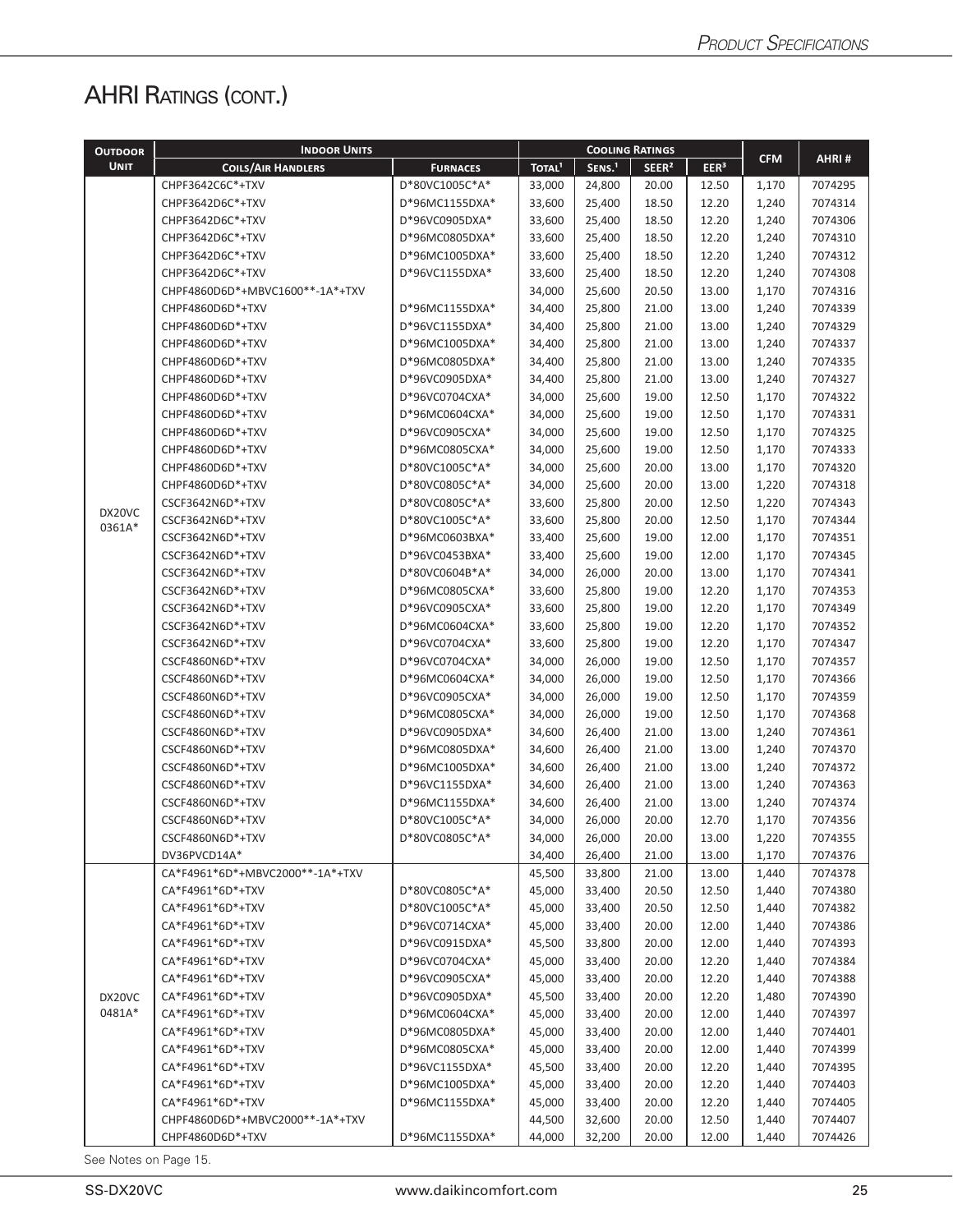# AHRI RATINGS (CONT.)

| <b>OUTDOOR</b> | <b>INDOOR UNITS</b>             |                 |                    |                    | <b>COOLING RATINGS</b> |                  |                                                                                                                                                                                                                                                                                                                                                                                                      |         |
|----------------|---------------------------------|-----------------|--------------------|--------------------|------------------------|------------------|------------------------------------------------------------------------------------------------------------------------------------------------------------------------------------------------------------------------------------------------------------------------------------------------------------------------------------------------------------------------------------------------------|---------|
| <b>UNIT</b>    | <b>COILS/AIR HANDLERS</b>       | <b>FURNACES</b> | TOTAL <sup>1</sup> | SENS. <sup>1</sup> | SEER <sup>2</sup>      | EER <sup>3</sup> | <b>CFM</b><br>1,440<br>1,440<br>1,440<br>1,480<br>1,440<br>1,440<br>1,440<br>1,440<br>1,440<br>1,440<br>1,440<br>1,440<br>1,480<br>1,440<br>1,440<br>1,440<br>1,440<br>1,440<br>1,640<br>1,640<br>1,640<br>1,640<br>1,640<br>1,640<br>1,640<br>1,740<br>1,640<br>1,740<br>1,640<br>1,640<br>1,640<br>1,740<br>1,640<br>1,640<br>1,640<br>1,640<br>1,640<br>1,640<br>1,640<br>1,640<br>1,640<br>1,640 | AHRI#   |
|                | CHPF4860D6D*+TXV                | D*96MC1005DXA*  | 44.000             | 32,200             | 20.00                  | 12.00            |                                                                                                                                                                                                                                                                                                                                                                                                      | 7074424 |
|                | CHPF4860D6D*+TXV                | D*96VC1155DXA*  | 44,500             | 32,600             | 19.00                  | 12.00            |                                                                                                                                                                                                                                                                                                                                                                                                      | 7074420 |
|                | CHPF4860D6D*+TXV                | D*96MC0805CXA*  | 44,000             | 32,200             | 19.00                  | 12.00            |                                                                                                                                                                                                                                                                                                                                                                                                      | 7074422 |
|                | CHPF4860D6D*+TXV                | D*96VC0905DXA*  | 45,000             | 32,200             | 19.00                  | 12.00            |                                                                                                                                                                                                                                                                                                                                                                                                      | 7074418 |
|                | CHPF4860D6D*+TXV                | D*96VC0905CXA*  | 43,000             | 32,200             | 19.00                  | 11.50            |                                                                                                                                                                                                                                                                                                                                                                                                      | 7074416 |
|                | CHPF4860D6D*+TXV                | D*96VC0704CXA*  | 43,000             | 32,200             | 19.00                  | 11.50            |                                                                                                                                                                                                                                                                                                                                                                                                      | 7074413 |
|                | CHPF4860D6D*+TXV                | D*80VC1005C*A*  | 43,500             | 32,600             | 20.00                  | 12.00            |                                                                                                                                                                                                                                                                                                                                                                                                      | 7074411 |
|                | CHPF4860D6D*+TXV                | D*80VC0805C*A*  | 44,500             | 32,800             | 21.00                  | 12.50            |                                                                                                                                                                                                                                                                                                                                                                                                      | 7074409 |
| DX20VC         | CSCF4860N6D*+TXV                | D*80VC0805C*A*  | 44,000             | 32,800             | 20.00                  | 12.00            |                                                                                                                                                                                                                                                                                                                                                                                                      | 7074428 |
| 0481A*         | CSCF4860N6D*+TXV                | D*80VC1005C*A*  | 44,000             | 32,800             | 20.00                  | 12.00            |                                                                                                                                                                                                                                                                                                                                                                                                      | 7074430 |
|                | CSCF4860N6D*+TXV                | D*96VC0704CXA*  | 44,000             | 32,800             | 19.50                  | 11.50            |                                                                                                                                                                                                                                                                                                                                                                                                      | 7074432 |
|                | CSCF4860N6D*+TXV                | D*96VC0905CXA*  | 44,000             | 32,800             | 19.50                  | 11.50            |                                                                                                                                                                                                                                                                                                                                                                                                      | 7074434 |
|                | CSCF4860N6D*+TXV                | D*96VC0905DXA*  | 45,000             | 32,800             | 19.50                  | 12.00            |                                                                                                                                                                                                                                                                                                                                                                                                      | 7074436 |
|                | CSCF4860N6D*+TXV                | D*96MC0805CXA*  | 44,500             | 33,000             | 19.00                  | 12.00            |                                                                                                                                                                                                                                                                                                                                                                                                      | 7074441 |
|                | CSCF4860N6D*+TXV                | D*96VC1155DXA*  | 44,500             | 33,000             | 19.50                  | 12.20            |                                                                                                                                                                                                                                                                                                                                                                                                      | 7074439 |
|                | CSCF4860N6D*+TXV                | D*96MC1005DXA*  | 44,500             | 33,000             | 20.00                  | 12.20            |                                                                                                                                                                                                                                                                                                                                                                                                      | 7074443 |
|                | CSCF4860N6D*+TXV                | D*96MC1155DXA*  | 44,500             | 33,000             | 20.00                  | 12.20            |                                                                                                                                                                                                                                                                                                                                                                                                      | 7074445 |
|                | DV48PVCD14A*                    |                 | 45,000             | 33,600             | 21.00                  | 13.00            |                                                                                                                                                                                                                                                                                                                                                                                                      | 7074447 |
|                | CA*F4961*6D*+MBVC2000**-1A*+TXV |                 | 53,000             | 39,400             | 20.00                  | 13.00            |                                                                                                                                                                                                                                                                                                                                                                                                      | 7074449 |
|                | CA*F4961*6D*+TXV                | D*80VC0805C*A*  | 52,500             | 39,000             | 19.50                  | 12.50            |                                                                                                                                                                                                                                                                                                                                                                                                      | 7074451 |
|                | CA*F4961*6D*+TXV                | D*80VC1005C*A*  | 52,500             | 39,000             | 19.50                  | 12.50            |                                                                                                                                                                                                                                                                                                                                                                                                      | 7074453 |
|                | CA*F4961*6D*+TXV                | D*96VC0915DXA*  | 52,500             | 39,000             | 19.00                  | 12.00            |                                                                                                                                                                                                                                                                                                                                                                                                      | 7074459 |
|                | CA*F4961*6D*+TXV                | D*96VC0905CXA*  | 52,000             | 38,800             | 19.00                  | 12.00            |                                                                                                                                                                                                                                                                                                                                                                                                      | 7074455 |
|                | CA*F4961*6D*+TXV                | D*96VC0905DXA*  | 52,500             | 39,000             | 19.00                  | 12.20            |                                                                                                                                                                                                                                                                                                                                                                                                      | 7074457 |
|                | CA*F4961*6D*+TXV                | D*96VC1155DXA*  | 52,500             | 39,000             | 19.00                  | 12.20            |                                                                                                                                                                                                                                                                                                                                                                                                      | 7074461 |
|                | CA*F4961*6D*+TXV                | D*96MC0805DXA*  | 53,000             | 39,400             | 19.50                  | 12.00            |                                                                                                                                                                                                                                                                                                                                                                                                      | 7074465 |
|                | CA*F4961*6D*+TXV                | D*96MC0805CXA*  | 52,000             | 38,800             | 19.00                  | 12.00            |                                                                                                                                                                                                                                                                                                                                                                                                      | 7074463 |
|                | CA*F4961*6D*+TXV                | D*96MC1005DXA*  | 52,500             | 39,000             | 19.00                  | 12.20            |                                                                                                                                                                                                                                                                                                                                                                                                      | 7074468 |
|                | CA*F4961*6D*+TXV                | D*96MC1155DXA*  | 52,500             | 39,000             | 19.00                  | 12.20            |                                                                                                                                                                                                                                                                                                                                                                                                      | 7074470 |
|                | CHPF4860D6D*+MBVC2000**-1A*+TXV |                 | 52,000             | 38,200             | 19.00                  | 12.50            |                                                                                                                                                                                                                                                                                                                                                                                                      | 7074472 |
|                | CHPF4860D6D*+TXV                | D*96MC1155DXA*  | 51,000             | 37,400             | 19.00                  | 12.00            |                                                                                                                                                                                                                                                                                                                                                                                                      | 7074488 |
| DX20VC         | CHPF4860D6D*+TXV                | D*96MC1005DXA*  | 51,000             | 37,400             | 19.00                  | 12.00            |                                                                                                                                                                                                                                                                                                                                                                                                      | 7074486 |
| 0601A*         | CHPF4860D6D*+TXV                | D*96MC0805CXA*  | 50,500             | 37,000             | 18.00                  | 12.00            |                                                                                                                                                                                                                                                                                                                                                                                                      | 7074484 |
|                | CHPF4860D6D*+TXV                | D*96VC1155DXA*  | 51,000             | 37,400             | 19.00                  | 12.00            |                                                                                                                                                                                                                                                                                                                                                                                                      | 7074482 |
|                | CHPF4860D6D*+TXV                | D*96VC0905DXA*  | 50,500             | 37,000             | 19.00                  | 12.00            |                                                                                                                                                                                                                                                                                                                                                                                                      | 7074480 |
|                | CHPF4860D6D*+TXV                | D*96VC0905CXA*  | 50,500             | 37,000             | 18.00                  | 12.00            |                                                                                                                                                                                                                                                                                                                                                                                                      | 7074478 |
|                | CHPF4860D6D*+TXV                | D*80VC1005C*A*  | 51,000             | 37,400             | 19.00                  | 12.00            |                                                                                                                                                                                                                                                                                                                                                                                                      | 7074476 |
|                | CHPF4860D6D*+TXV                | D*80VC0805C*A*  | 51,000             | 37,400             | 19.00                  | 12.00            |                                                                                                                                                                                                                                                                                                                                                                                                      | 7074474 |
|                | CSCF4860N6D*+TXV                | D*80VC0805C*A*  | 52,000             | 38,800             | 19.00                  | 12.00            |                                                                                                                                                                                                                                                                                                                                                                                                      | 7074490 |
|                | CSCF4860N6D*+TXV                | D*80VC1005C*A*  | 52,000             | 38,800             | 19.00                  | 12.00            |                                                                                                                                                                                                                                                                                                                                                                                                      | 7074492 |
|                | CSCF4860N6D*+TXV                | D*96VC0905CXA*  | 52,000             | 38,800             | 19.00                  | 12.00            |                                                                                                                                                                                                                                                                                                                                                                                                      | 7074494 |
|                | CSCF4860N6D*+TXV                | D*96VC0905DXA*  | 52,500             | 39,000             | 19.00                  | 12.00            |                                                                                                                                                                                                                                                                                                                                                                                                      | 7074496 |
|                | CSCF4860N6D*+TXV                | D*96VC1155DXA*  | 52,000             | 38,800             | 19.00                  | 12.00            | 1,640                                                                                                                                                                                                                                                                                                                                                                                                | 7074498 |
|                | CSCF4860N6D*+TXV                | D*96MC0805CXA*  | 51,500             | 38,200             | 19.00                  | 12.00            | 1,640                                                                                                                                                                                                                                                                                                                                                                                                | 7074500 |
|                | CSCF4860N6D*+TXV                | D*96MC1005DXA*  | 51,500             | 38,200             | 19.00                  | 12.00            | 1,740                                                                                                                                                                                                                                                                                                                                                                                                | 7074502 |
|                | CSCF4860N6D*+TXV                | D*96MC1155DXA*  | 52,000             | 38,800             | 19.00                  | 12.00            | 1,640                                                                                                                                                                                                                                                                                                                                                                                                | 7074504 |
|                | DV60PVCD14A*                    |                 | 53,000             | 39,400             | 20.00                  | 13.00            | 1,640                                                                                                                                                                                                                                                                                                                                                                                                | 7074506 |

 $1$  BTU/h

² Seasonal Energy Efficiency Ratio; Certified per AHRI 210/240 @ 80°F/ 67°F/ 95°F

³ Energy Efficiency Ratio @ 80°F/ 67°F/ 95°F

**Notes**

• Always check the S&R plate for electrical data on the unit being installed.

• When matching the outdoor unit to the indoor unit, use the piston supplied with the

outdoor unit or that specified on the piston kit chart supplied with the indoor unit.

• EEP - Order from Service Dept. Part No. B13707-38 or new Solid State Board B13707-35S. Part No. B13707-38 is not interchangeable with B13707-35S. The Goodman Gas Furnace contains the EEP cooling time delay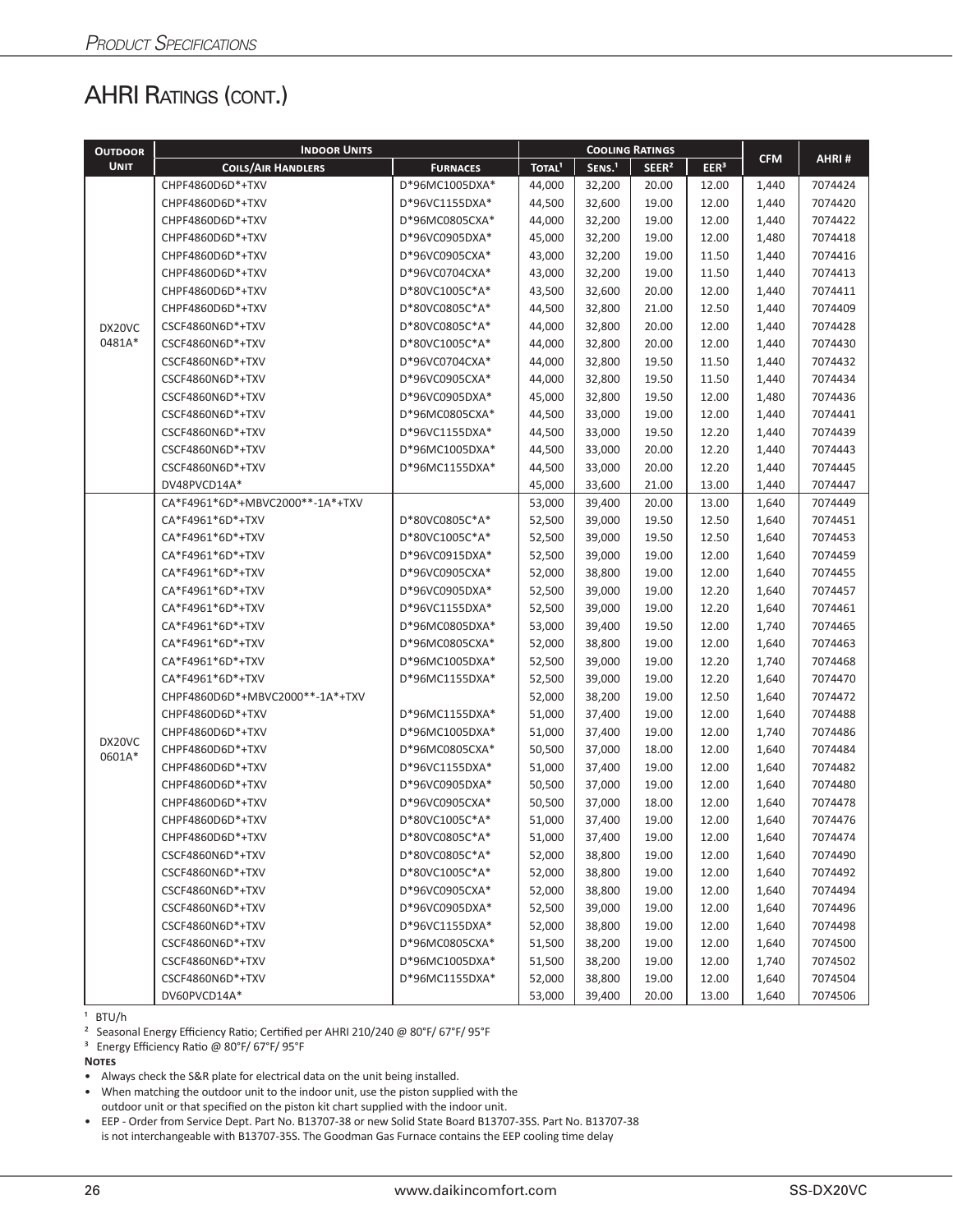# **DIMENSIONS**



|              | <b>DIMENSIONS</b> |                 |        |  |  |  |  |
|--------------|-------------------|-----------------|--------|--|--|--|--|
| <b>MODEL</b> | w"                | D"              | н"     |  |  |  |  |
| DX20VC0241A* | $35\%$            | $35\%$          | 38%    |  |  |  |  |
| DX20VC0361A* | $35\%$            | 35%             | 38%    |  |  |  |  |
| DX20VC0481A* | 35%               | $35\frac{1}{2}$ | $41\%$ |  |  |  |  |
| DX20VC0601A* | 35%               | 35%             | 41%    |  |  |  |  |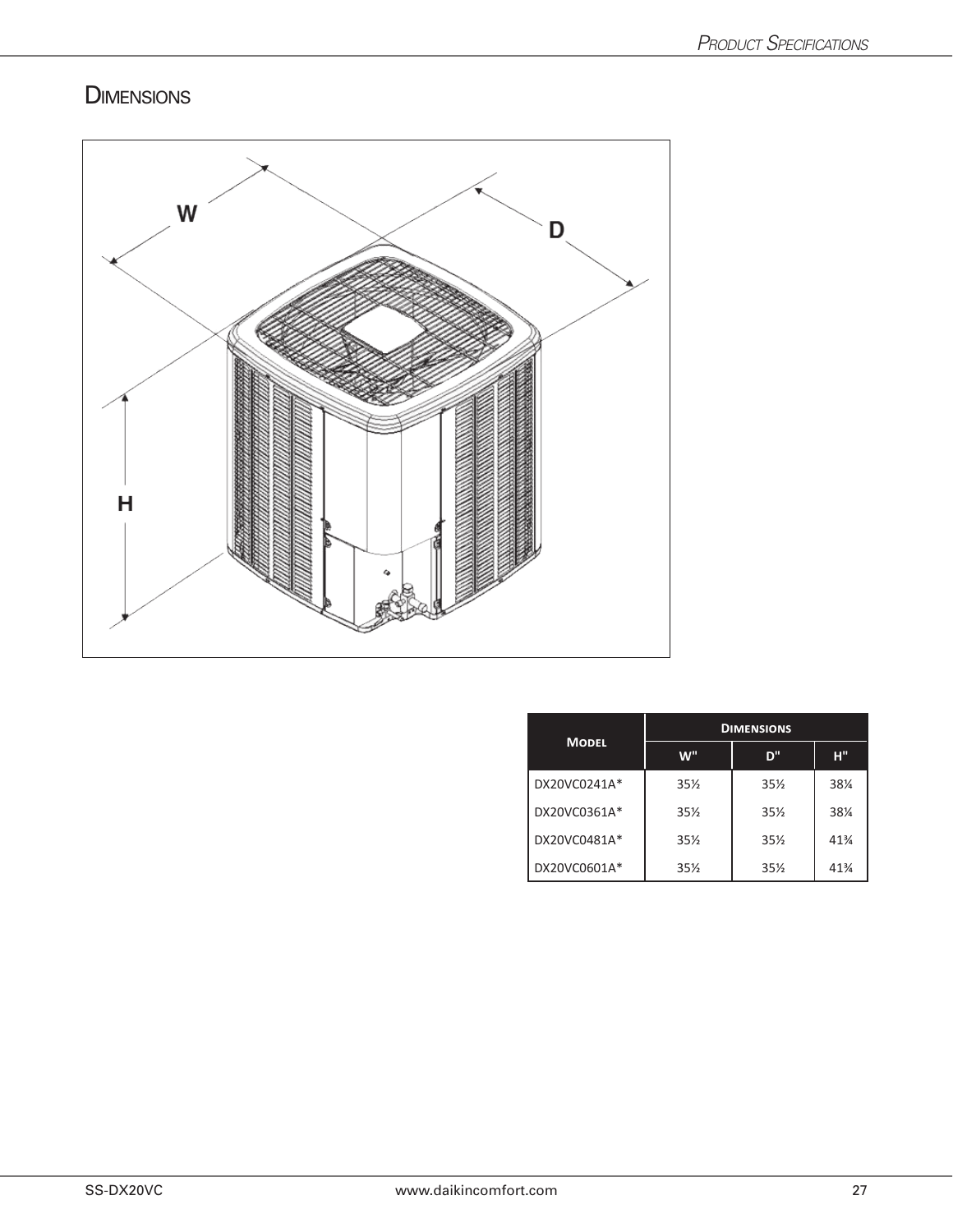## WIRING DIAGRAM — DX20VC024-0361A\*

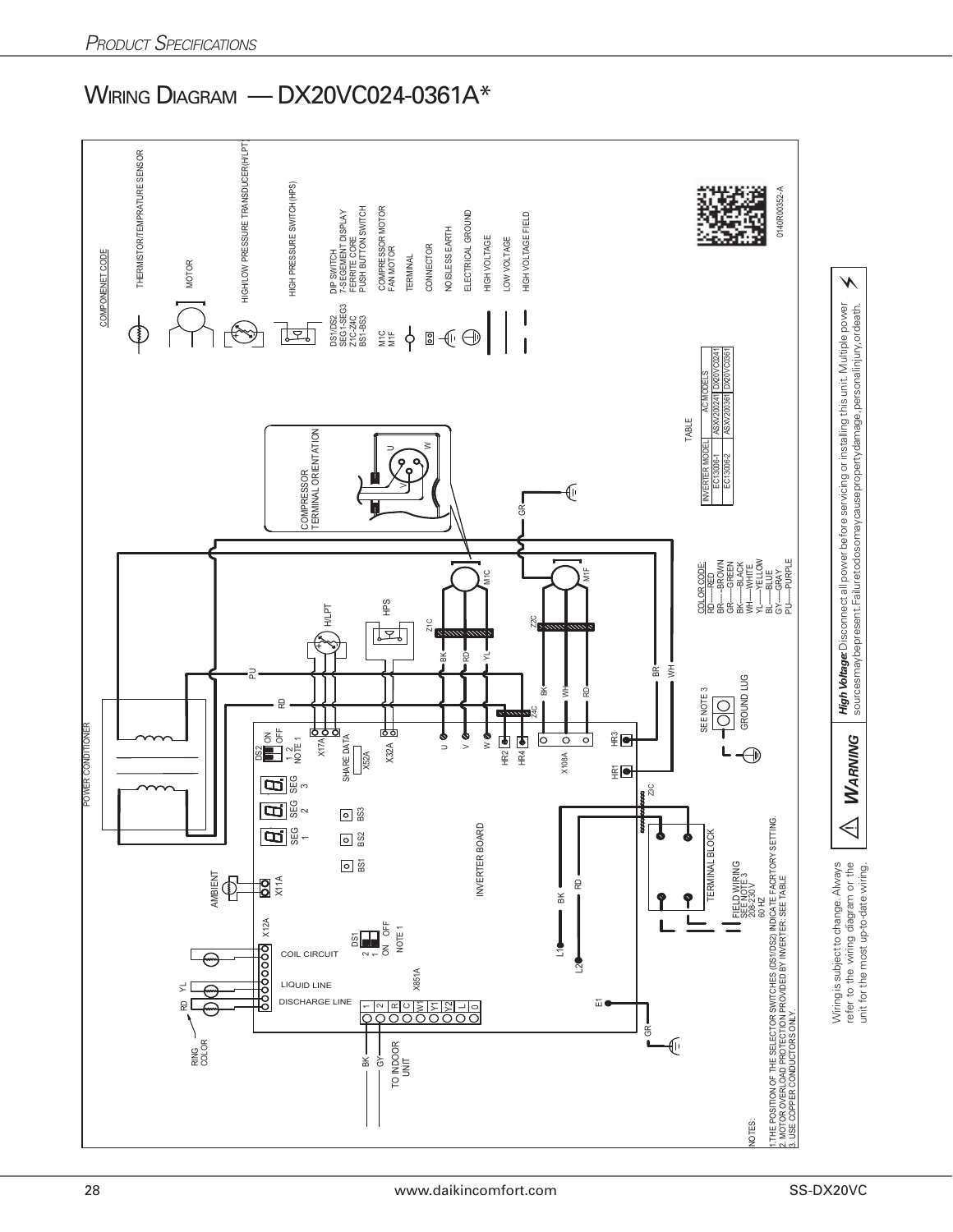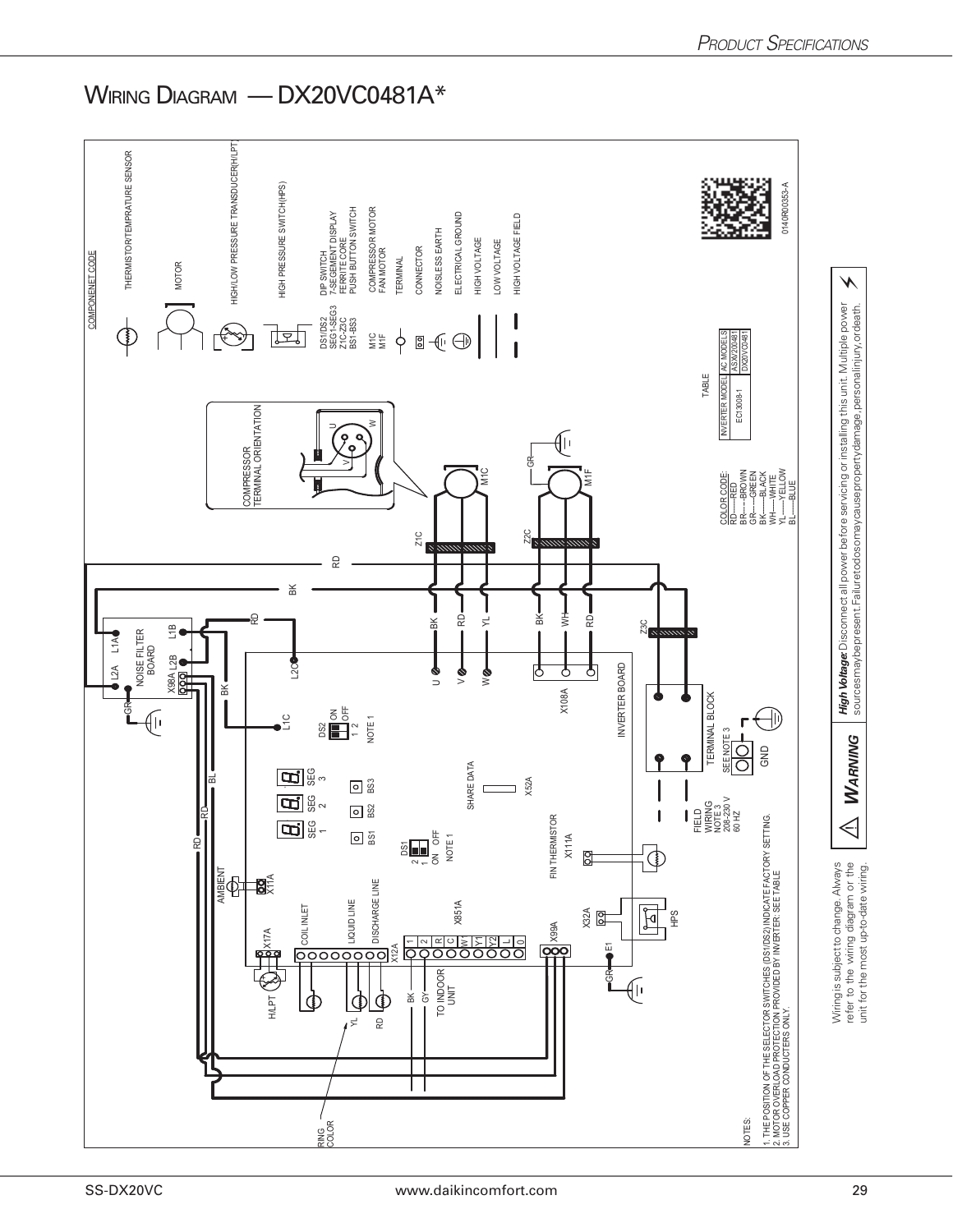## WIRING DIAGRAM — DX20VC0601A\*

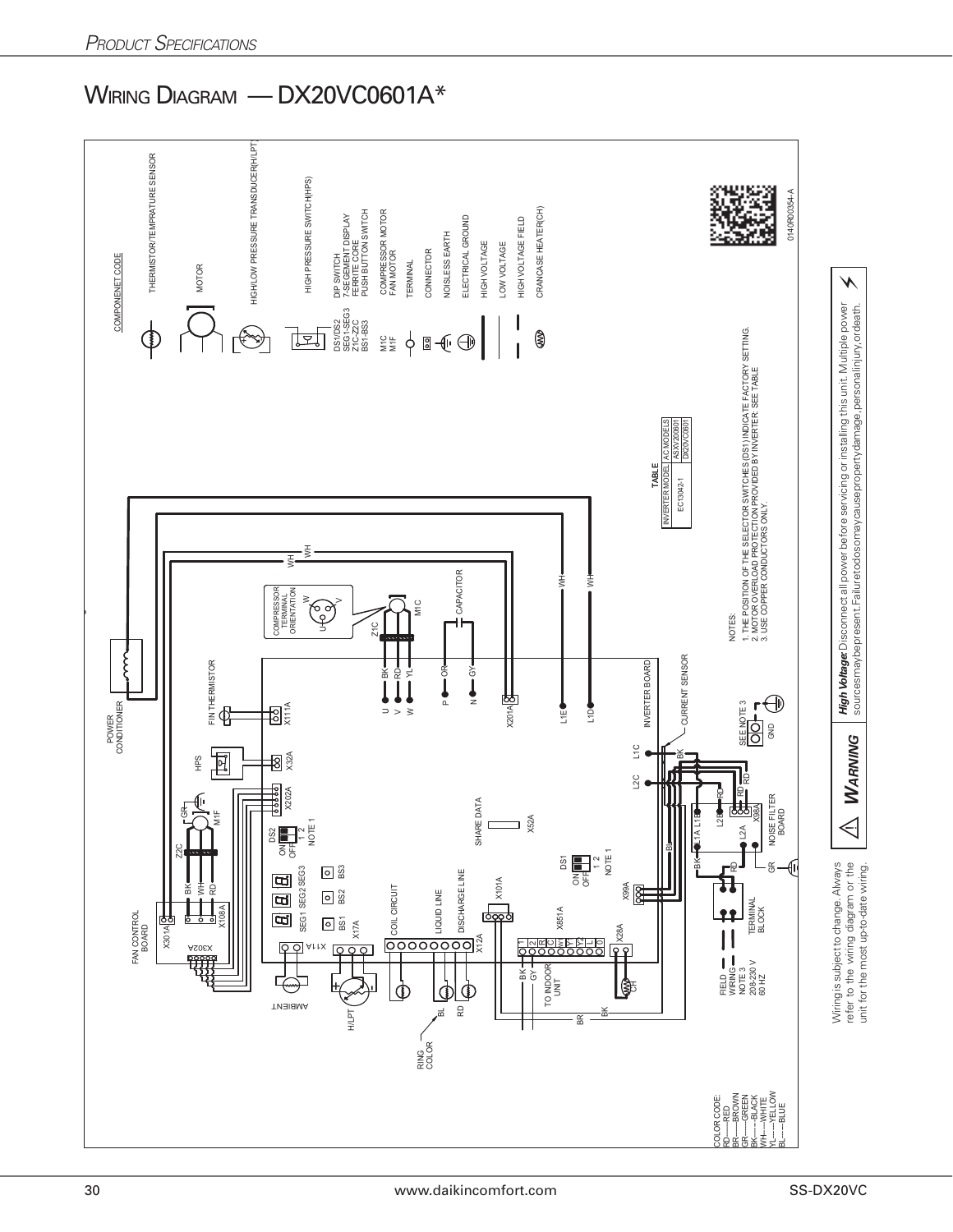#### **ACCESSORIES**

| <b>MODEL</b>   | <b>DESCRIPTION</b>              | DX20VC<br>$024**$ | DX20VC<br>036** | DX20VC<br>$048**$ | DX20VC<br>060** |
|----------------|---------------------------------|-------------------|-----------------|-------------------|-----------------|
| ABK-20         | Anchor Bracket Kit <sup>®</sup> | Χ                 | X               | X                 | X               |
| TXV-V24        | TXV Kit                         | Χ                 |                 |                   |                 |
| TXV-V36        | <b>TXV Kit</b>                  |                   | X               |                   |                 |
| TXV-V48        | <b>TXV Kit</b>                  |                   |                 | X                 |                 |
| <b>TXV-V60</b> | <b>TXV Kit</b>                  |                   |                 |                   | X               |

◊ Contains 20 brackets; four brackets needed to anchor unit to pad